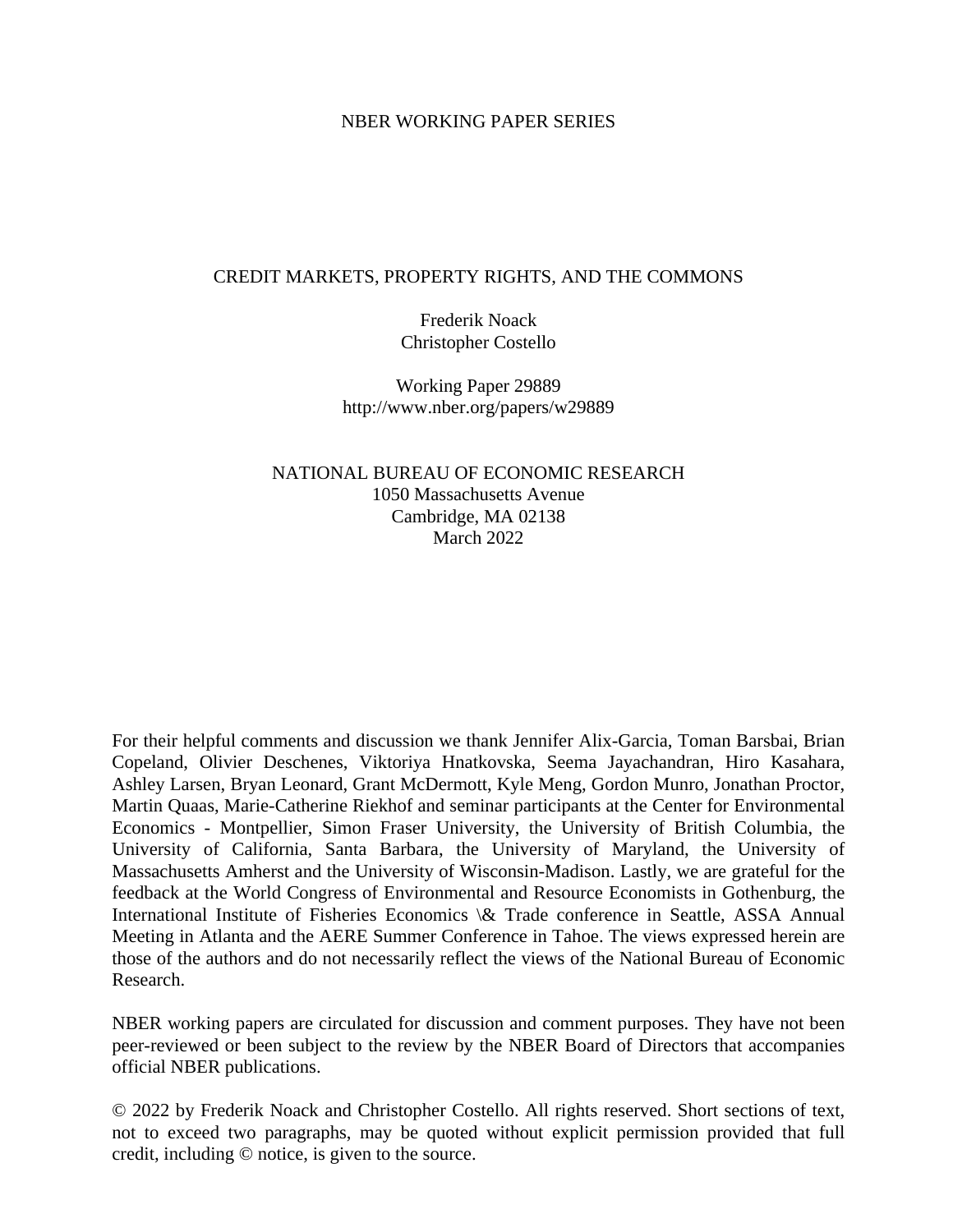Credit Markets, Property Rights, and the Commons Frederik Noack and Christopher Costello NBER Working Paper No. 29889 March 2022 JEL No. H0,Q01,Q2

## **ABSTRACT**

Credit markets and property rights are fundamental for modern economies, but they also have implications for the commons. Using a dynamic model of competitive resource extraction, we show that improving property right security unambiguously increases conservation incentives, but the effect of credit markets on resource extraction effort hinges on the security of property rights. We test these predictions using data on global fisheries, credit markets, and the largest-ever marine property rights assignment. We find that property right security reduces resource extraction, while credit market development increases resource extraction under insecure property rights but reduces resource extraction under secure property rights.

Frederik Noack MacMillan 331, 2357 Main Mall Vancouver, V6T 1Z4 BC, Canada frederik.noack@ubc.ca

Christopher Costello Bren School of Environmental Science & Management University of California, Santa Barbara Santa Barbara, CA 93106 and NBER costello@bren.ucsb.edu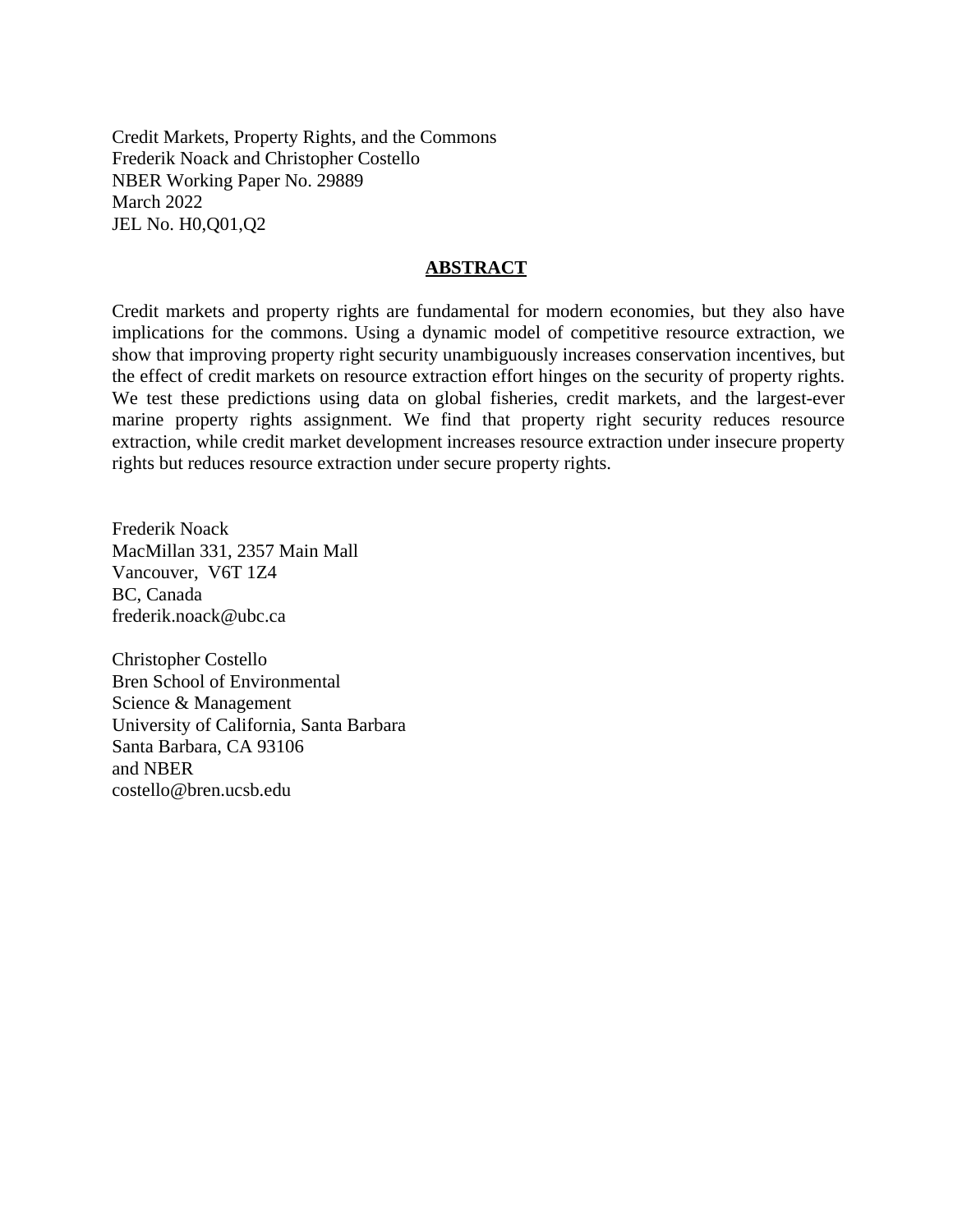# 1 Introduction

Well-functioning credit markets and secure property rights are widely regarded as fundamental for efficient investment and economic development. But because these market fundamentals affect the cost of capital and effective discount rates, they may also affect incentives for resource extraction in the commons. In this paper, we examine how credit markets and property rights interact to affect the sustainability of common pool resources.

The economics literature has contributed immensely to our understanding of the role of secure property rights in driving economic development [\(Besley and Ghatak, 2010\)](#page-55-0) and efficient resource extraction [\(Bohn and Deacon, 2000;](#page-56-0) [Costello et al., 2008;](#page-57-0) [Copeland and Taylor, 2009;](#page-57-1) [Ayres et al., 2021;](#page-54-0) [Behrer et al., 2021\)](#page-55-1). The basic insight that emerges from this literature is that property right security confers a dynamic benefit to the owner; by reducing the risk of loss or expropriation, an additional unit of conservation today pays a larger dividend tomorrow. Not only does this tend to raise the value of natural resource stocks to the owner, it also rationally incentivizes resource conservation. For this reason, improving property right security is regarded as both a means of economic development and environmental sustainability. Testing this theoretical insight empirically, however, is complicated by the fact that exogenous variations in property rights over resources are rare. In this paper, we leverage the property rights shock caused by the implementation of the Exclusive Economic Zones (EEZs) that assigned property rights over most marine resources within a relative short time period. We use the heterogeneity of this property rights shock across resources with different levels of mobility to causally estimate the impact of property rights on resource extraction.

Credit markets play an equally important role in modern economies. Credit market development reduces the cost of borrowing and is widely though to be essential for efficient investment and modern economic growth [\(Rajan and Zingales, 1998;](#page-61-0) [Beck et al., 2000b;](#page-55-2) [Levine,](#page-60-0) [2005;](#page-60-0) [Popov, 2018\)](#page-61-1). We note that these features of credit markets may affect resource extraction incentives for at least two reasons. First, to the extent that credit market development lowers the cost of capital, resource extraction that relies on capital (such as fishing vessels, logging equipment or water wells) may accelerate. Second, and working in the opposite direction,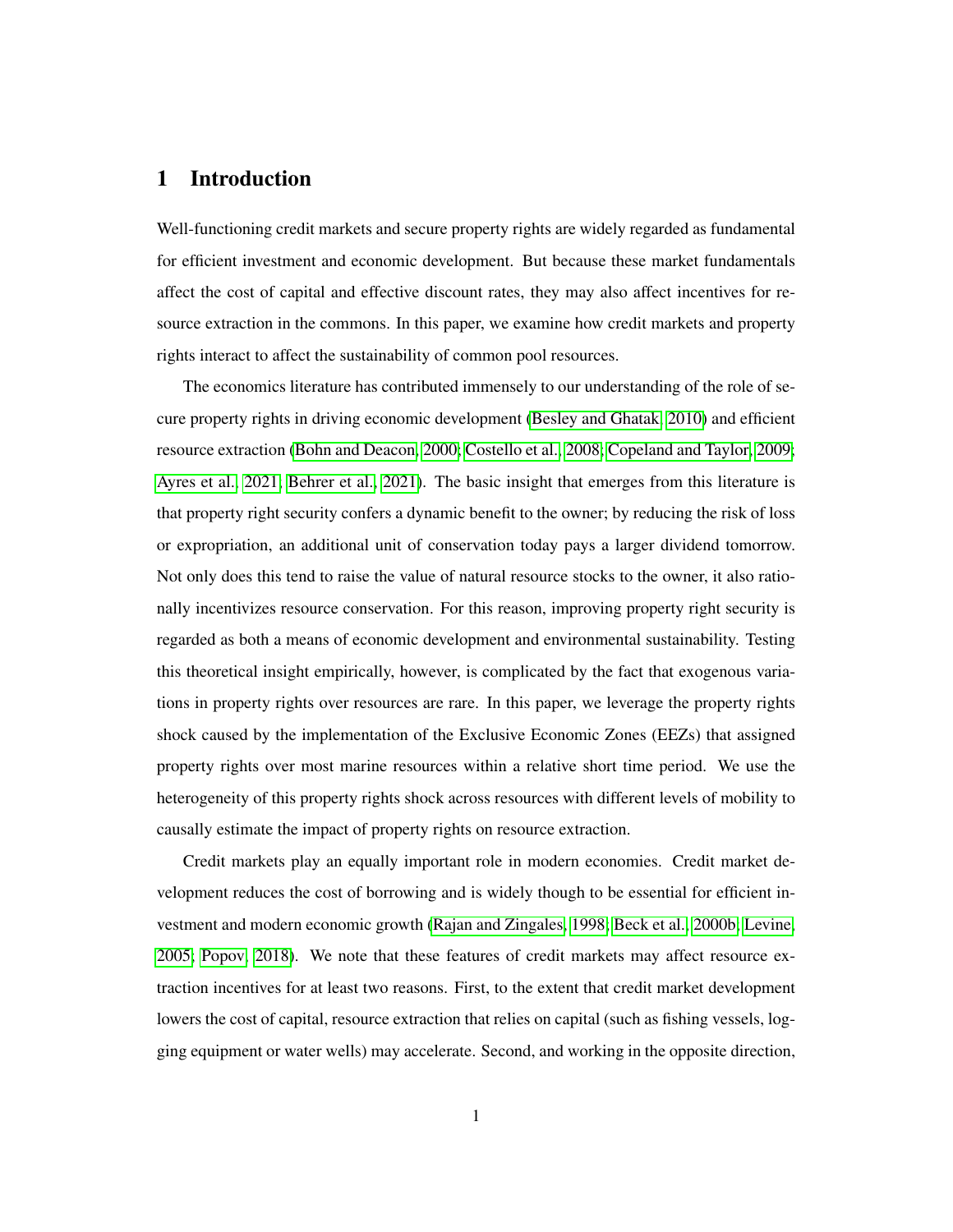is the effect of credit market development on effective discount rates. As credit markets im-prove, discount rates tend to decline,<sup>[1](#page-3-0)</sup> thus incentivizing resource conservation [\(Clark, 1973\)](#page-56-1). Despite the importance of credit markets for economic development, we are unaware of any paper that asks how credit market development affects environmental sustainability. In this paper we show that the response of resource harvesting to exogenous credit market shocks depends critically on the level of property rights security over the resource.

While credit markets have developed rapidly around the world [\(Beck et al., 2010\)](#page-55-3), common pool resources such as groundwater, forests and global fish stocks are still used beyond sustainable limits [\(Stavins, 2011;](#page-62-0) [Blakeslee et al., 2020\)](#page-55-4) causing billions of USD in economic losses annually [\(Costello et al., 2016;](#page-57-2) [Arnason et al., 2017\)](#page-54-1). Have credit market expansions fueled resource overexploitation through lower capital costs? Or is it precisely in the areas with credit market expansions that we have seen resource recovery motivated by lower discount rates? Can improved property rights halt the degradation of common pool resources? We tackle these questions by developing a theoretical model of dynamic resource extraction with both credit markets and insecure property rights. We then test the model's predictions with an in-depth empirical analysis designed to draw causal inference about the effects of credit market development and property right security on resource extraction in the global commons. Our empirical strategy relies on the largest property rights assignment in history: the implementation of the exclusive economic zones (EEZ) following the United Nations Convention on the Law of the Sea (UNCLOS) that assigned property rights over almost half of the global oceans, encompassing 90 % of global fish stocks. However, the impact of EEZs on property right security over fish stocks was compromised by the ability of fish to move between EEZs of different countries and the high seas (the ocean outside of the EEZs). This threat to property right security differs across all species; some fish are more mobile, and traverse more EEZs, than others. We exploit these differences in property right security in our empirical analysis. Similarly, we use exogenous shocks to domestic credit markets to test their impact on resource extraction, taking potential interactions with property right security into account.

<span id="page-3-0"></span><sup>&</sup>lt;sup>1</sup>Throughout the text, we assume that the market interest rate equals the discount rate for non-credit constrained firms because of arbitrage.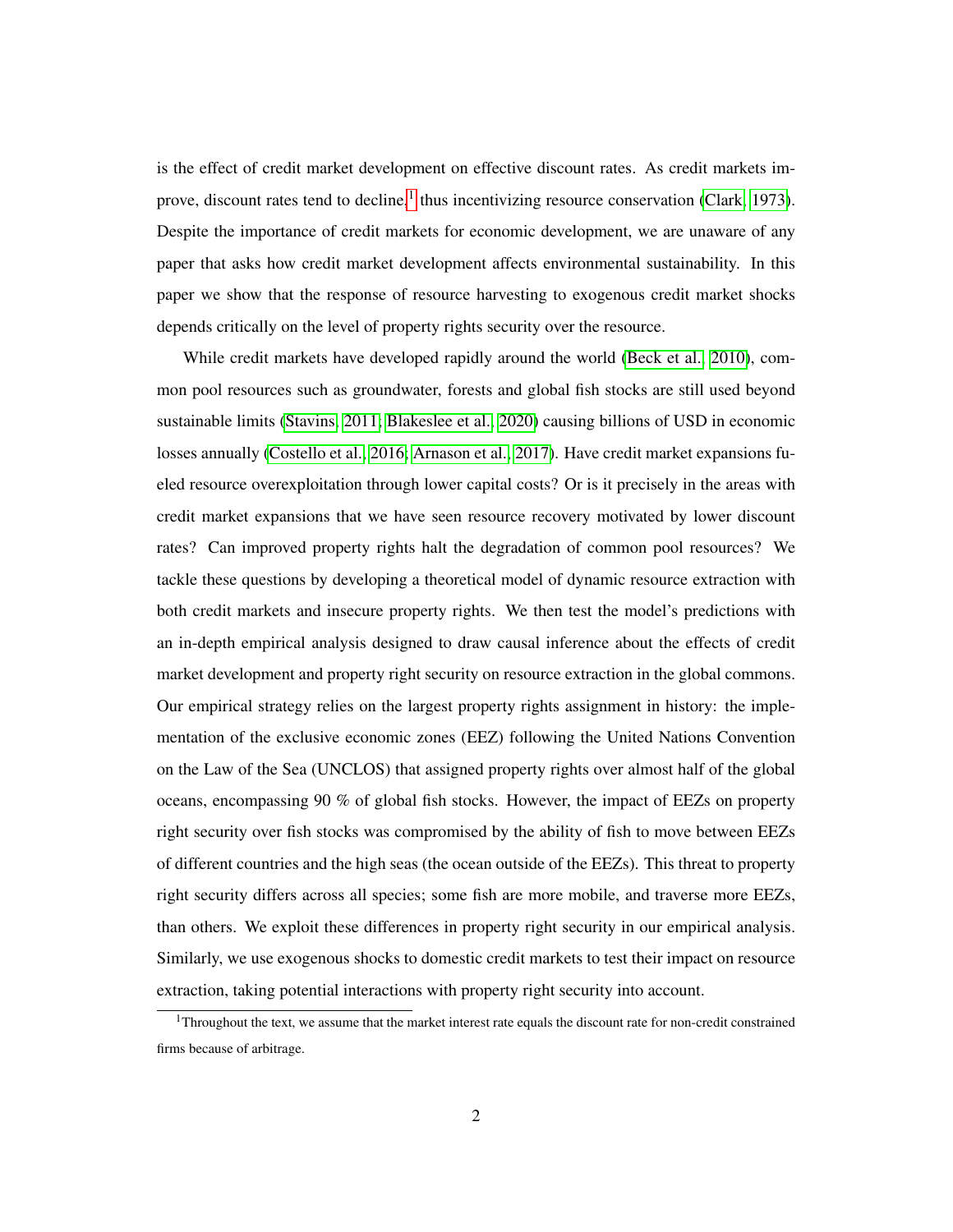A key insight that emerges from our simple theoretical model concerns the interplay between credit market development and property right security in determining natural resource extraction. Intuitively, altering credit markets, for example by increasing the borrowing limit or lowering the discount rate, $2$  affects incentives to extract. Perhaps the most obvious effect works via the cost of capital. As the cost of extraction capital declines, the ability to rapidly extract a common pool resource increases - this effect implies that credit market development could accelerate the tragedy of the commons. But a countervailing effect arises via the discount rate. As credit market development lowers the discount rate, the incentive to preserve the stock for future periods is enhanced. This second effect implies that credit market development could lead to resource stock recovery, effectively reversing the tragedy of the commons. We find that property rights are pivotal in determining which effect dominates. Most notably, the conservation effect is present only when property rights are relatively secure; when property rights are insecure, little conservation incentive exists regardless of the discount rate. In the extreme case of a sole owner with perfectly secure property rights, a reduction in the discount rate increase the value of future resource extraction, and therefore the value of the resource stock, resulting in increased conservation incentives. We also show how these conclusions can hinge on domestic management effectiveness; even if property rights are perfectly secure, ineffective management within a country can still erode the resource stock. Overall, the theoretical model comes to the conclusion that credit market development will accelerate resource extraction when property rights are insecure, but can lead to resource conservation when property rights are sufficiently secure.

The second half of the paper is devoted to an empirical test of our theoretical predictions. Empirically testing the impact of credit market development on resource extraction in relation to property right security is complicated by at least three factors. First, resource extraction often depends on the size of the stock; resource degradation can cause declining extraction despite increasing extraction effort. Using extraction levels alone to measure resource extraction

<span id="page-4-0"></span><sup>&</sup>lt;sup>2</sup>Getting access to credit markets can be interpreted as an increase of the borrowing limit from zero to any positive number. Further, increasing the borrowing limit has a similar effect on the investment decisions as a reduction in the discount rate because it reduces the current marginal value of capital or income relative to its future marginal value.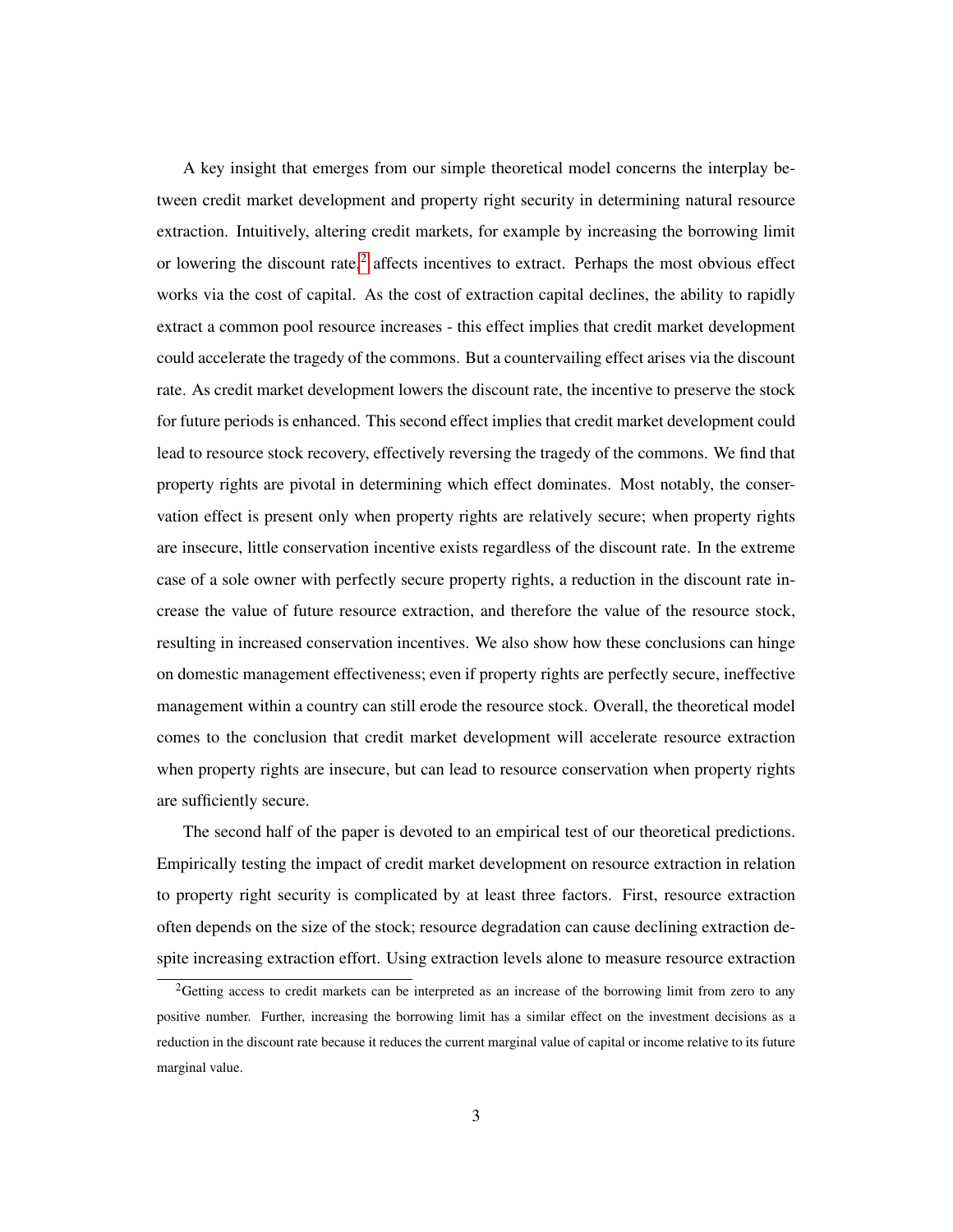is therefore a misleading measure of the economic incentives that drive extraction behavior. Second, property right security may respond to the status of the resource stock if regulators try to halt resource degradation by increasing property right security. Ignoring this endogenous response of property rights to the resource status leads to biased estimates and may give rise to misleading conclusions. Third, credit market development is potentially endogenous and the consequence of increased credit demand from a growing economy. Observed changes in resource extraction may simply result from the increased resource demand of a growing economy and may not be the consequence of credit market development.

To conduct the empirical test, and to overcome these challenges, we compile a novel dataset on global fish catches, fish stocks sizes and property right security for the majority of the world's commercial fisheries. We combine these resource-level data with indicators of credit market development, financial networks and macroeconomic performance to estimate the impact of credit market development on resource use under different levels of property right security.

Three strategies help us overcome the challenges identified above. First, by matching extraction data with data on resource stock sizes, we normalize extraction relative to the resource stock (commonly referred to as *fishing mortality* in the context of the fishery). This is equivalent to the share of the resource stock that is extracted. It also conveniently corresponds to the "effort" devoted to resource extraction in bioeconomic models,<sup>[3](#page-5-0)</sup> and is empirically advantageous because it controls directly for changes in resource abundance. Increasing fishing mortality therefore implies increasing fishing effort, regardless of the stock of the underlying resource. We leverage this insight in the empirical analysis.

Second, we use the introduction of each country's 200 nautical mile EEZ, in combination with biological differences in the range and mobility of each fish species, as an exogenous and heterogeneous shock to property right security over individual fishery resources. The implementation of EEZs was the largest assignment of property rights over marine resources in history. Although its focus was largely on minerals and energy resources, it also changed the

<span id="page-5-0"></span><sup>3</sup>For example, in the fishery, fishing mortality is proportional to fishing effort in the widely applied Schaefer harvesting model [\(Clark, 1990\)](#page-56-2).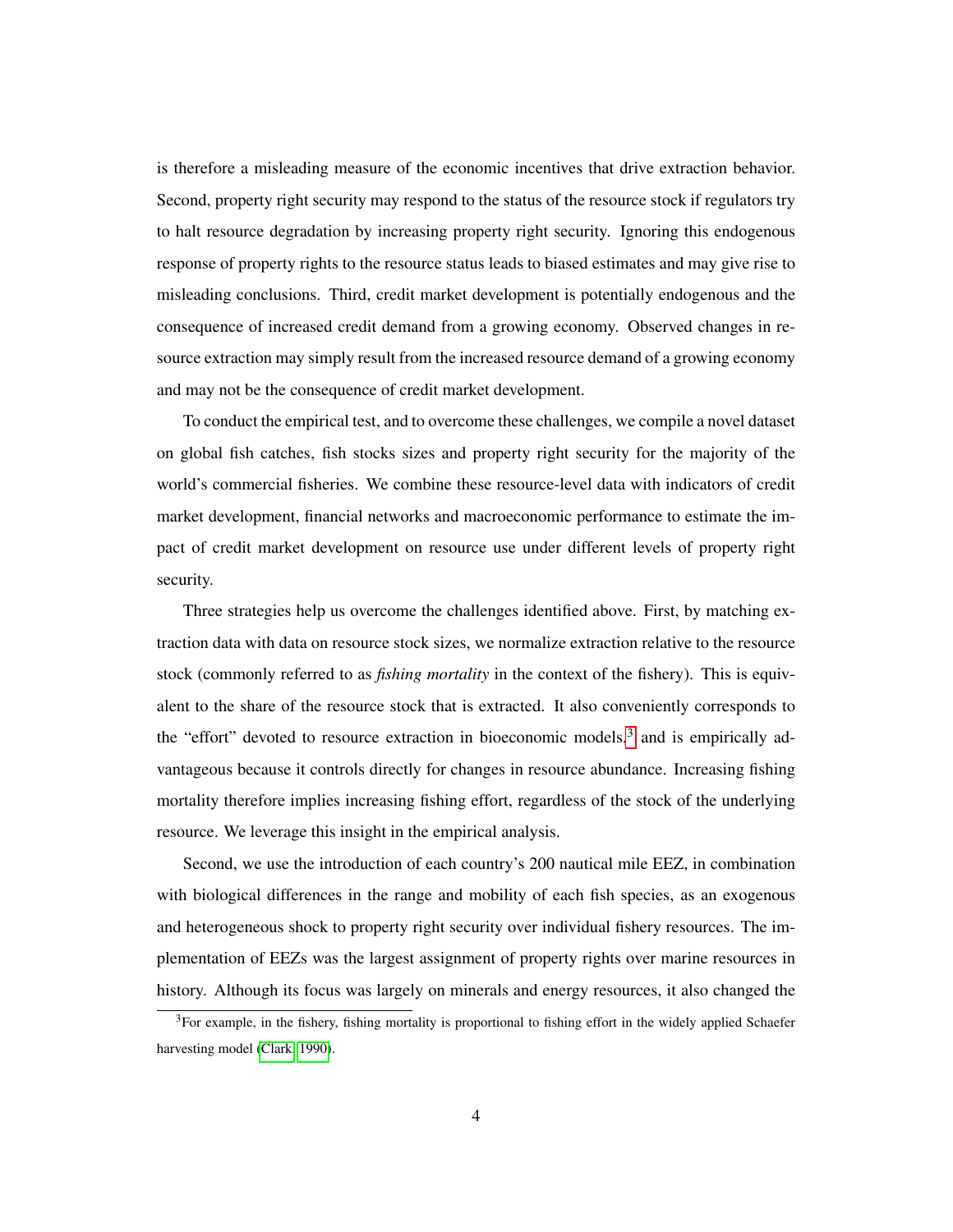property right regimes for 90 % of global fish stocks [\(Ebbin et al., 2005;](#page-57-3) [Englander, 2019\)](#page-57-4). While the implementation of EEZs gave countries the legal right to establish property rights over marine resources, the species' mobilities and their distributional ranges limit the countries' secure control over their biological resources. The share of the resource stock in a country's EEZ varies considerably across species and countries, depending on a country's coastline (which determines the shape and location of a countries EEZ) relative to the global distribution of the species. In other words, species 1 could have a large share of its stock in the EEZ of country A and a small share in country B, while for species 2, this relationship could be reversed. A second source of variation comes from the mobility of species. Put simply, a country's EEZ will likely establish very secure property rights over immobile resources such as lobsters or oysters, but may do little to solidify property rights over a mobile stock such as tuna that regularly moves between EEZs of different countries and the high seas. We make use of these sources of variation to define our measure of property right security. The advantage of our property rights measure compared to other measures (such as the actual management of resource stocks) is that it is exogenous to the status and exploitation rate of the resource stock. Further, including the biology of fish species in our property rights measure allows us to exploit differences in property right security across species and over time within the same country to estimate the causal effect of property rights on resource extraction. While secure property rights can facilitate efficient resource use, they may require additional regulation if common pool externalities persist within the countries' jurisdictions. In the empirical part of this paper we show how government enforcement transforms property rights into effective resource management in line with the theoretical predictions of our model.

Third, to describe credit market development we use the volume of total credit to the private sector and the lending interest rate to the private sector in a robustness test. While the lending interest rate provides a direct measure of the opportunity cost of capital, increases in the volume of credit to the private sector are commonly seen as reductions in credit constraints and are one of the most common measures of credit market development [\(Levine et al., 2000;](#page-60-1) [Beck and](#page-55-5) [Levine, 2004;](#page-55-5) [Aghion et al., 2010;](#page-53-0) [Manova, 2013;](#page-60-2) [Aghion et al., 2014;](#page-53-1) [Leibovici, 2021\)](#page-59-0). We recognize that credit market development could be endogenously driven by general economic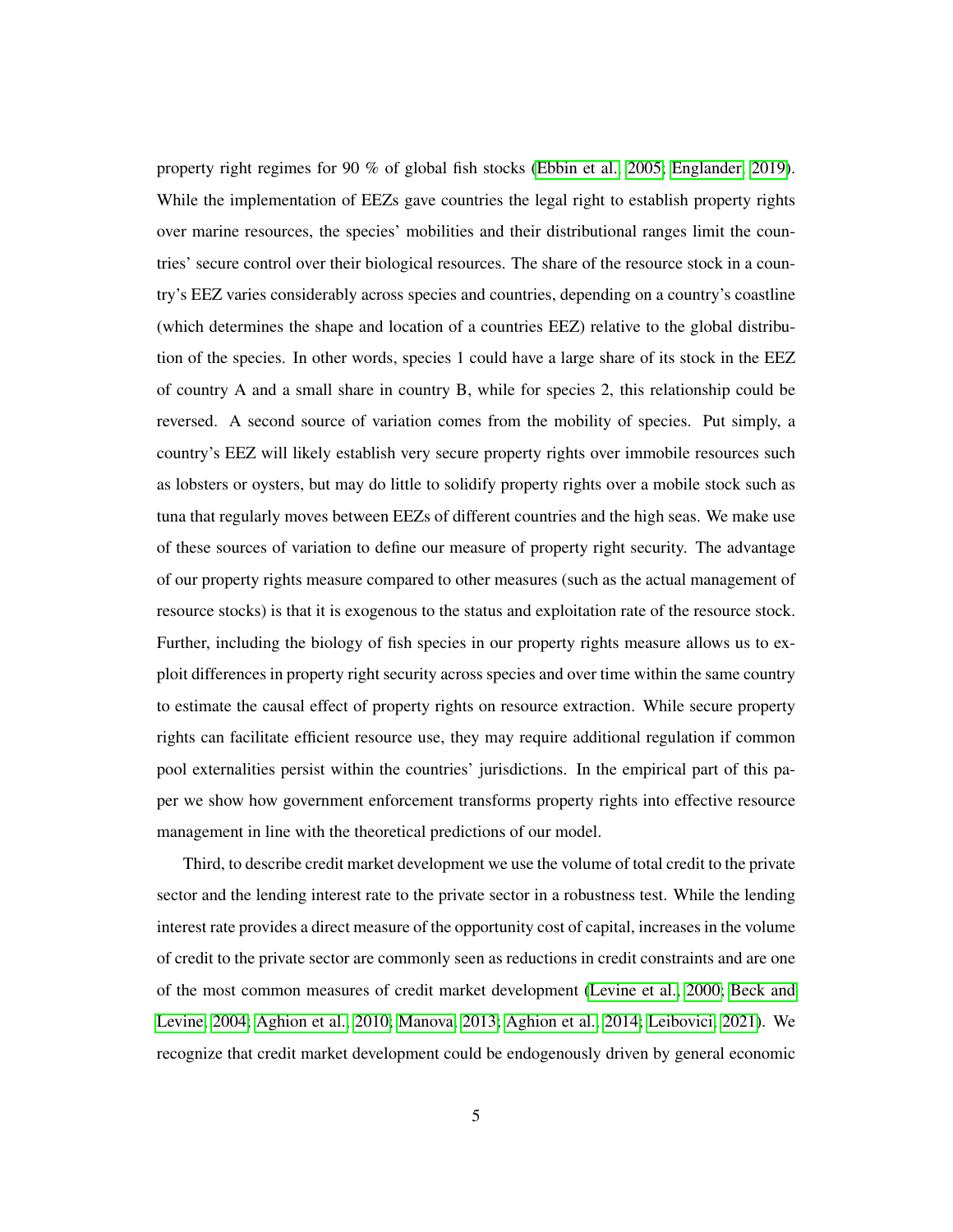development, which could simultaneously determine resource extraction. To partially address this concern, we control for GDP in linear and squared form in all specifications. To further strengthen our results, we introduce an instrumental variable (IV) approach using financial exports of financial partner countries to countries other than the focal country as an instrument for the volume of credit in the focal country. This instrument builds on the insight that credit shocks are transmitted through financial networks, a fact that largely contributed to the global financial crisis in 2007-08 [\(Glasserman and Young, 2016\)](#page-58-0).

We present two sets of results. The first set concerns the impact of property rights on resource extraction effort, holding everything else constant. Our main specification suggests that increasing property rights from open access to secure property rights reduces resource extraction effort by 32 %. Using only the variation of property rights across species but within countries increases the estimate to 56 %. Restricting the data to a balanced panel and taking the dynamics effects of EEZ introduction into account [\(Callaway and Sant'Anna, 2021\)](#page-56-3) results in a weighted average treatment effect of 59 %. This event study approach also suggests parallel trends in the pre-treatment period.

The second set of results presents our empirical findings on the impact of credit market development on resource extraction. Our main specification shows that a one percent increase in credit to the private sector *increases* the extraction rate of fish stocks subject to insecure property rights by 0.16 %. In contrast, the same credit increase actually *reduces* the extraction rate by 0.29 % for fish stocks with secure property rights. This finding is consistent with our theoretical result that secure property right security incentivizes resource conservation as the discount rate is reduced. These results remain qualitatively unchanged when using the IV approach for credit market development, but the magnitude increase to 0.94  $\%$  and 0.41  $\%$ respectively.

To better understand the mechanisms underlying our empirical results, we again lean on our theoretical model. It predicts that countries will respond to changes in property rights or credit markets by altering harvesting capital. In the context of fisheries, this suggests that the main mechanism linking credit markets and property rights to resource extraction is fishing capital. To test this mechanism directly, we make use of a novel, never utilized dataset on the construc-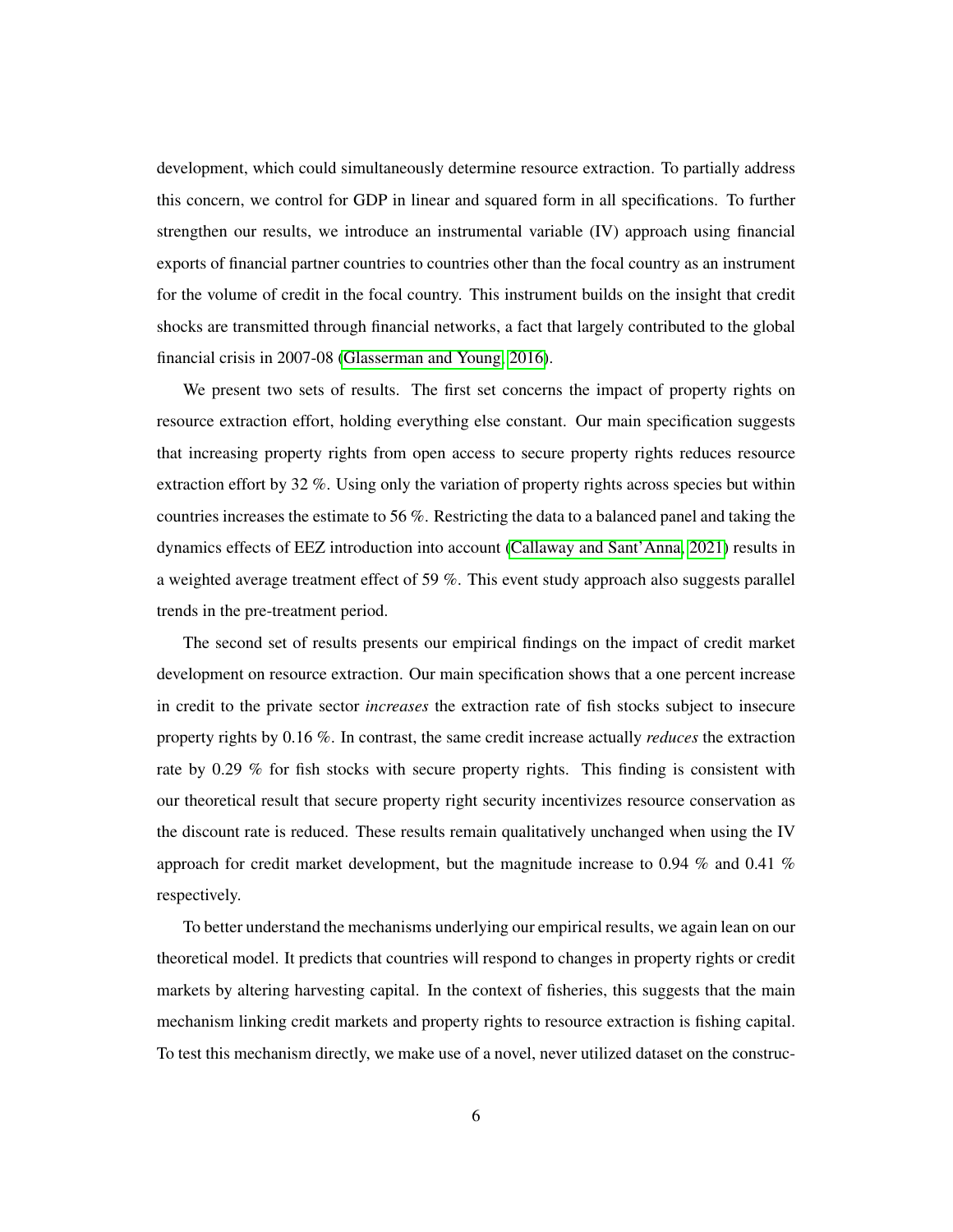tion date, location, and characteristics of the near-universe of large global fishing vessels in the world's oceans. These data arise from meticulous matching of automatic identification system (AIS) signals with a range of global vessel registries. The results based on these data not only underscore the main results of our paper, but help reveal the underlying mechanisms at play. Based on individual vessel information and movement patterns, we are able to match each individual vessel with the resources it is targeting. For example, we can calculate construction of Japanese vessels to target open access stocks and compare that against the construction of Japanese vessels to target stocks with secure property rights. Using these data within our regression framework, we find that a one percent increase of credit to the private sector increases the size of fleets that target open access fish stocks by 0.31 % globally, while the same credit increase has no impact on fleets that target resources with secure property rights. Similarly, increasing property rights over resources from open access to secure property rights reduces the size of the related fishing fleets by 38 %.

While these findings help illuminate an interesting interplay between property right security and credit market development, we are also interested in interpreting the empirical magnitude of these findings on the tragedy of the commons. To do so, we use our empirical estimates to simulate the impact on global fisheries of a hypothetical increase in credit volumes (to US levels) and an increase in property right security (to fully secure levels), all across the planet. This simulation reveals that credit market development alone (holding property rights at current levels) has only a modest impact on global fisheries, reducing the share of overfished stocks by 7 %. This lackluster environmental outcome arises because the positive and the negative effects of credit market development on resource extraction cancel out under current levels of property right security around much of the world. The places with secure property rights would enjoy large ecological benefits from credit market development, and the places with insecure property rights would suffer significant ecological losses from credit market development; at the end of the day, these effects more-or-less cancel each other out (resulting in a net improvement of 7 %). However, we find that upgrading property rights, or property rights and credit markets simultaneously, has a large effect on global fisheries by reducing the number of overfished stocks by about 13 % and 33 % respectively. The findings of our study therefore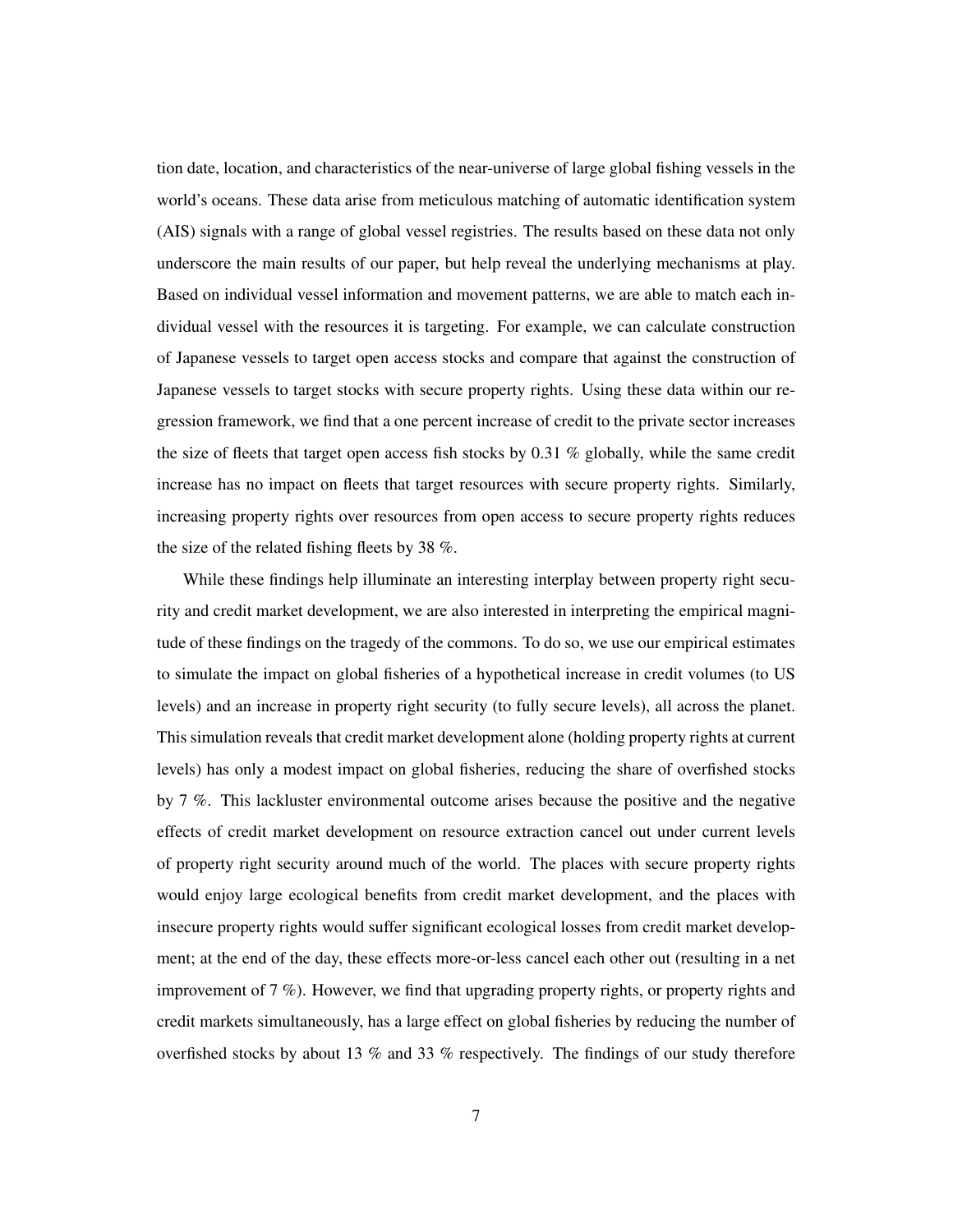suggest that increasing property right security over resources can reverse the negative impact of financial development on global common property resources. They suggest further that increasing property right security under current credit market conditions has a much larger effect on resource conservation than would credit market development alone.

Our paper contributes to several strands of literature. First, our paper builds on the literature examining the impact of economic development on resource use under incomplete property rights. A seminal contribution is [Copeland and Taylor](#page-57-1) [\(2009\)](#page-57-1), who develop an elegant theory on how extraction technology, incomplete enforcement, and prices determines the sustainability of common pool resources. [Taylor](#page-62-1) [\(2011\)](#page-62-1) supports this theory with a careful attribution of causes of the 19th century American buffalo slaughter. This grand-scale, realworld tragedy of the commons nearly led to the extinction of one of the most populous large land mammals on earth, and arose as a consequence of technological progress, demand growth, and institutional failure. Testing predictions about the impact of property rights improvements and economic development on the environment empirically is challenging because variation in economic activity and institutions is rarely exogenous. [Liang et al.](#page-60-3) [\(2021\)](#page-60-3) use an instrumental variable approach to study the impact of economic growth on biodiversity in the United States. Although they address the endogeneity of economic activity, there is no variation in property rights over biodiversity. [Balboni et al.](#page-54-2) [\(2020\)](#page-54-2) partially overcome this challenge by studying variation of the extent of externalities from forest fires caused by differences in wind speed and direction and the enforcement of regulations on deforestation in Indonesia. Although this study also concerns the effect of internalizing externalities on resource use, it is only indirectly related to property rights. Our paper contributes to this growing literature by introducing exogenous variation in both credit market development and property rights security.

The second contribution of our paper is to establish the importance of financial development for resource sustainability. While we know of no paper that test the relationship empirically, a related, long-standing theoretical literature examines the role of discount rates in driving optimal resource management and environmental conservation. [Faustmann](#page-58-1) [\(1849\)](#page-58-1) showed in the 19th century that discount rates determine the optimal cutting age of forest, and nearly a century ago [Hotelling](#page-58-2) [\(1931\)](#page-58-2) formulated the rule for optimal non-renewable resource extrac-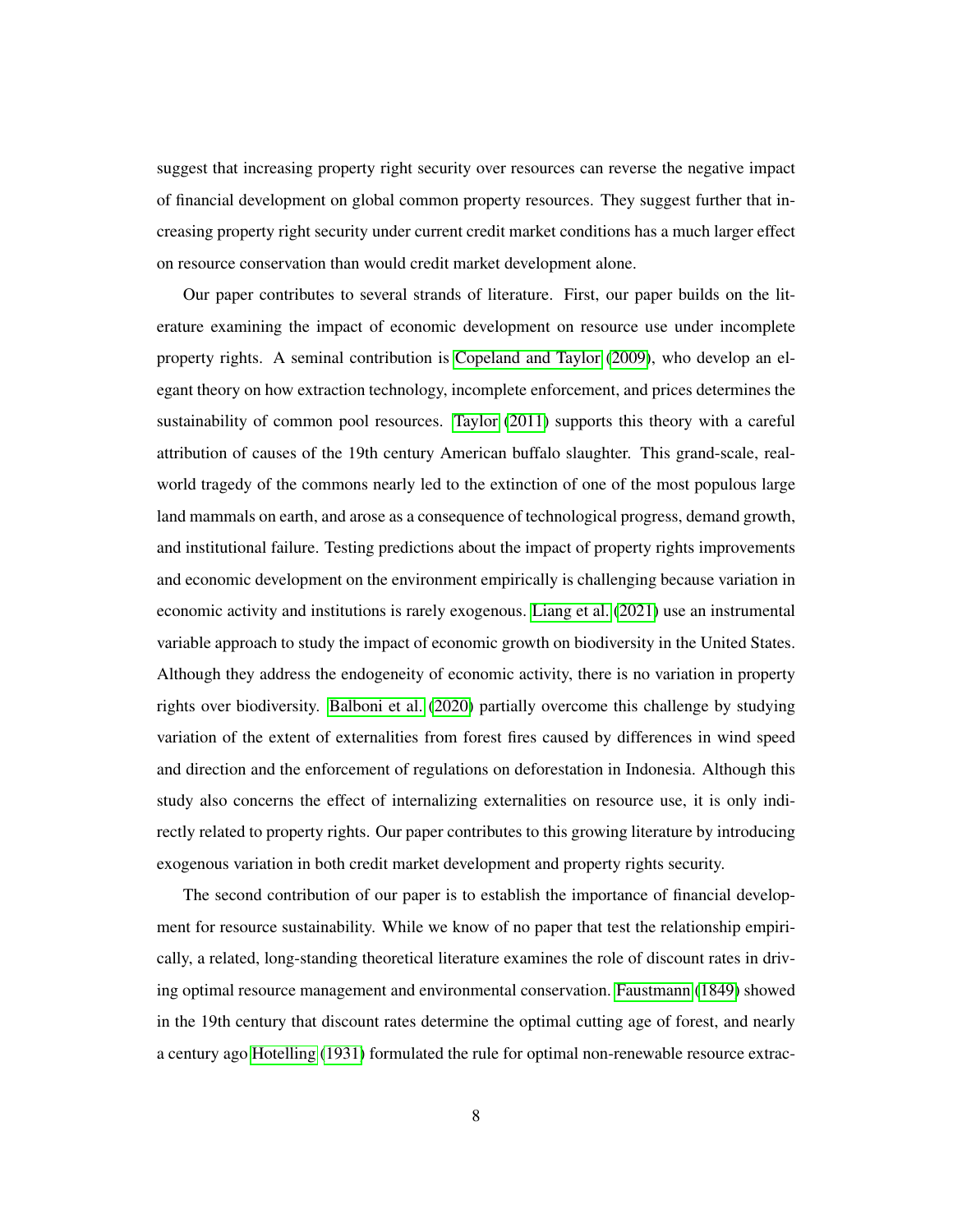tion, which depended crucially on the discount rate. [Clark](#page-56-1) [\(1973\)](#page-56-1) showed further that high discount rates render the extinction of slow growing animal populations economically optimal. These papers generally conclude that a reduction in the discount rate leads to resource conservation. [Farzin](#page-57-5) [\(1984\)](#page-57-5) challenges this conclusion and emphasizes the role of both resource stocks and capital requirements in driving resource extraction incentives. Our approach accords with these implications, and simultaneously accounts for the role of credit market development and property right security in driving discount rates and resource extraction incentives. In this way, our paper is also related to the empirical tests of the Hotelling rule that relate resource prices to discount rates.<sup>[4](#page-10-0)</sup> This literature has, however, focused mainly on resource prices holding the discount rate constant and implicitly assuming perfectly secure property rights over the resource. [Anderson et al.](#page-54-3) [\(2018\)](#page-54-3) provides a new perspective on resource extraction incentives, but implicitly does so under constant discount rates and secure property rights. We conclude that while suggestive of some of the mechanisms at play, the existing literature is incomplete in its treatment of the role of property rights and credit markets in driving common pool resource extraction. Our study is designed to examine the independent contributions of, and interactions between, property right security and credit market development in driving the tragedy of the commons.

As described above, the reduction of discount rates as a result of credit market development could itself affect extraction incentives. But other pathways are also possible. For example, slackening credit constraints may affect resource extraction. [Tahvonen](#page-62-2) [\(1998\)](#page-62-2) and [Tahvonen](#page-62-3) [et al.](#page-62-3) [\(2001\)](#page-62-3) show in a theoretical framework that the forest harvesting decision under credit rationing depends on the forest owner's preferences and is not determined by the prevailing discount rate.<sup>[5](#page-10-1)</sup> [Noack et al.](#page-60-4) [\(2018\)](#page-60-4) show further that credit market development can reduce resource extraction under open access when increased investment in outside options raises the opportunity cost of resource extraction.<sup>[6](#page-10-2)</sup> Our paper contributes to this discussion by showing

<span id="page-10-1"></span><span id="page-10-0"></span><sup>4</sup>For overviews see [Gaudet](#page-58-3) [\(2007\)](#page-58-3) and [Slade and Thille](#page-62-4) [\(2009\)](#page-62-4).

<sup>5</sup>See also [Koskela](#page-59-1) [\(1989\)](#page-59-1) and [Kuuluvainen](#page-59-2) [\(1990\)](#page-59-2) for theoretical treatments of the impact of credit rationing on forest management and [Amacher et al.](#page-53-2) [\(2009\)](#page-53-2) for a summary of the impact of credit market imperfections on forest management.

<span id="page-10-2"></span><sup>6</sup>See [Barbier et al.](#page-54-4) [\(2016\)](#page-54-4) for a theoretical treatment of economic growth, resource use and credit constraints.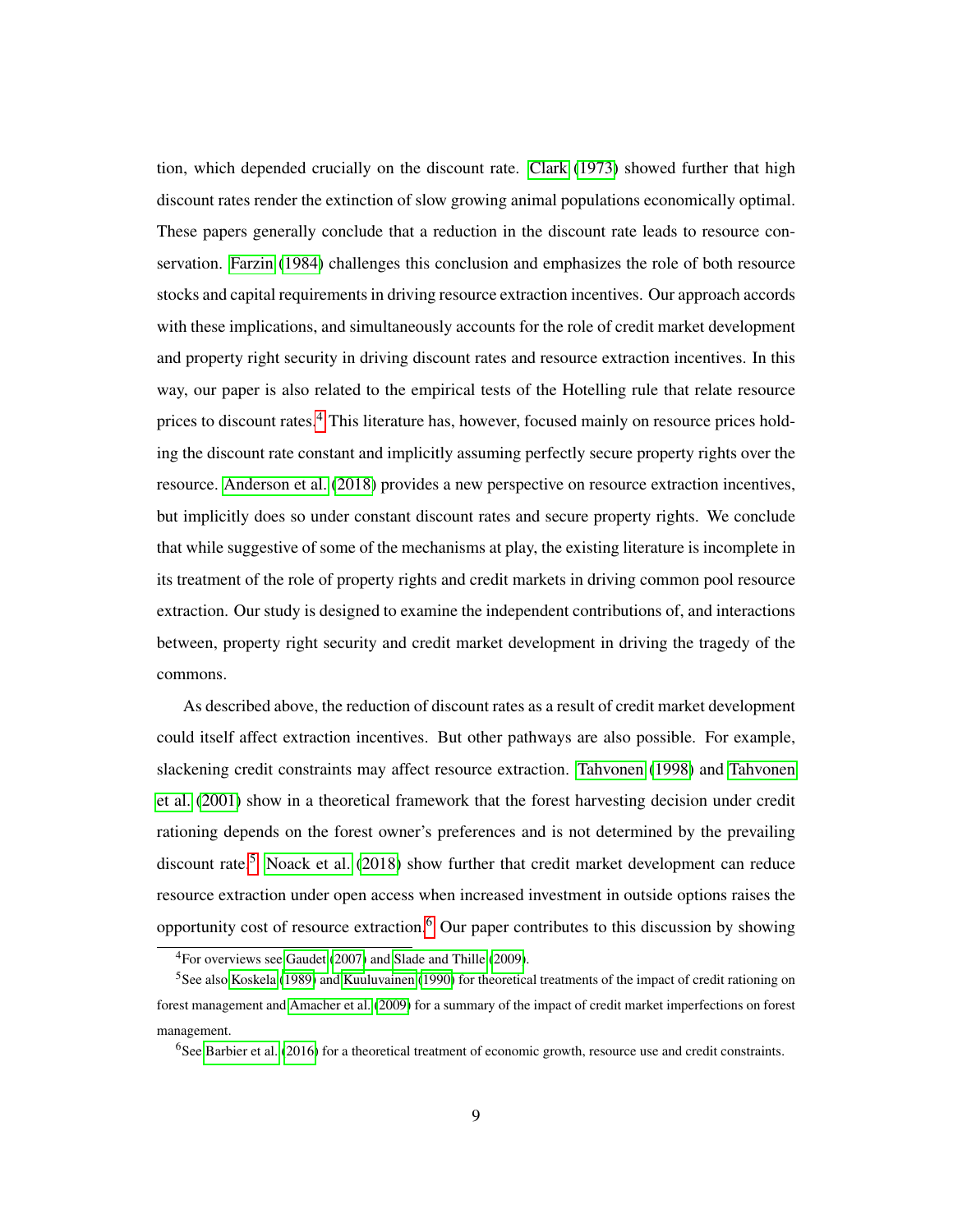that the effect of credit market development on resource extraction hinges critically on property right security. In other words, it is the interaction between credit market development and property right security that primarily drives the reversal or the acceleration of the tragedy of the commons.

While our theoretical results provide new insights into this interplay and help to clarify the intuition about the conditions under which credit market development should hasten, or reverse, resource depletion, we view the empirical findings as the main contribution. Compared to the large theoretical literature, we are aware of few studies that empirically examine the link between credit markets and resource conservation or the environment in general. While [Andersen](#page-53-3) [\(2016,](#page-53-3) [2017\)](#page-54-5) show that credit market development can increase investment in new technologies that offset the emissions from increased production, [Assunção et al.](#page-54-6) [\(2019\)](#page-54-6) show that loans tied to environmental standards are successful in reducing deforestation in the Brazilian Amazon. A study by [Jayachandran](#page-59-3) [\(2013\)](#page-59-3) focuses on the impact of liquidity constraints and consumption shocks on ecosystem service provision in Uganda while [Fenichel et](#page-58-4) [al.](#page-58-4) [\(2019\)](#page-58-4) show that improved access to financial services can reduce the costs of ecosystem service provision.<sup>[7](#page-11-0)</sup> Although these papers are also concerned with the environmental impact of credit market development, their proposed mechanisms, their environmental indicators, and their scale are fundamentally different than in this paper.

Lastly, our paper is related to the growing literature on the impact of property right security on resource conservation (see for example [Besley](#page-55-6) [\(1995\)](#page-55-6), [Bohn and Deacon](#page-56-0) [\(2000\)](#page-56-0), [Jacoby et](#page-59-4) [al.](#page-59-4) [\(2002\)](#page-59-4), [Goldstein and Udry](#page-58-5) [\(2008\)](#page-58-5), [Copeland and Taylor](#page-57-1) [\(2009\)](#page-57-1), [Hornbeck](#page-58-6) [\(2010\)](#page-58-6), [Costello](#page-57-6) [and Grainger](#page-57-6) [\(2018\)](#page-57-6), [Isaksen and Richter](#page-59-5) [\(2019\)](#page-59-5), [Englander](#page-57-4) [\(2019\)](#page-57-4)). A principal finding from this literature is unambiguous; stronger property rights increase resource conservation incentives. We echo this finding, and extend it by demonstrating the crucial role of property rights in determining the consequences of credit market development on the tragedy of the commons. We also contribute empirically to this literature by constructing an exogenous measure of prop-

<span id="page-11-0"></span> $7$ [Quaas et al.](#page-61-2) [\(2012\)](#page-61-2) and [Teh et al.](#page-62-5) [\(2015\)](#page-62-5) infer from observed extraction rates the implicit discount rates of fishermen or the fishing industry, but they do not relate these observations to property right security or changes in observed market interest rates.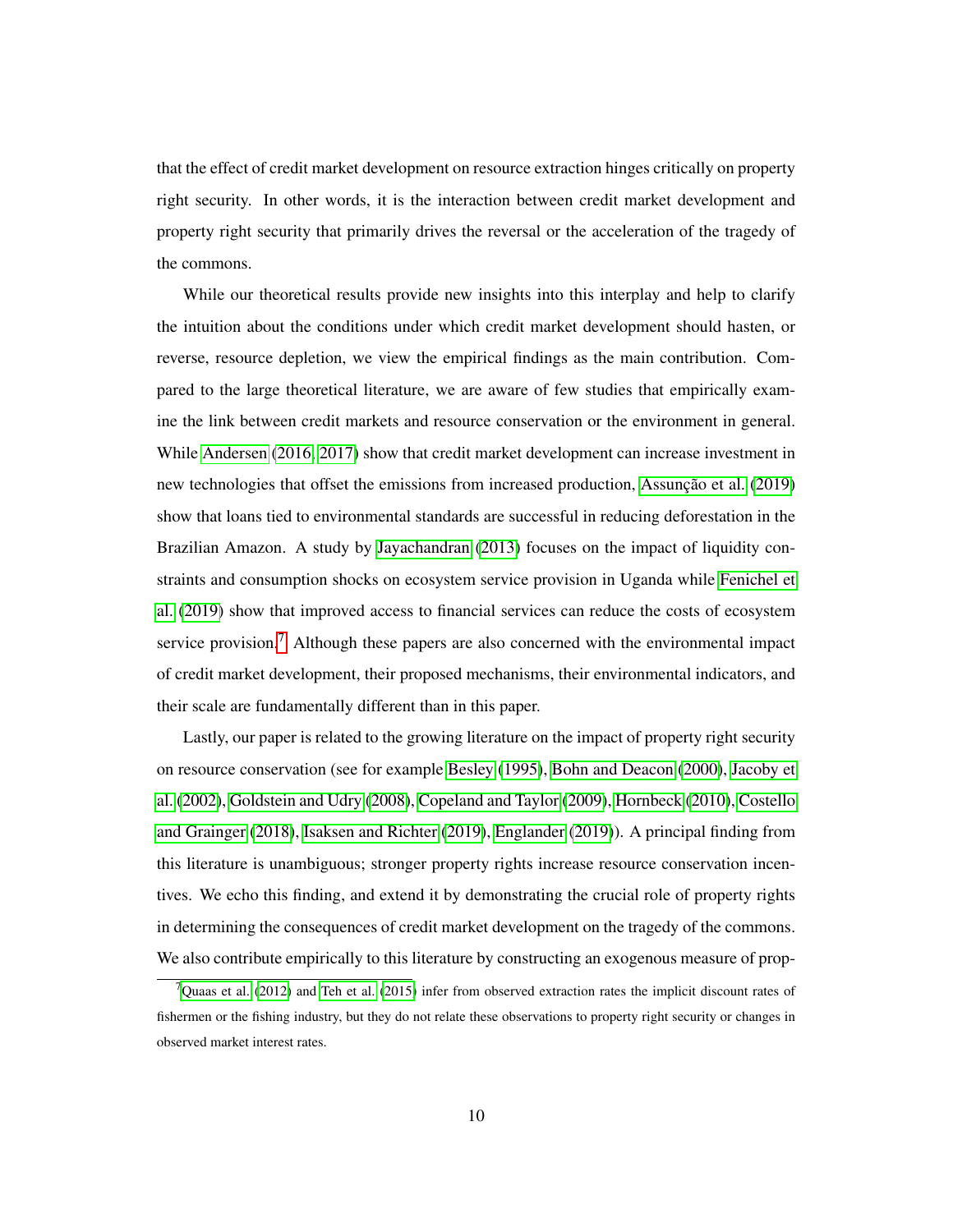erty right security based on the legal framework of the EEZs and the propensity of species to stay within the jurisdiction.

The paper proceeds as follows. Section [2](#page-12-0) develops a theoretical framework to derive testable predictions. Section [3](#page-20-0) provides the empirical background, Section [4](#page-24-0) introduces the data, Section [5](#page-34-0) specifies the empirical model, Section [6](#page-39-0) presents the results and discusses their robustness, and Section [7](#page-51-0) concludes.

## <span id="page-12-0"></span>2 Theoretical framework

Here we present a simple model of resource extraction capital in a context of insecure property rights. The stylized setting builds on the classic fish war model developed by [Levhari and](#page-59-6) [Mirman](#page-59-6) [\(1980\)](#page-59-6), and is designed to highlight the interplay between credit markets and property rights in driving common pool resource extraction.

Consider resource extraction by a single player or country "*c*" who competes against *N* fringe countries " $f$ ". As  $N \rightarrow \infty$  this characterizes a dominant firm and competitive fringe where the fringe can be interpreted as extracting under open access [\(Costello et al., 2017\)](#page-57-7), whereas  $N = 1$  depicts a classic two player game. We will focus on the incentives and behavior of country *c*, but because *c* competes with the fringe, we will also need to pay close attention to their incentives, and the equilibrium behavior across all countries. Country *c* controls fraction  $\gamma_c \in [0,1]$  of the resource stock in every period, so  $\gamma_c$  can be thought of as the extent of country *c*'s property rights over the resource stock. Each of the fringe countries controls  $\gamma_f = \frac{1-\gamma_c}{N}$ *N* of the stock. This *partial* ownership could arise, for example, because the stock is mobile, it straddles the EEZs of multiple countries, or because each country can only effectively enforce part of its jurisdiction [\(Englander, 2019\)](#page-57-4). The aggregate resource stock in period *t* is *X<sup>t</sup>* , so country *c* has access to stock  $\gamma_c X_t$  and representative fringe country *f* has access to  $\gamma_f X_t$ . We will interpret γ*<sup>c</sup>* as a measure of property right security in country *c*; small values of γ*<sup>c</sup>* represent insecure property rights while γ*<sup>c</sup>* closer to unity resemble the sole owner case of highly secure property rights. Note also that as *N* gets large, the property rights to any individual fringe country approaches zero. We loosely refer to this situation as the "open access" fringe.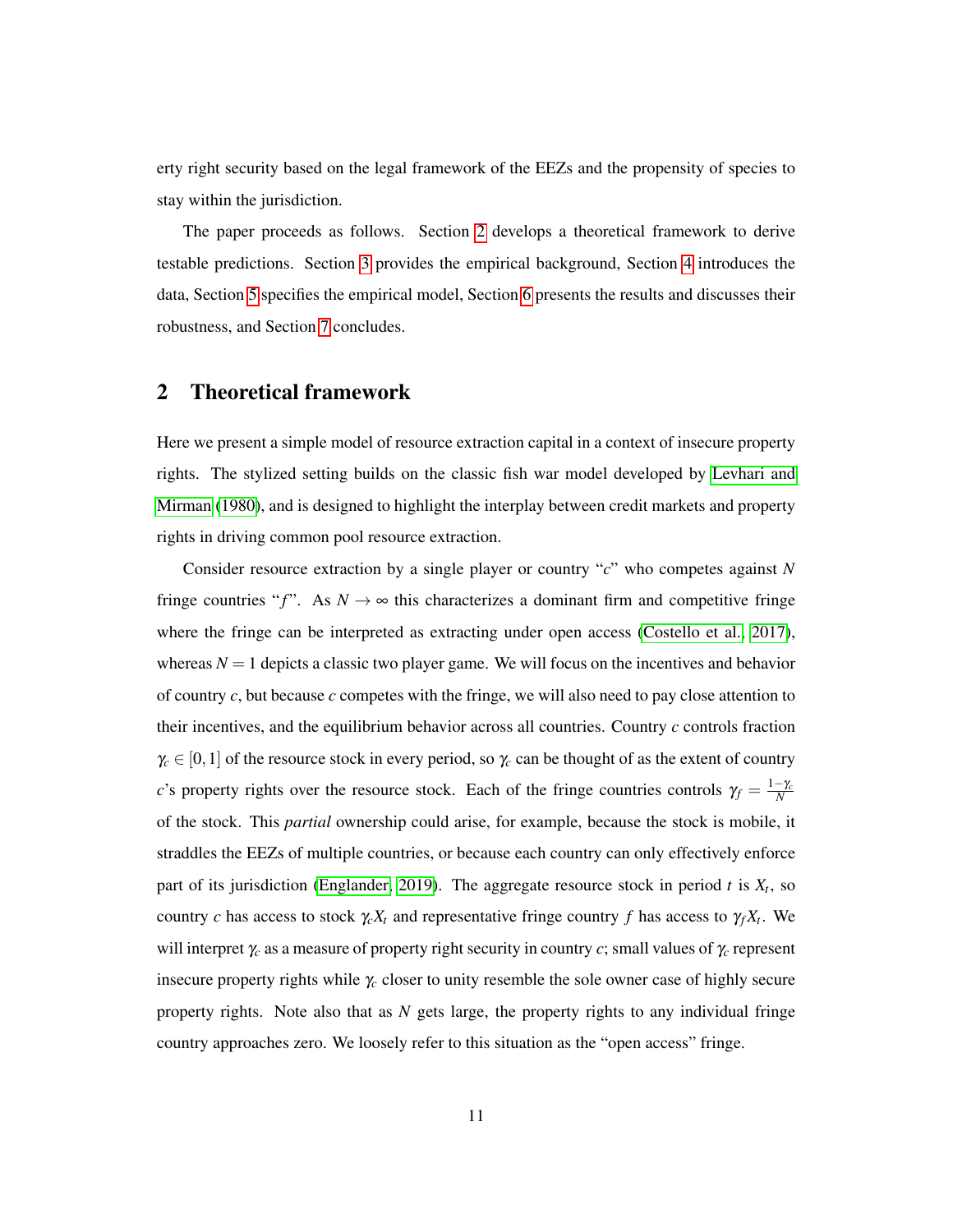Each period, country  $i$  must acquire costly capital  $k<sub>it</sub>$  in order to extract the stock, where  $i$ 's extraction is given by  $h_{it} = \gamma_i X_t k_{it}$  and  $0 \le k_{it} \le 1$ .<sup>[8](#page-13-0)</sup> This homogeneous production function is standard in renewable resource extraction models and implies that doubling any input (property right security, resource abundance, or capital) will double extraction, holding other inputs fixed. The choice variable  $k_{it}$  can also be thought of as extraction "effort," an interpretation that is common in natural resource models; we will use "captial" and "effort" interchangeably. Country *i* derives concave utility from extraction equal to  $log(h_{it})$  and incurs a cost of capital of  $r_i k_{it}$ , where we can interpret  $r_i$  as a per-period rental price of capital for country *i*, which may vary across countries. Like most bioeconomic models, we do not explicitly model an agency's budget, which could affect parameters like enforcement, resource stock assessment, and other important features of the problem. We do note, however, that *i*'s discount factor,  $\delta_i$ , is inherently linked to the cost of capital, *r<sup>i</sup>* , such that in a well-functioning market, we expect  $\delta_i = \frac{1}{1+r_i}$  (see e.g. [Gollier](#page-58-7) [\(2012\)](#page-58-7)). This assumption underpins the fundamental rationale for discounting, and it also allows us to capture the two important mechanisms through which credit markets affect resource extraction: the cost of extraction capital and the present value of future extraction. We adopt this relationship for the remainder of this analysis, so the rental cost of capital can be written  $r_i = \frac{1-\delta_i}{\delta_i}$  $\frac{-o_i}{\delta_i}$  .

The resource stock grows according to the concave equation of motion:

$$
X_{t+1} = (X_t - h_t)^{\alpha} \tag{1}
$$

where  $h_t = h_{ct} + Nh_{ft}$  is the total extraction in period *t*,  $\alpha \in (0,1)$  determines the rate of growth of the resource,<sup>[9](#page-13-1)</sup> and the implied ecological carrying capacity of the resource is 1. Thus, the extraction  $h_t$  and resource stock  $X_t$  are measured relative to its carrying capacity.

Putting all of this together, the focal country *c* and *N* fringe countries *f* face different incentives and we will show that each country's payoffs hinge on the other countries' actions. While each country would like to steward the stock (to facilitate future extraction), each country

<span id="page-13-0"></span><sup>8</sup>We abstract from capital adjustment costs to keep the model tractable and refer the reader to [Clark et al.](#page-56-4) [\(1979\)](#page-56-4) and [Singh et al.](#page-62-6) [\(2006\)](#page-62-6) for a treatment of capital adjustment costs in resource use.

<span id="page-13-1"></span><sup>&</sup>lt;sup>9</sup>The interpretation of  $\alpha$  may be counterintuitive because a large  $\alpha$  implies slow growth, while a small  $\alpha$  implies fast growth. For example,  $\alpha \rightarrow 0$  depicts a resource that jumps immediately to its carrying capacity.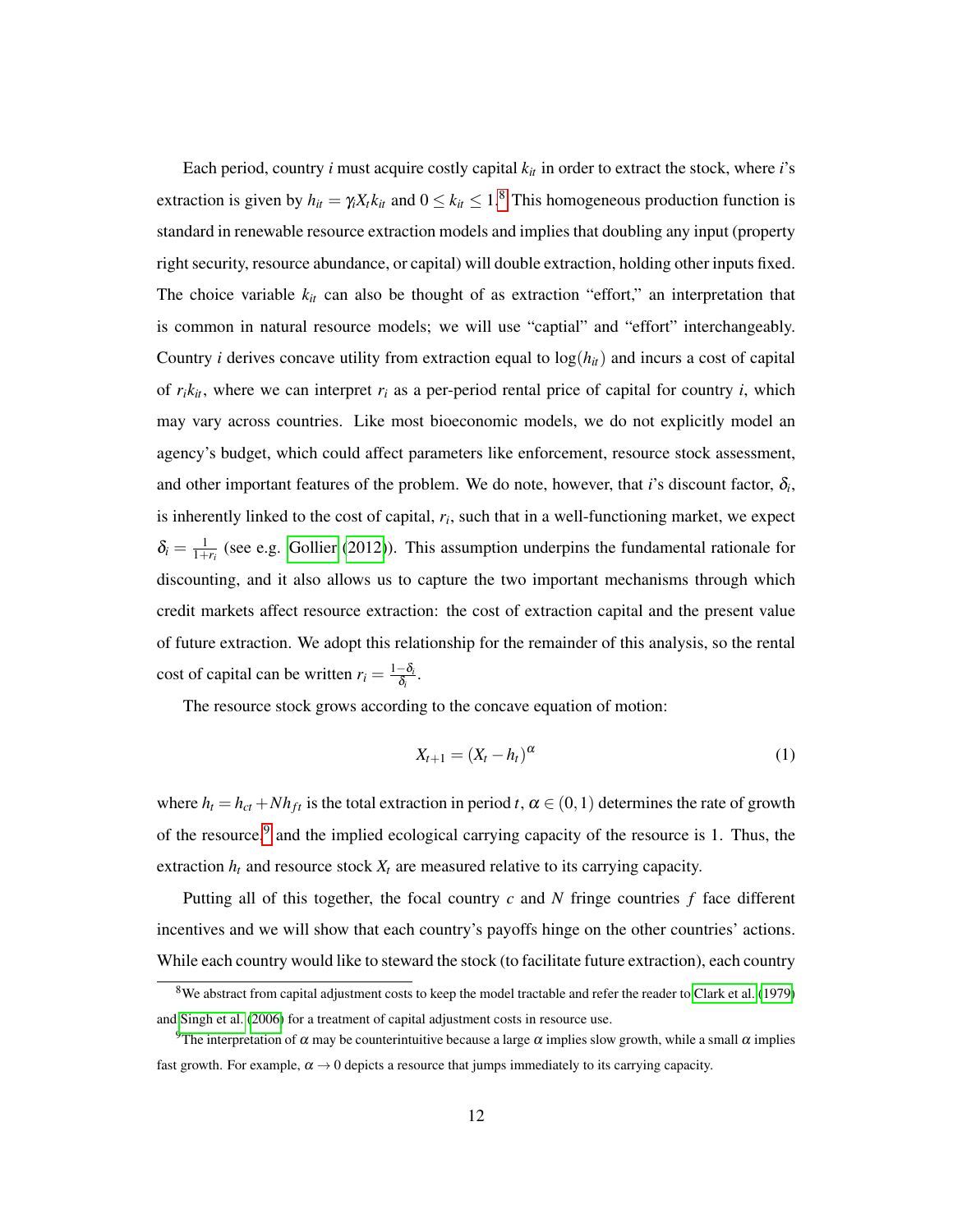also recognizes that it controls only part of it, so is partly at the mercy of the other countries' extraction decisions. In what follows we will characterize and analyze the solution to this dynamic game to determine the effects of property right security and credit market development on the countries' extraction effort.

## 2.1 Country *c*'s problem

In time period *t*, country *c* takes the state  $X_t$  as given and chooses capital  $k_c$  to maximize the discounted utility from extraction over an infinite horizon, accounting for both the behavior of the resource stock and the response of its *N* competitors. This defines *c*'s infinite horizon dynamic programming equation (DPE) as follows:

$$
V_c(X) = \max_{k_c} \left[ \log(\gamma_c k_c X) - \frac{1 - \delta_c}{\delta_c} k_c + \delta_c V_c ((X - h)^{\alpha}) \right].
$$
 (2)

The first term on the right hand side is *c*'s period-*t* utility from extraction. The second term is the cost of capital. The final term is the discounted continuation value, which depends on *c*'s extraction and on the extraction of all *N* competitors. In Appendix [\(A.1\)](#page-63-0) we derive the explicit form of this infinite horizon value function and show that it is  $V_c(X) = A_c \log(X) + B_c$ , for suitable constants  $A_c$  and  $B_c$ .<sup>[10](#page-14-0)</sup> This solution allows us to derive *c*'s first order condition as only a function of model parameters:

<span id="page-14-2"></span>
$$
\frac{1}{k_c} - \frac{1 - \delta_c}{\delta_c} - \frac{\delta_c \alpha A_c \gamma_c}{1 - \gamma_c k_c - (1 - \gamma_c) k_f} = 0.
$$
\n(3)

The first term is the contemporaneous marginal payoff from applying more capital. The second term is the marginal cost of capital. The third term is the discounted marginal future cost, which arises because increasing capital today impacts future stocks; this dynamic marginal cost depends on property rights ( $\gamma_c$ ), credit markets ( $\delta_c$ ), the behavior of *c*'s competitors ( $k_f$ ), and on the growth of the stock  $(\alpha)$ , and is related to the shadow value of the resource stock.<sup>[11](#page-14-1)</sup> This first order condition reveals that  $k_c$  depends on the fringe's choices  $(k_f)$  through the dynamic marginal cost, but not explicitly on the resource stock, *X*. The second order condition

<span id="page-14-1"></span><span id="page-14-0"></span><sup>&</sup>lt;sup>10</sup>In particular, we will make use of the result that  $A_c = \frac{1}{1-\alpha\delta_c}$ .

<sup>&</sup>lt;sup>11</sup>The shadow value is  $\frac{\partial V_c(X)}{\partial X} = \frac{A_c}{X}$ , which, unlike the third term in Equation [3,](#page-14-2) depends on the stock, *X*.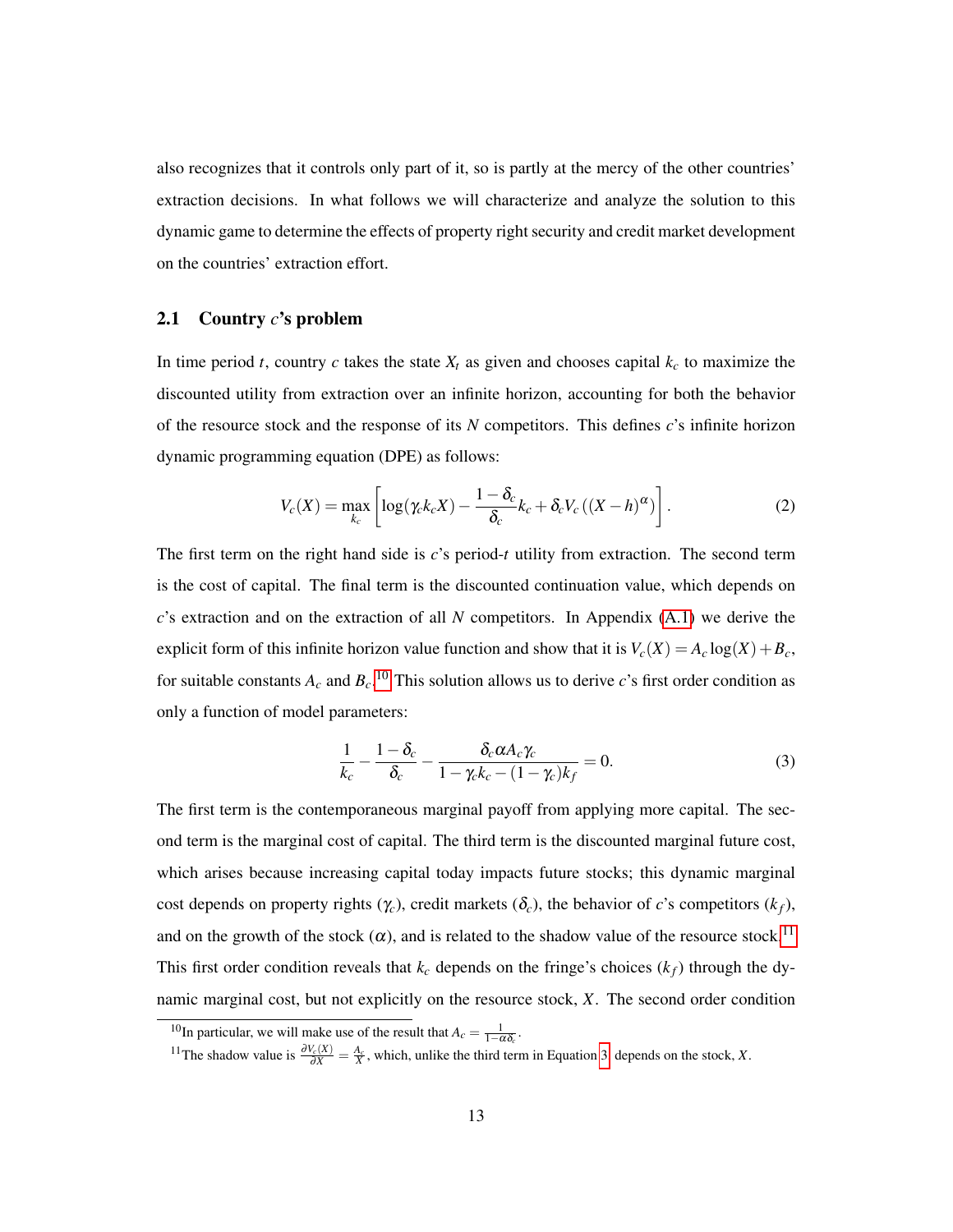is straightforward to verify (see Appendix [A.2\)](#page-63-1). It is intuitive, and we will show below, that a similar result obtains for each of the fringe countries.

## 2.2 Country *f*'s problem

Each of the *N* fringe countries must solve a dynamic problem similar to *c*'s, but with incentives that differ because of the cost of capital and property right security. Let the infinite horizon value function for country *f* be given by  $V_f(X)$ . Perhaps unsurprisingly, *f*'s value function takes a form similar to *c*'s, but with different parameters:  $V_f(X) = A_f \log(X) + B_f$ , where  $A_f = \frac{1}{1-\alpha\delta_f}$ . Letting  $\bar{k}_f$  denote the capital applied by each of the *other N* − 1 fringe countries, and noting the dependence of  $\gamma_f$  on *N*, a single country *f*'s first order condition is:

<span id="page-15-0"></span>
$$
\frac{1}{k_f} - \frac{1 - \delta_f}{\delta_f} - \frac{(1 - \gamma_c)\delta_f \alpha A_f}{N\left(1 - \frac{1 - \gamma_c}{N}k_f - \frac{(N - 1)(1 - \gamma_c)}{N}\bar{k}_f - \gamma_c k_c\right)} = 0\tag{4}
$$

The larger is the pool of fringe countries (*N*), the less secure are a fringe country's property rights. In our model, this turns out to increase extraction pressure by each fringe county. To see this intuitively, inspect country *f*'s first order condition (Equation [4\)](#page-15-0), where the third term represents a dynamic marginal cost; it is the cost that is internalized by country *f* that accounts for the effects of its current extraction capital on future payoffs. When  $N = 1$ , this dynamic marginal cost is relatively large because the single fringe country is the residual claimant of a large fraction of the stock. Instead, suppose  $N \rightarrow \infty$ . Then the dynamic marginal cost goes to zero and the first order condition simplifies to:

$$
k_f|_{N\to\infty} = \frac{\delta_f}{1-\delta_f},\tag{5}
$$

which we refer to as the open access level of fringe capital (see Appendix [A.3\)](#page-63-2). Our model predicts that when the fringe is under open access, capital choices by the fringe become large. If capital is relatively inexpensive in fringe countries, $12$  then open access fringe capital will bind at its maximum value  $(k_f = 1)$ . If capital is relatively expensive, corresponding, e.g., to less developed credit markets, then extraction capital will be less than maximal  $(k_f < 1)$ .

<span id="page-15-1"></span><sup>&</sup>lt;sup>12</sup>The precise condition is that  $\delta_f \ge 0.5$ , which corresponds to a cost of capital of  $r_i \le 1.0$ .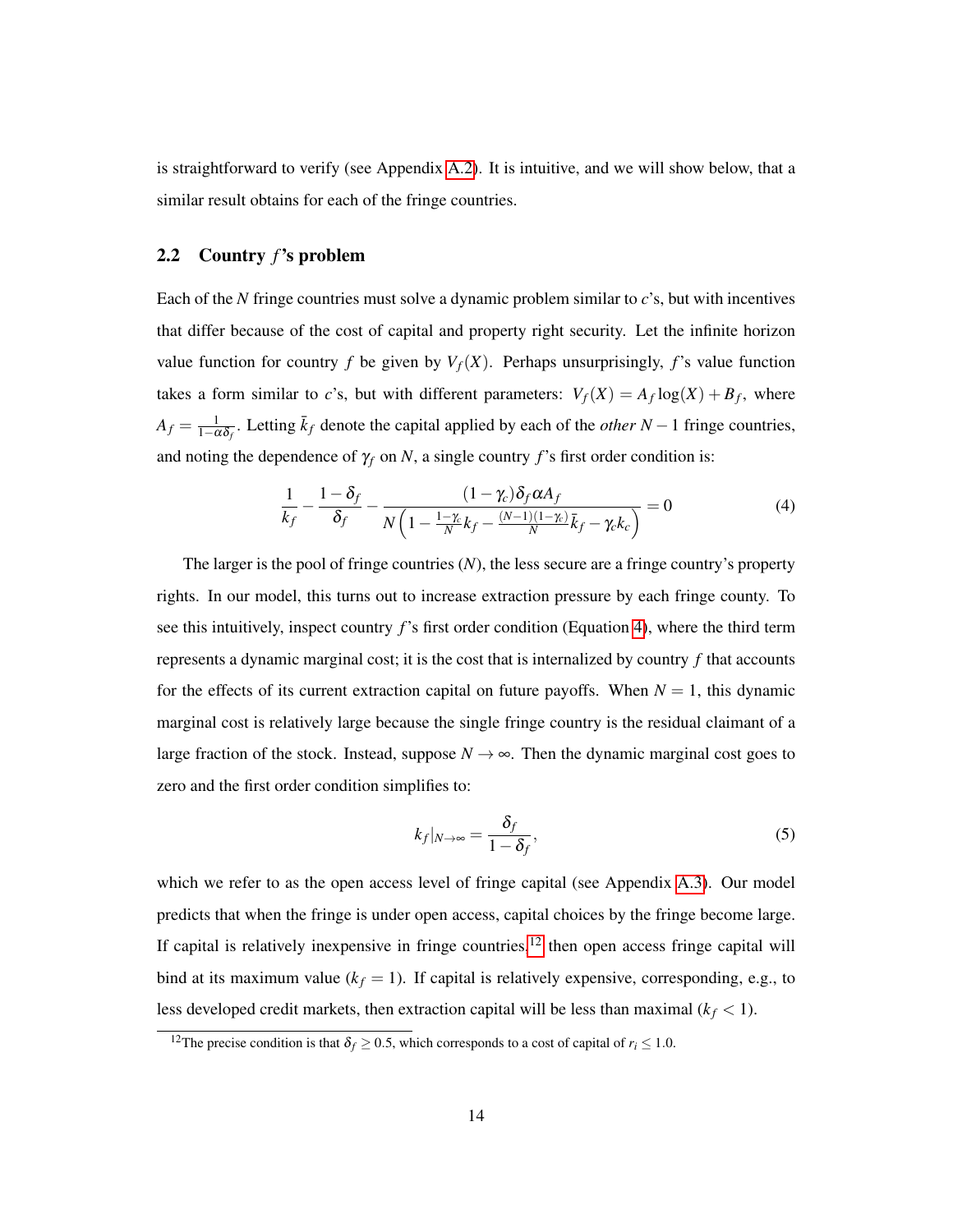#### 2.3 The pure effect of property rights

The conditions in Equations [\(3\)](#page-14-2) and [\(4\)](#page-15-0) characterize the equilibrium behavior of all  $N+1$ countries. These allow us to investigate the role of property right security on extraction effort. Focusing on country *c*, how will an exogenous increase in country *c*'s property right security affect its equilibrium extraction behavior? Answering this question requires understanding how both *c* and *f* respond to changes in γ*c*. Totally differentiating Equation [3](#page-14-2) with respect to  $\gamma_c$  and  $k_c$  and simplifying gives the comparative static:

$$
\frac{dk_c}{d\gamma_c} = \frac{\left(\frac{\alpha \delta_c}{1-\alpha \delta_c}\right) \left(\frac{1-k_f}{(1-\gamma_c k_c - (1-\gamma_c)k_f)^2}\right)}{SOC} \le 0
$$

where SOC is the second order condition (shown to be negative in Appendix [A.2\)](#page-63-1). The numerator is weakly positive, so the expression is weakly negative. This shows that for any value of  $k_f$ , *c*'s choice of  $k_c$  declines with an increase in  $\gamma_c$ . In other words, *c*'s best response function shifts down with an increase in γ*<sup>c</sup>* (see Figure [9B](#page-65-0)). Since γ*<sup>c</sup>* also affects *f*'s best response function, we must calculate the comparative static for f. Totally differentiating Equation [4](#page-15-0) and simplifying gives:

$$
\frac{dk_f}{d\gamma_c} = \frac{\left(\frac{\alpha \delta_f}{N(1-\alpha \delta_f)}\right)\left(\frac{k_c-1}{1-\gamma_c k_c-(1-\gamma_c)k_f)^2}\right)}{SOC} \ge 0
$$

The numerator and denominator are both negative, so the expression is weakly positive: As *c*'s ownership of the stock increases, *f*'s ownership decreases, which causes *f* to apply greater extraction effort. This shifts *f*'s best response function to the right. Because *f*'s best response function is steeper than *c*'s, both shifts reinforce the decline in *k<sup>c</sup>* (see Figure [9B](#page-65-0)). The end result is a decline in equilibrium extraction capital by  $c$  ( $k_c^*$ ) arising from an increase in its property rights  $(\gamma_c)$ . We regard this as the pure effect of property rights on extraction effort.

## 2.4 Credit markets and extraction

We model credit market development in country *c* by exogenously increasing the parameter δ*c*. This affects country *c*'s incentives in two ways: It lowers the cost of extraction capital, and it lowers the discount rate. The former effect suggests that credit market development could increase extraction effort, and the latter effect suggests that credit market development could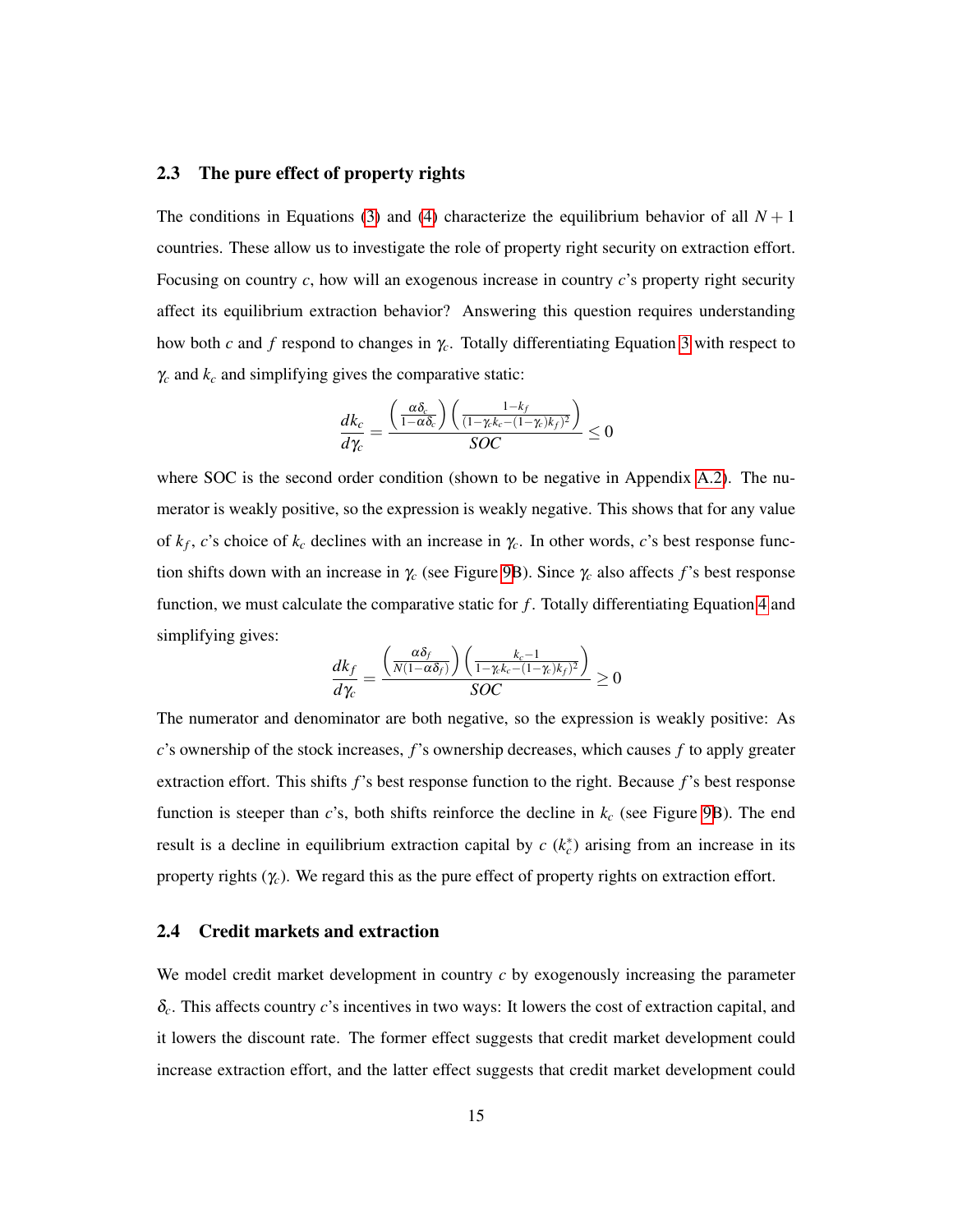decrease extraction effort. Thus, more careful analysis is required to draw conclusions about the ultimate effect of credit market development on resource extraction.

We proceed in a manner similar to above, except that we note here that only country *c*'s best response function depends directly on  $\delta_c$  (country  $f$ 's best response function depends on  $\delta_f$  but not directly on  $\delta_c$ ). Totally differentiating Equation [3](#page-14-2) with respect to  $k_c$  and  $\delta_c$  gives the comparative static:

$$
\frac{dk_c}{d\delta_c} = \frac{\frac{\alpha \gamma_c}{(1 - \gamma_c k_c - (1 - \gamma_c)k_f)(1 - \alpha \delta_c)^2} - \frac{1}{\delta_c^2}}{SOC} \lesssim 0
$$
\n(6)

The sign of the denominator is negative, but the sign of the numerator is not immediately clear. Note, however, that as *c*'s property rights approach zero, this expression becomes:

$$
\frac{dk_c}{d\delta_c}|_{\gamma_c \to 0} = \frac{-1}{(\delta_c^2)(SOC)} > 0
$$

When *c*'s property rights are sufficiently insecure, credit market development leads to an increase in *c*'s extraction effort.

When *c*'s property rights are secure, this result can reverse. While proving this requires significant algebra (see Appendix [A.6.3](#page-66-0) and [A.6.4\)](#page-66-1), we provide some intuition here. Credit market development both lowers the cost of capital and raises the dynamic marginal cost of extraction. Property rights interact only with the second set of incentives; the more secure the property rights, the larger is the dynamic marginal cost of extraction. In the limit, when property rights are extremely insecure, we showed above that the first set of incentives always dominates, so credit market development increases extraction effort. Instead, as property rights improve, the dynamic cost of extraction also increases. When property rights are sufficiently secure, this effect can dominate, in which case credit market development can decrease extraction effort. Sufficient conditions for this to arise are shown in Appendix [A.6.3](#page-66-0) and [A.6.4.](#page-66-1)

The results above suggest that credit market development in country *c* can either raise or lower *c*'s extraction effort, depending on the security of property rights in *c*. Importantly, though, while credit market development in *c* will affect *f*'s equilibrium extraction effort, they do not directly affect country *f*'s best response function. This implies that the consequences of an increase in  $\delta_c$  on equilibrium  $k_c^*$  can be ascertained directly from the comparative static on *c*'s extraction effort. Appendix Figure [9C](#page-65-0) shows this result graphically.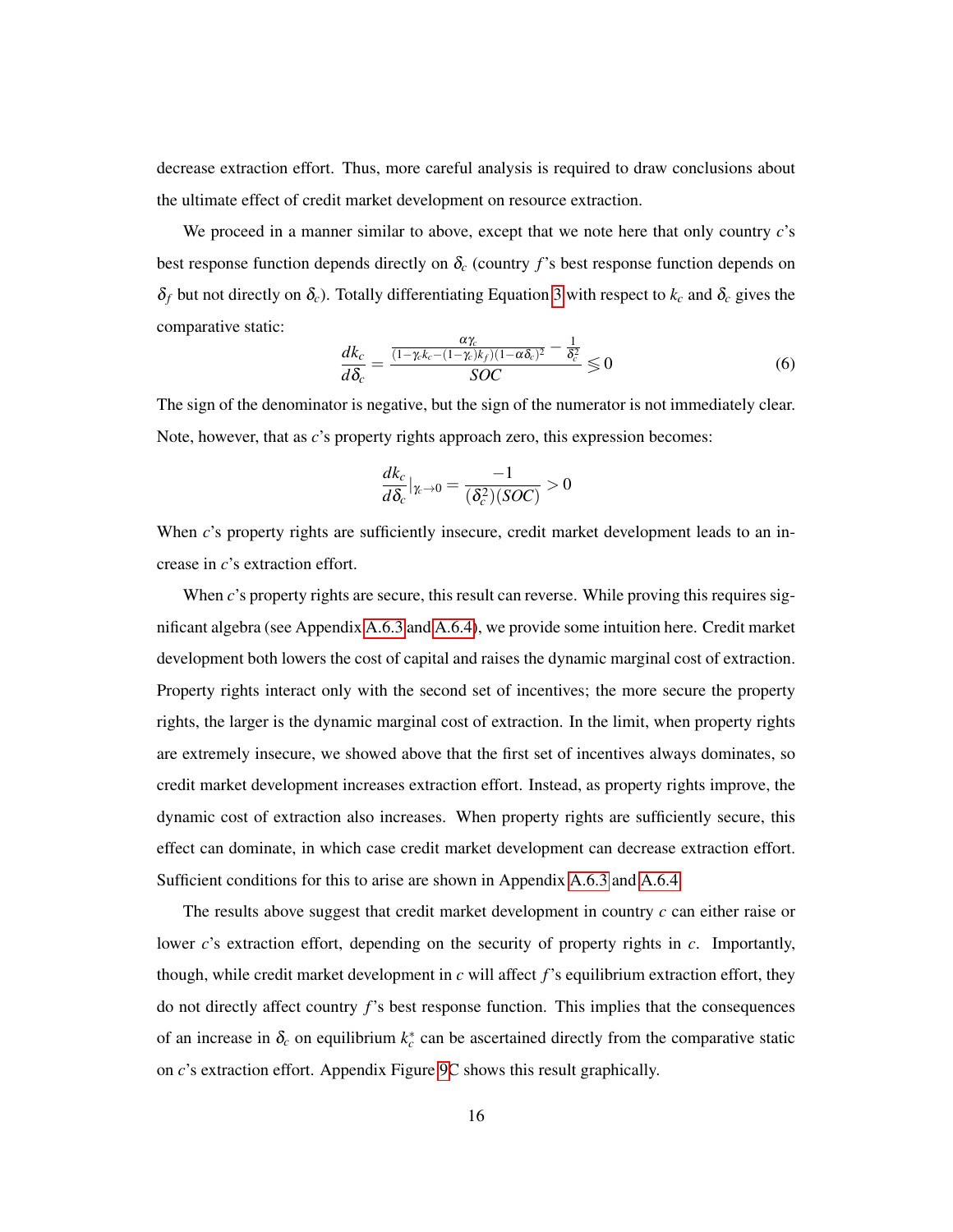#### 2.5 Management effectiveness

We have shown that property right security, credit market development, and the interaction of these variables have important implications for natural resource extraction. It is also reasonable to think that the effectiveness of resource management, which aims to control domestic extraction directly, could also play a role. This raises the possibility that secure property rights may be necessary, but not sufficient, to efficiently manage a natural resource stock. To investigate the role of management effectiveness in the presence of property right insecurity and credit markets, we borrow an idea from [Quaas et al.](#page-61-3) [\(2016\)](#page-61-3) who conceptualize the effectiveness of resource management as a multiplicative factor on the shadow price. To operationalize that idea in our model, let  $\mu$  denote the management effectiveness in country  $c$ . For example, we could think of each country being populated by an infinite number of resource extractors. In that setting,  $\mu$  could be interpreted as how effectively those extractors are managed. When  $\mu = 0$ , these within-country extractors are effectively open access, so act as-if there is no future. When  $\mu = 1$ , these extractors are perfectly managed within the country, so extract according to the incentives derived above.

To formalize this idea, let  $\mu$  denote the fraction of dynamic costs that are accounted for by resource extractors in country  $c$ .  $\mu = 1$  corresponds to the case in which country  $c$  is a perfect dynamic optimizer who fully accounts for the consequences of its period-*t* choices on its period- $t + 1$  payoffs (of course, also accounting for the behavior of its competitors).  $\mu = 0$ corresponds to the case in which country *c* fails to account for any the future consequences of its actions. And if  $0 < \mu < 1$ , country c accounts only for fraction  $\mu$  of these dynamic costs. We can add this feature to our model of incomplete property rights. Under this generalization, country *c*'s infinite horizon DPE becomes:

$$
V_c(X) = \max_{k_c} \left[ \log(\gamma_c k_c X) - \frac{1 - \delta_c}{\delta_c} k_c + \mu \delta_c V_c ((X - h)^{\alpha}) \right]
$$
(7)

We show in Appendix [A.5](#page-64-0) that this value function has the form:

$$
V_c(X) = \frac{\log(X)}{1 - \mu \alpha \delta_c} + M_c \tag{8}
$$

where  $M_c$  is a constant that is independent of  $X$ . We can use this result to determine how management effectiveness alters country *c*'s incentives, and how improvements in management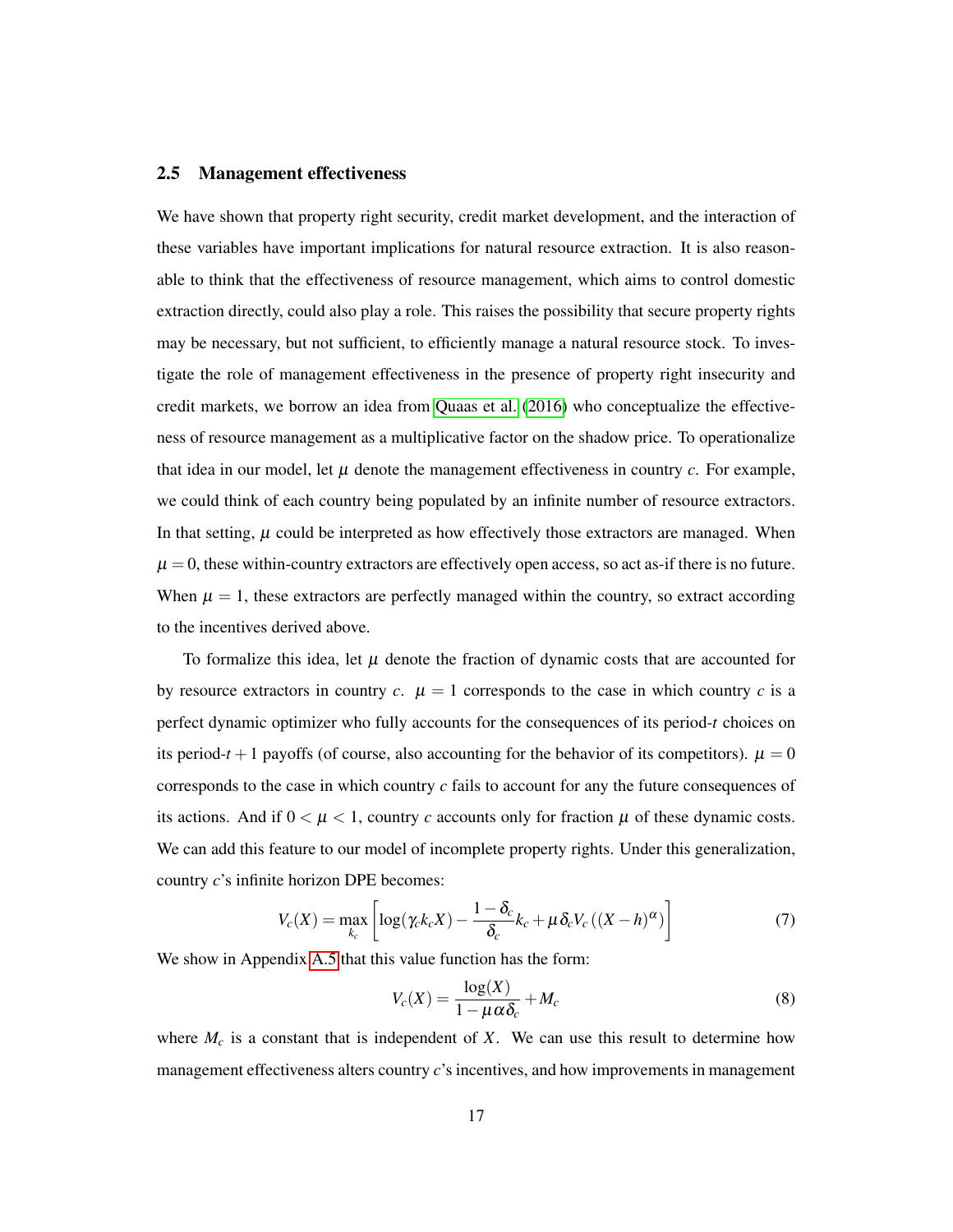affect equilibrium behavior. The relevant comparative static is:

$$
\frac{dk_c}{d\mu} = \frac{\frac{\delta_c \alpha \gamma_c}{(1 - \gamma_c k_c - (1 - \gamma_c)k_f)(1 - \mu \delta \alpha)^2}}{SOC} \le 0
$$
\n(9)

Which means that for any value of  $k_f$ , country  $c$  will respond to an improvement in fishery management by (weakly) decreasing fishing pressure. Because *k<sup>f</sup>* does not depend directly on  $\mu$ , there is no shift in  $f$ 's best response function. The shape of the best response functions ensures that equilibrium  $k_c^*$  also declines with an increase in  $\mu$ . Thus, improving management effectiveness in country *c* lowers equilibrium extraction effort by *c*, even in the competitive environment examined here. As an aside, we note that such an increase in  $\mu$  also raises the economic value of the resource for any level of resource stock.

#### 2.6 Summary of theoretical predictions

Here we briefly summarize our main theoretical predictions.

<span id="page-19-1"></span>Proposition 1. *In the dynamic competitive resource extraction game presented above, country c's equilibrium choice of extraction effort, k*<sup>∗</sup> *c , has the following properties:*[13](#page-19-0)

- *(a)* An improvement in c's property right security decreases extraction effort in c:  $\frac{dk_c^*}{dx_c} \leq 0$ . This *result occurs for any level of credit market development.*
- *(b) Development of c's credit market increases c's extraction effort, provided c's property rights are sufficiently insecure:*  $\frac{dk_c^*}{d\delta_c}|_{\gamma_c\to 0}\geq 0$ .
- *(c) Development of c's credit markets can decrease c's extraction effort, provided c's property rights are sufficiently secure:*  $\frac{dk_c^*}{d\delta_c}|_{\gamma_c \to 1} \leq 0$ .
- *(d) An improvement in c's resource management effectiveness decreases extraction effort in c: dk*<sup>∗</sup> *c <sup>d</sup>*<sup>µ</sup> ≤ 0*. This result occurs for any level of property rights or credit markets.*

Ultimately we are interested in empirically testing: (1) the direct effect of property rights on resource extraction effort (Proposition [1a](#page-19-1)), (2) the interacting effects of credit markets and

<span id="page-19-0"></span> $13$ Most of our mathematical results involve weak inequalities. This is indicated by the mathematical results, but in the interest of brevity of the proposition, we suppress the word "weak".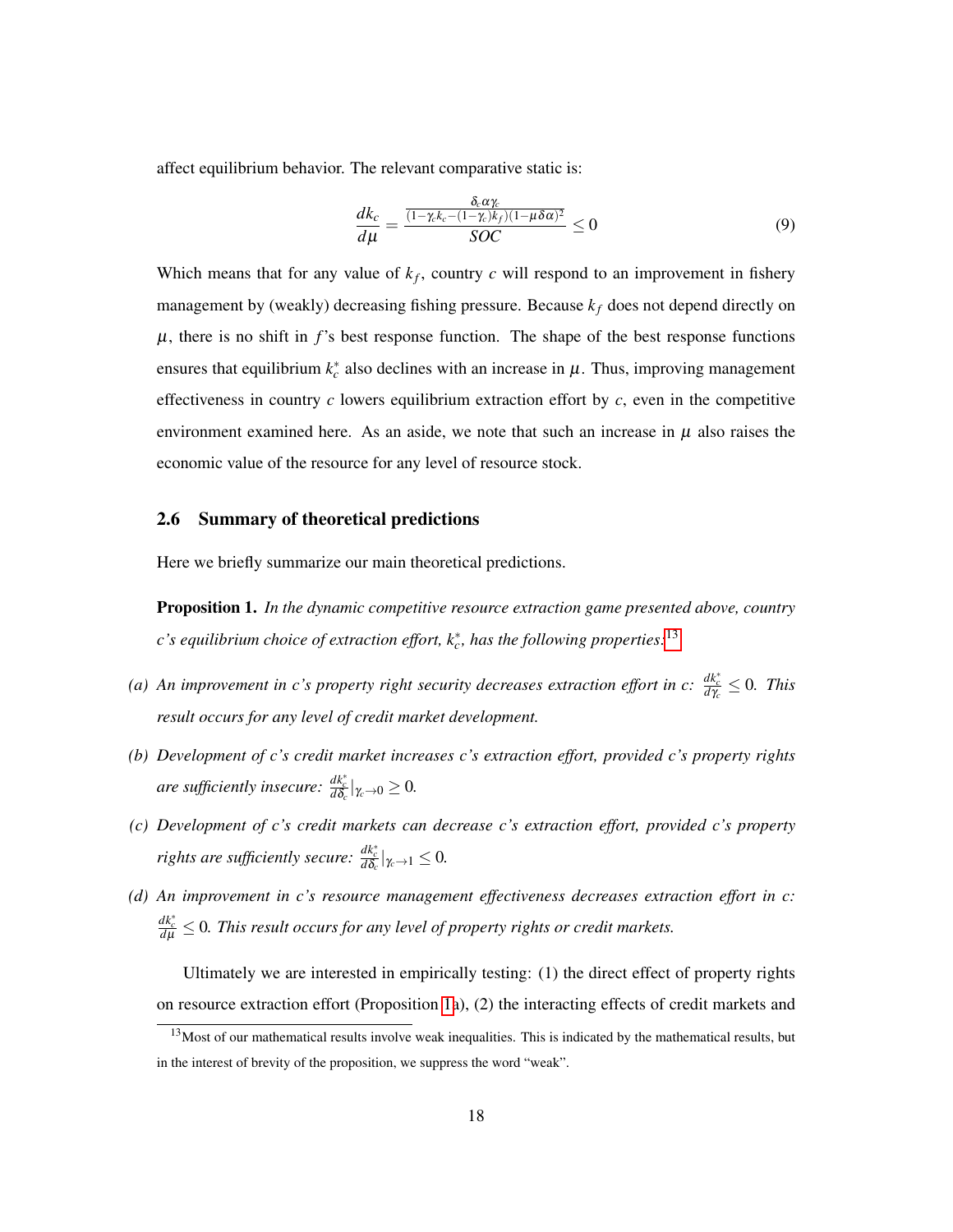property rights on resource extraction effort (Proposition [1b](#page-19-1)-c), and (3) the effect of management effectiveness on resource extraction effort (Proposition [1d](#page-19-1)).

# <span id="page-20-0"></span>3 Background on global fisheries

Global fisheries present an ideal setting in which to test our theoretical predictions for at least three reasons: (1) The stock is a globally-shared common-pool renewable resource, (2) property rights vary substantially across countries, fish species and through time, for both institutional and ecological reasons, and (3) credit markets could plausibly have significant impacts on extraction behavior. By building a first-of-its-kind global dataset on fisheries, property rights, and financial development, we are able to empirically test the predictions from the theoretical framework presented above. The dataset covers 4,692 fish stocks from 772 fish species (the majority of global fisheries) in 130 countries over a period of 53 years.

An ideal experiment for testing the impact of credit market development on resource extraction under varying levels of property right security would randomly assign different levels of credit market development and property right security to otherwise identical fisheries. We would then observe extraction effort and test whether credit market development increased, or decreased, resource extraction effort, and how that result depended on property right security.

Although property right security is not randomly assigned to fish stocks in the real world, we exploit the country level implementation of exclusive economic zones (EEZs), which dramatically changed the institutional setting of more than 90 % of global fish stocks [\(Ebbin et](#page-57-3) [al., 2005;](#page-57-3) [Englander, 2019\)](#page-57-4). The establishment of each country's EEZ arose out of an international agreement and altered property rights for all marine resources, not just specific fisheries. In fact, much of the discussion around the introduction of the EEZs focused on energy and mineral resources [\(Bailey, 1984\)](#page-54-7).<sup>[14](#page-20-1)</sup> We therefore argue that the timing of the roll-out of EEZs can be considered exogenous to the status of individual fisheries, though our approach does not

<span id="page-20-1"></span><sup>&</sup>lt;sup>14</sup>A comment from US Assistant Secretary of State for Oceans and International Environmental and Scientific Affairs on the implementation of EEZs illustrates the debates around the implementation of EEZs during the early 1980s: "We are discussing an institution that would exert supreme control over the deep oceans and their mineral wealth representing over 60% of the resource potential of planet Earth" (cited in [Robertson](#page-61-4) [\(2008\)](#page-61-4)).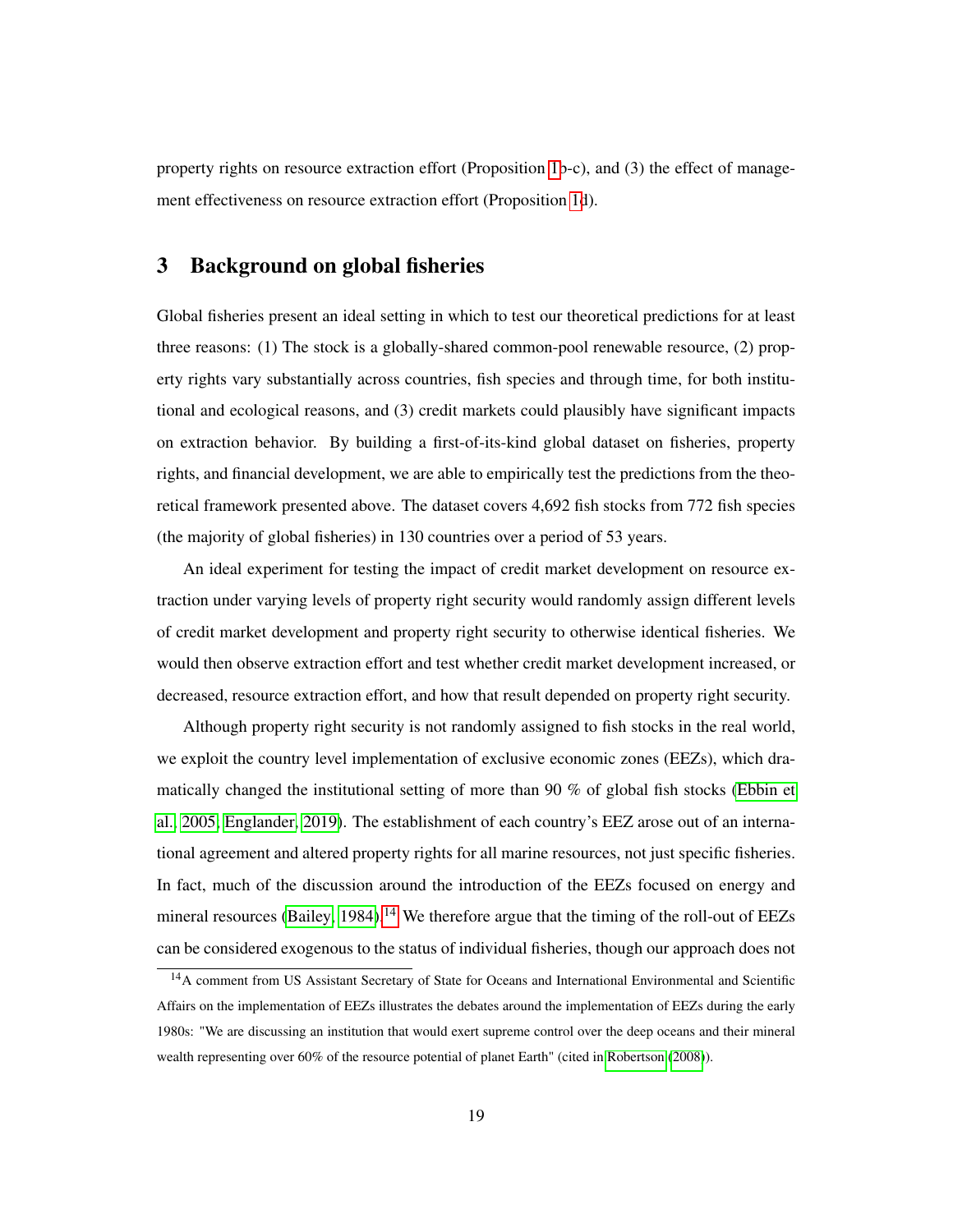hinge on this assumption.

The implementation of EEZs did not assign secure property rights to all fisheries alike. Even a single country's control varies substantially across the species residing in its EEZ. There are two basic reasons for this. First, fish swim. They move in and out of EEZs, and the mobility varies across species; for example, a single shark can easily traverse thousands of kilometers over its lifetime, while a clam may move just meters. This would suggest, for example, that a country's property right would be more secure for clams and less secure for sharks. Second, even holding mobility constant, the geographic distribution relative to countries' EEZs differs across species. For example, tuna tend to reside far from land (and thus are more likely to traverse EEZs), while snapper tend to reside in the rocky nearshore habitat (and are thus less likely to traverse EEZs). Additionnaly there is variation in property rights within the same species across countries. While a one species could have the majority of its range (the geographical distribution) in one country's EEZ, it may only extend marginally in a second country. The reverse may be true for a different species because species differ in their ranges (e.g. tropical versus polar species). The country with the marginal share of the species' range in its EEZ has limited control over the resource stock compared to the other country that hosts the majority of the fish stock in its EEZ. We exploit these biological differences across species by combining measures of the mobility of species with the share of the species' distributional range that lies within an EEZ to define the share of the resource stock controlled by an individual country. Thus, following the implementation of its EEZ, a country's property right security will differ across all species residing in its waters. Our property rights measure is directly related to the parameter  $\gamma_c$  in the model presented above (recall,  $\gamma_c$  is the fraction of the stock controlled by country *c*).

Even assigning perfectly secure property rights over resources may not solve the problem of over-extraction. Resource economist have long recognized the importance of resource management for efficient resource extraction [\(Clark, 1990;](#page-56-2) [Arnason, 2012\)](#page-54-8). In recent empirical tests, [Costello et al.](#page-57-0) [\(2008\)](#page-57-0) and [Birkenbach et al.](#page-55-7) [\(2017\)](#page-55-7) for example, show that the introduction of individual transferable quotas for fisheries management reversed the collapse of global fisheries and slowed the race to fish. Here, we argue that the introduction of individual transfer-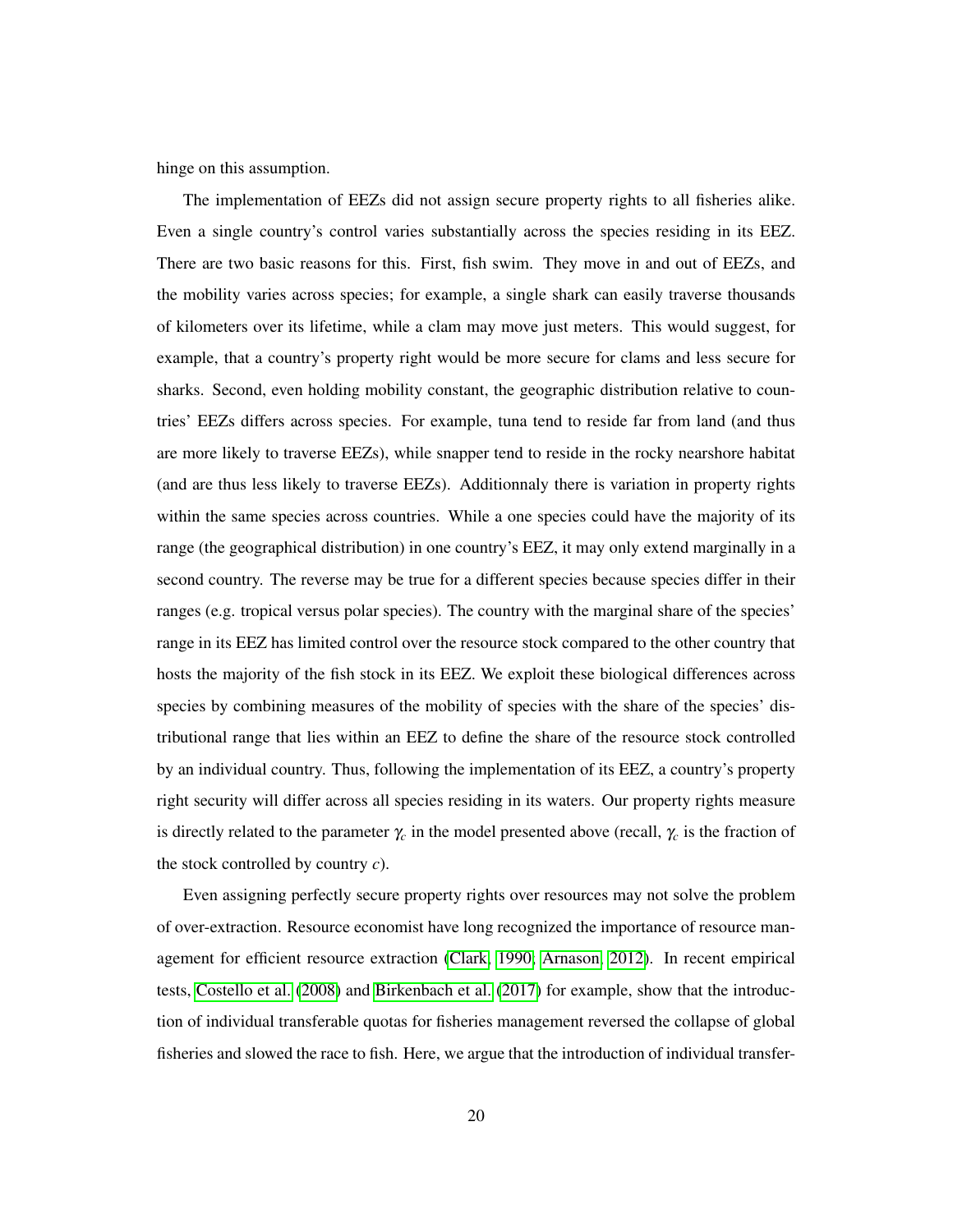able quotas was only possible because of the previous introduction of EEZs. Similar to [Isaksen](#page-59-5) [and Richter](#page-59-5) [\(2019\)](#page-59-5), we take the view that resource management is likely to be endogenous and depends crucially on property rights and the ability of governments to enforce those rights. This idea that governance, in addition to secure property rights, plays a role in extraction incentives is captured by the parameter  $\mu$  in the theory part of this paper. In our empirical test, we employ governance indicators to capture the notion of regulation and enforcement.<sup>[15](#page-22-0)</sup>

Recalling our ideal experiment, we observe that changes to credit markets are also not randomly assigned to fisheries around the world. Rather, credit markets vary in response to policies (such as rural credit subsidies or banking regulations), technological progress (such as microfinance and mobile money), and general economic development and the demand for capital. Indeed, credit market development may be either driven by economic development or may drive economic development [\(Levine et al., 2000\)](#page-60-1). To address concerns about endogeneity of credit markets, we exploit the interconnectedness of financial markets with an instrumental variable approach, predicting domestic credit market contraction and expansions with export shocks of international financial trading partners. Further, overall credit markets may characterize the financial environment of resource users only imperfectly, we conduct a robustness test where we use credit to the resource sector while controlling for general financial development.

In the next sections, we describe our data in detail before we introduce our estimation strategy and results.

#### 3.1 The status of global fisheries

Global fisheries generate over 100 billion USD in revenue annually [\(Arnason et al., 2017\)](#page-54-1) and employ about 57 Million people directly [\(FAO, 2016\)](#page-57-8). In addition to their importance in terms of resource rents, they are the major source of protein, essential fatty acids, and nutrition for

<span id="page-22-0"></span><sup>&</sup>lt;sup>15</sup>Some international agreements exist to jointly manage fisheries, though with mixed success. The most prominent agreements are the regional fishery management organisations (RFMOs) that help manage fisheries in the high seas. A full treatment of RFMOs is beyond the scope of this paper. They have, however, few implications for the empirical strategy because they mostly came into force decades after EEZ implementation [\(Li et al., 2021;](#page-60-5) [Pons et](#page-61-5) [al., 2018\)](#page-61-5) and cover only a limited set of species.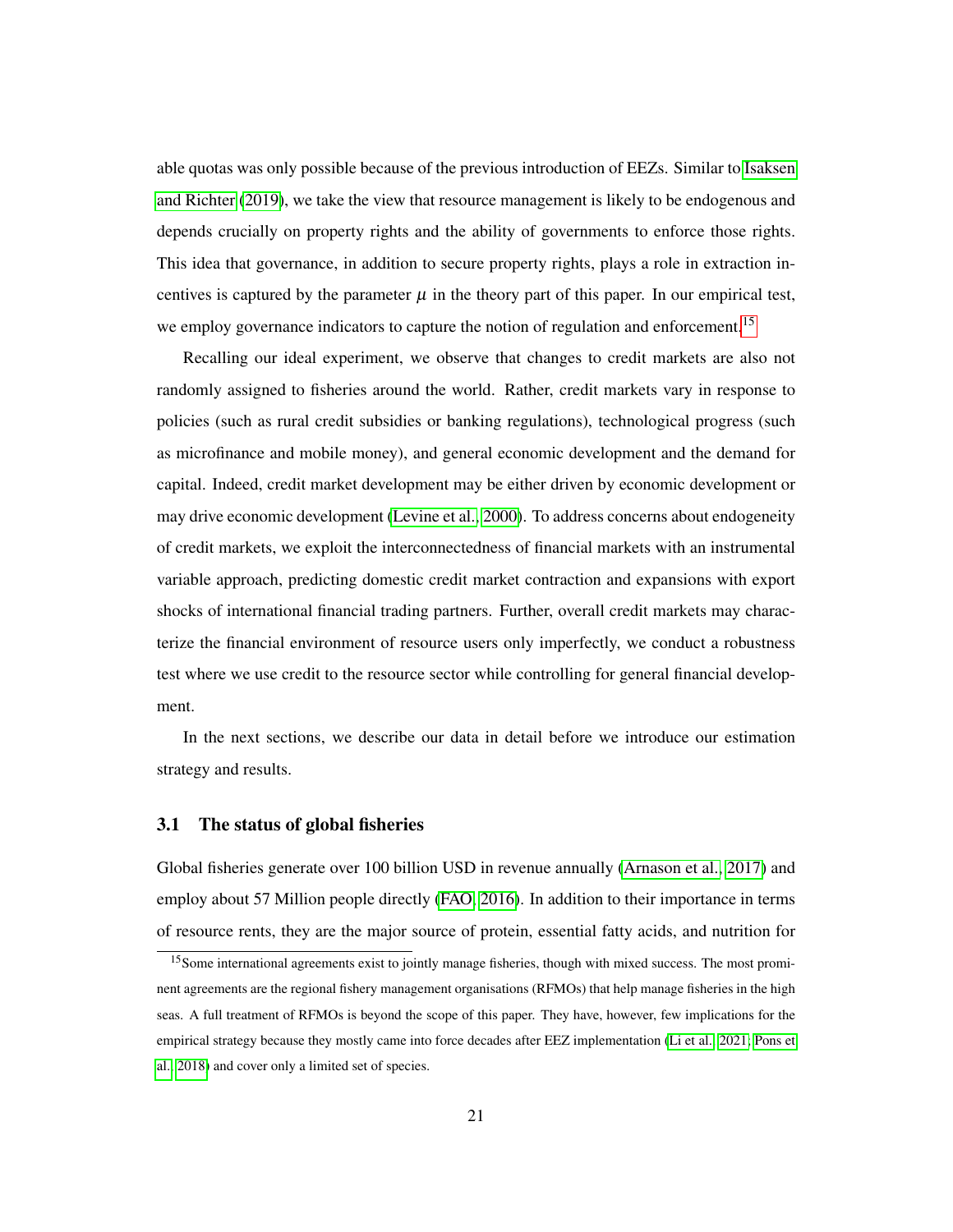many of the global poor [\(FAO, 2016;](#page-57-8) [Costello et al., 2020\)](#page-57-9). Despite their importance, many global fisheries are depleted below the level that maximizes long-run extraction (Figure [1\)](#page-23-0), and it is widely agreed that an important cause of overfishing is over-investment in extraction capital [\(Clark, 2006;](#page-56-5) [Kelleher et al., 2009\)](#page-59-7). Resource economists often point to insecure property rights over the resource as the major driver of overfishing, but the theoretical model above suggests a more nuanced and economically rich interplay between credit markets, property rights, and institutions. Our empirical test aims to evaluate this hypothesis.

<span id="page-23-0"></span>

Figure 1: The figure shows the share of global fish stocks with biomass levels below the level that would maximize long-run extraction (MSY level) in blue and the number of observations in our panel in gray. The data are from [\(Costello et al., 2016\)](#page-57-2).

Overfishing can cause large economic losses when resource stocks are driven to levels that compromise fish catch. Current estimates of the annual global inefficiency from mis-managed fisheries ranges from 53 Billion USD [\(Costello et al., 2016\)](#page-57-2) to 86 Billion USD [\(Arnason et al.,](#page-54-1)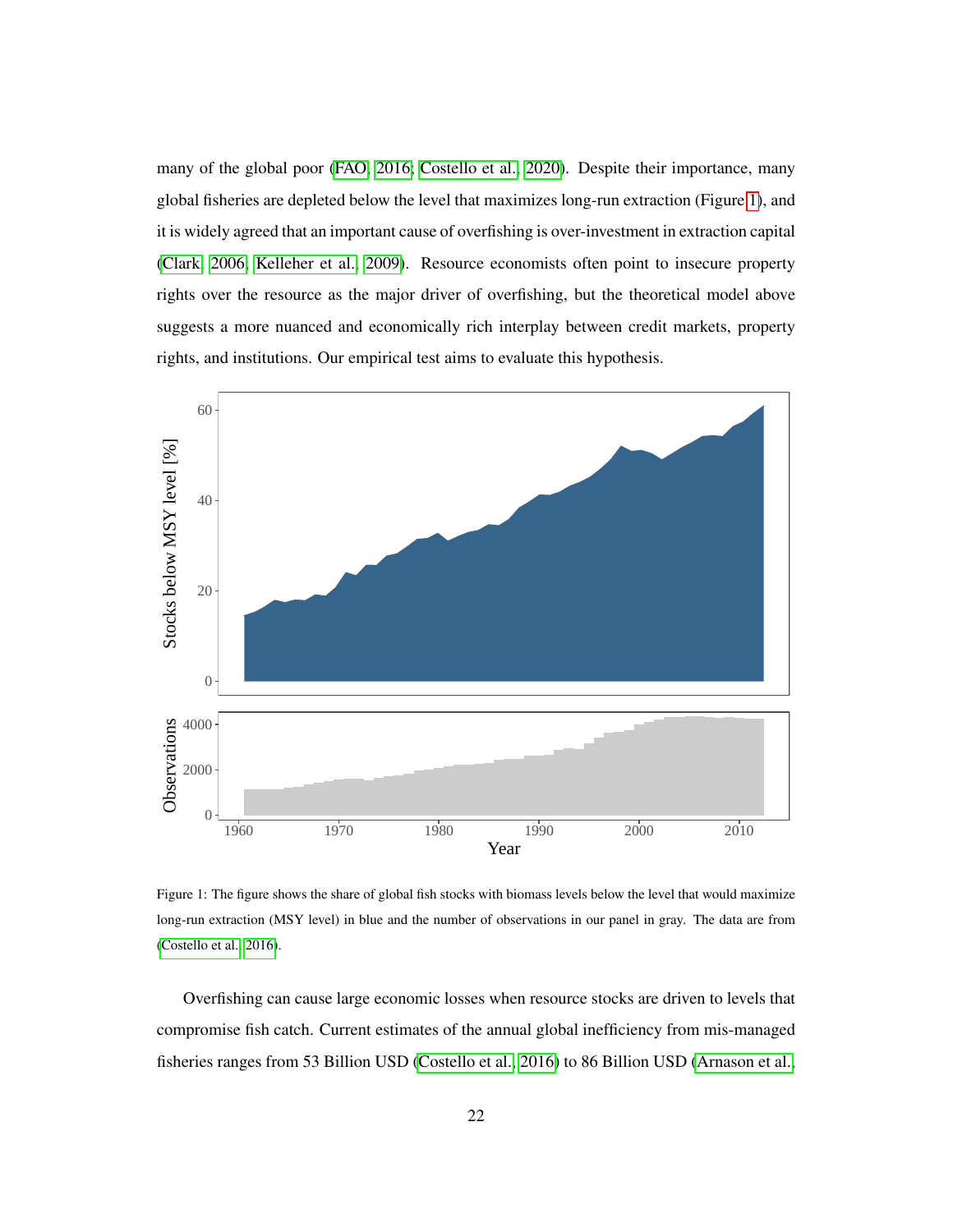[2017\)](#page-54-1), or even 90 Billion [\(Sanchirico and Wilen, 2007\)](#page-62-7); most of the losses from overfishing occur in the developing world. This literature implies that improvements in institutions that allow fish stocks to rebuild and facilitate the capture of resource rents would deliver large global gains that would accrue disproportionately to the poor.

## <span id="page-24-0"></span>4 Data

In this section we describe the data used to measure resource extraction, property right security and credit market development. Further data to control for the gross domestic product (GDP) in constant 2010 USD are taken from the World Bank World Development Indicators.

#### 4.1 Resource extraction in the fishery

We measure resource extraction using a panel of fish stocks and fish catches that covers 4,692 fish stocks from 130 countries over the period from 1960 to 2012. The sample includes the vast majority of all commercially exploited fish stocks globally, but small-scale fisheries in developing countries are likely underrepresented due to the paucity of data.

We adopt the convention of measuring the resource extraction rate relative to the extraction rate that would achieve maximum sustainable yield (MSY) and express the value in percent.<sup>[16](#page-24-1)</sup> For example, an extraction rate of 150 indicates that the current extraction rate is 50 % higher than the extraction rate that would achieve MSY. In that case, the fish stock would decline over time, ultimately yielding less total extraction than MSY. There are several advantages of this measure. First, it makes resource extraction comparable across all stocks (e.g. the value 150 has the same interpretation whether the stock is a small coastal fishery or a large industrial one). Second, it facilitates interpretation. A resource extraction level above 100 indicates an extraction rate that would lead to a long-term decline (and if large enough, a collapse) of the resource stock.<sup>[17](#page-24-2)</sup> The data on catches and stock sizes are from [Costello et al.](#page-57-2) [\(2016\)](#page-57-2) who

<span id="page-24-1"></span><sup>&</sup>lt;sup>16</sup>Fishing mortality, *F* is the ratio of extraction to biomass. The convention is to scale *F* by the value of *F* that would return *MSY*, so the resource extraction rate is *F*/*FMSY* . We multiply by 100 for ease of interpretation, giving a final statistic of  $F/F_{MSY} \times 100$ .

<span id="page-24-2"></span> $17$ However, a temporary extraction level above 100 could be economically optimal for an under-exploited fish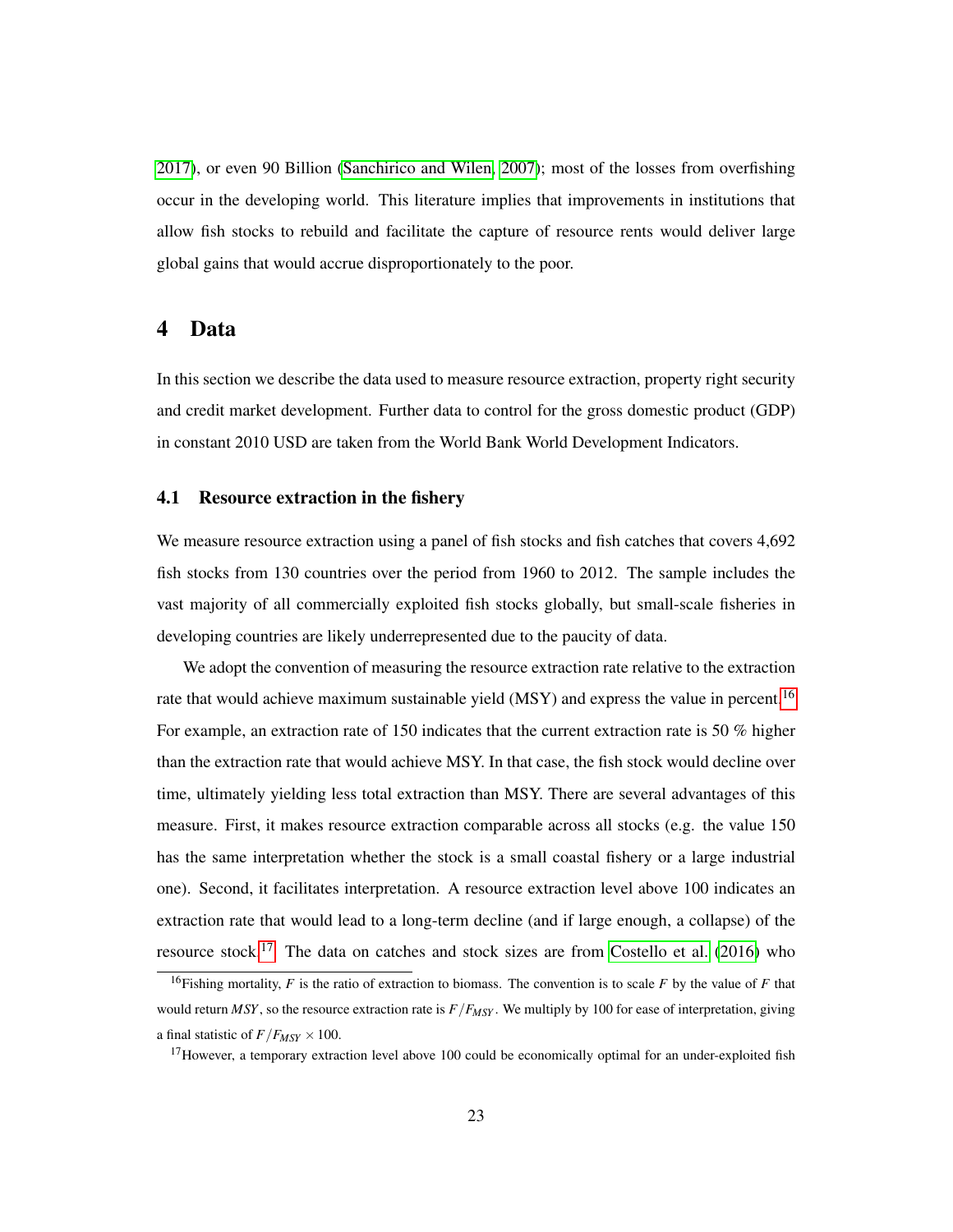compiled fish catches from the RAM Legacy Stock Assessment Database [\(Ricard et al., 2012\)](#page-61-6) and the Food and Agriculture Organization (FAO). The data for fish stocks sizes are either from stock assessments (stocks from the RAM database) or from data-poor empirical models [Costello et al.](#page-57-2) [\(2016\)](#page-57-2). In one robustness test, we restrict our analysis to the raw data from the most recent RAM Legacy Stock Assessment Database.<sup>[18](#page-25-0)</sup> This recent dataset covers over half of global fish catches. However, as stocks in the RAM database (i.e. those with formal stock assessments) tend to be concentrated in countries with both secure property rights and high levels of credit market development, we use the complete data set for our main specification in order to increase the external validity of our results.

We further clean the data in the following ways: First, we exclude all resource stocks not identified to the species level (such as "tuna-like fishes"). Second, we exclude all stocks with fewer than ten years of observations since, for these stocks, we cannot distinguish between newly exploited or newly recorded species which could potentially bias our results. Figure [1](#page-23-0) suggests that new stocks are added to the data over time. To test for potential bias arising from the non-random addition of stocks, we use only the balanced panel of fish catches in a further robustness test.

Figure [2](#page-26-0) provides the summary statistics for the extraction rate by country over the entire time period. Although the figure visualizes the variation in our data, it is not reflective of current extraction since it is based on the complete time series. Current extraction rates are summarized in Appendix [A.13.](#page-80-0) In the next subsection, we show how the introduction of EEZs fundamentally altered property rights over these resources.

## 4.2 Property rights over fish stocks

Until the mid-1900's the ocean fisheries of the world had limited scope for economically rational exploitation. Before the 1982 United Nations Convention on the Law of the Sea (UNC-LOS), countries' legal rights to marine resources extended only 12 nautical miles (nm) (22.2)

stocks, emphasizing the importance of understanding the underlying stock of fish. We therefore include the lagged estimated stock size (again, relative to the stock size at MSY) as a control in a robustness test.

<span id="page-25-0"></span><sup>18</sup>RAM Legacy Stock Assessment Database, Version 4.495, released 2021-05-27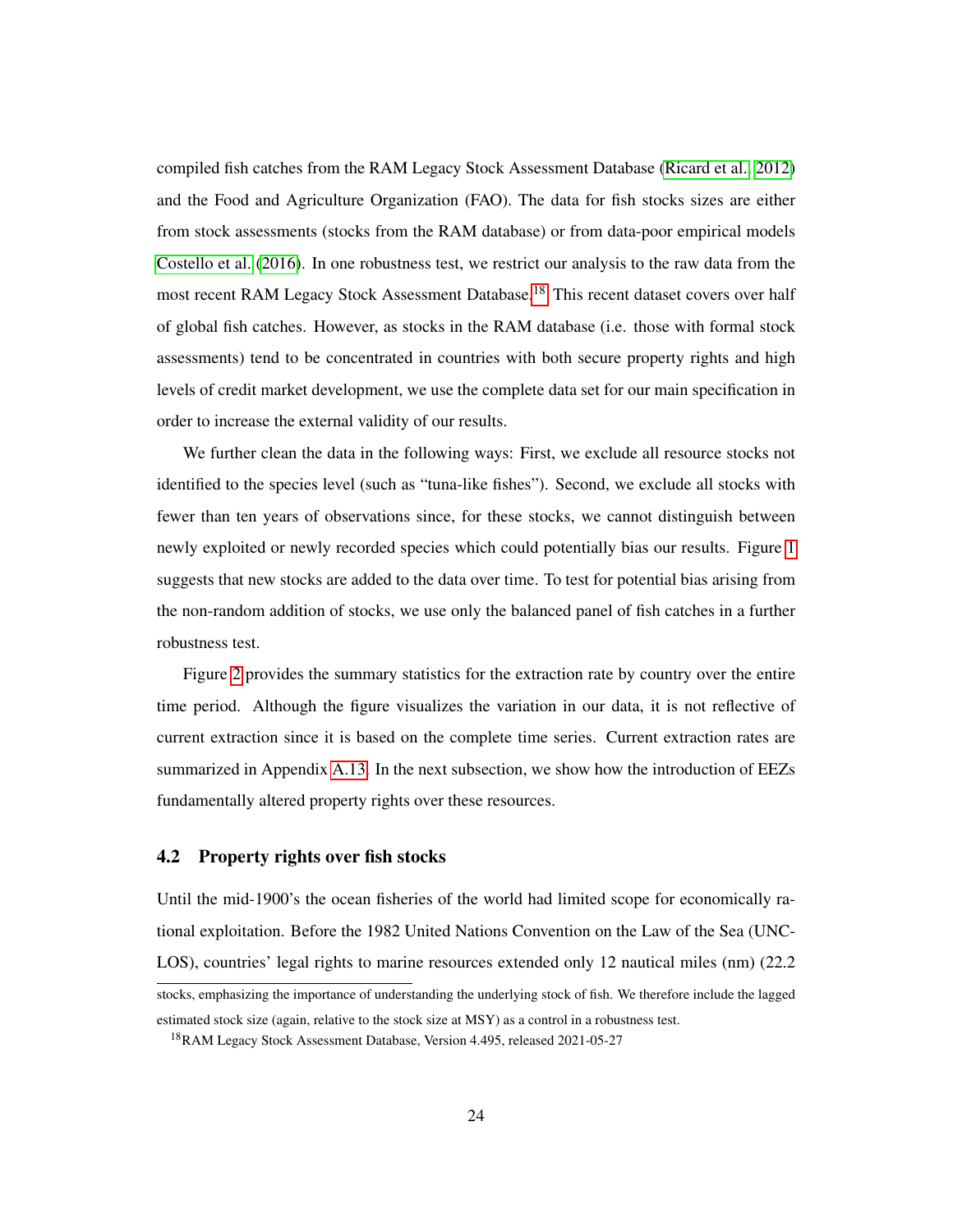<span id="page-26-0"></span>

Figure 2: The boxplots show the median, the 25th and 75th percentiles as well as the minimum and maximum (excluding outliers) of the extraction rates by country over the complete time period (1960 to 2012). Extraction is expressed relative to the extraction that maximizes long-term extraction (=100). The grey dashed line is the MSY level (100 %).

km) from their coastlines. And even within this zone, countries rarely took firm steps to enclose the commons. This left the majority of fish stocks under open access. Fisheries regulations were further hampered by the fact that most fish stocks' ranges extended beyond 12 nm, so domestic management was often thwarted by other nations. This situation changed dramatically with the adoption of UNCLOS because it granted an EEZ of 200 nm (370 km) to each coastal nation and therefore established de jure property rights over marine resource in the most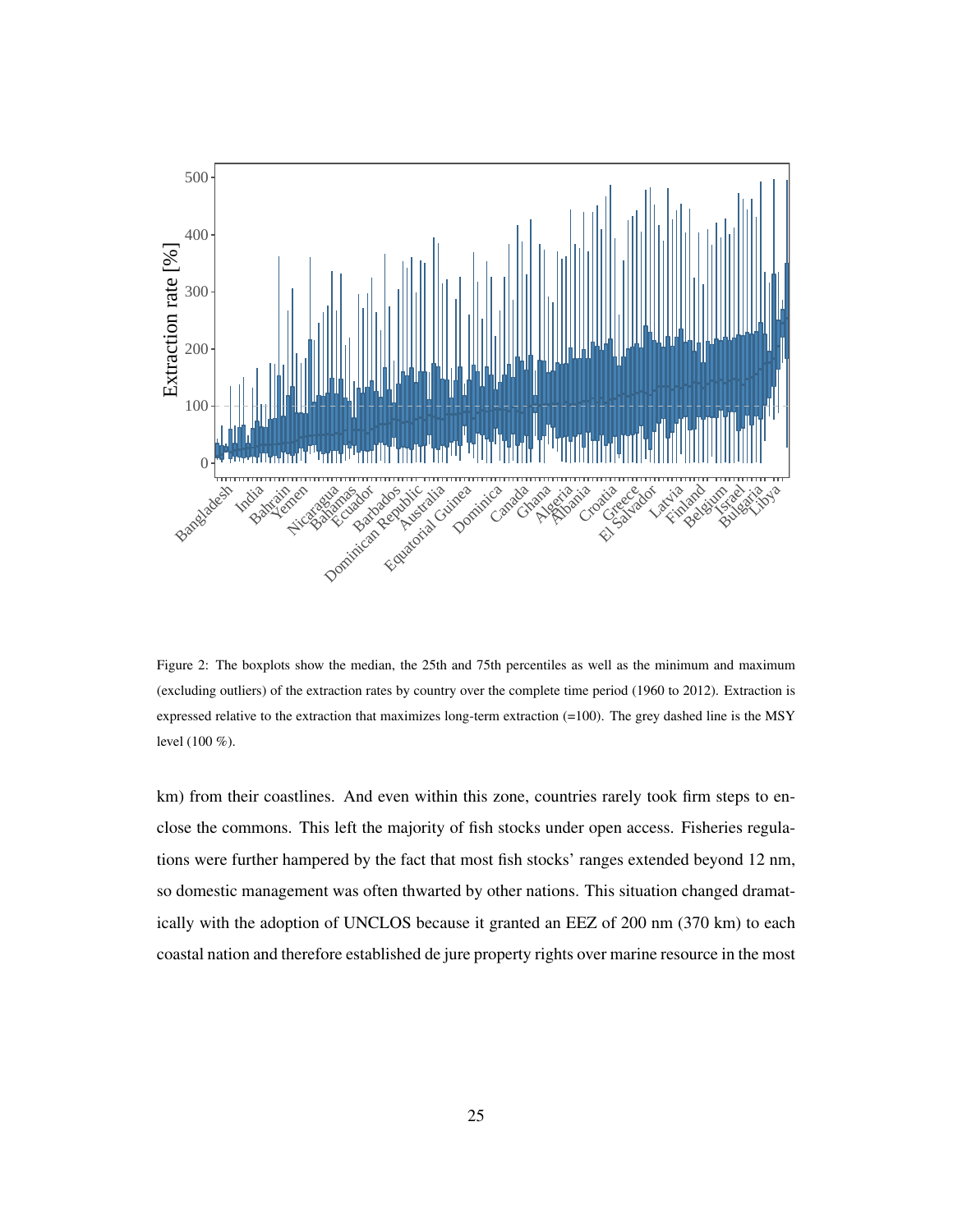productive zones of the oceans.<sup>[19](#page-27-0)</sup> The agreement assigned the exclusive property right to all marine resources within a country's EEZ. UNCLOS was widely regarded as a blanket assignment of property rights including nearly all productive coastal waters, amount to about 90 % of global fish stocks [\(Ebbin et al., 2005\)](#page-57-3). Although all countries generally agreed to the EEZs, the implementation and the enforcement of the law differed significantly between countries. While some countries implemented EEZs unilaterally even before UNCLOS (for example India and Norway had implemented their EEZ by 1977), others implemented their EEZs much later. The delay of the implementation is largely unrelated to the economic development of the country but rather driven by conflicts about overlapping EEZ claims (for example, many countries bordering the Mediterranean Sea including Italy or Tunisia did not implement their EEZ until the mid 1990s or early 2000s due to overlapping EEZ claims). We extract the year of implementation of EEZs from the Sea Around Us Project [\(Pauly and Zeller, 2015\)](#page-61-7). For the purposes of this study, we will interpret the implementation date as marking the date of transition from open access to spatial property right over the stocks that reside in a country's EEZ.

Fish are mobile and move within their distributional range. While some of these ranges are small and completely contained within an EEZ other ranges are large, encompassing several oceans. Thus, even the implementation of EEZs did not bestow full ownership of all fish stocks to individual countries; ownership depends on the share of the species' range that falls within the country's EEZ. To quantify this biological dimension of property right security, we use the share of the total distribution range of a species that falls into a specific EEZ. The data on the distribution of species is based on the habitat requirements and is therefore exogenous to the status of the stock.<sup>[20](#page-27-1)</sup> Figure [3](#page-28-0) shows the distribution of all species' ranges that are contained within EEZs. The variation in the species' ranges that are contained within EEZs over time is caused by the EEZ implementation. Within a year, variation across species is determined by the differences in the species' ranges and their overlaps with all EEZs.

<span id="page-27-0"></span><sup>&</sup>lt;sup>19</sup>The areas of the EEZs often exceed the land mass of the associated country. For example, the EEZ of the US is about 2.6 times larger than the total land area of the US; the EEZ of New Zealand is 15 times larger than its land area.

<span id="page-27-1"></span><sup>20</sup>The data and methods are from [Molinos et al.](#page-60-6) [\(2016\)](#page-60-6).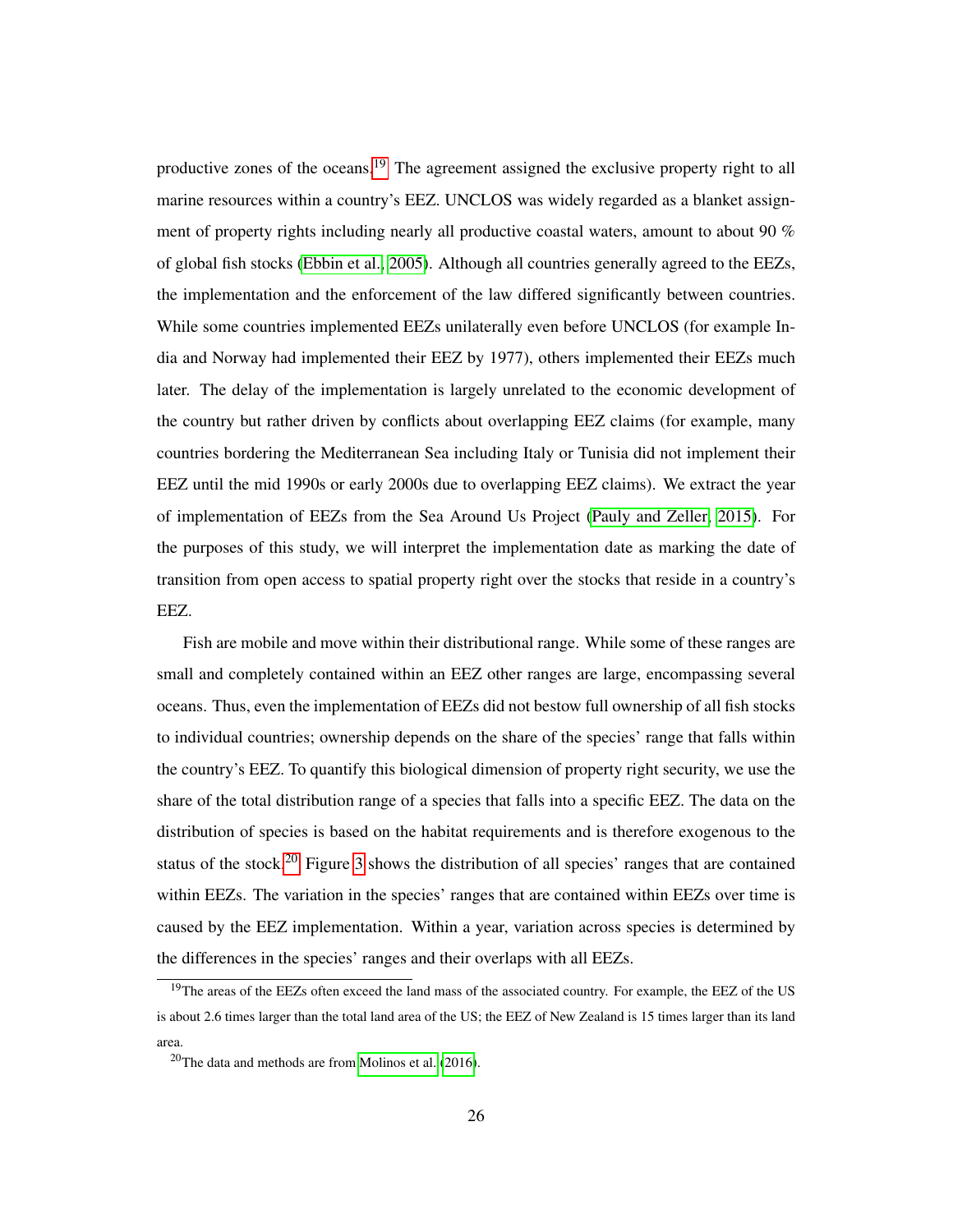<span id="page-28-0"></span>

Figure 3: Distribution of the share of fish species' ranges contained within EEZs. The boxplots show the 25th, 50th and 75th percentiles of the distribution in each year. The bars show the minimum and the maximum of the distribution (excluding outliers). The dots are observations outside this range (outliers).

The share of a stock inside each EEZ only partially captures the security of property rights to the stock because it fails to account for the mobility of each species within its range. While some species such as tuna move constantly within their distributional range, other species such as shellfish are largely immobile. We therefore introduce a mobility parameter that we use to account for the mobility of a species within its total distribution range. Accounting for these components, our measure of property right security is defined as follows:

<span id="page-28-2"></span>
$$
PR = EEZ \times R^M,\tag{10}
$$

where "EEZ" is a dummy variable that indicates whether a country has established an EEZ, 'R' is the share of the species total distribution that falls into the EEZ of a country and "M" is the mobility parameter. The mobility parameter determines the importance of the distribution range for establishing property rights over a fish stock. For immobile species (for which  $M=0$ ), such as many shellfish, property right security is completely determined by the implementation of an EEZ.[21](#page-28-1) Other highly mobile species such as tuna or sharks constantly move within large

<span id="page-28-1"></span><sup>&</sup>lt;sup>21</sup>Here, we abstract from the dispersal of eggs and larvae to simplify the biological dimension of property rights.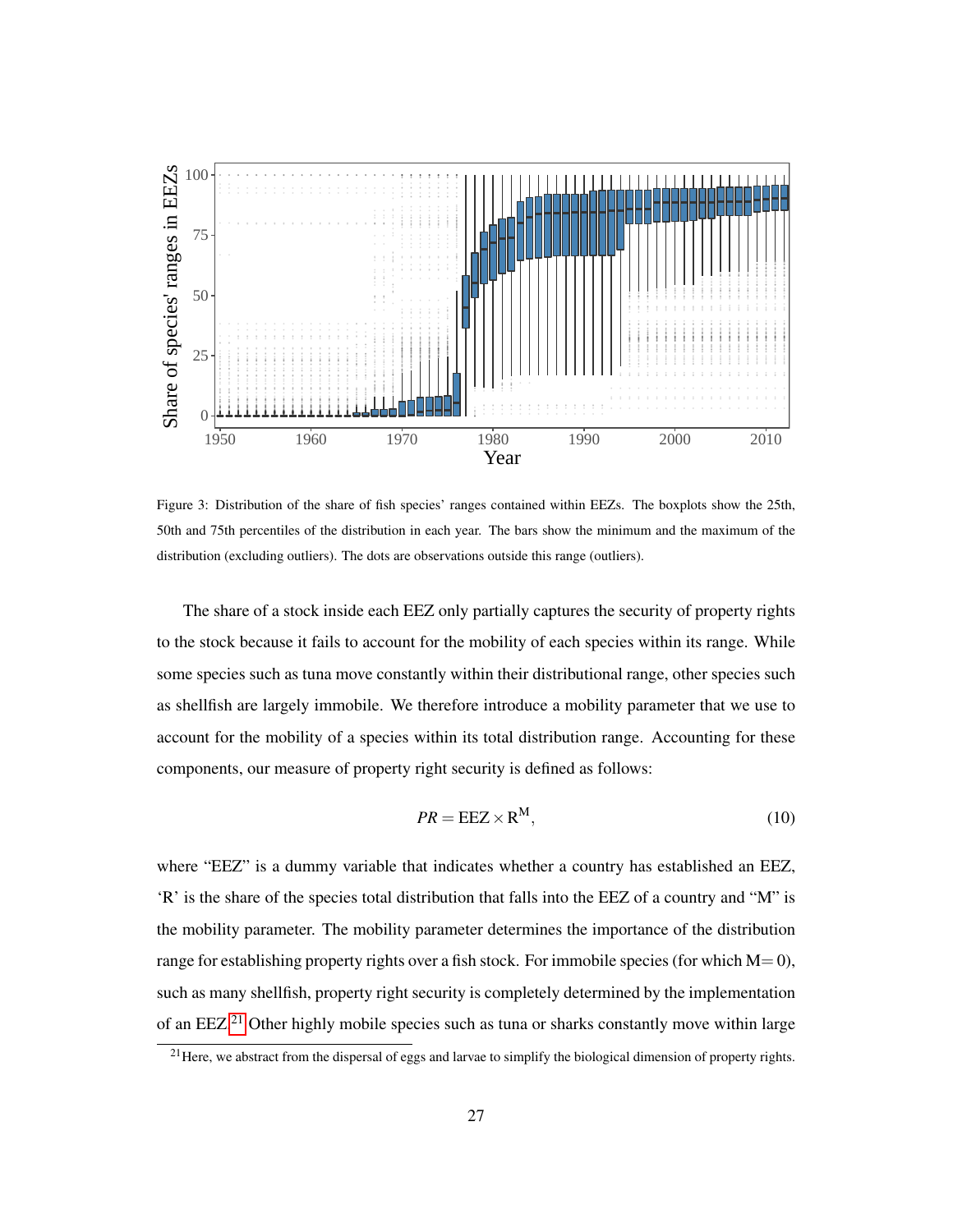parts of their distributional range, and we set the mobility parameter to  $M= 0.2$ , based on the empirical results from a large tracking study of pelagic species by [Block et al.](#page-56-6) [\(2011\)](#page-56-6). We set the mobility parameter to  $M = 0.1$  for all other species.

While resource management plausibly depends on property rights, it may also depend on the institutions to enforce those rights. In a robustness check, we introduce the Rule of Law Index (ROL) from the Worldwide Governance Indicators of the World Bank [\(Kaufmann et](#page-59-8) [al., 2011\)](#page-59-8) as well as the Property Rights Protection Index (PRP) from [Ouattara and Standaert](#page-60-7) [\(2020\)](#page-60-7) as measures of property right enforcement. Both indices are directly related to the enforcement of property rights. The ROL index was calculated every two years between 1996 and 2002 and then every year from 2002 onward for 193 countries. The PRP index covers 191 countries every year between 1994 and 2014. We interpolate the indices for missing values at the country level using Stineman interpolation [\(Moritz and Bartz-Beielstein, 2017\)](#page-60-8) and carry the last observation backward until the EEZ introduction. We then normalize the index between 0 and 1 in line with the parameter  $\mu$  in the theoretical section of this paper. The process is illustrated in Appendix [A.7.](#page-68-0) However, we use Equation [\(10\)](#page-28-2) for our main specification of property rights to avoid endogeneity and data quality concerns and use  $PR = \text{EEZ} \times \text{R}^\text{M} \times \text{ROL}$ only in a robustness test.

Table [1](#page-30-0) illustrates the components of our property rights measure for two common commercial species, yellowfin tuna (Thunnus albacares) and Caribbean spiny lobster (Panulirus argus), in the United States and Mexico and for the year 2012. Both species have considerable economic importance but while the tuna is a pelagic species with a large range and high mobility within its range, the lobster is a shellfish with a relatively small range and limited adult mobility. The first column of Table [1](#page-30-0) indicates that both countries had implemented their EEZ in 2012. The ability to establish secure property rights over the fish stocks is, however, mediated by the distribution of the stocks across multiple EEZs and the high seas. Although the share of the lobster's range in both EEZs is about ten times larger than the share of the tuna's range with the EEZs, the range parameter (R) is in fact very small in both cases. In column (3), we account for mobility by introducing the parameter  $M \in [0,1]$  which we set equal to  $M = 0.2$  for yellowfin tuna and  $M = 0$  for spiny lobsters. One interpretation of these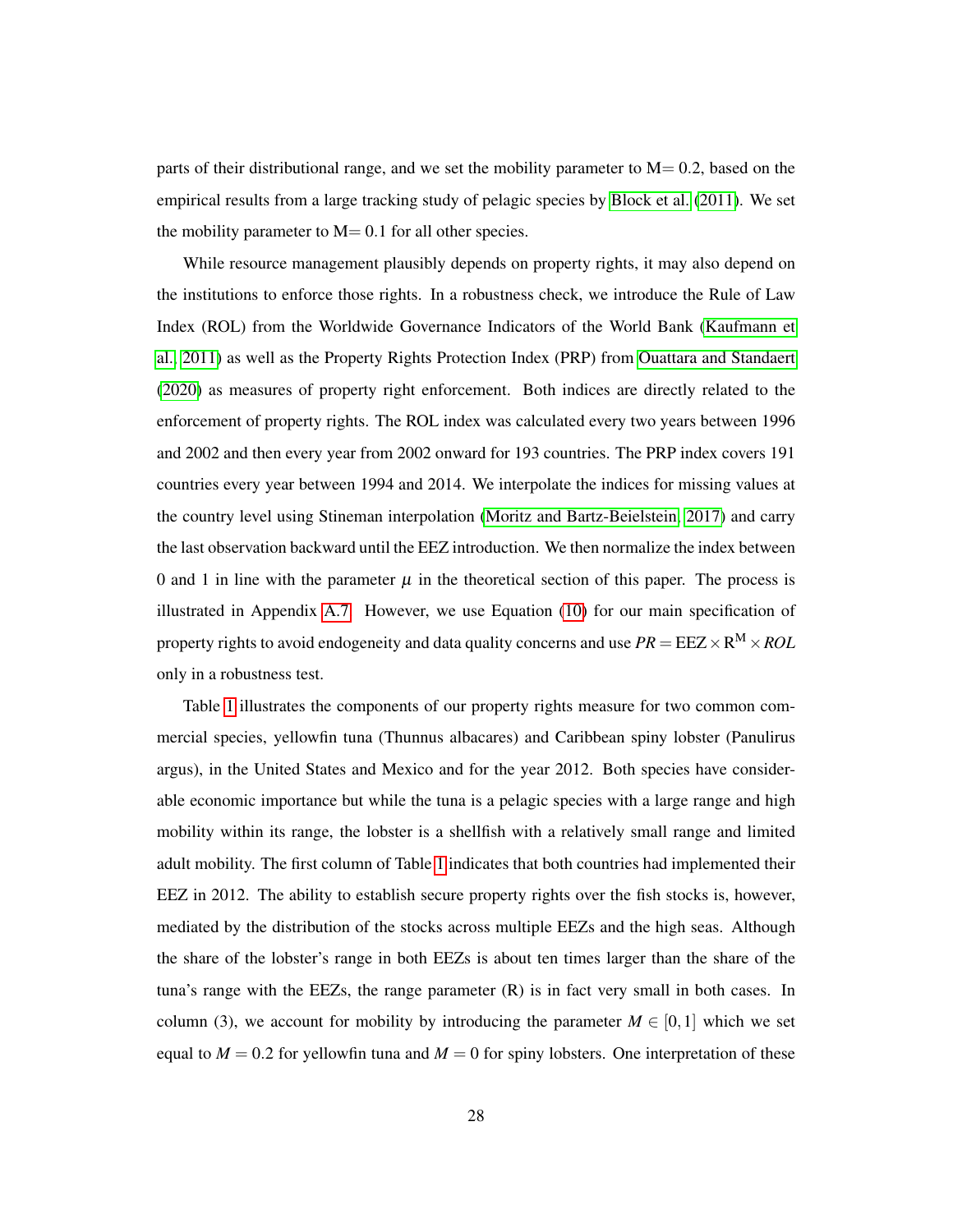calculations is that yellowfin tuna stay about 39 % ( $R^M$ =0.39) and 42 % ( $R^M$ =0.42) of their time in the EEZ of the US and Mexico respectively, which is in line with the findings of [Block](#page-56-6) [et al.](#page-56-6) [\(2011\)](#page-56-6). Column (3) is the definition of property right security that we use in our main specification. It suggests that property rights over these two species are very similar across the two countries, but very different across species. However, this measure neglects different abilities of countries to enforce property rights. Columns (4) and (5) introduce the enforcement component of property rights. These indices suggest a difference between countries' abilities to enforce property rights. The last two columns combine the biological and the enforcement components of property rights. Both columns agree that the tuna stocks in Mexico have the least secure property rights, while the lobster stocks in the United States enjoy the most secure property rights. We use these specifications in robustness tests.

<span id="page-30-0"></span>Table 1: Property right security for yellowfin tuna and Carribean spiny lobster in the US and Mexico, 2012

|                      | (1)  | (2)            | (3)                            | (4)              | (5)                                | (6)                            | (7)              |
|----------------------|------|----------------|--------------------------------|------------------|------------------------------------|--------------------------------|------------------|
|                      | EEZ. | $EEZ \times R$ | $E$ EZ $\times$ R <sup>M</sup> | $EEZ \times ROL$ | $E$ <i>EEZ</i> $\times$ <i>PRP</i> | $\text{EEZ} \times \text{R}^M$ | $EEZ \times R^M$ |
|                      |      |                |                                |                  |                                    | $\times$ ROL                   | $\times$ PRP     |
| <b>Mexico</b>        |      |                |                                |                  |                                    |                                |                  |
| Yellowfin tuna       | 1.00 | 0.01           | 0.42                           | 0.44             | 0.41                               | 0.18                           | 0.17             |
| Spiny lobster        | 1.00 | 0.10           | 1.00                           | 0.44             | 0.41                               | 0.44                           | 0.41             |
| <b>United States</b> |      |                |                                |                  |                                    |                                |                  |
| Yellowfin tuna       | 1.00 | 0.01           | 0.39                           | 0.90             | 0.87                               | 0.35                           | 0.34             |
| Spiny lobster        | 1.00 | 0.16           | 1.00                           | 0.90             | 0.87                               | 0.90                           | 0.87             |

Notes: "EEZ" indicates whether a country has established an EEZ , "R" is the share of the species' range within an EEZ relative to the total distribution of a species, "M" is the mobility parameter, "ROL" is the Rule of Law Index, and "PRP" is the Property Rights Protection Index.

## 4.3 Credit market development

Fundamentally this study is about credit markets and how they affect resource extraction under different levels of property right security. To measure credit market development, we use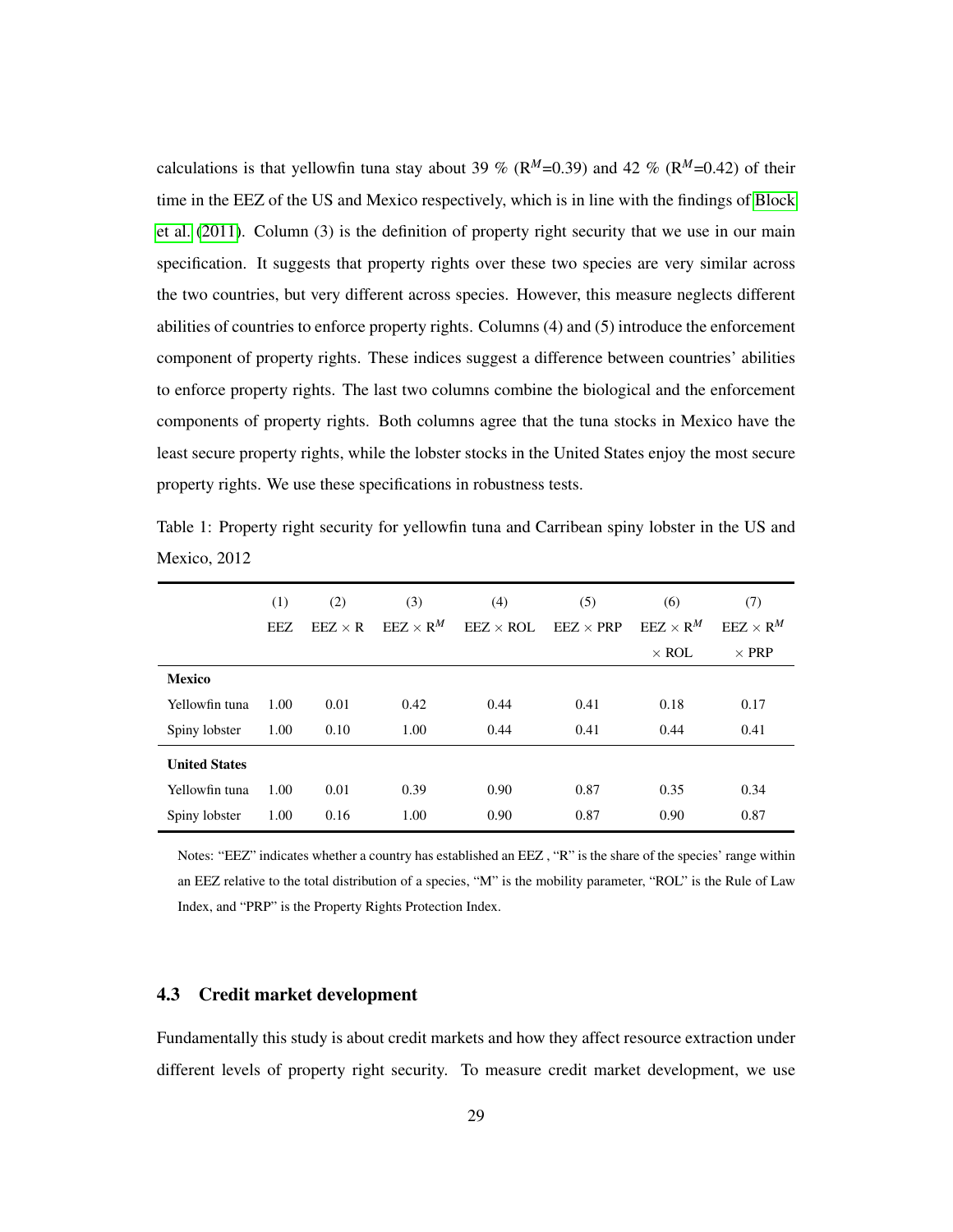domestic credit to the private sector relative to GDP as well as the country average interest rates charged by banks for loans to the private sector. The lending interest rate measures the cost of capital, and we directly relate it to the discount factor in Section [2.](#page-12-0) However, the comparison of interest rates across countries is complicated by the differences in conditions attached to the loans. We therefore use the volume of private credit relative to GDP levels as our main indicator of credit market development. This is one of the most common indicators of credit market development in the financial literature [\(Levine et al., 2000;](#page-60-1) [Beck and Levine,](#page-55-5) [2004;](#page-55-5) [Aghion et al., 2010,](#page-53-0) [2014;](#page-53-1) [Leibovici, 2021\)](#page-59-0).

Data on domestic credit to the private sector are from [Beck et al.](#page-55-8) [\(2000a\)](#page-55-8) and are updated by the World Bank. Data on lending interest rates are provided by the International Financial Statistics from the International Monetary Fund (IMF).

However, we acknowledge that the volume of credit and the private sector interest rates may be imperfect measures of credit market conditions facing fishermen. We make use of an FAO dataset on the total volume of credit to the agriculture, fisheries, and forestry sector as well as the volume of total credit to the private sector. The data cover the period from 1991 to 2015 and include 101 countries. Although the spatial and temporal extent of this dataset is not as extensive as our fishery data, it allows us to test the robustness of the results by using sector specific credit data while controlling for the volume of credit to the rest of the economy.

Inflation affects interest rates directly and through financial policies. We therefore control for inflation using the consumer price index from the World Bank financial development indicators. Still, the recorded interest rates become unreliable in periods of hyperinflation. We therefore exclude all periods of hyperinflation with inflation rates exceeding 30 % per year when we use the interest rates to describe credit market development.

Figure [4](#page-32-0) illustrates the dynamics of credit market development. We highlight five countries from different continents and with different levels of economic development. Panel A) shows domestic credit to private sector relative to GDP and panel B) depicts the development of the lending interest rates over time. There are substantial differences in the volume of credit and interest rates across countries and within countries over time. The figure also shows that the credit data (panel A) include more countries (Norway is missing in the interest data) and span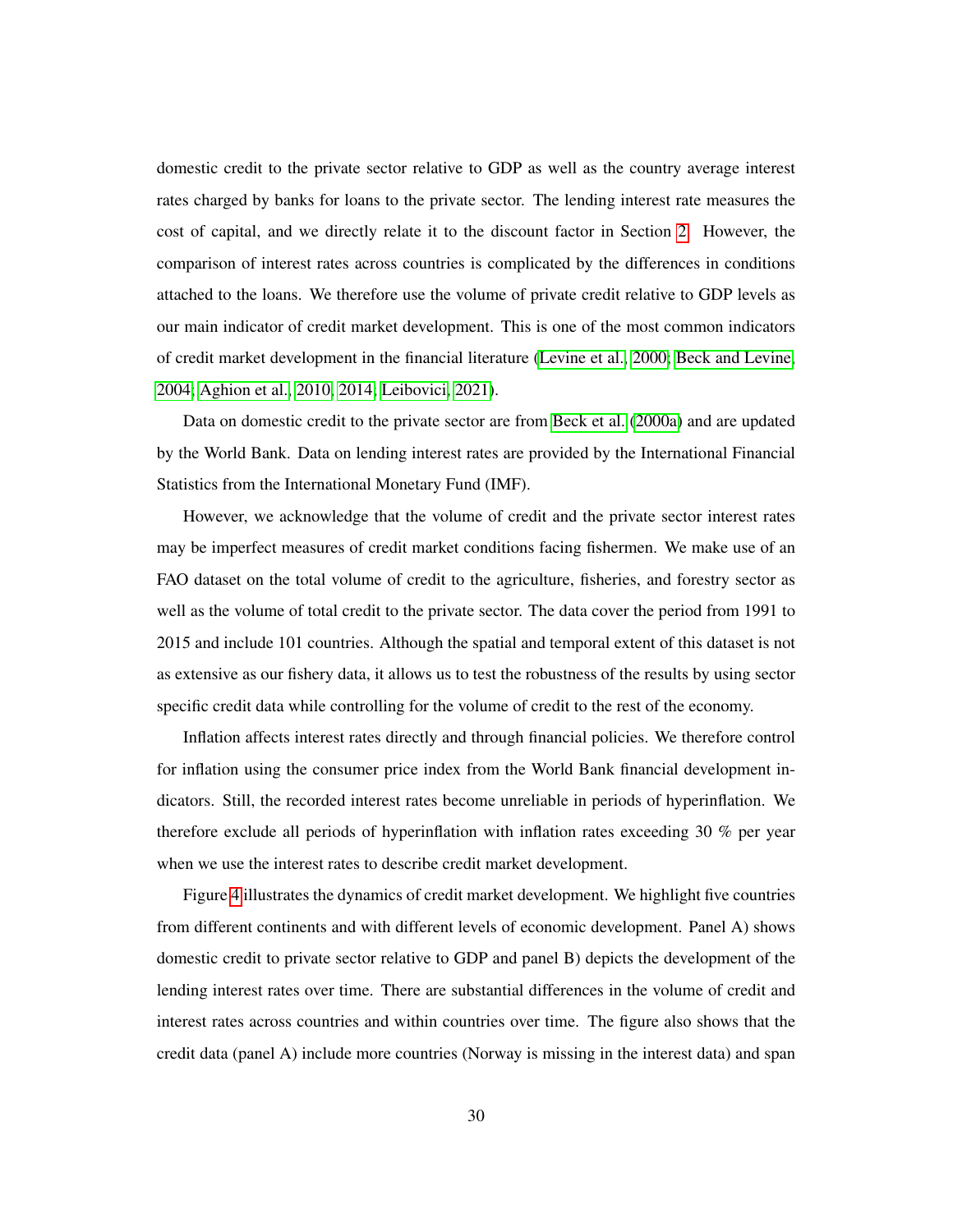<span id="page-32-0"></span>

longer time periods than the interest rate data (panel B).

Figure 4: Panel A) shows the development of domestic credit to the private sector relative to GDP by country. Panel B) shows the development of the nominal lending interest rates by country. Each line represents a different country.

The figure also suggests that countries with high volumes of credit such as Japan or the United States tend to also have low interest rates, while countries with low volumes of credit such as Peru or India tend to have high interest rates. Figure [5](#page-33-0) plots country level time series of interest rates and the volume of domestic credit to the private sector against each other. We highlight the same countries as in the previous figure and add fitted lines from selected country level linear regressions. The figure suggests that the negative relationship between the volume of credit and the level of interest rates holds both across countries and within countries over time.

To facilitate interpretation of the results and to directly relate them to the model presented above, we transform the interest rate into a discount factor i.e.  $\delta = \frac{1}{1+r}$ . Similarly, we transform the inflation rate into an inflation factor.

## 4.4 Financial networks

Economic development and technological progress could drive credit market development as well as resource extraction, giving rise to omitted variable concerns. To address this, and other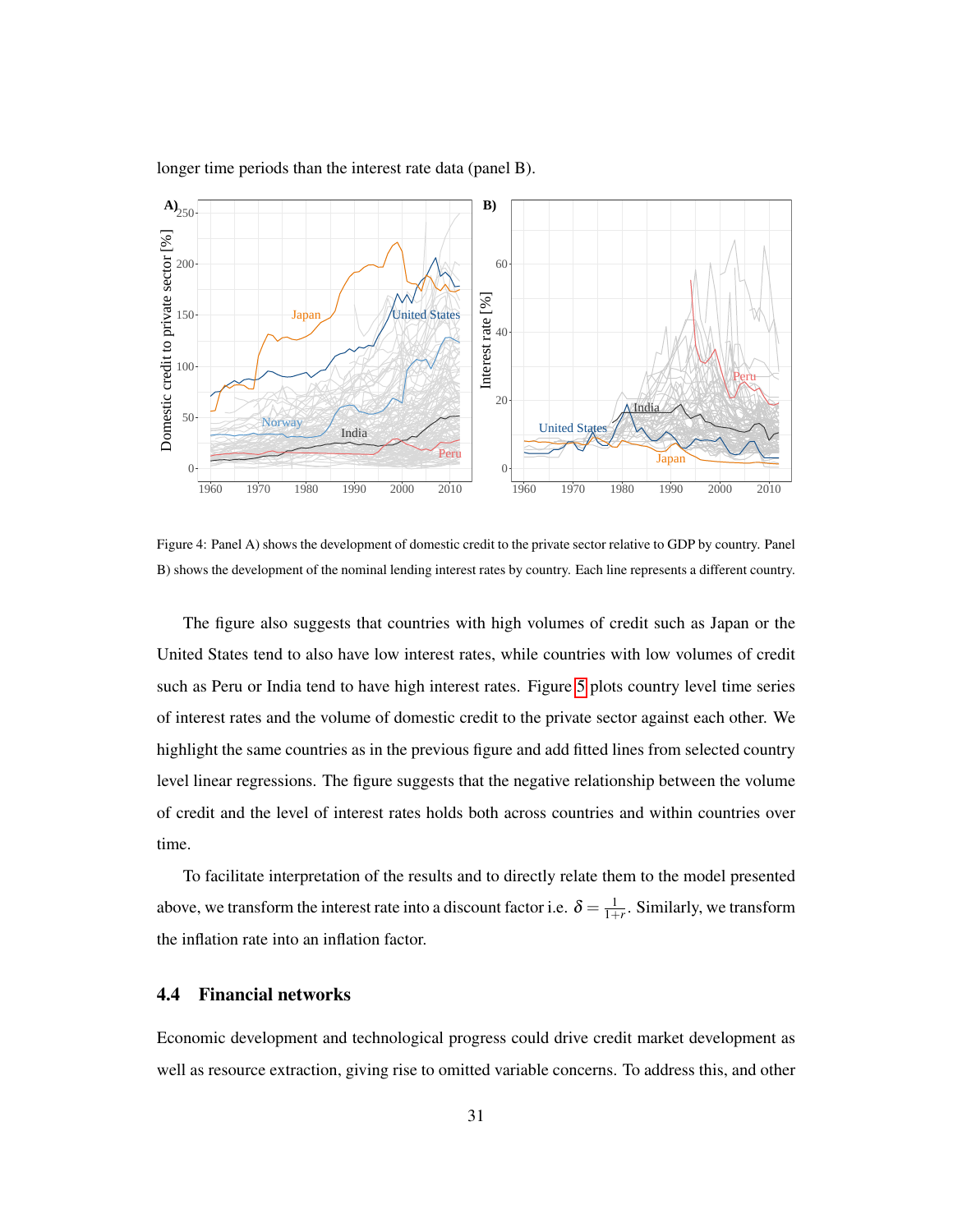<span id="page-33-0"></span>

Figure 5: Nominal lending interest rates and domestic credit to the private sector relative to the GDP level by country and year. The lines visualize country level linear regression models.

endogeneity concerns about credit markets, we introduce an instrument for the volume of credit based on the interconnectedness of global financial markets. We combine credit export shocks of financial partner countries with a measure of financial dependency using the Locational Banking Statistics (LBS) of the Bank for International Settlements (BIS). The LBS records financial flows of banks located in 48 reporting countries to counterparties residing in more than 200 countries (including constituent countries) between 1977 and 2021. It comprises 95 % of all cross-border claims of all banks worldwide.<sup>[22](#page-33-1)</sup>. The main purpose of the LBS is to measure the risk exposure of banks to international financial shocks, which is the central idea of our instrument (see Section [5.1](#page-38-0) for a description of the instrument). This novel instrument is inspired by shift-share instruments [\(Adao et al., 2019\)](#page-53-4), and is composed of two elements, an *exposure* and a *shock*. However, unlike traditional shift-share instruments, our shock component differs across countries. In the following, we define the export of financial services from country *k* to

<span id="page-33-1"></span> $^{22}$ [https://www.bis.org/statistics/about\\_banking\\_stats.htm?m=6\\_31](https://www.bis.org/statistics/about_banking_stats.htm?m=6_31)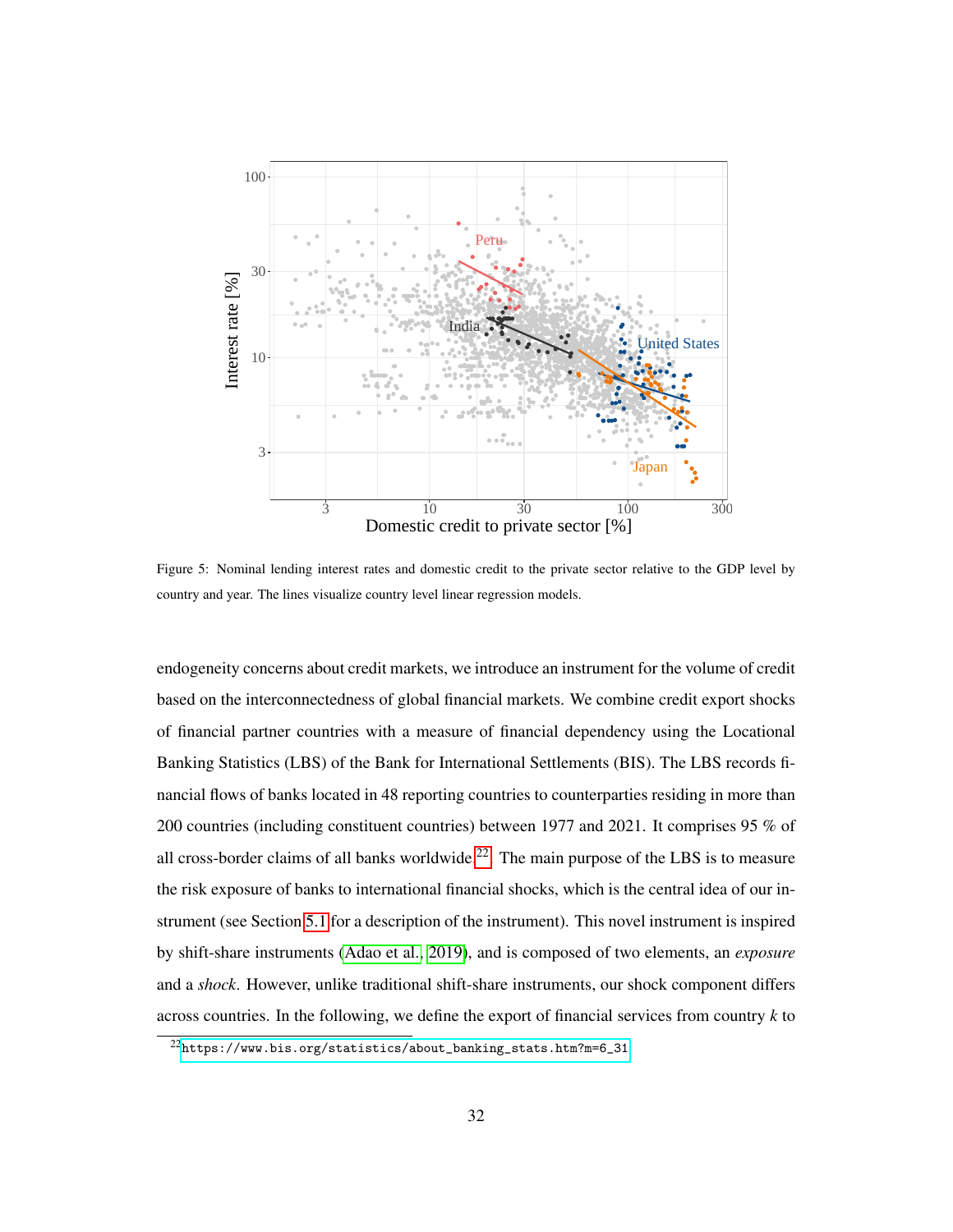country *j* as the total cross-border claims of country *k* to all economic sectors in country *j*.

Exposure: We calculate the exposure of country *j* to a financial shock in country *k* using the export of financial services from country  $k$  to country  $j$  relative to the sum of financial exports from all countries to country *j*. We then use the mean over the complete time period to construct a time-invariant weight. Repeating this step creates a matrix of weights that measure the dependence of all importing countries (the counterparty countries in the LBS) to shocks in all exporting countries (the reporting countries in the LBS).

Shock: We measure financial export shocks of country *k* to importing country *j* as the sum of financial exports from country *k* to all other countries, excluding country *j*. We exclude country *j* to avoid reverse causality. This step creates a matrix of shocks for each year that are unique to all possible pairs of importing (the counterparty countries in the LBS) and exporting countries (the reporting countries in the LBS). We discuss the construction of the instrument and its validity in Section [5.1.](#page-38-0)

## <span id="page-34-0"></span>5 Estimation strategy

Here, we describe our empirical strategy for estimating the impact of property right security and credit market development on resource extraction. In our main specification, we estimate

$$
Extraction_{ijt} = \beta_1 PR_{ijt} + \beta_2 Credit_{jt} + \beta_3 PR_{ijt} \times Credit_{jt} + X_{jt}\varphi + v_{ij} + \theta_t + \varepsilon_{ijt}
$$
 (11)

using ordinary least squares (OLS) estimation. Here "Extraction<sub>i it</sub>" denotes the extraction effort of stock *i* in country *j* at time *t* relative to the MSY rate measured in percent (as explained above). The variable "PR<sub>iit</sub>" indicates the level of property right security as defined by equation [\(10\)](#page-28-2), and is equivalent to the parameter  $\gamma_c$  in Section [2.](#page-12-0) The variable "Credit<sub>jt</sub>" captures the total volume of credit to the private sector. The term " $PR_{ijt} \times Credit_{jt}$ " captures the interaction between property rights and credit (which will allow us to test Propositions [1b](#page-19-1)-c). The vector of variables " $X_{jt}$ " contains GDP and GDP<sup>2</sup> to control for the general development of a country. Lastly, " $v_{ij}$ " are country and fish stock fixed effect, " $\theta_t$ " are year fixed effects, and " $\varepsilon_{ijt}$ " is the error term.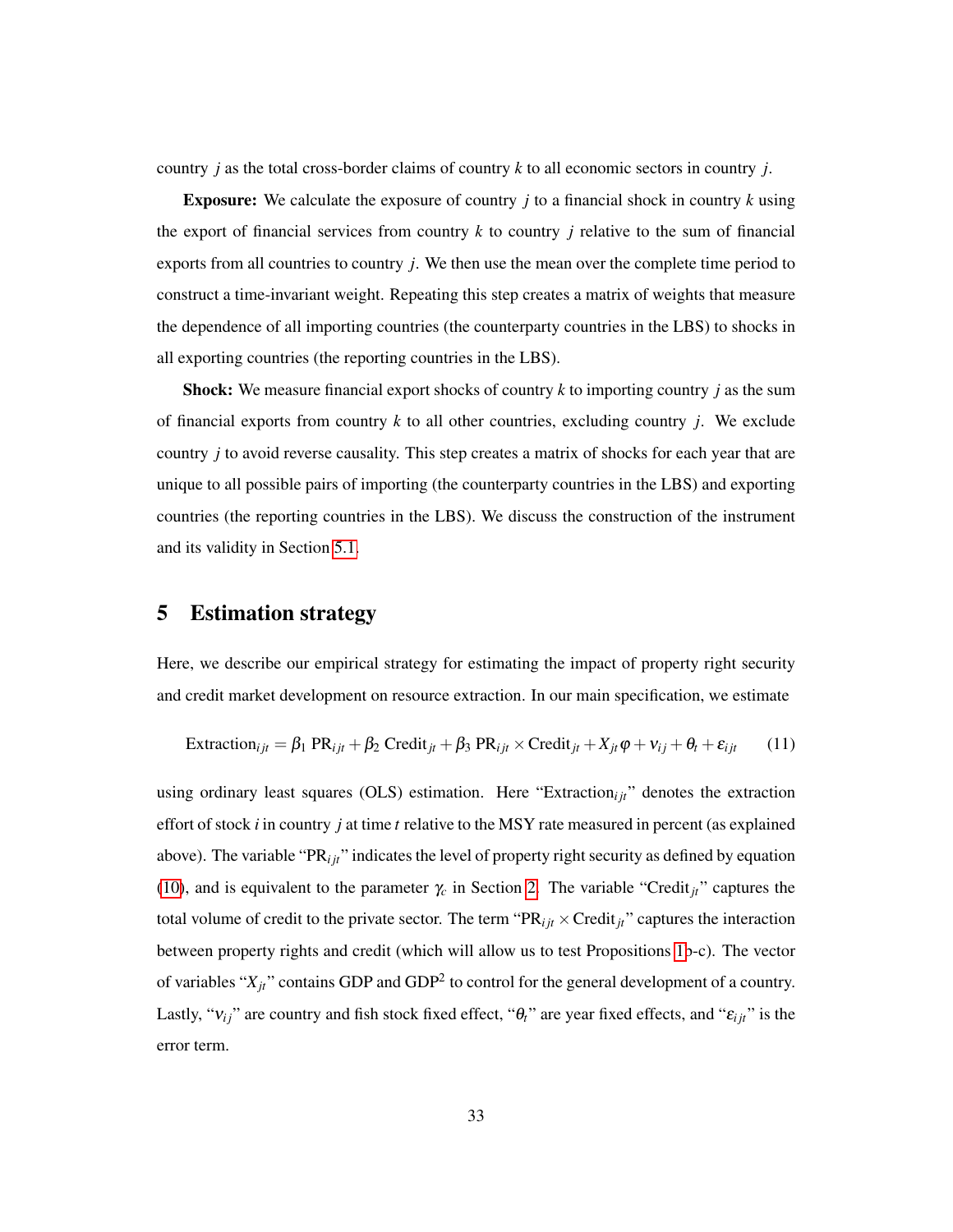We transform all variables except the property rights variable (and the fixed effects) using inverse hyperbolic sine (IHS) transformation [\(Burbidge et al., 1988\)](#page-56-7). The interpretation of the coefficients as elasticities is similar to log transformed variables, but the transforma-tion is also defined for zeros, which are common for extraction rates.<sup>[23](#page-35-0)</sup> The transformation reduces the skewness of the distributions but also implicitly assumes an isoelastic relationship between credit market development and the extraction rate. Although isoelastic relationships often result from isoelastic production functions such as Cobb-Douglas or CES we cannot tie this assumption directly to Proposition [1.](#page-19-1) We leave the property rights index untransformed in line with our theory and to facilitate interpretation.

Differences in levels of credit market development across countries are absorbed by country level fixed effects. However, cross-country differences in the levels of credit market development affect estimates of the interaction effects, even if country level fixed effects are included [\(Balli and Sørensen, 2013\)](#page-54-9). We therefore demean the credit market development indicators at the fish stock-country level. This has important implication for the interpretation of the parameters. While  $\beta_2$  measures the impact of credit market development under open access, the sum  $\beta_2 + \beta_3$  represents the impact of credit market development under secure property rights. The parameter  $\beta_1$  reflects the impact of property rights on extraction rates under mean fish stock-country specific levels of credit market development. A short note on the order of the transformations: The variables are first IHS transformed, then demeaned and then squared (if applicable).

The variables in our dataset are likely to be correlated within groups such as countries, fish species or years. To account for the correlation of errors, we cluster our standard errors at the year, country and species level using multi-way clustering.[24](#page-35-1)

<span id="page-35-0"></span><sup>&</sup>lt;sup>23</sup>The interpretation is only correct for sufficiently large values of the transformed variables. [Bellemare and](#page-55-9) [Wichman](#page-55-9) [\(2020\)](#page-55-9) suggests a threshold of 10. The mean value of the dependent variable is 147 % while the mean values of our credit market indicators are 62 % and 11 % for the volume of credit and the interest rates respectively.

<span id="page-35-1"></span><sup>&</sup>lt;sup>24</sup>In contrast to many studies, our data do not consist of a random sample, but rather of the majority of commercial fishing activities over the relevant time period. Missing observations may be systematically different (e.g. small scale fisheries in developing countries) and we do not claim external validity of our results for those missing fisheries. [Abadie et al.](#page-53-5) [\(2017\)](#page-53-5) suggest that accounting for correlations between residuals within clusters is not necessary if the correlation of errors is not the result of the sampling procedure, but rather coming from the structure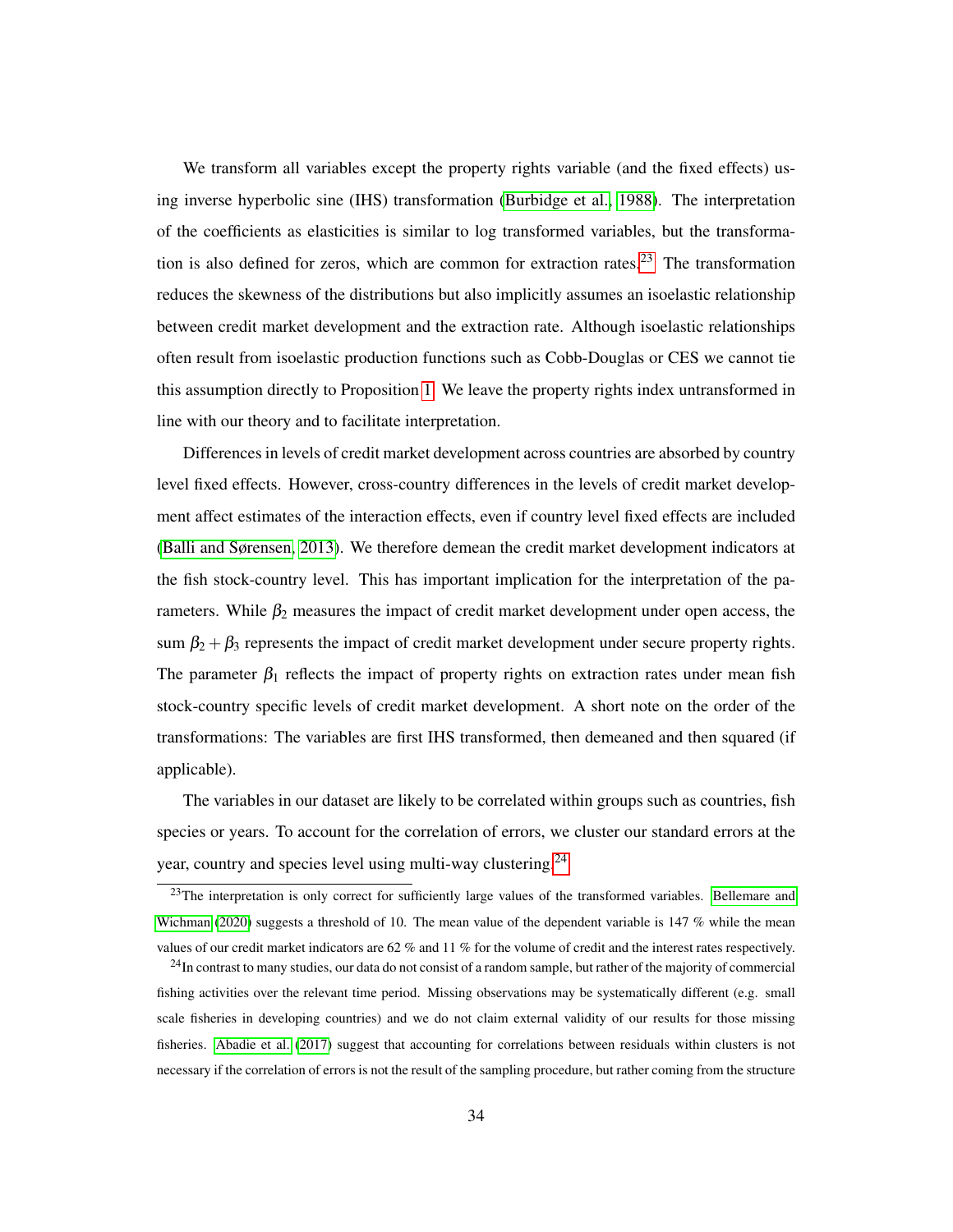Unobserved variables related to economic development or technological progress could determine credit market development as well as resource extraction. Including GDP as control in our regression specifications addresses the problem only partially. In a second approach, we additionally include country level time trends to capture additional trends of these confounding variables. However, this only addresses the problem if the growth rates of the confounders are constant (note that our variables are IHS transformed). We therefore test the robustness of our result with an instrumental variable approach, described below.

Property rights are characterized by a combination of biological features (geographic range and mobility of species) and the EEZ implementation. Above, we argued that they are exogenous to the extraction status of individual resource stocks. To address concerns about the endogeneity of the EEZ implementation, we add a robustness test with country by year fixed effects that uses only the property rights variation across stocks within one country to estimate the impact of property right security on resource extraction. However, country by year fixed effects absorb the variation in credit markets in this specifictaion such that we are unable to use it for our main results. A second concern is that fish stocks with eventually high and low property right security follow different trends. We address this concern in our event study approach (see below).

In any given year, resource abundance may itself affect extraction. To partially address this, our outcome variable expresses extraction relative to the contemporaneous resource stock size, thus taking changes in the resource base directly into account. In addition, we add the lagged resource stock as a control in a robustness test to address concerns of direct interactions between countries via the resource stock. But it is possible that changes in extraction by other countries (the fringe) may affect the incentives of the focal country not only through resource abundance itself but also through prices; if country *j* extracts more, perhaps this reduces the output price for country *i*. For two reasons, we believe this price channel is unlikely to pose a problem in this empirical setting. First, fish are extensively traded around the world (nearly

of the population as is the case for our data. However, we follow the convention and cluster our standard errors at the year, country and species level using three-way clustering. As a result, our standard errors are rather on the conservative side.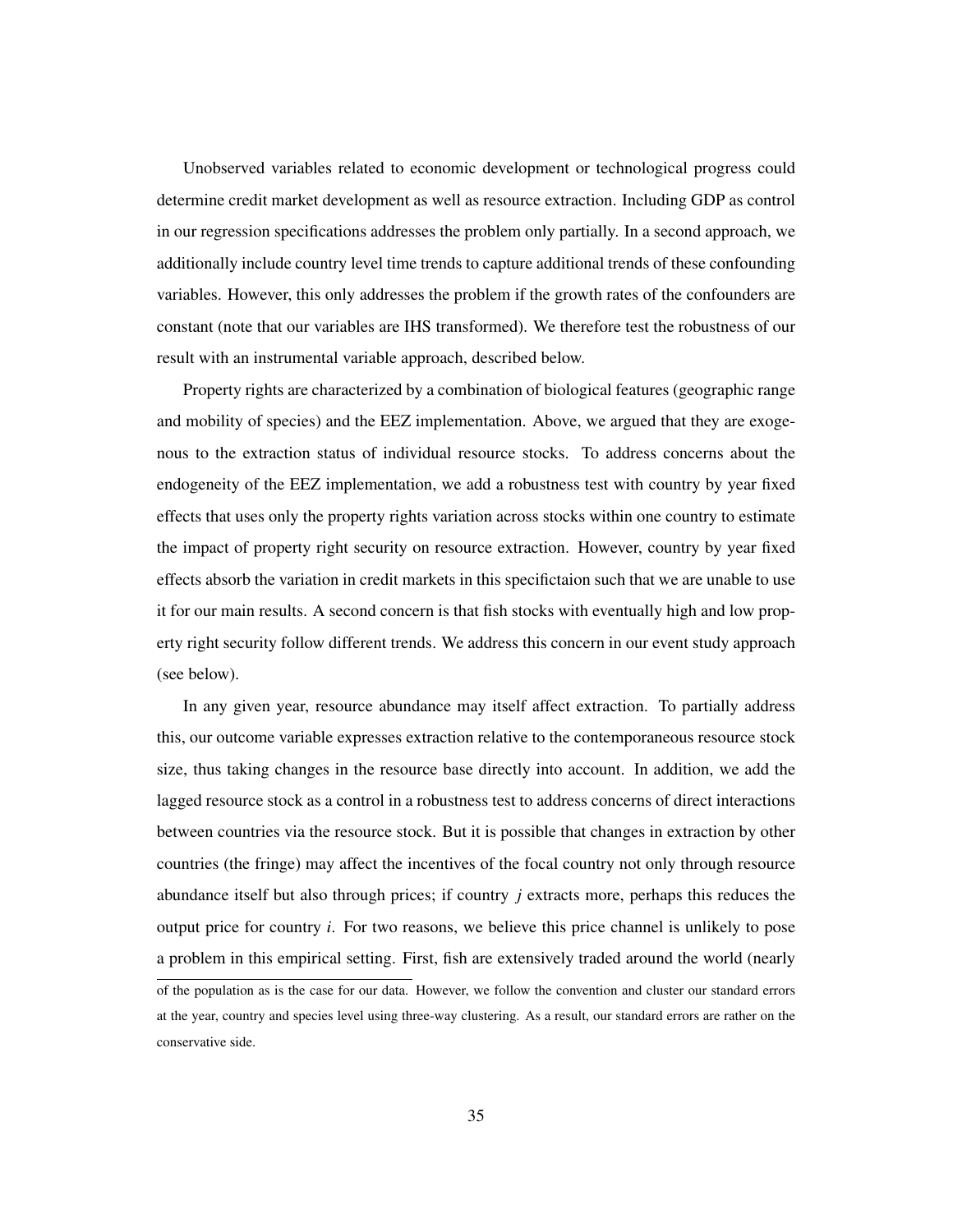40% of fish are exported), so prices are largely harmonized. Second, while hundreds of different species are commercially extracted, there is a great deal of demand substitution across them. So while each of these species is considered a "fishery", their output prices are largely set in a common market. Indeed, a recent study treats all wild-caught marine fish as market substitutes [\(Costello et al., 2020\)](#page-57-0).

Our measure of domestic credit to the private sector is likely an imperfect measure of credit available to fishers. Further, total credit could stimulate the whole economy, with indirect consequences for extraction either through output demand or the opportunity cost of extraction. In a further robustness test, we therefore use credit to the renewable resource sector (agriculture, forestry, and fisheries) as our main independent variable while controlling for total credit to the private sector. Although we prefer this approach generally, data on resource credit is available only from 1991 onward, allowing us to estimate the impact of credit on extraction only after the most significant changes in property right security (see Figure [3\)](#page-28-0). A related concern is that small-scale fishers may have little access to official credit. In a robustness test, we restrict our data to OECD countries that are dominated by medium to large-scale commercial fisheries.

Although using data on all global fisheries has important advantages, it also presents some challenges. First, the data quality differs across countries and fish stocks; for example, stock assessments are undertaken annually for some species, but only periodically (or not at all) for others. Second, because it contains all harvested species, we need a way to distinguish target catch from economically less important fish species that are mainly caught as bycatch. Third, not all fish stocks are observed over the whole time period, partly because new fish stocks were exploited and partly because overharvested stocks sometimes collapse (and thus become unfished). We address these challenges by including robustness tests that restrict the data to 1) countries with generally high data quality (OECD countries), 2) fish stocks with formal stock assents and high data quality (RAM stocks), 3) a balanced panel of fish stocks that are present throughout the whole time period and 4) economically important species excluding bycatch species (top 10 % of species by value during the period from 2000 to 2012).

A rapidly growing literature on difference-in-differences methods suggest that estimates based on the differences in the timing of treatment (staggered adoption) are potentially biased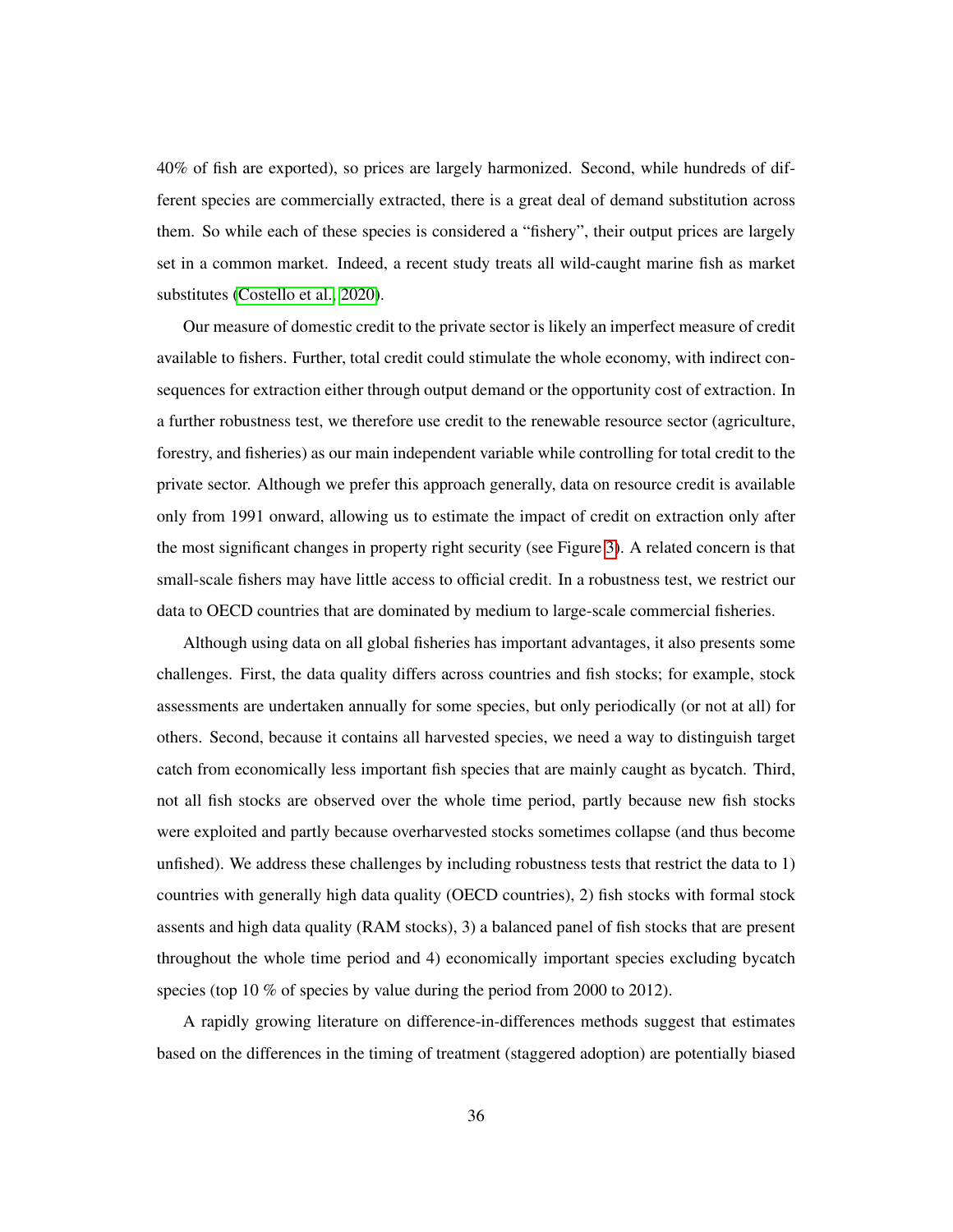[\(Callaway and Sant'Anna, 2021;](#page-56-0) [Goodman-Bacon, 2021;](#page-58-0) [Sun and Abraham, 2021\)](#page-62-0). Although the implementation year of EEZs varied across countries, for the vast majority of global fish stocks it occurred over a narrow time window (see Figure [3\)](#page-28-0), thus limiting the extent of the potential bias. However, to address this possible concern, we discuss the dynamic effects of property rights on resource extraction and correct for staggered adoption based on [Callaway](#page-56-0) [and Sant'Anna](#page-56-0) [\(2021\)](#page-56-0) before we introduce our main results. To do so, we convert our continuous property rights variable into a dummy that is one for a property rights value larger than 0.5 and is zero otherwise.

#### 5.1 Instrumental variable approach

Credit markets do not develop in a vacuum. Instead, they are likely driven by general economic development and technological progress with potentially direct implications for resource extraction. Including GDP and  $GDP<sup>2</sup>$  as controls or adding linear time trends may help, but only partially solve the problem. To strengthen our results further, we use an instrumental variable (IV) to predict credit market expansions in a two-stage least squares (2SLS) approach. The main idea of our IV is that financial shocks are transmitted through financial networks, a mechanism that contributed to the global financial crisis in 2007-08 [\(Glasserman and Young, 2016\)](#page-58-1). Our instrument combines financial shocks in partner countries with exposure to those shocks; in this way, it is similar to shift-share instruments [Adao et al.](#page-53-0) [\(2019\)](#page-53-0); [Goldsmith-Pinkham et](#page-58-2) [al.](#page-58-2) [\(2020\)](#page-58-2); [Borusyak et al.](#page-56-1) [\(2022\)](#page-56-1). A key difference between our instrument and traditional shift-share instruments is that our shock variable differs across countries. We define the IV for the volume of credit in country *j* as the weighted sum of financial exports of all partner countries of country *j* to all countries other than country *j*. This shock variable differs across countries for two reasons. First, country *i*'s partners may be different from country *j*'s partners (e.g Chile may receive financial services from different countries than does Nigeria). Second, the focal country is omitted from the export shocks, making them exogenous to credit demand of country *j*. This shock exogeneity supports the validity of our instrument [\(Borusyak et al.,](#page-56-1)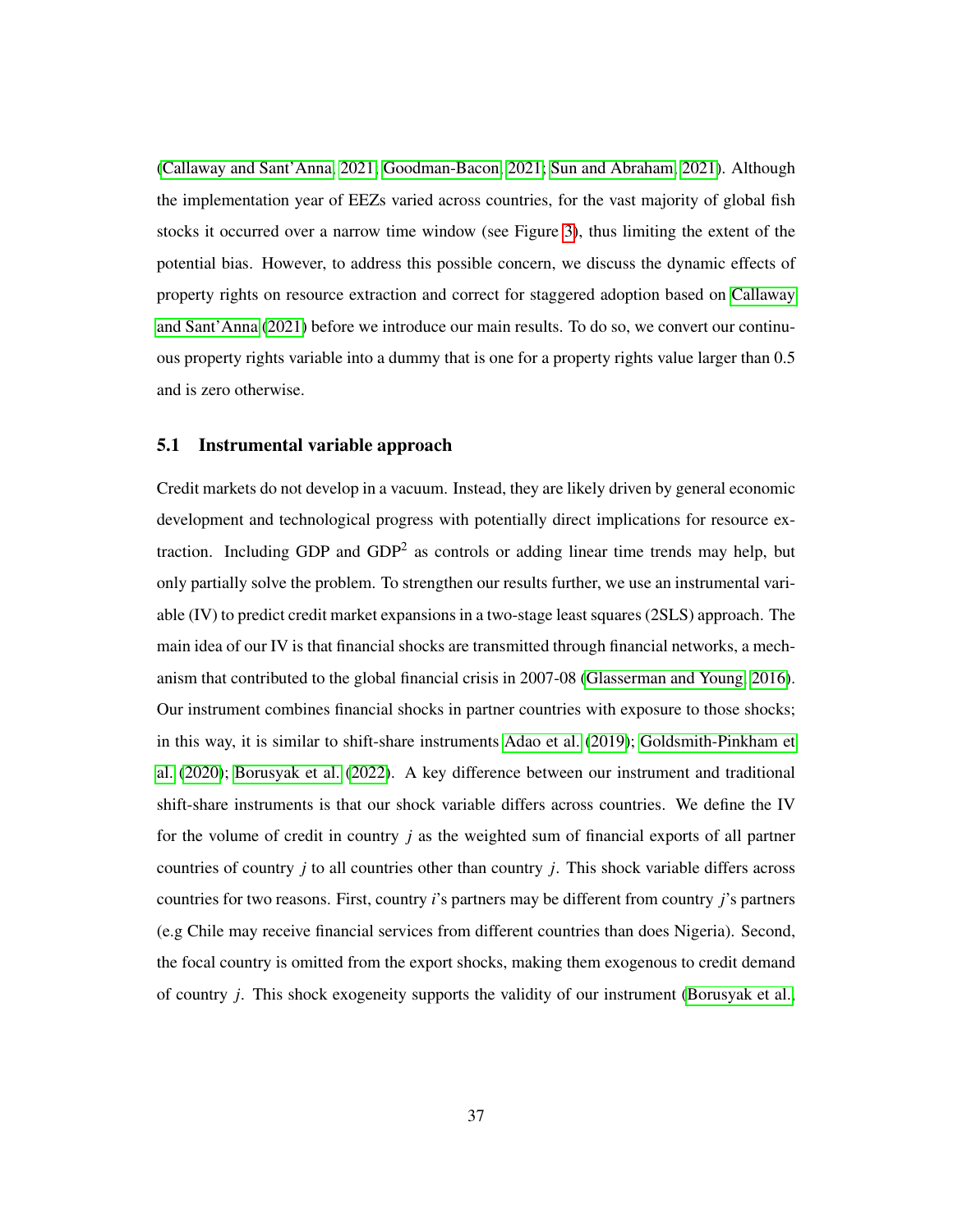[2022\)](#page-56-1). Our two first-stage regressions are defined as

Credit<sub>jt</sub> = 
$$
\alpha_{11}
$$
 PR<sub>ijt</sub> +  $\alpha_{12}$  IV<sub>jt</sub> +  $\alpha_{13}$  PR<sub>ijt</sub> × IV<sub>jt</sub> +  $X_{jt}\alpha_{14}$  +  $\mu_{1ij}$  +  $\theta_{1t}$  +  $\varepsilon_{1ijt}$  and  
PR<sub>ijt</sub> × Credit<sub>jt</sub> =  $\alpha_{21}$  PR<sub>ijt</sub> +  $\alpha_{22}$  IV<sub>jt</sub> +  $\alpha_{23}$  PR<sub>ijt</sub> × IV<sub>jt</sub> +  $X_{jt}\alpha_{24}$  +  $\mu_{2ij}$  +  $\theta_{2t}$  +  $\varepsilon_{2ijt}$ 

with

$$
\text{IV}_{jt} := \sum_{k=1}^{N_j} \sum_{\substack{l_k=1\\ l_k \neq j}}^{N_k} \omega_{jk} c_{kl_kt}.
$$

Here,  $k = 1, ..., N_j$  are the financial partner countries of country *j*,  $l_k = 1, ..., N_k$  are the financial partner countries of country *k*,  $\omega_{jk}$  is the weight of country *k* for country *j* and  $c_{kl_kt}$  is the export of financial services from country *k* to country *l<sub>k</sub>*. The weight is defined as  $\omega_{jk} = \left(\frac{c_{kj}}{\sum_h c_{hj}}\right)$ where  $c_{kj}$  are the financial exports from country *k* to country *j* and  $\sum_h c_{hj}$  are the total financial imports of country *j*. The weight is the defined as the mean of this ratio over the complete time period. While the credit variables are defined on country level, property rights are defined at the stock level. We therefore present an F-statistic in the following section that takes the correlation of errors into account.

The second stage is given by equation [\(11\)](#page-34-0) but using the predicted instead of the actual values of Credit<sub>*jt*</sub> and  $PR_{ijt} \times C$ redit<sub>*jt*</sub>.

## 6 Results

This section presents the empirical results. We begin with our results on the impact of property right security on resource extraction and then turn to our main results on the interaction of property rights and credit markets.

#### 6.1 Property rights and resource extraction

How does property right security affect resource extraction? We start by using only the most basic version of our property rights variable, and subsequently build to our aforementioned property rights index. Table [2](#page-41-0) presents the results. The row "PR Definition" defines the property right variable for each specification. All specifications include fish stock, country, and year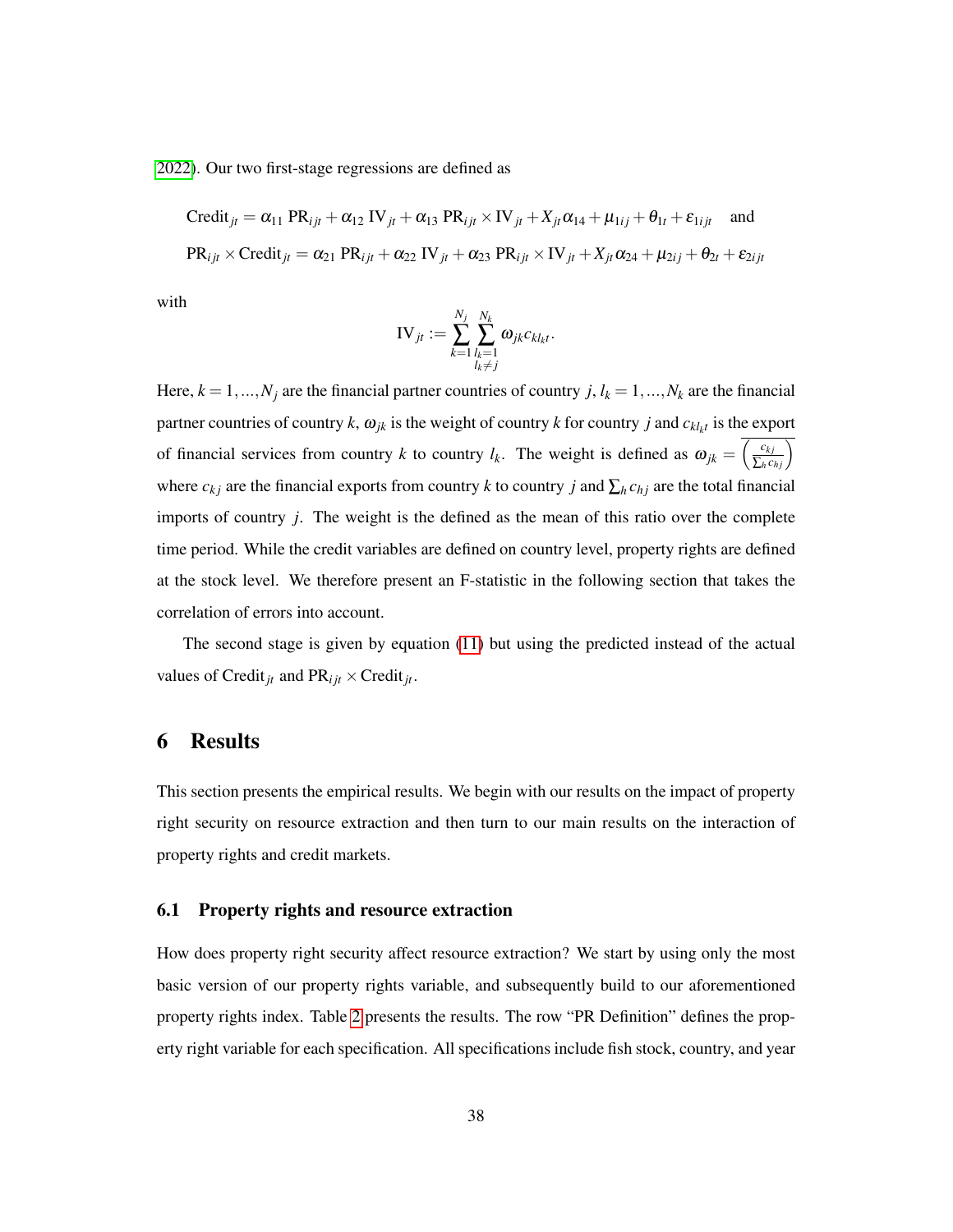fixed effects as well as the volume of credit, GDP and GDP squared as controls (not shown). Standard errors are clustered at the country, year, and species level using multi-way clustering.

The first column uses only the EEZ dummy to measure property right security. This measure is uniform across all species within the EEZ of an individual country. Perhaps unsurprisingly, the results show that the establishment of an EEZ alone has no meaningful impact on resource extraction. However, interacting EEZ indicator with the share of the range of a species within a country's EEZ weighted by the species' mobility yields statistically significant results (column 2). Results suggest that increasing property rights from open access to complete property rights reduces extraction by 32 %. This is the main property right specification that we use throughout the remainder of this paper. The property rights variable in this specification varies both over time across countries and across species within a country. To demonstrate the importance of the variation in property rights across species, we introduce country by year fixed effects in column (3). These fixed effects absorb all country level variables including GDP and credit, as well as the differences in the timing of the EEZs across countries. However, the estimate for the impact of property rights on resource extraction amplifies in this specification, suggesting that the differences in the timing of the EEZ implementations are not driving our results. We obtain a similar result to our main specification when we interact the EEZ dummy with an indicator of the country's property rights enforcement, measured by the World Bank Rule of Law index (ROL) in column (4) or the Property Rights Protection index (PRP) in column (5). In column (6) we combine all three components of property rights. In this specification, both the coefficient estimate and the explanatory power  $(R<sup>2</sup>)$  of the property rights index increase compared to all other specifications (noting that the explanatory power remains relatively small due to the stochasticity of fisheries). Column (7) introduces biological and enforcement components individually and interacted.<sup>[25](#page-40-0)</sup> The result highlights the importance of institutions for resource regulation. It suggests that all three components of property rights (e.g. the legal framework, the biology as well as the enforcement) play important roles in effective regulation. Moving forward, to avoid complications related to endogeneity and enforcement data quality, we will use  $PR = EEZ \times R^M$  as our main property rights definition.

<span id="page-40-0"></span><sup>&</sup>lt;sup>25</sup>We demean all property rights components for this specification to facilitate interpretation.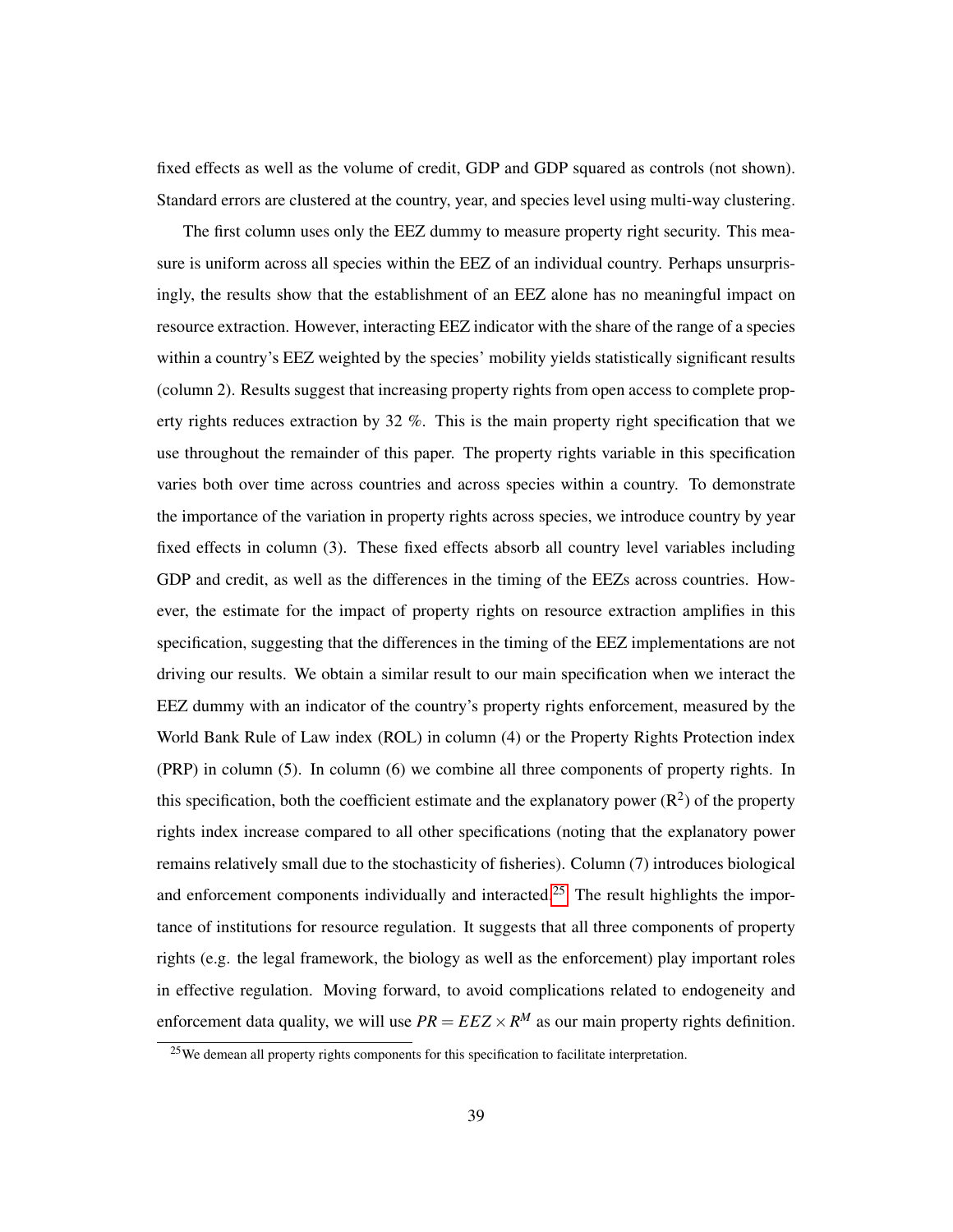<span id="page-41-0"></span>We present results with  $PR = EEZ \times R^M \times ROL$  as a robustness test in Apendix [A.9.](#page-70-0)

| Property right definition    | (1)<br><b>EEZ</b> | (2)<br>$EEZ \times R^M$ | (3)<br>$EEZ \times R^M$ | (4)<br><b>EEZ×ROL</b> | (5)<br>$EEZ \times PRP$ | (6)<br>$EEZ \times R^M$<br>$\times$ ROL | (7)<br>$EEZ \times R^M$ |
|------------------------------|-------------------|-------------------------|-------------------------|-----------------------|-------------------------|-----------------------------------------|-------------------------|
| Property rights              | $-0.062$          | $-0.323***$             | $-0.560***$             | $-0.348***$           | $-0.364***$             | $-0.540***$                             | $-0.167*$               |
|                              | (0.061)           | (0.104)                 | (0.201)                 | (0.098)               | (0.102)                 | (0.129)                                 | (0.098)                 |
| <b>ROL</b>                   |                   |                         |                         |                       |                         |                                         | $-1.98***$              |
|                              |                   |                         |                         |                       |                         |                                         | (0.633)                 |
| Property rights $\times$ ROL |                   |                         |                         |                       |                         |                                         | $-1.58***$              |
|                              |                   |                         |                         |                       |                         |                                         | (0.342)                 |
| <b>Stock FE</b>              | Yes               | Yes                     | Yes                     | Yes                   | Yes                     | Yes                                     | Yes                     |
| Country FE                   | Yes               | Yes                     |                         | Yes                   | Yes                     | Yes                                     | Yes                     |
| Year FE                      | Yes               | Yes                     |                         | Yes                   | Yes                     | Yes                                     | Yes                     |
| Country by Year FE           |                   |                         | Yes                     |                       |                         |                                         |                         |
| Observations                 | 151,979           | 151,979                 | 151,979                 | 151,961               | 151,686                 | 151,961                                 | 151,961                 |
| $R^2$                        | 0.573             | 0.575                   | 0.623                   | 0.575                 | 0.575                   | 0.576                                   | 0.579                   |
| Within $R^2$                 | 0.013             | 0.017                   | 0.004                   | 0.017                 | 0.017                   | 0.020                                   | 0.026                   |

Table 2: Resource extraction and property rights

Notes: The table reports the  $\beta_1$  estimates of equation [\(11\)](#page-34-0) without the interaction term of credit and property rights. The specifications differ only in their definition of property rights and the fixed effects. All specifications include GDP, GDP squared and the volume of credit as controls. All specifications include stock, country and year fixed effects. Specification (3) includes additionally country by year fixed effects (country and year fixed effects are absorbed). Standard errors are clustered at the country, year and species level using multiway clustering. All variables except for the property rights indicator and the fixed effects are IHS transformed. Independent variables are demeaned at the stock-country-level. Significance levels are: \*\*\* Significant at the 1 percent level, \*\* Significant at the 5 percent level, \* Significant at the 10 percent level.

Next, we discuss the dynamic impact of property rights on resource extraction while addressing the complications that result from the sequential introduction of the EEZs. Figure [6](#page-42-0) compares event study graphs of two dynamic difference-in-differences estimations: 1) with a continuous but time constant property rights variable  $(R^M)$  and 2) a transformed binary prop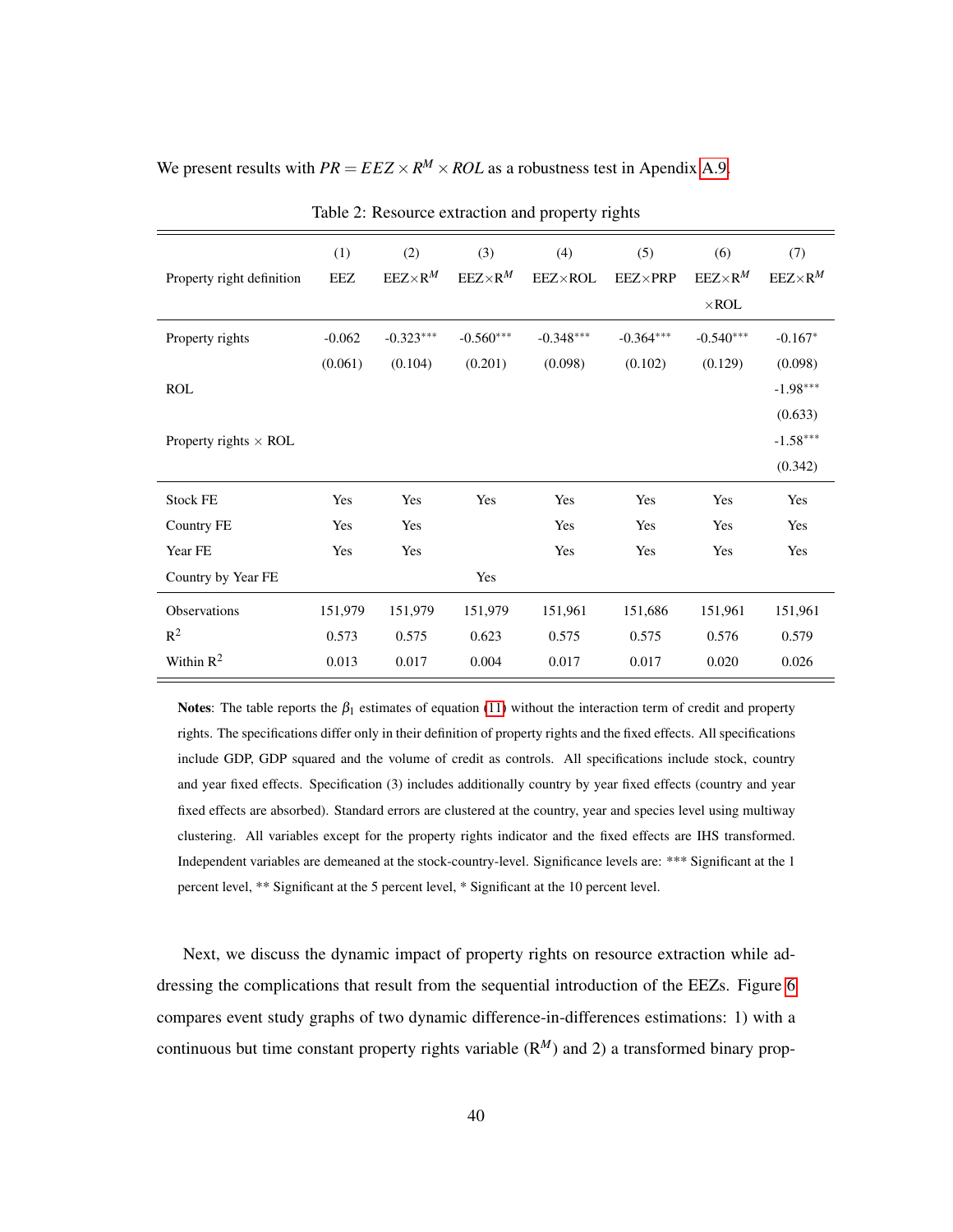erty rights variable that is one for  $R^M > 0.5$  and zero otherwise. The figure suggests that increasing property right security has a large and statistically significant impact on resource extraction effort. The figure shows further that the estimates are similar for the binary and the continuous property rights variable. However, the figure raises concerns about pre-trends, and fails to account for the problems arising from the staggered introduction of  $EEZs$ <sup>[26](#page-42-1)</sup>

<span id="page-42-0"></span>

Figure 6: Event study of property rights and resource extraction with binary and continuous property rights. Event time indicates the time to the EEZ introduction. It is interacted with a time constant property rights variable which is  $R^M$  for the continuous specification and one if  $R^M$ >0.5 and zero otherwise for the binary specification. All specifications include stock, country and year fixed effects as well as GDP, GDP squared and the volume of credit. All variables except for the property rights indicator and the fixed effects are IHS transformed. Standard errors are clustered at the country, year and species level using multiway clustering. Estimates are based on an unbalanced panel that is restricted to 20 years or less from the event  $(n = 80,795)$ 

To address these concerns, we re-estimate our dynamic difference-in-differences estimates with binary treatment using the method suggested by [Callaway and Sant'Anna](#page-56-0) [\(2021\)](#page-56-0) and a

<span id="page-42-1"></span><sup>&</sup>lt;sup>26</sup>See e.g. [Callaway and Sant'Anna](#page-56-0) [\(2021\)](#page-62-0); [Goodman-Bacon](#page-58-0) (2021); [Sun and Abraham](#page-62-0) (2021) and [Roth et al.](#page-61-0) [\(2022\)](#page-61-0) for a recent overview of this rapidly growing literature.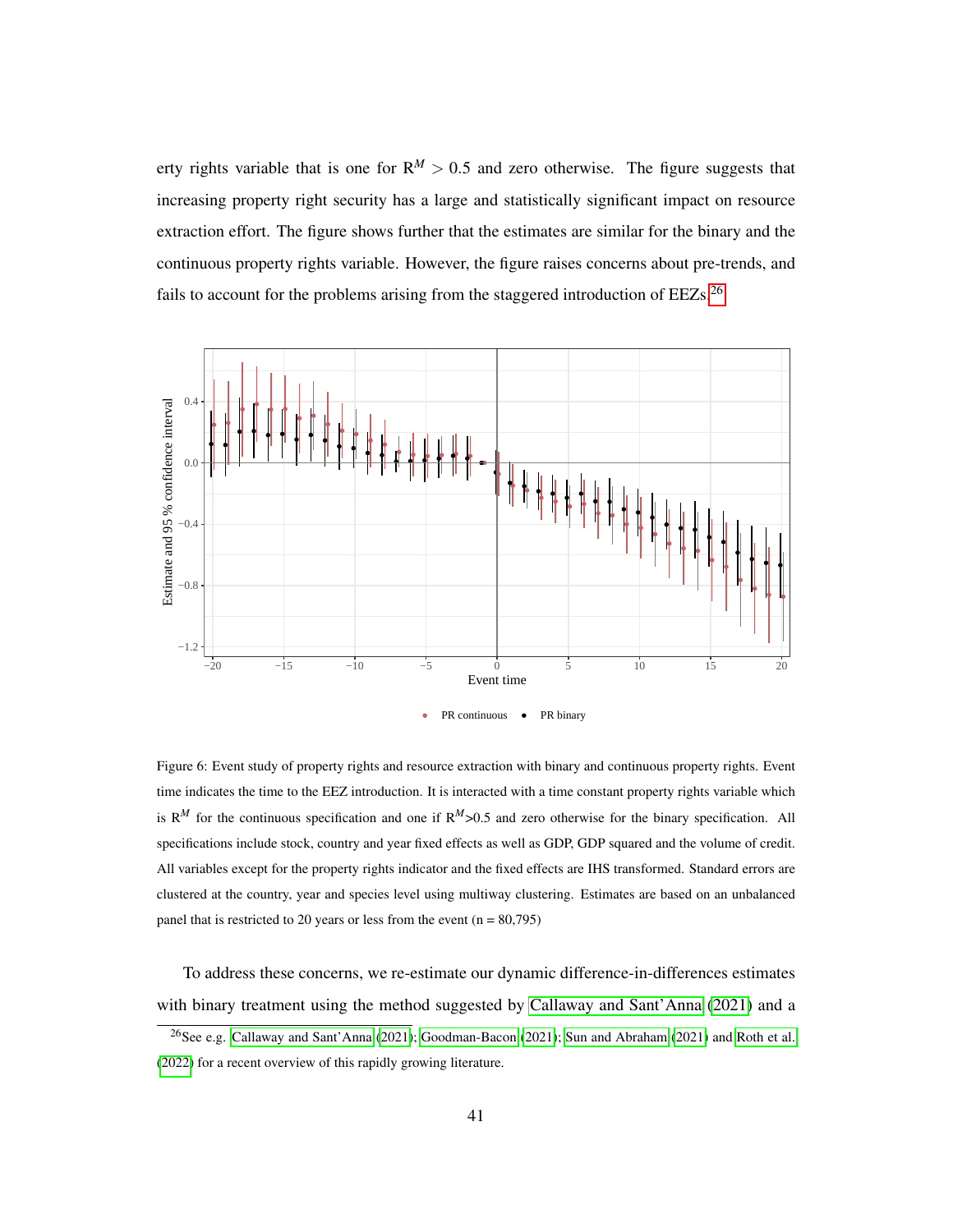balanced panel. Figure [7](#page-44-0) presents the results of two specifications that differ only in their control groups. One specification (denoted "Never Treated") uses only those stocks that never receive highly secure property rights as the control group. The other specification ("Not Yet Treated") uses additionally those stocks that eventually receive high property right security as a control group. Importantly, the definition of the control and treatment group is exclusively defined by the biological component of our property rights variable. The standard errors are increased compared to Figure [6,](#page-42-0) largely because of the reduced number of observations, but the magnitude of the coefficients are similar. The figure further supports the parallel trends assumption. The weighted average treatment effect with weights proportional to group size is -0.59 (Standard Error 0.16). This estimate is very similar to the previous result which relied exclusively on the biological differences between resource stocks to estimate the impact of property rights on resource extraction i.e. Column (3) of Table [2.](#page-41-0)

We interpret these findings as strong support for our property rights measure and our theoretical predictions about the effects of property right security on resource extraction effort.

#### 6.2 Main Results

This section presents our main results on the impact of credit market development on resource extraction under different levels of property right security. Here, we define credit market development as the volume of credit to the private sector; in the appendix we report results that instead use the private sector discount factor as the measure of credit market development.

Table [7](#page-73-0) reports our main results. All regression specifications control for GDP,  $GDP<sup>2</sup>$  and include stock, country, and year fixed effects. Standard errors are clustered at the country, year, and species level using multi-way clustering.

The first column (Baseline) reports the result of our baseline regression specified in equation [\(11\)](#page-34-0) but without the interaction between credit markets and property right security. This specification estimates the mean impact of credit market development on resource extraction across all levels of property right security. The results suggest that increasing the volume of credit to the private sector reduces resource extraction, although the estimate is small and not statistically significant. It further suggests, again holding all else constant, that increasing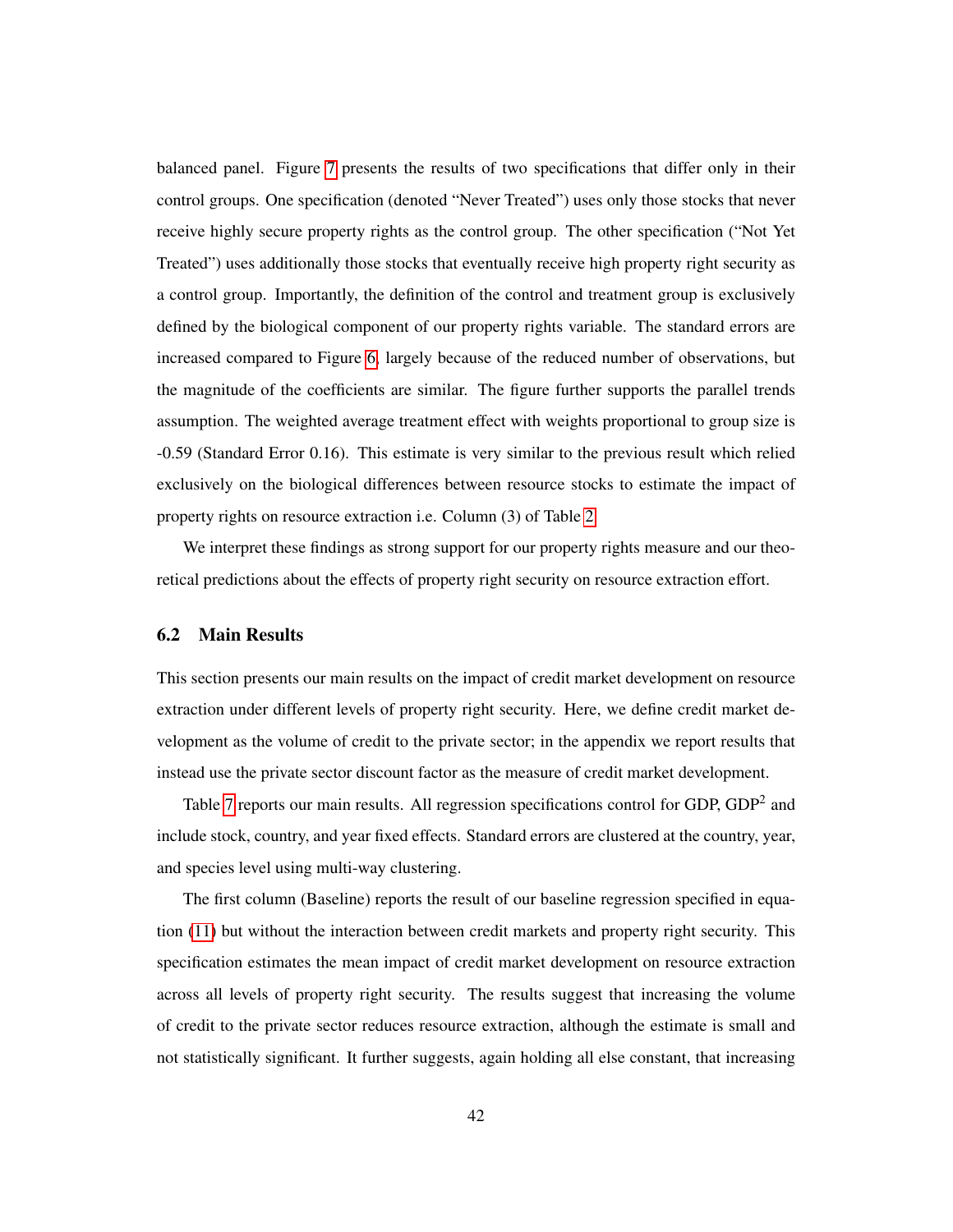<span id="page-44-0"></span>

Figure 7: Event study of property rights and resource extraction using the method of [Callaway and Sant'Anna](#page-56-0) [\(2021\)](#page-56-0) for bias correction from staggered EEZ adoption. Event time indicates the time to the EEZ introduction. It is interacted with a time constant property rights variable, which is one if R*M*>0.5 and zero otherwise. All variables except for the property rights indicator and the fixed effects are IHS transformed. Standard errors are clustered at the country level. Estimates are based on the complete balanced panel.

property right security reduces resource extraction by 32 %. This estimate repeats the result of specification (2) from Table [2.](#page-41-0)

Column 2 (Main) of Table [7](#page-73-0) presents the results of our main specification, which includes an interaction term of credit market development with property right security over the resource. Including this interaction term allows us to test whether the effect of credit markets on resource extraction is mediated by property rights, as our theoretical model predicts. Changing the property right security from open access to secure property rights reduces resource extraction by 38 % in our main specification. The results show further that under open access, a one percent increase in credit to the private sector *increases* extraction effort by 0.16 %. In contrast, under secure property rights, the same increase of credit to the private sector *decreases* extraction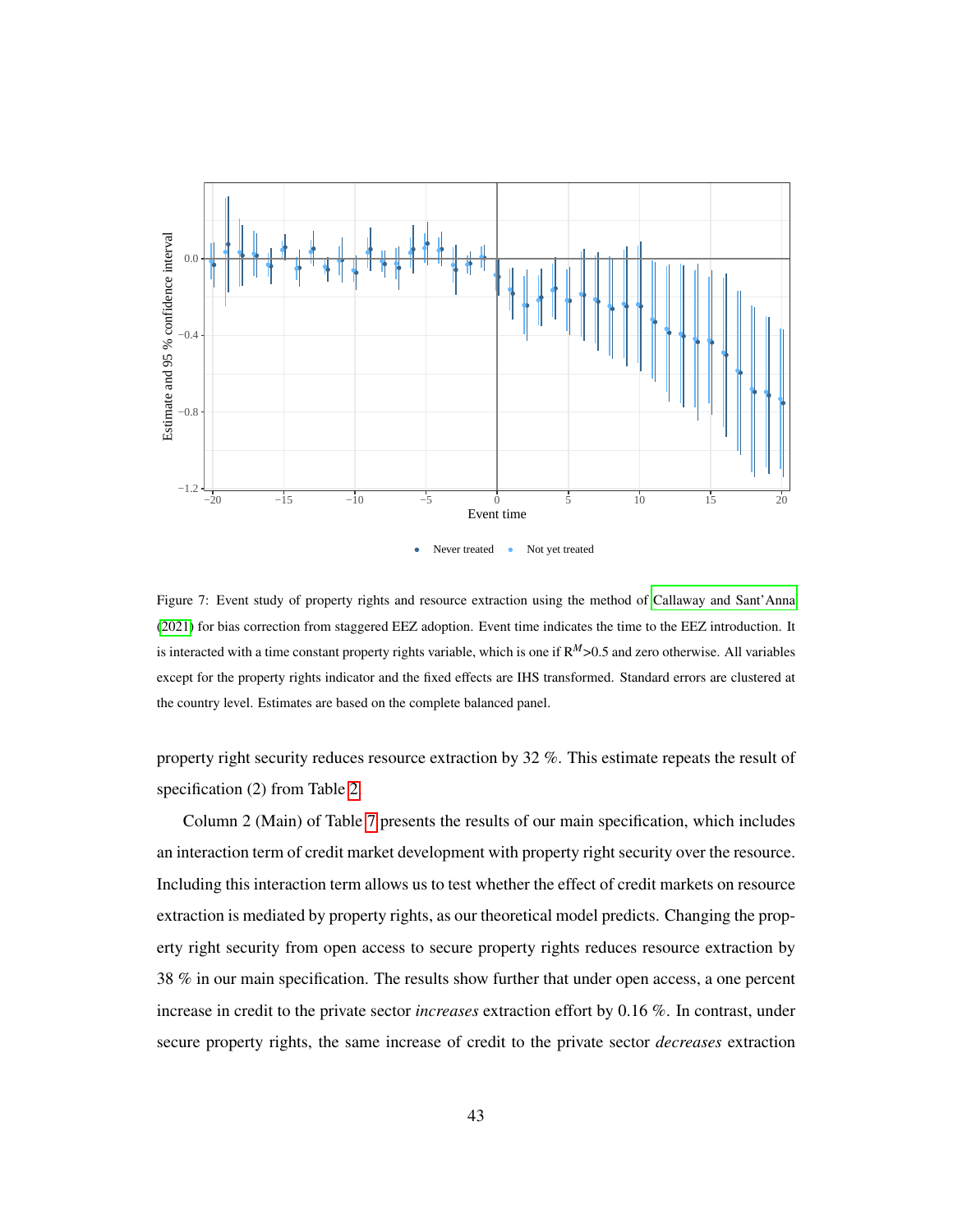effort by 0.29  $\%$ <sup>[27](#page-45-0)</sup>. These findings accord with our theoretical prediction that credit market development leads to increased resource extraction effort under open access, but decreased resource extraction effort under secure property rights. They also show that increased property right security reduces extraction, plausibly because the resource extractor or regulator places more weight on future payoffs.Including country level time trends (column 3) reduces the estimates, but leaves the results qualitatively unchanged. The reduced estimate for the impact of property rights on resource extraction effort is perhaps unsurprising, since we showed in the previous section that property rights change both the level and the trend of extraction, and the impact of property rights on the extraction trend is partially absorbed by the country level time trend.

To address the concern of endogenous credit market development further, we introduce the aggregate financial flows from trading partners to countries other than the focal country as an instrument for the volume of credit in the focal country. Results from the 2SLS (IV) approach are reported in column (4). The first stage cluster robust Wald statistic is 26 for the credit instrument and 121 for the interacted instrument. Although the estimate for the impact of credit on resource extraction is increased, the result remains qualitatively unchanged. The increase in magnitude could result either from a) endogeneity bias, b) the differences between the local average treatment effect and the average treatment effect or c) the change in the considered time period (the instruments are defined only after 1977). The change in the time period also explains the reduced estimate for the impact of property rights on resource extraction.<sup>[28](#page-45-1)</sup>

Columns (5) and (6) use the same estimation equation as the main specification, but restrict the sample to OECD countries (OECD) and a balanced panel of resource extraction (Balanced). The results are qualitatively similar to the main specification, though the precision of the estimates declines, likely due to the reduced number of observations.

Our fisheries data cover the extraction of nearly all species in the ocean. Most of the volume and value of this catch is from targeted species. But some species are caught unintentionally as

<span id="page-45-0"></span> $27$ The marginal effect of credit market development on extraction effort under secure property rights is given by the sum of the coefficient on Credit and the coefficient on Credit  $\times$  Property rights.

<span id="page-45-1"></span><sup>&</sup>lt;sup>28</sup>Using only the observations after 1977 in our main specification also reduces the estimate for the impact of property rights on resource extraction.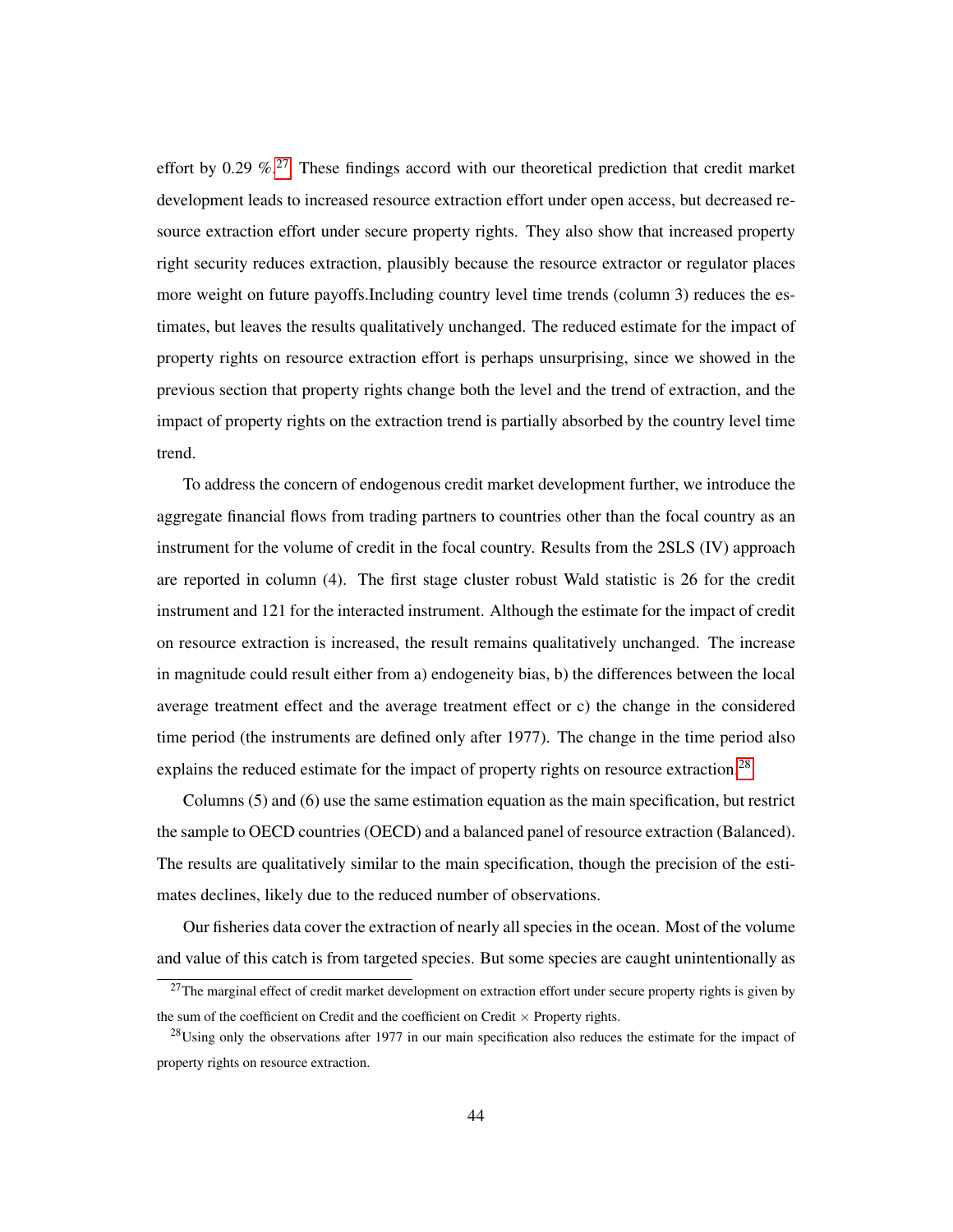bycatch, and we would not necessarily expect our property right and credit market hypothesis to apply to those species. Column (7) attempts to neutralize this concern by restricting the data to the 10 % most valuable species (76 out of 761 species) targeted by commercial fisheries. Although bycatch species may benefit indirectly from more secure property rights [\(Burgess et](#page-56-2) [al., 2018\)](#page-56-2), they are often not the main target of management interventions. The increase in the estimated impact of property rights on the most valuable species support this notion.

The final two columns introduce two different datasets. Column (8) uses the raw RAM legacy database to measure resource extraction. These data are based on formal stock assessments and have therefore the highest quality standards. The database also covers more recent years. The magnitude of the estimates is increased, but the results are otherwise qualitatively similar to the main specification. Column (9) uses data on the volume of credit to the agricultural sector (including fisheries) to measure credit market development while including total credit as a control. Data on credit to the agricultural sector is available only from 1990 onward, which restricts the analysis to the period after the introduction of most EEZs. The results remain, however, qualitatively unchanged, although most of them become statistically insignificant.

All specifications test multiple hypotheses simultaneously, which increases the chance of false positives. While the literature on multiple hypotheses testing has traditionally focused on multiple outcomes, the recent literature expands the discussion to multiple independent variables [\(List et al., 2019\)](#page-60-0). We report the conservative Bonferoni and Holm corrections for the p-values in Appendix [A.8.](#page-69-0) Our main estimates remain, however, statistically significant at the 10 % level.

Appendix [A.9](#page-70-0) reproduces the results using our enhanced property right security measure, which includes EEZ implementation, the species' range and mobility, and the Rule of Law Index ( $PR = EEZ \times R^M \times ROL$ ). Using this specification further strengthens our results. To further test the robustness of our results, we reproduce the results from Table [7](#page-73-0) with the resource stock in the previous period and the country level total factor productivity (from the Penn World Tables) as additional controls. The results are shown in Appendix [A.10.](#page-72-0) They remain qualitatively unchanged.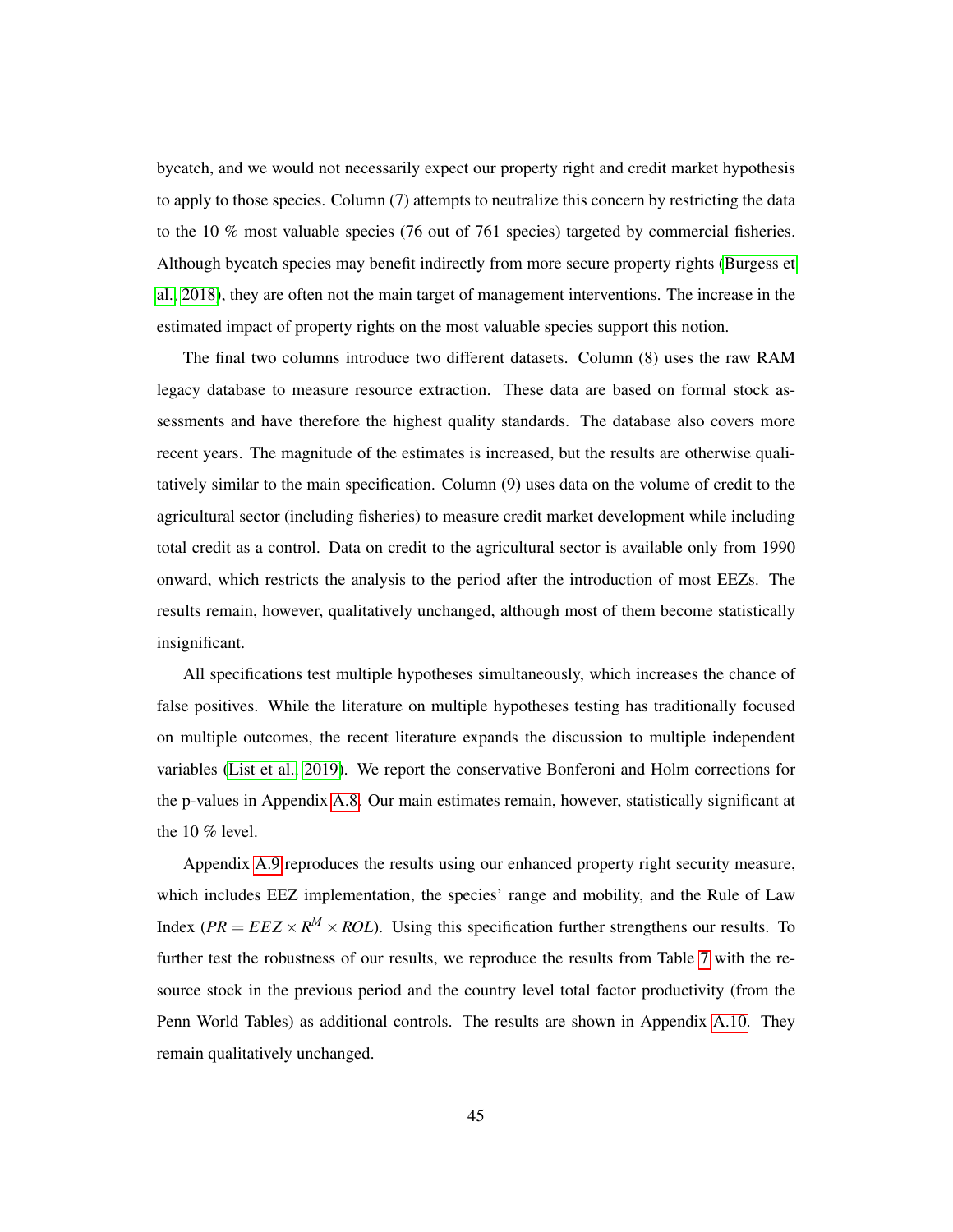|                                                                                                                                                                                                                                                                                                                                                    |             |               |            |             |           | Table 3: Resource extraction, property rights and credit market development |             |               |                          |
|----------------------------------------------------------------------------------------------------------------------------------------------------------------------------------------------------------------------------------------------------------------------------------------------------------------------------------------------------|-------------|---------------|------------|-------------|-----------|-----------------------------------------------------------------------------|-------------|---------------|--------------------------|
|                                                                                                                                                                                                                                                                                                                                                    | Baseline    | Main          | Trend      | $\geq$      | OECD      | Balanced                                                                    | Top10       | <b>RAM</b>    | Ag. Credit               |
|                                                                                                                                                                                                                                                                                                                                                    | $\ominus$   | $\widehat{O}$ | $\odot$    | $\bigoplus$ | $\odot$   | $\circledcirc$                                                              | $\epsilon$  | $\circledast$ | $\widehat{\mathfrak{S}}$ |
| Property rights                                                                                                                                                                                                                                                                                                                                    | $-0.323***$ | $-0.382***$   | $-0.183**$ | $-0.236$    | $-0.210*$ | $-0.485***$                                                                 | $-0.529***$ | $-0.747**$    | $-0.205$                 |
|                                                                                                                                                                                                                                                                                                                                                    | (0.103)     | (0.104)       | (0.083)    | (0.149)     | (0.114)   | (0.147)                                                                     | (0.188)     | (0.313)       | (0.167)                  |
| Credit                                                                                                                                                                                                                                                                                                                                             | $-0.099*$   | $0.164***$    | $0.116*$   | $0.942**$   | 0.152     | $0.202*$                                                                    | 0.089       | $0.796***$    | 0.077                    |
|                                                                                                                                                                                                                                                                                                                                                    | (0.056)     | (0.080)       | (0.060)    | (0.422)     | (0.154)   | (0.101)                                                                     | (0.087)     | (0.343)       | (0.071)                  |
| Credit $\times$ Property rights                                                                                                                                                                                                                                                                                                                    |             | $-0.449***$   | $-0.233**$ | $-1.35***$  | $-0.206$  | $-0.507***$                                                                 | $-0.468***$ | $-0.806***$   | $-0.222**$               |
|                                                                                                                                                                                                                                                                                                                                                    |             | (0.115)       | (0.096)    | (0.384)     | (0.142)   | (0.157)                                                                     | (0.164)     | (0.294)       | (0.104)                  |
| Stock FE                                                                                                                                                                                                                                                                                                                                           | <b>Zes</b>  | Yes           | Yes        | Yes         | Yes       | Yes                                                                         | Yes         | Yes           | Yes                      |
| Country FE                                                                                                                                                                                                                                                                                                                                         | <b>Zes</b>  | Yes           | Yes        | Yes         | Yes       | Yes                                                                         | Yes         | Yes           | Yes                      |
| Year FE                                                                                                                                                                                                                                                                                                                                            | <b>Čes</b>  | Yes           | Yes        | Yes         | Yes       | Yes                                                                         | Yes         | Yes           | Yes                      |
| Country trend                                                                                                                                                                                                                                                                                                                                      |             |               | Yes        |             |           |                                                                             |             |               |                          |
| Observations                                                                                                                                                                                                                                                                                                                                       | 152,145     | 152,145       | 152,145    | 125,362     | 101,634   | 56,514                                                                      | 58,122      | 16,955        | 32,259                   |
| $\mathbf{R}^2$                                                                                                                                                                                                                                                                                                                                     | 0.575       | 0.578         | 0.607      | 0.574       | 0.537     | 0.630                                                                       | 0.661       | 0.644         | 0.680                    |
| Within $\mathbf{R}^2$                                                                                                                                                                                                                                                                                                                              | 0.017       | 0.022         | 0.002      | $-0.013$    | 0.005     | 0.050                                                                       | 0.050       | 0.025         | 0.020                    |
| country, and year fixed effects. Standard errors are clustered at the country, year, and species level using multiway clustering. All variables except for the<br>Notes: The table reports the estimates from equation (11) for $\beta_1$ , $\beta_2$ and $\beta_3$ . All specifications include GDP and GDP squared as controls as well as stock, |             |               |            |             |           |                                                                             |             |               |                          |
| property rights indicator and the fixed effects are IHS transformed and demeaned at the stock-country-level. Significance levels are: *** Significant at the 1                                                                                                                                                                                     |             |               |            |             |           |                                                                             |             |               |                          |

percent level, \*\* Significant at the 5 percent level, \* Significant at the 10 percent level.

percent level, \*\* Significant at the 5 percent level, \* Significant at the 10 percent level.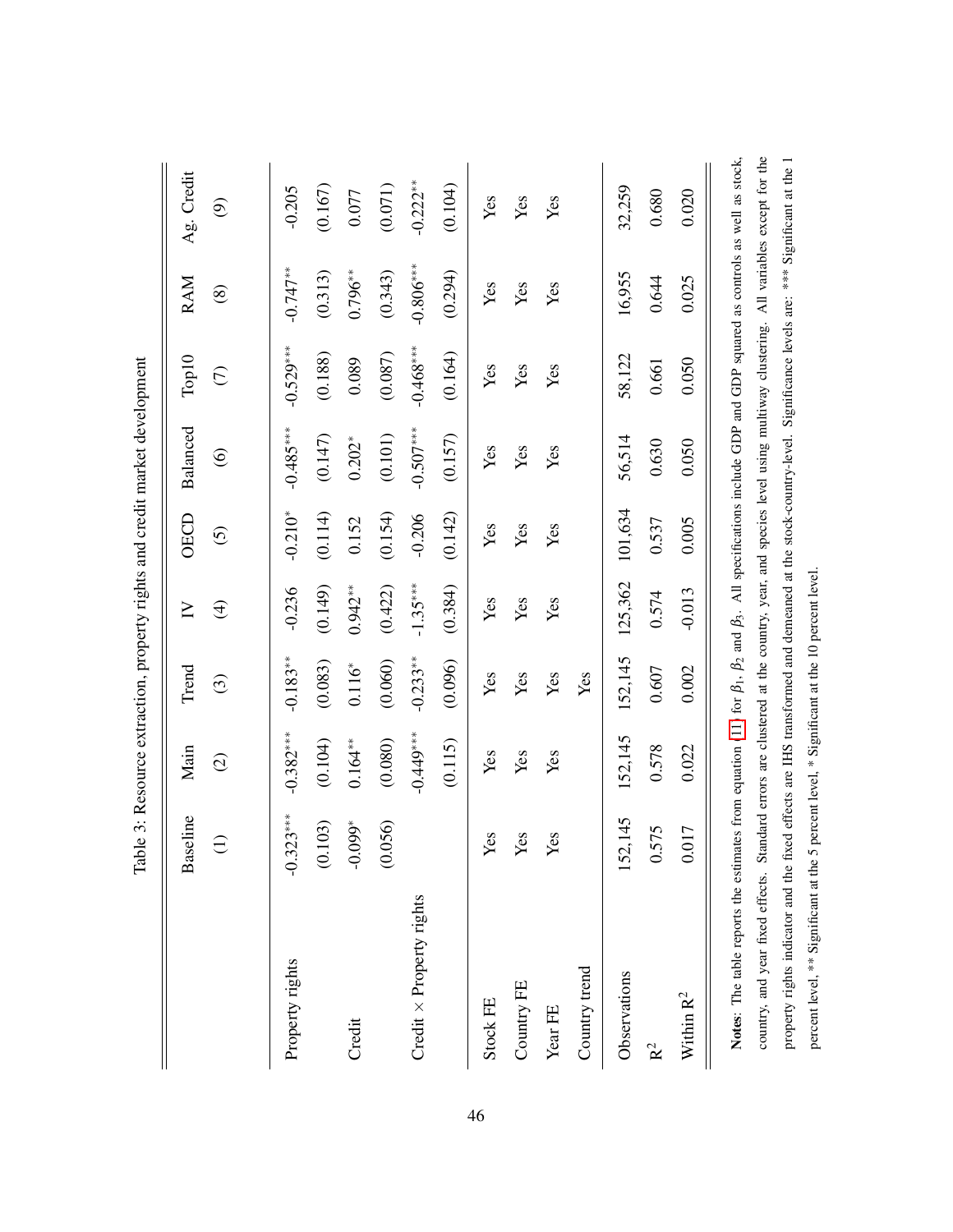To test alternative definitions of credit market development, we reproduce results using the private sector discount factor to describe credit market development in Appendix [A.11.](#page-74-0) Results are qualitatively similar, though somewhat weaker than those shown above, likely owing to the reduced number of observations.

In the theory section, we suggest investment in harvesting capital as the main mechanism that links credit markets and property rights to resource extraction effort. Although the resource extraction rate is directly related to harvesting effort and therefore to harvesting capital, it remains to be shown that investment in harvesting capital fundamentally drives this relationship. To test these expectations, we build a unique dataset of the construction of the global fishing fleet based on the histories of 27,132 individual fishing vessels, comprising the majority of the global commercial fishing fleet. The detailed vessel information allows us to link individual vessels to groups of targeted species and therefore to their level of property rights security. We present the data, the methods and the results in Appendix [A.12.](#page-76-0) The results are similar to the results on resource extraction presented above. A one percent increase of the volume of credit increases the number of vessels that target open access resources by 0.29 % in our main specification. This effect is reduced by 0.31 % for vessels that target resources with secure property rights. Introducing secure property rights for open access resources reduces the number of vessels by 40 %.

Overall, our empirical results are strongly consistent with our theoretical predictions that credit market development increases resource extraction under open access, but decreases resource extraction under secure property rights. Next, we interpret the magnitude of the estimated effects.

#### 6.3 Simulations

How economically and ecologically significant are the effects of credit markets and property rights on natural resource extraction? Here we simulate the impact of changes in credit markets and property right security using parameter estimates from our main specification from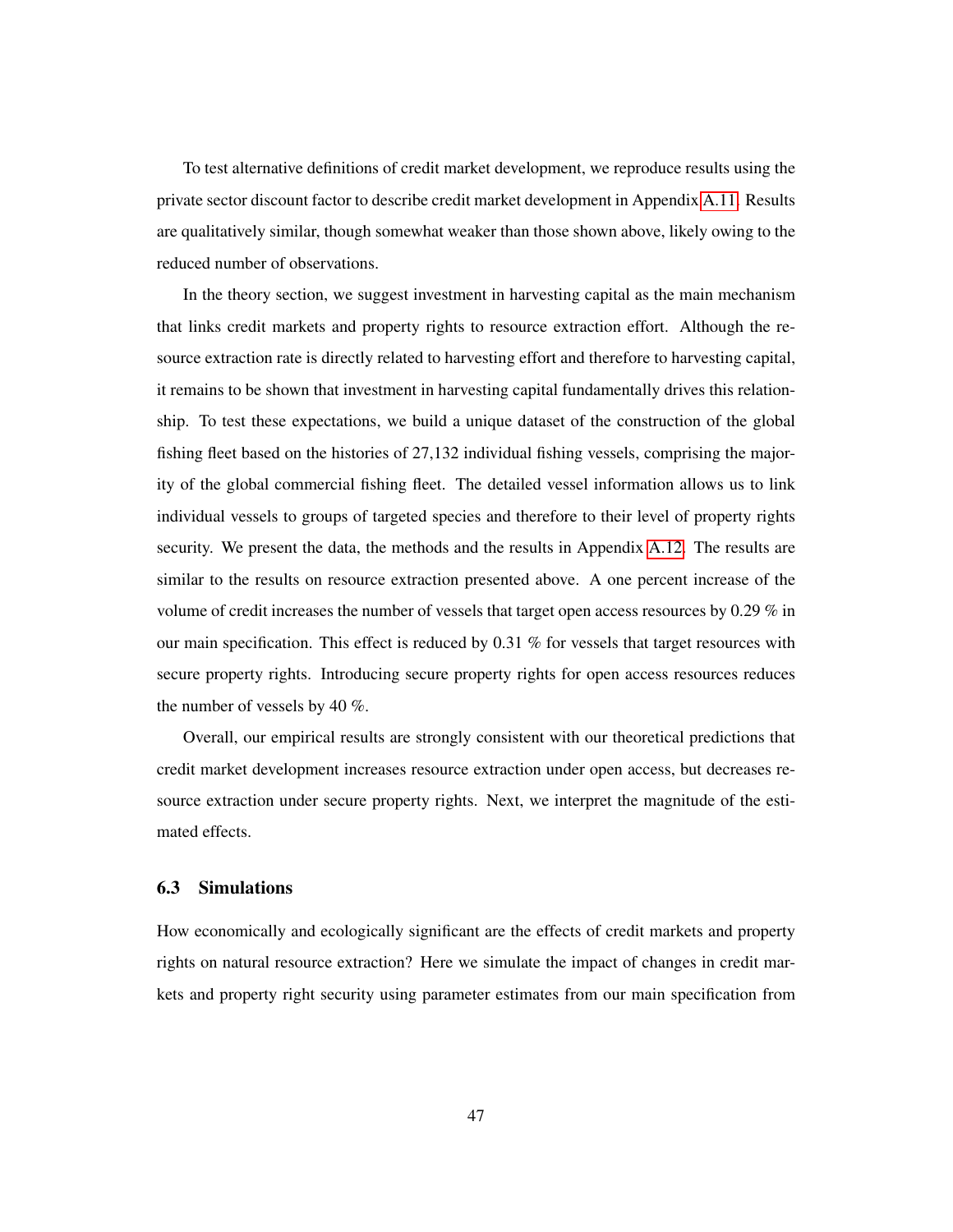Table  $7<sup>29</sup>$  $7<sup>29</sup>$  $7<sup>29</sup>$  We show the aggregate results of these simulations in Figure [8](#page-50-0) and report the disaggregated results in Appendix [A.13.](#page-80-0) To assess the significance of these hypothetical scenarios for resource sustainability, we present the weighted means of global resource extraction using catches in 2012 as weights (Panel A). In Panel B), we show the share of unsustainable fished stocks (defined as an extraction rate above 100) for each scenario. The "Baseline" scenario reports the observed outcomes for current levels of property right security and credit market development (in 2012). It suggests that the mean extraction rate in 2012 was 132 % (exceeding the MSY level by 32 %) while 54 % of the global fish stocks were harvested beyond sustainable levels. This number is slightly lower than the share of stocks with biomass below MSY levels (see Figure [1\)](#page-23-0). The "Credit" scenario simulates the distributions of resource extraction after a global increase in the volume of credit to US levels (178 % of GDP), holding everything else constant. The global average extraction declines to 119 % while 50 % of the stocks remain unsustainable in this scenario. While improving credit markets does lead to improved resource outcomes, the overall changes are modest. The main explanation for this modest effect of credit market development on resource extraction has to do with the distribution of property rights around the world. Some fisheries have relatively secure property rights, while others have extremely insecure property rights. Credit market development will decrease extraction in the former group and increase extraction in the latter group. In most countries, these effects roughly cancel each other out, leading to a modest overall effect.

In contrast, increasing property right security to its maximum level has a more meaningful effect on resource extraction than did credit market development alone. Increasing property right security to its maximum (scenario "Property Rights") would reduce global mean extrac-

$$
\text{Extraction}_{ijs} = \sinh[\text{ ins}(\text{Extraction}_{ijt}) + \beta_1(\text{PR}_{ijs} - \text{PR}_{ijt}) + \beta_2(\text{ins}(\text{Credit}_{ijs}) - \text{ins}(\text{Credit}_{ijt}))
$$

$$
+ \beta_3(\text{PR}_{ijs} \times \text{ins}(\text{Credit}_{ijs}) - \text{PR}_{ijt} \times \text{ins}(\text{Credit}_{ijt}))]
$$

where the variable and parameter definitions are as in equation [\(11\)](#page-34-0), the parameter values for  $\beta_1$  to  $\beta_3$  are from Table [7,](#page-73-0) *s* denotes the value of a variable after the shock, *ihs* is the inverse hyperbolic sine transformation and *sinh* is the hyperbolic sine function.

<span id="page-49-0"></span> $29$ To compute resource extraction under different levels of credit market development and property right security we use the following approach: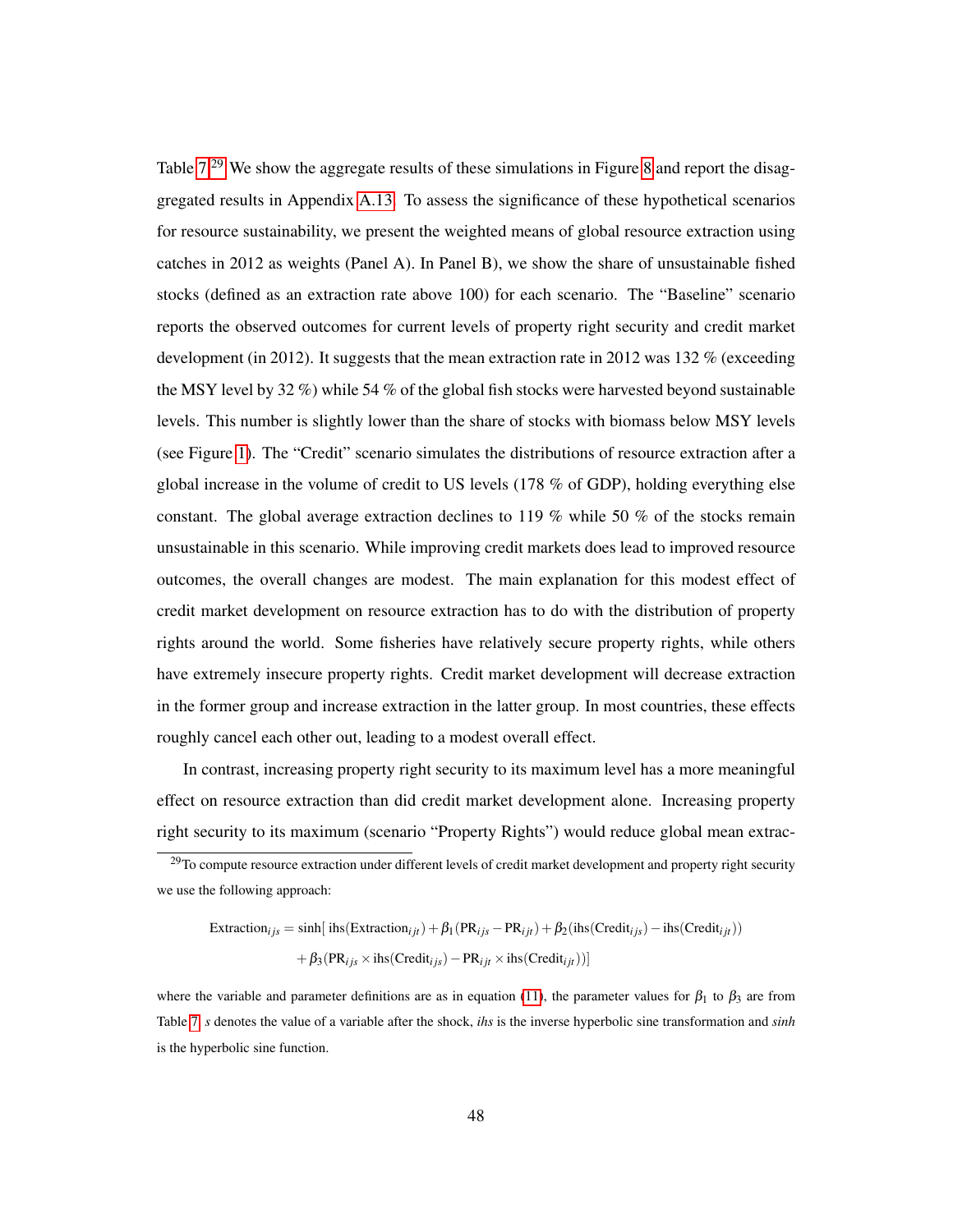tion rates to 111 % and the share of fish stocks with unsustainable extraction rates to 46 %. What would be required to improve property rights to this level? Recall that for this simulation we use the definition of property rights that includes EEZ, fish home range, and fish mobility. Achieving a level of one would require that institutions are designed to completely internalize all spatial externalities of fishing (for example by forming international coalitions, changing EEZ delineations to capture a fish's biological range, or by assigning exclusive rights to fish in the high seas).

The last scenario (Credit & Property Rights) takes the further step of simultaneously improving credit markets and property right security. This scenario gives rise to the most significant reduction in resource extraction because increasing property right security amplifies the positive impact of credit market development on resource conservation. Extraction rates fall below MSY levels (87 %) and the share of unsustainable stocks declines to 36 % in this scenario. We discuss the economic implications of these changes in the next section.

<span id="page-50-0"></span>

Figure 8: A) the weighted mean of resource extraction and B) the share of resource stocks with unsustainable extraction rates for four different scenarios: "Baseline" Actual data from 2012, "Credit" simulated outcomes raising the credit volume to US levels (178 % of GDP) globally, "Property Rights" simulated outcomes after increasing global property right security to unity and "Credit & Property Rights" simulated outcomes after simultaneously increasing the credit volumes to 178 % and property right security to unity.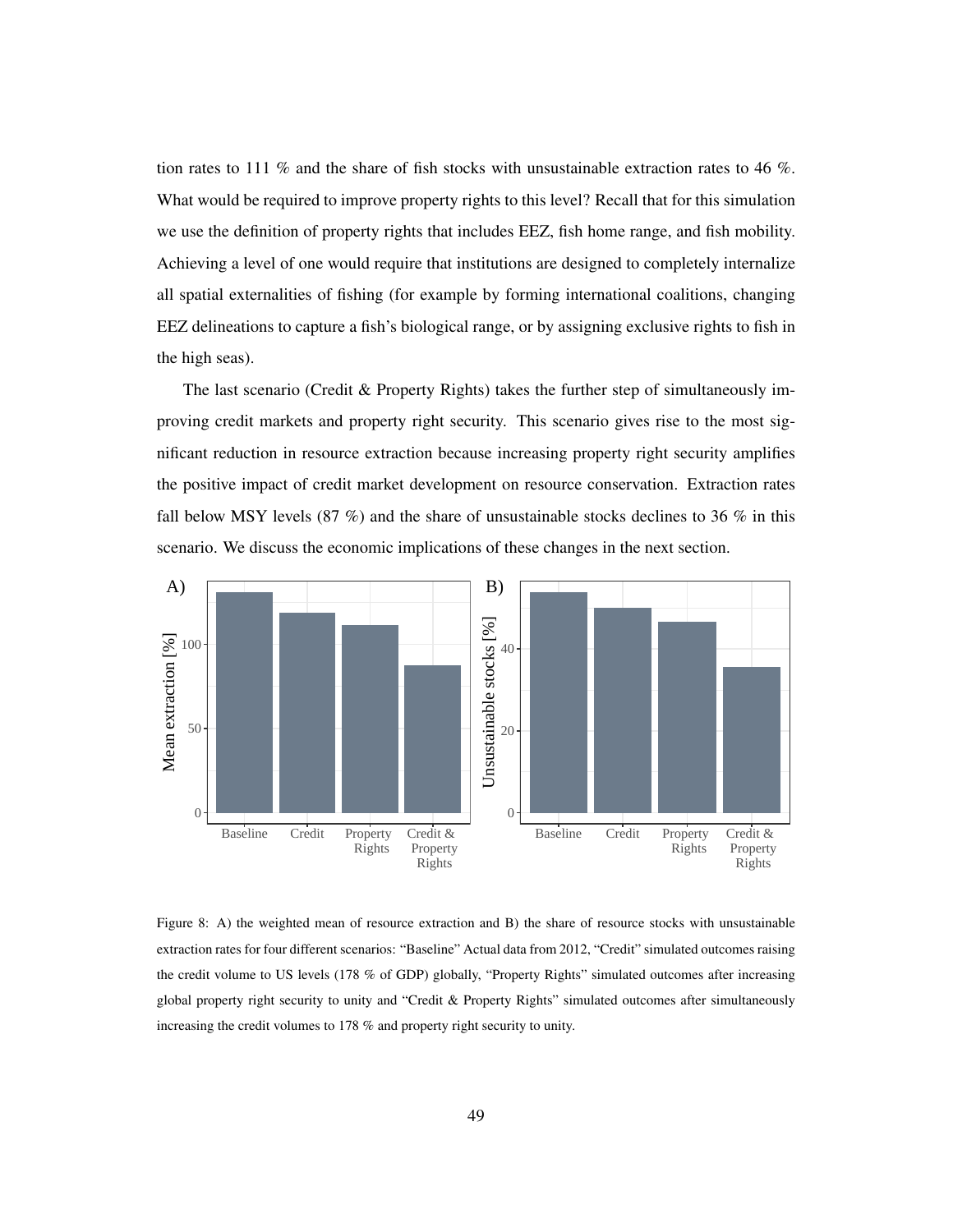## 7 Discussion and Conclusions

Credit markets are fundamental for economic development. Because credit market development affects economic primitives like discount rates and the cost of capital, we argue that they also affect incentives for resource extraction, and thus, the go-to tools for economic development have implications for the tragedy of the commons. To our knowledge, this is the first study to empirically estimate the impact of credit market development on resource extraction. In so doing, we uncover an inextricable link with property right security.

At first glance, there are two possible consequences of credit market developments on resource extraction. First, improving access to credit lowers the cost of capital. This effect may cause resource extractors to invest in more extraction capital (fishing boats, chainsaws, deeper wells), which would exacerbate the tragedy of the commons. But second, credit market development lowers the discount rate, which raises the intertemporal opportunity cost of extraction and could lead to enhanced resource conservation. We showed in a simple model that the ultimate consequence of improved credit markets on resource extraction is likely to hinge on the degree of property right security. To test the theory empirically, we make use of a new dataset on fish catches and fish stock sizes combined with data on property right security, financial development and economic performance covering the majority of commercial fisheries in the world. These novel data allow us to isolate empirically the impact of credit market development and property rights on resource extraction.

Our results show that both credit market development and property right security causally affect resource extraction. In an open access setting, we find that a 1 % increase in credit to the private sector *increases* extraction by 0.16 %, but that the same increase in credit to the private sector in a secure property rights setting actually *decreases* extraction by 0.29 %. We find similar effects for the private sector interest rate as credit market indicator. The results show further that increasing property right security from open access to complete property right security reduces resource extraction rates by 38 %.

To comment on the practical significance of these findings, we simulated the consequences of hypothetical credit market and property rights improvements around the world. These sim-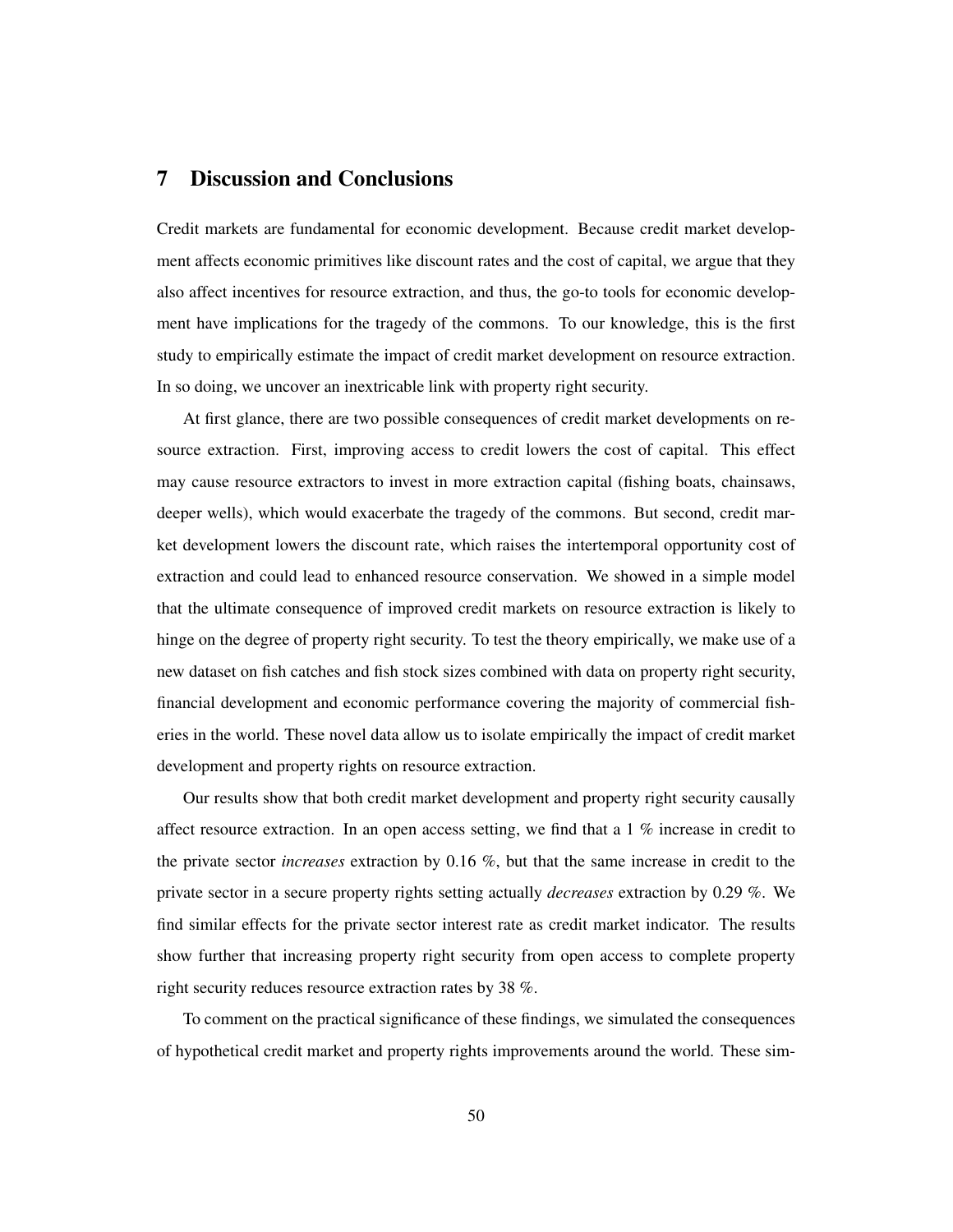ulations suggest that holding property rights at their current levels, credit market development alone, has only modest effects on extraction or resource sustainability. This result is a consequence of the opposing effects of credit market development in the presence of secure vs. insecure property rights. However, the simulations show that in a world with secure property rights, credit market development can lead to large reductions in extraction, possibly bringing the average exploitation globally to a sustainable level.

The economic implications of these results are far-reaching. [Arnason et al.](#page-54-0) [\(2017\)](#page-54-0) estimate that the annual losses due to overfishing in 2012 were 86 Billion USD. Using figure [8B](#page-50-0), our results show that improving property right security and promoting credit market development could reduce overfishing by 33 %. While quantifying the exact economic benefits of these improvements is beyond the scope of this paper, a simple proportional attribution using [Arna](#page-54-0)[son et al.](#page-54-0) [\(2017\)](#page-54-0) suggests an annual benefit of 28 Billion USD, with concomitant ecological benefits. Using the results from figure [8A](#page-50-0) suggest even larger benefits.

We comment here on another, yet unexplored implication of credit market development. Our model suggests that the present value of resource rents of well managed fish stocks increases with credit market development due to lower discount rates. Resource managers therefore invest in resource stocks by reducing extraction rates. This finding implies that the opportunity cost of insecure property rights increases with financial development; credit market development amplifies the importance of effective natural resource management. This may help explain why resources in developed countries tend to be more aptly regulated.

Our theory applies beyond fisheries to other renewable resources such as timber, surface and groundwater, game, etc. In each of these settings, competitive extraction incentives will be affected by credit markets and the security of property rights to the underlying resource. For all such resources, credit market development will interact in important and economically significant ways with institutions that govern tenure and security of access to those resources to ultimately drive extraction. Our results suggest that as credit markets in these locales improve, we can expect to see a divergence of outcomes: For resources with secure property rights, credit market development is likely to drive resource recovery. But for resources with weak tenure or where property rights are otherwise insecure, credit market development could further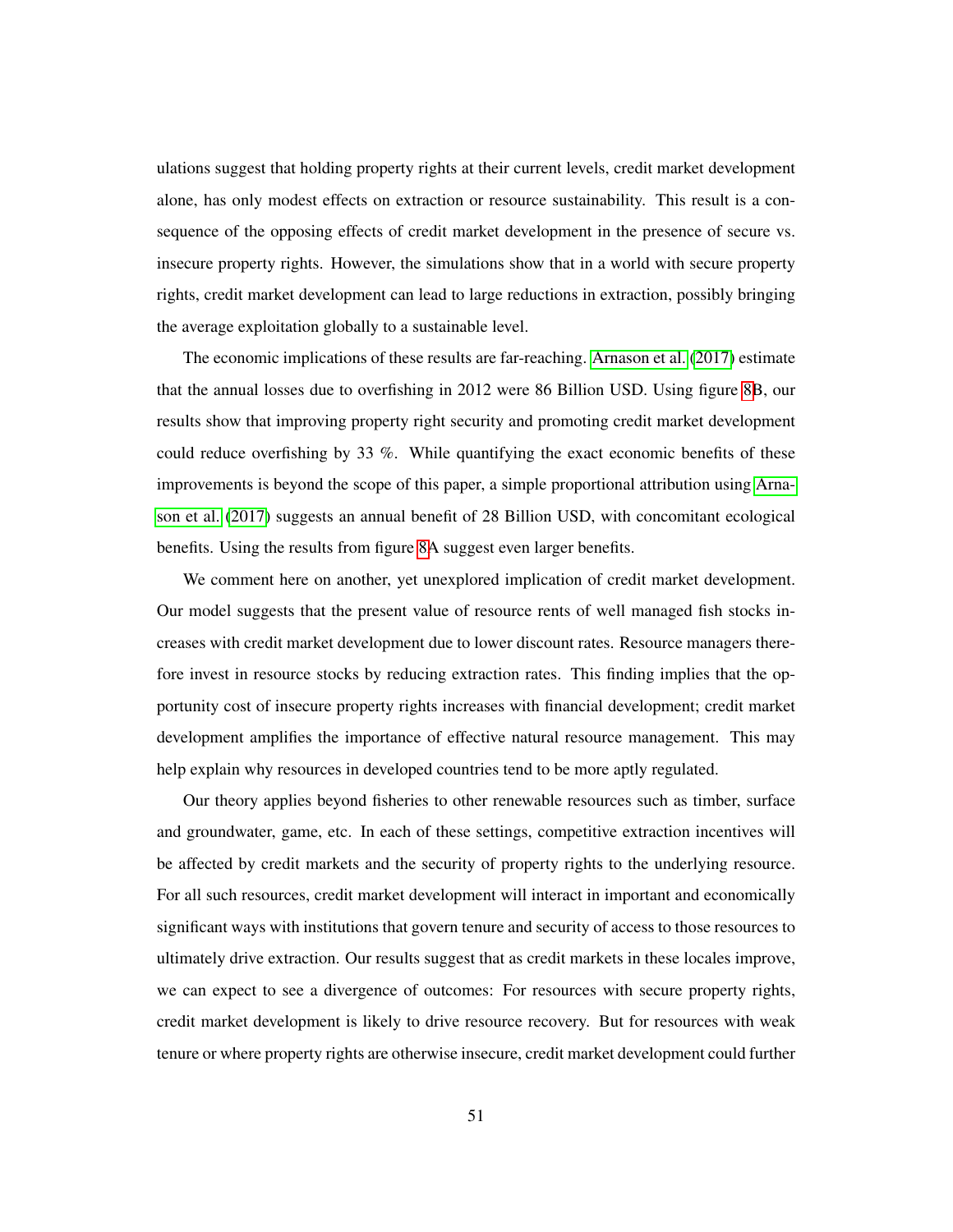exacerbate the tragedy of the commons.

Our model is intentionally stylized and does not explicitly tackle the challenge of enforcement. Even if property rights are well-defined, their security depends, in part, on effective enforcement; indeed, this is a central pillar of [Copeland and Taylor](#page-57-1) [\(2009\)](#page-57-1). In fisheries, while it has been shown that countries take actions to reduce extraction within their EEZs [\(Englan](#page-57-2)[der, 2019\)](#page-57-2) additional regulations are needed to clearly define and enforce property rights for effective resource management [\(Costello et al., 2008;](#page-57-3) [Birkenbach et al., 2017;](#page-55-0) [Arnason, 2012;](#page-54-1) [Barrett, 2019\)](#page-55-1). Our theoretical model underscores the importance of effective management, and our empirical results show that rule of law can play an important role in effective property right security. This may be especially important for resources outside national jurisdictions, such as fish stocks in the high seas, where resource regulation relies largely on international agreements and intergovernmental institutions [\(Li et al., 2021;](#page-60-1) [Pons et al., 2018\)](#page-61-1).

## References

- Abadie, Alberto, Susan Athey, Guido W Imbens, and Jeffrey Wooldridge, "When should you adjust standard errors for clustering?," *NBER Working Paper*, 2017, (22185).
- <span id="page-53-0"></span>Adao, Rodrigo, Michal Kolesár, and Eduardo Morales, "Shift-share designs: Theory and inference," *The Quarterly Journal of Economics*, 2019, *134* (4), 1949–2010.
- Aghion, Philippe, David Hemous, and Enisse Kharroubi, "Cyclical fiscal policy, credit constraints, and industry growth," *Journal of Monetary Economics*, 2014, *62*, 41–58.
- , George-Marios Angeletos, Abhijit Banerjee, and Kalina Manova, "Volatility and growth: Credit constraints and the composition of investment," *Journal of Monetary Economics*, 2010, *57* (3), 246–265.
- Amacher, Gregory S, Markku Ollikainen, Erkki Koskela et al., *Economics of Forest Resources*, Mit Press Cambridge, 2009.
- Andersen, Dana C, "Credit Constraints, Technology Upgrading, and the Environment," *Journal of the Association of Environmental and Resource Economists*, 2016, *3* (2), 283–319.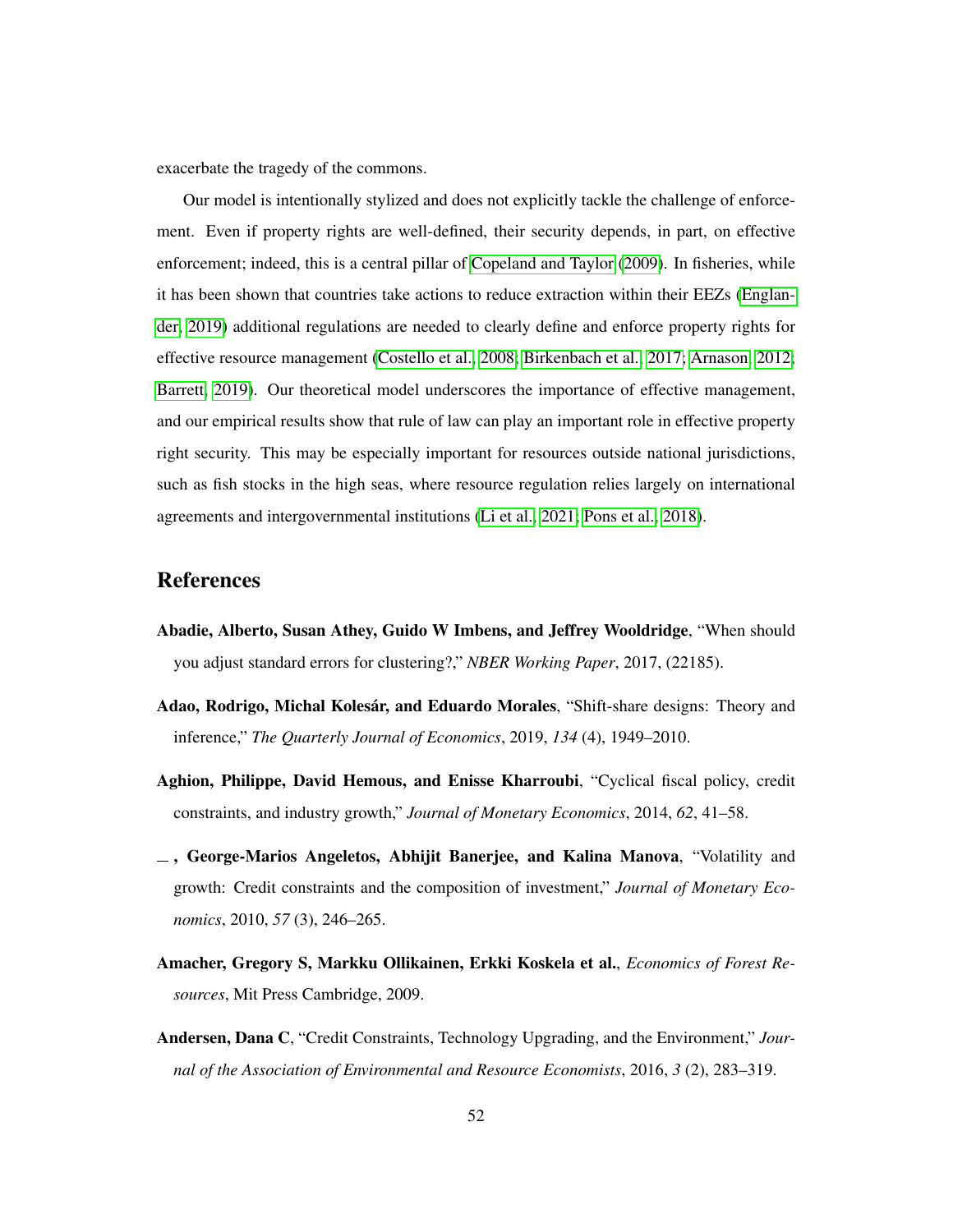- , "Do credit constraints favor dirty production? Theory and plant-level evidence," *Journal of Environmental Economics and Management*, 2017, *84*, 189–208.
- Anderson, Soren T, Ryan Kellogg, and Stephen W Salant, "Hotelling under pressure," *Journal of Political Economy*, 2018, *126* (3), 984–1026.
- <span id="page-54-0"></span>Arnason, R, M Kobayashi, and C de Fontaubert, *The Sunken Billions Revisited: Progress and Challenges in Global Marine Fisheries*, World Bank, 2017.
- <span id="page-54-1"></span>Arnason, Ragnar, "Property Rights in Fisheries: How Much Can Individual Transferable Quotas Accomplish?," *Review of Environmental Economics and Policy*, 2012, *6* (2), 217– 236.
- Assunção, Juliano, Clarissa Gandour, Romero Rocha, and Rudi Rocha, "The Effect of Rural Credit on Deforestation: Evidence from the Brazilian AmazonEffect of Rural Credit on Deforestation," *The Economic Journal*, 2019.
- Ayres, Andrew B, Kyle C Meng, and Andrew J Plantinga, "Do environmental markets improve on open access? Evidence from California groundwater rights," *Journal of Political Economy*, 2021, *129* (10), 2817–2860.
- Bailey, James E, "The Exclusive Economic Zone: Its Development and Future in International and Domestic Law," *Louisiana Law Review*, 1984, *45*, 1269–1285.
- Balboni, Clare, Robin Burgess, and Benjamin A Olken, "The Origins and Control of Forest Fires in the Tropics," *Unpublished manuscript*, 2020.
- Balli, Hatice Ozer and Bent E Sørensen, "Interaction effects in econometrics," *Empirical Economics*, 2013, *45* (1), 583–603.
- Barbier, Edward B, Ramón E López, and Jacob P Hochard, "Debt, poverty and resource management in a rural smallholder economy," *Environmental and Resource Economics*, 2016, *63* (2), 411–427.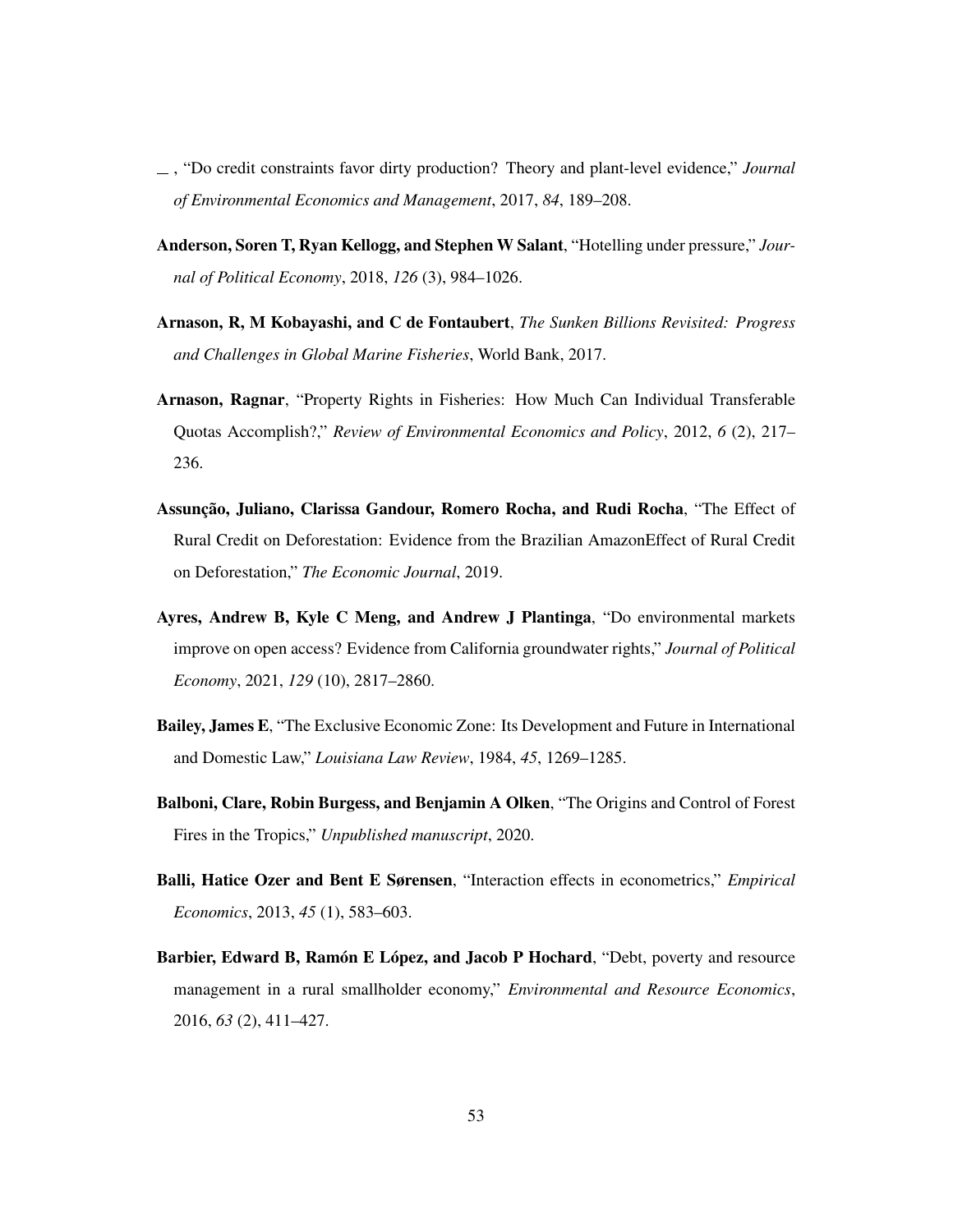- <span id="page-55-1"></span>Barrett, Scott, "Enforcing access restrictions to fishery zones," *Nature Sustainability*, 2019, *2* (10), 905–906.
- Beck, Thorsten and Ross Levine, "Stock markets, banks, and growth: Panel evidence," *Journal of Banking & Finance*, 2004, *28* (3), 423–442.
- $\overline{\phantom{a}}$ , Aslı Demirgüç-Kunt, and Ross Levine, "Financial institutions and markets across countries and over time: The updated financial development and structure database," *The World Bank Economic Review*, 2010, *24* (1), 77–92.
- , Asli Demirguc-Kunt, Ross Eric Levine, Thortsen Beck, and Asli Demirgüç-Kunt, "A New Database on Financial Development and Structure (updated May 2009)," *World Bank Economic Review*, 2000, *14* (3), 597–605.
- , Ross Levine, and Norman Loayza, "Finance and the Sources of Growth," *Journal of Financial Economics*, 2000, *58* (1-2), 261–300.
- Behrer, A Patrick, Edward L Glaeser, Giacomo AM Ponzetto, and Andrei Shleifer, "Securing property rights," *Journal of Political Economy*, 2021, *129* (4), 1157–1192.
- Bellemare, Marc F and Casey J Wichman, "Elasticities and the inverse hyperbolic sine transformation," *Oxford Bulletin of Economics and Statistics*, 2020, *82* (1), 50–61.
- Besley, Timothy, "Property rights and investment incentives: Theory and evidence from Ghana," *Journal of Political Economy*, 1995, *103* (5), 903–937.
- and Maitreesh Ghatak, "Property rights and economic development," in "Handbook of development economics," Vol. 5, Elsevier, 2010, pp. 4525–4595.
- <span id="page-55-0"></span>Birkenbach, Anna M, David J Kaczan, and Martin D Smith, "Catch shares slow the race to fish," *Nature*, 2017, *544* (7649), 223–226.
- Blakeslee, David, Ram Fishman, and Veena Srinivasan, "Way down in the hole: Adaptation to long-term water loss in rural India," *American Economic Review*, 2020, *110* (1), 200–224.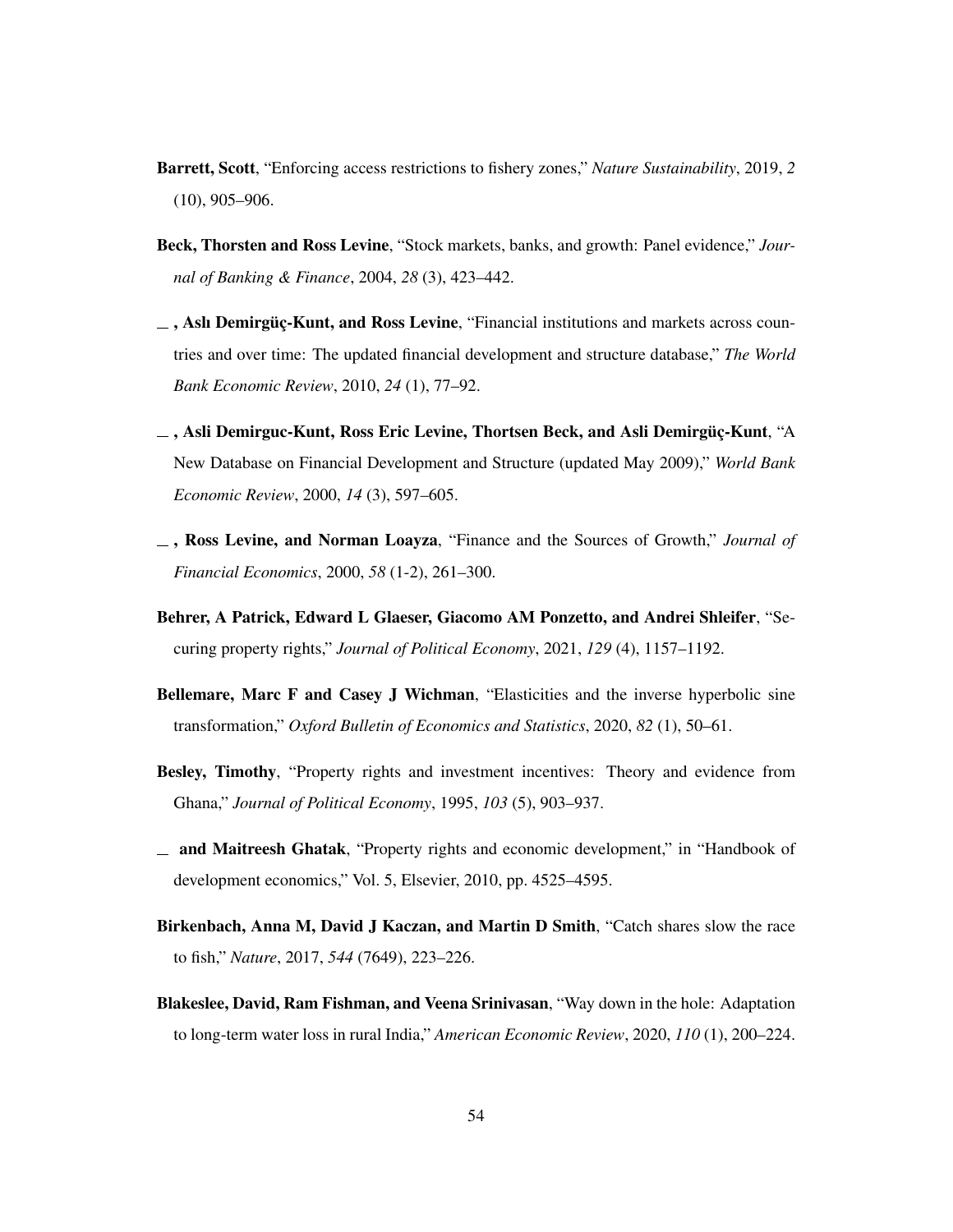- Block, Barbara A, Ian D Jonsen, Salvador J Jorgensen, Arliss J Winship, Scott A Shaffer, Steven J Bograd, Elliott Lee Hazen, David G Foley, GA Breed, A-L Harrison et al., "Tracking apex marine predator movements in a dynamic ocean," *Nature*, 2011, *475* (7354), 86.
- Bohn, Henning and Robert T Deacon, "Ownership risk, investment, and the use of natural resources," *American Economic Review*, 2000, pp. 526–549.
- <span id="page-56-1"></span>Borusyak, Kirill, Peter Hull, and Xavier Jaravel, "Quasi-experimental shift-share research designs," *The Review of Economic Studies*, 2022, *89* (1), 181–213.
- Burbidge, John B, Lonnie Magee, and A Leslie Robb, "Alternative transformations to handle extreme values of the dependent variable," *Journal of the American Statistical Association*, 1988, *83* (401), 123–127.
- <span id="page-56-2"></span>Burgess, Matthew G, Grant R McDermott, Brandon Owashi, Lindsey E Peavey Reeves, Tyler Clavelle, Daniel Ovando, Bryan P Wallace, Rebecca L Lewison, Steven D Gaines, and Christopher Costello, "Protecting marine mammals, turtles, and birds by rebuilding global fisheries," *Science*, 2018, *359* (6381), 1255–1258.
- <span id="page-56-0"></span>Callaway, Brantly and Pedro HC Sant'Anna, "Difference-in-differences with multiple time periods," *Journal of Econometrics*, 2021, *225* (2), 200–230.
- Clark, Colin W, "Profit maximization and the extinction of animal species," *Journal of Political Economy*, 1973, pp. 950–961.
- Clark, Colin W., *Mathematical Bioeconomics, Optimal Management of Renewable Resources*, 2 ed., John Wiley & Sons, 1990.
- Clark, Colin W, *The worldwide crisis in fisheries: economic models and human behavior*, Cambridge University Press, 2006.
- $\overline{\phantom{a}}$ , Frank H Clarke, and Gordon R Munro, "The optimal exploitation of renewable resource stocks: problems of irreversible investment," *Econometrica*, 1979, pp. 25–47.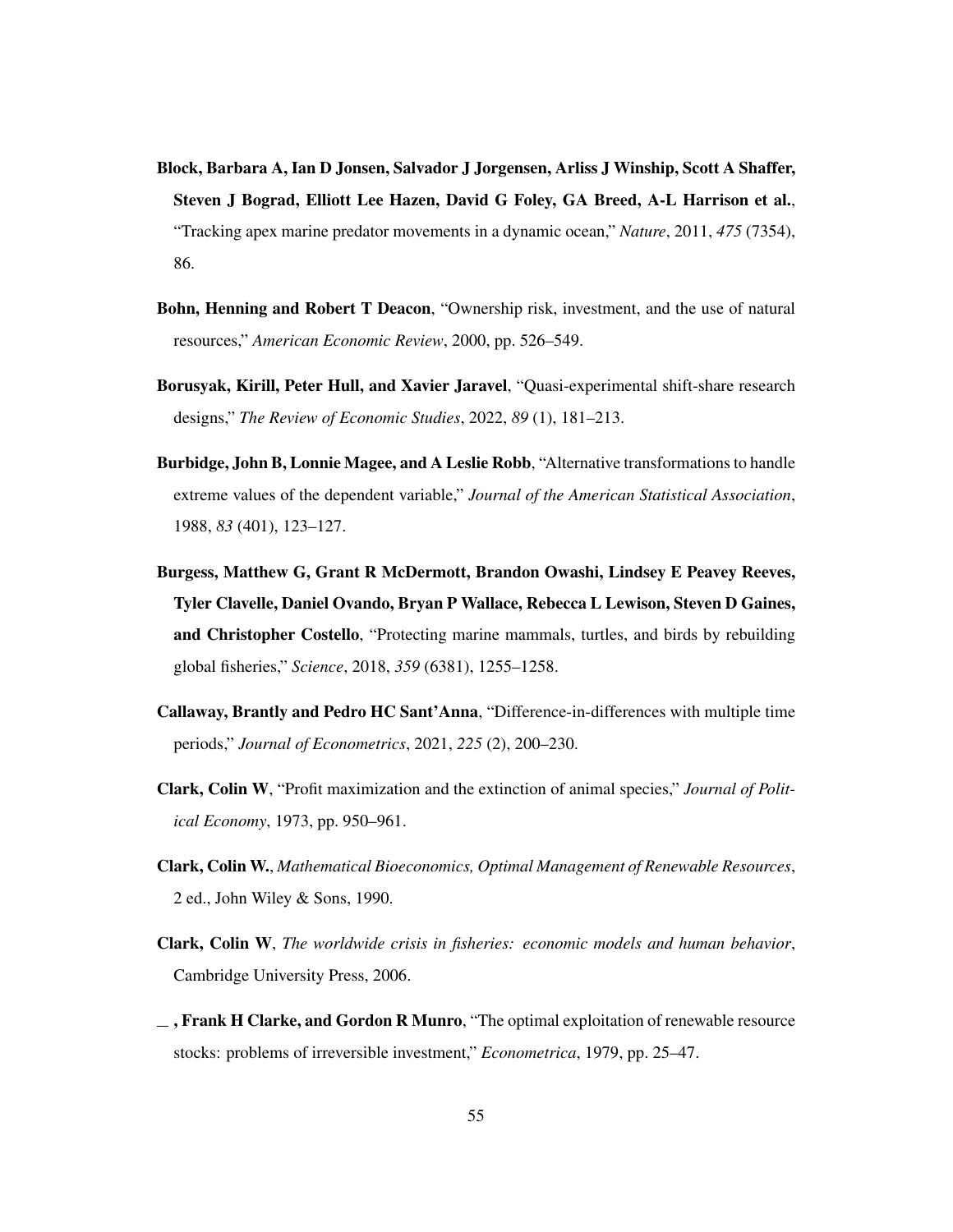- <span id="page-57-1"></span>Copeland, Brian R. and M. Scott Taylor, "Trade, Tragedy, and the Commons," *American Economic Review*, 2009, *99* (3), 725–49.
- Costello, Christopher and Corbett A Grainger, "Property rights, regulatory capture, and exploitation of natural resources," *Journal of the Association of Environmental and Resource Economists*, 2018, *5* (2), 441–479.
- , Daniel Ovando, Tyler Clavelle, C Kent Strauss, Ray Hilborn, Michael C Melnychuk, Trevor A Branch, Steven D Gaines, Cody S Szuwalski, Reniel B Cabral et al., "Global fishery prospects under contrasting management regimes," *Proceedings of the National Academy of Sciences*, 2016, pp. 5125–5129.
- <span id="page-57-0"></span> $\overline{\phantom{a}}$ , Ling Cao, Stefan Gelcich, Miguel Á Cisneros-Mata, Christopher M Free, Halley E Froehlich, Christopher D Golden, Gakushi Ishimura, Jason Maier, Ilan Macadam-Somer et al., "The future of food from the sea," *Nature*, 2020, *588* (7836), 95–100.
- , Nicolas Quérou, and Agnes Tomini, "Private eradication of mobile public bads," *European Economic Review*, 2017, *94*, 23–44.
- <span id="page-57-3"></span>, Steven D. Gaines, and John Lynham, "Can Catch Shares Prevent Fisheries Collapse?," *Science*, 2008, *321* (5896), 1678–1681.
- Ebbin, Syma A, Alf Håkon Hoel, and Are K Sydnes, *A sea change: The Exclusive Economic Zone and governance institutions for living marine resources*, Springer, 2005.
- <span id="page-57-2"></span>Englander, Gabriel, "Property rights and the protection of global marine resources," *Nature Sustainability*, 2019, *2* (10), 981–987.
- FAO, *The State of World Fisheries and Aquaculture, 2016: Contributing to food security and nutrition for all*, Vol. 3, FAO, 2016.
- Farzin, Y Hossein, "The effect of the discount rate on depletion of exhaustible resources," *Journal of Political Economy*, 1984, *92* (5), 841–851.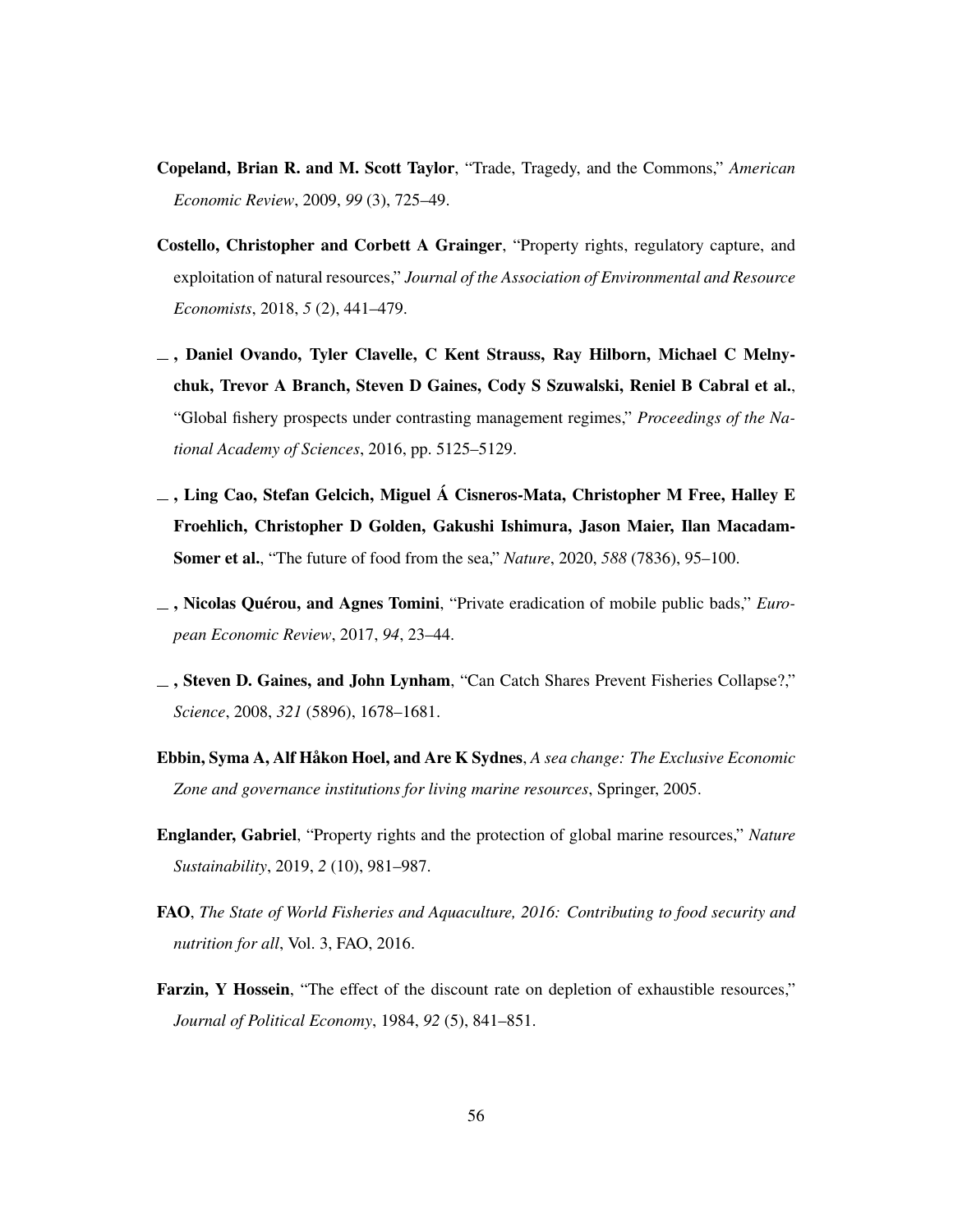- Faustmann, Martin, "Berechnung des Wertes welchen Waldboden sowie noch nicht haubare Holzbestände für die Waldwirtschaft besitzen," *Allgemeine Forst-und Jagd-Zeitung*, 1849, *15* (1849), 7–44.
- Fenichel, Eli P, Wiktor Adamowicz, Mark S Ashton, and Jefferson S Hall, "Incentive systems for forest-based ecosystem services with missing financial service markets," *Journal of the Association of Environmental and Resource Economists*, 2019, *6* (2), 319–347.
- Gaudet, Gérard, "Natural resource economics under the rule of Hotelling," *Canadian Journal of Economics/Revue canadienne d'économique*, 2007, *40* (4), 1033–1059.
- <span id="page-58-1"></span>Glasserman, Paul and H Peyton Young, "Contagion in financial networks," *Journal of Economic Literature*, 2016, *54* (3), 779–831.
- <span id="page-58-2"></span>Goldsmith-Pinkham, Paul, Isaac Sorkin, and Henry Swift, "Bartik instruments: What, when, why, and how," *American Economic Review*, 2020, *110* (8), 2586–2624.
- Goldstein, Markus and Christopher Udry, "The Profits of Power: Land Rights and Agricultural Investment in Ghana," *Journal of Political Economy*, 2008, *116* (6), 981–1022.
- Gollier, Christian, *Pricing the planet's future*, Princeton University Press, 2012.
- <span id="page-58-0"></span>Goodman-Bacon, Andrew, "Difference-in-differences with variation in treatment timing," *Journal of Econometrics*, 2021, *225* (2), 254–277.
- <span id="page-58-3"></span>Holm, Sture, "A simple sequentially rejective multiple test procedure," *Scandinavian journal of statistics*, 1979, pp. 65–70.
- Hornbeck, Richard, "Barbed wire: Property rights and agricultural development," *The Quarterly Journal of Economics*, 2010, *125* (2), 767–810.
- Hotelling, Harold, "The economics of exhaustible resources," *The Journal of Political Economy*, 1931, pp. 137–175.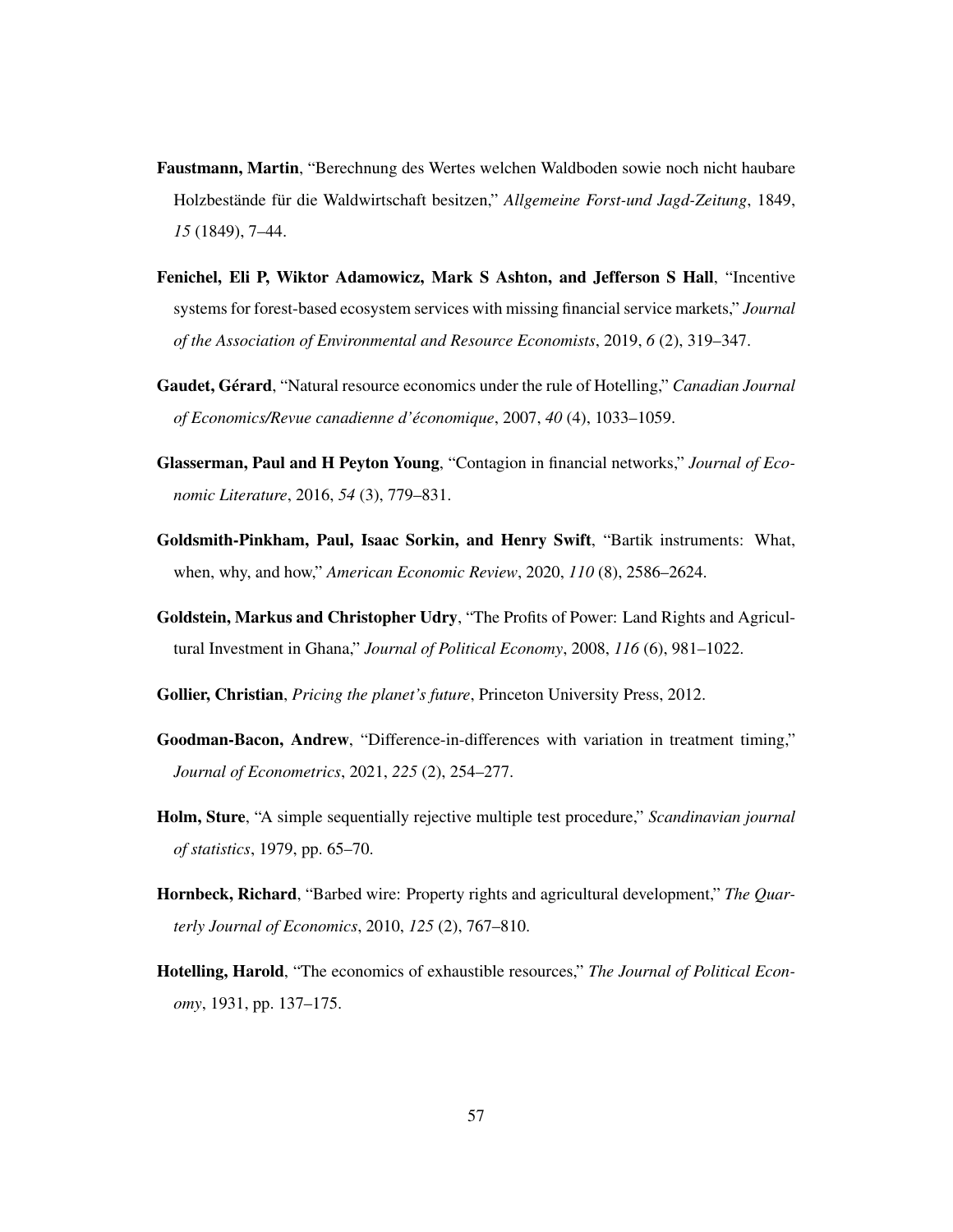- Isaksen, Elisabeth Thuestad and Andries Richter, "Tragedy, property rights, and the commons: Investigating the causal relationship from institutions to ecosystem collapse," *Journal of the Association of Environmental and Resource Economists*, 2019, *6* (4), 741–781.
- Jacoby, Hanan G, Guo Li, and Scott Rozelle, "Hazards of expropriation: tenure insecurity and investment in rural China," *American Economic Review*, 2002, *92* (5), 1420–1447.
- **Jayachandran, Seema**, "Liquidity constraints and deforestation: the limitations of payments for ecosystem services," *American Economic Review*, 2013, *103* (3), 309–313.
- Kaufmann, Daniel, Aart Kraay, and Massimo Mastruzzi, "The worldwide governance indicators: methodology and analytical issues," *Hague Journal on the Rule of Law*, 2011, *3* (2), 220–246.
- Kelleher, Kieran, Rolf Willmann, and Ragnar Arnason, *The sunken billions: the economic justification for fisheries reform*, The World Bank, 2009.
- Koskela, Erkki, "Forest taxation and timber supply under price uncertainty: credit rationing in capital markets," *Forest Science*, 1989, *35* (1), 160–172.
- Kroodsma, David A, Juan Mayorga, Timothy Hochberg, Nathan A Miller, Kristina Boerder, Francesco Ferretti, Alex Wilson, Bjorn Bergman, Timothy D White, Barbara A Block et al., "Tracking the global footprint of fisheries," *Science*, 2018, *359* (6378), 904–908.
- Kuuluvainen, Jari, "Virtual price approach to short-term timber supply under credit rationing," *Journal of Environmental Economics and Management*, 1990, *19* (2), 109–126.
- Leibovici, Fernando, "Financial development and international trade," *Journal of Political Economy*, 2021, *129* (12), 3405–3446.
- Levhari, David and Leonard J Mirman, "The great fish war: an example using a dynamic Cournot-Nash solution," *The Bell Journal of Economics*, 1980, pp. 322–334.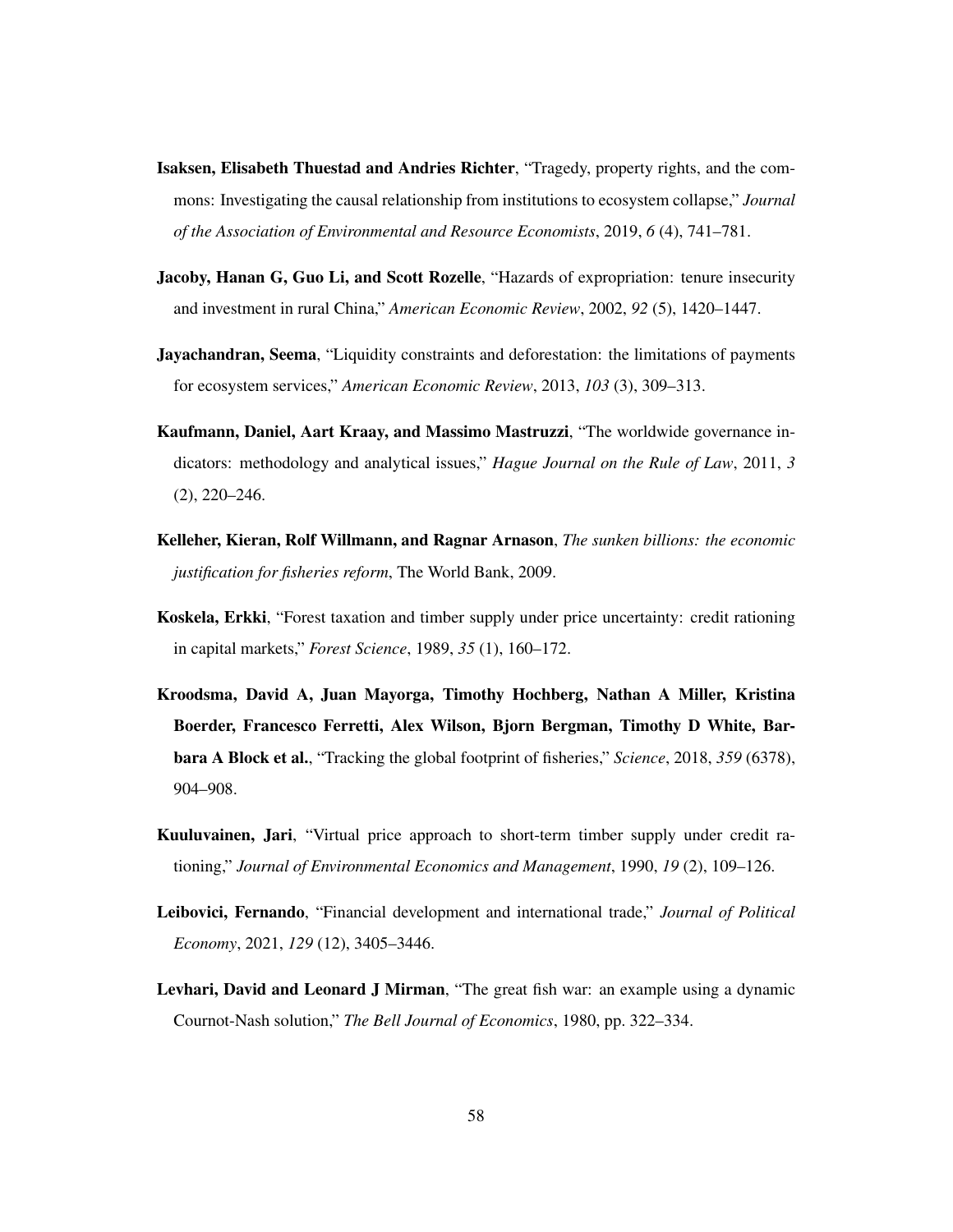- Levine, Ross, "Finance and growth: theory and evidence," *Handbook of Economic Growth*, 2005, *1*, 865–934.
- $\Box$ , Norman Loayza, and Thorsten Beck, "Financial intermediation and growth: Causality and causes," *Journal of Monetary Economics*, 2000, *46* (1), 31–77.
- <span id="page-60-1"></span>Li, Qingran, Julia Bronnmann, Rachel Karasik, Martin F Quaas, and Martin D Smith, "An Age-Structured Backward-Bending Supply of Fish: Implications for Conservation of Bluefin Tuna," *Journal of the Association of Environmental and Resource Economists*, 2021, *8* (1), 165–192.
- Liang, Yuanning, Ivan J Rudik, and Eric Zou, "Economic Production and Biodiversity in the United States," Technical Report, National Bureau of Economic Research 2021.
- <span id="page-60-0"></span>List, John A, Azeem M Shaikh, and Yang Xu, "Multiple hypothesis testing in experimental economics," *Experimental Economics*, 2019, *22* (4), 773–793.
- Manova, Kalina, "Credit constraints, heterogeneous firms, and international trade," *The Review of Economic Studies*, 2013, *80* (2), 711–744.
- Molinos, Jorge García, Benjamin S Halpern, David S Schoeman, Christopher J Brown, Wolfgang Kiessling, Pippa J Moore, John M Pandolfi, Elvira S Poloczanska, Anthony J Richardson, and Michael T Burrows, "Climate velocity and the future global redistribution of marine biodiversity," *Nature Climate Change*, 2016, *6* (1), 83.
- Moritz, Steffen and Thomas Bartz-Beielstein, "imputeTS: time series missing value imputation in R," *The R Journal*, 2017, *9* (1), 207–218.
- Noack, Frederik, Marie-Catherine Riekhof, and Martin Quaas, "Development in a Dual Economy: The Importance of Resource-Use Regulation," *Journal of the Association of Environmental and Resource Economists*, 2018, *5* (1), 233–263.
- <span id="page-60-2"></span>Ouattara, B and Samuel Standaert, "Property rights revisited," *European Journal of Political Economy*, 2020, *64*, 101895.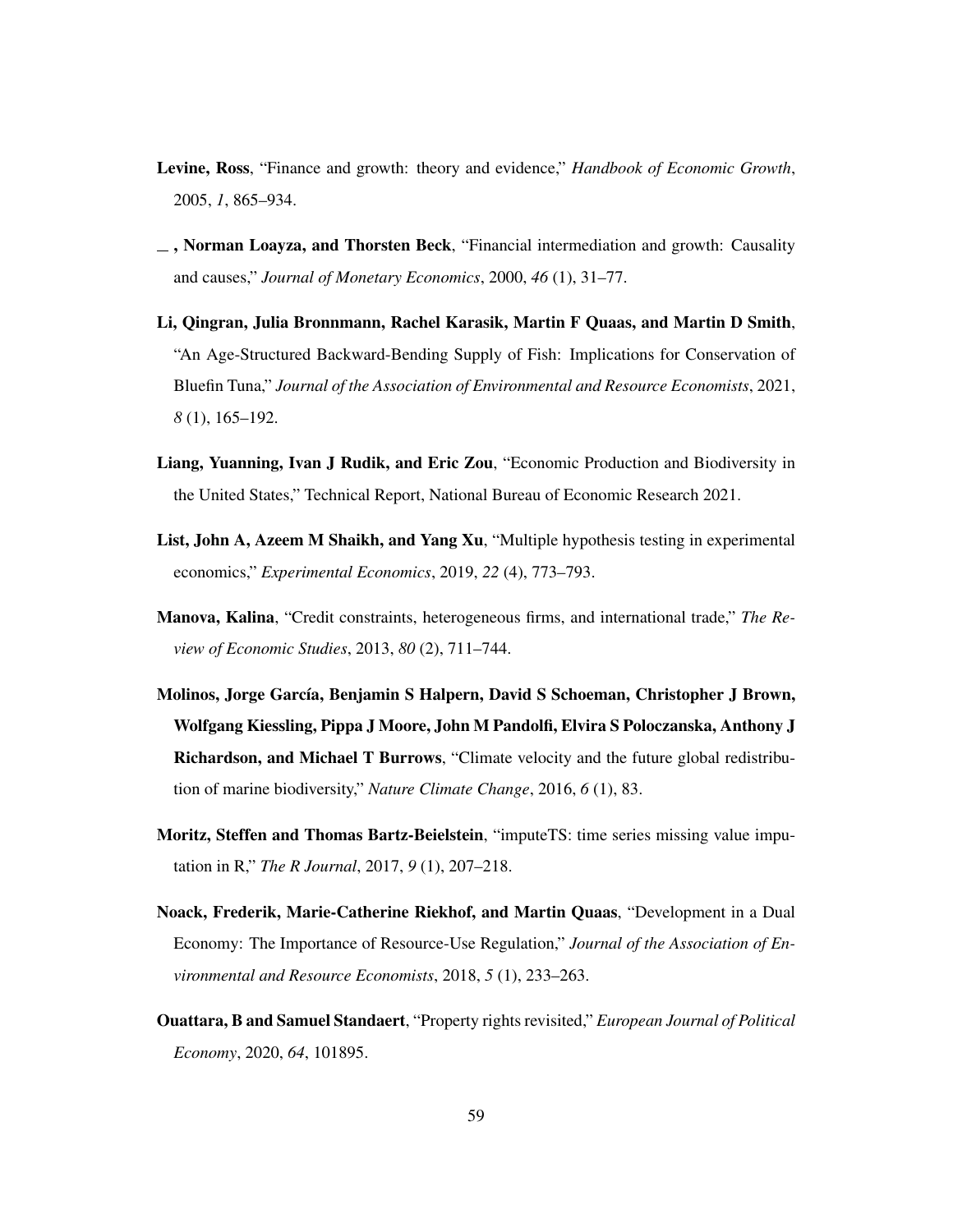- Pauly, Daniel and Dirk Zeller, "Sea Around Us concepts, design and data," *Retrieved from searoundus.org*, 2015.
- <span id="page-61-1"></span>Pons, Maite, Michael C Melnychuk, and Ray Hilborn, "Management effectiveness of large pelagic fisheries in the high seas," *Fish and Fisheries*, 2018, *19* (2), 260–270.
- Popov, Alexander, "Evidence on finance and economic growth," in "Handbook of Finance and Development," Edward Elgar Publishing, 2018.
- Quaas, Martin F, Rainer Froese, Helmut Herwartz, Till Requate, Jörn O Schmidt, and Rüdiger Voss, "Fishing industry borrows from natural capital at high shadow interest rates," *Ecological Economics*, 2012, *82*, 45–52.
- $\overline{\phantom{a}}$ , Thorsten BH Reusch, Jörn O Schmidt, Olli Tahvonen, and Rudi Voss, "It is the economy, stupid! Projecting the fate of fish populations using ecological–economic modeling," *Global Change Biology*, 2016, *22* (1), 264–270.
- Rajan, Raghuram G and Luigi Zingales, "Financial Dependence and Growth," *American Economic Review*, 1998, pp. 559–586.
- Ricard, Daniel, Cóilín Minto, Olaf P Jensen, and Julia K Baum, "Examining the knowledge base and status of commercially exploited marine species with the RAM Legacy Stock Assessment Database," *Fish and Fisheries*, 2012, *13* (4), 380–398.
- Robertson, Horace B, "The 1982 United Nations Convention of the Law of the Sea: A Historical Perspective on Prospects for US Accession," *International Law Studies*, 2008, *84* (1), 7.
- <span id="page-61-0"></span>Roth, Jonathan, Pedro HC Sant'Anna, Alyssa Bilinski, and John Poe, "What's Trending in Difference-in-Differences? A Synthesis of the Recent Econometrics Literature," *arXiv preprint arXiv:2201.01194*, 2022.
- Sala, Enric, Juan Mayorga, Christopher Costello, David Kroodsma, Maria LD Palomares, Daniel Pauly, U Rashid Sumaila, and Dirk Zeller, "The economics of fishing the high seas," *Science advances*, 2018, *4* (6), eaat2504.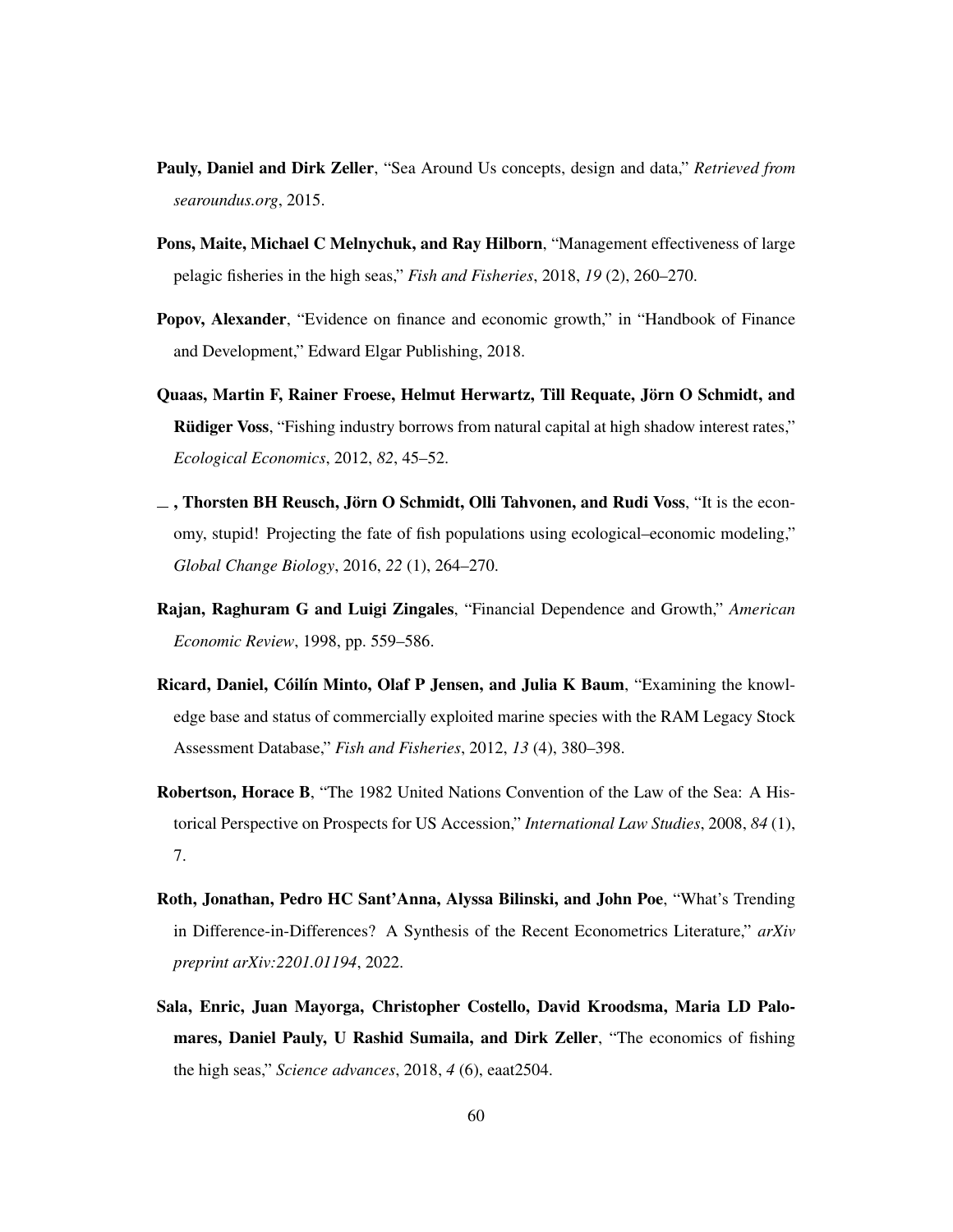- Sanchirico, James N and James E Wilen, "Global marine fisheries resources: status and prospects," *International Journal of Global Environmental Issues*, 2007, *7* (2-3), 106–118.
- Singh, Rajesh, Quinn Weninger, and Matthew Doyle, "Fisheries management with stock growth uncertainty and costly capital adjustment," *Journal of Environmental Economics and Management*, 2006, *52* (2), 582–599.
- Slade, Margaret E and Henry Thille, "Whither Hotelling: tests of the theory of exhaustible resources," *Annual Review of Resource Economics*, 2009, *1* (1), 239–260.
- Stavins, Robert N., "The Problem of the Commons: Still Unsettled after 100 Years," *American Economic Review*, 2011, *101* (1), 81–108.
- <span id="page-62-0"></span>Sun, Liyang and Sarah Abraham, "Estimating dynamic treatment effects in event studies with heterogeneous treatment effects," *Journal of Econometrics*, 2021, *225* (2), 175–199.
- Taconet, M, D Kroodsma, and JA Fernandes, *Global Atlas of AIS-based fishing activity-Challenges and opportunities*, FAO, 2021.
- Tahvonen, Olli, "Bequests, credit rationing and in situ values in the Faustmann–Pressler–Ohlin forestry model," *The Scandinavian Journal of Economics*, 1998, *100* (4), 781–800.
- , Seppo Salo, and Jari Kuuluvainen, "Optimal forest rotation and land values under a borrowing constraint," *Journal of Economic Dynamics and Control*, 2001, *25* (10), 1595– 1627.
- Taylor, M. Scott, "Buffalo Hunt: International Trade and the Virtual Extinction of the North American Bison," *American Economic Review*, 2011, *101* (7), 3162–95.
- Teh, Louise SL, Lydia CL Teh, U Rashid Sumaila, and William Cheung, "Time discounting and the overexploitation of coral reefs," *Environmental and Resource Economics*, 2015, *61* (1), 91–114.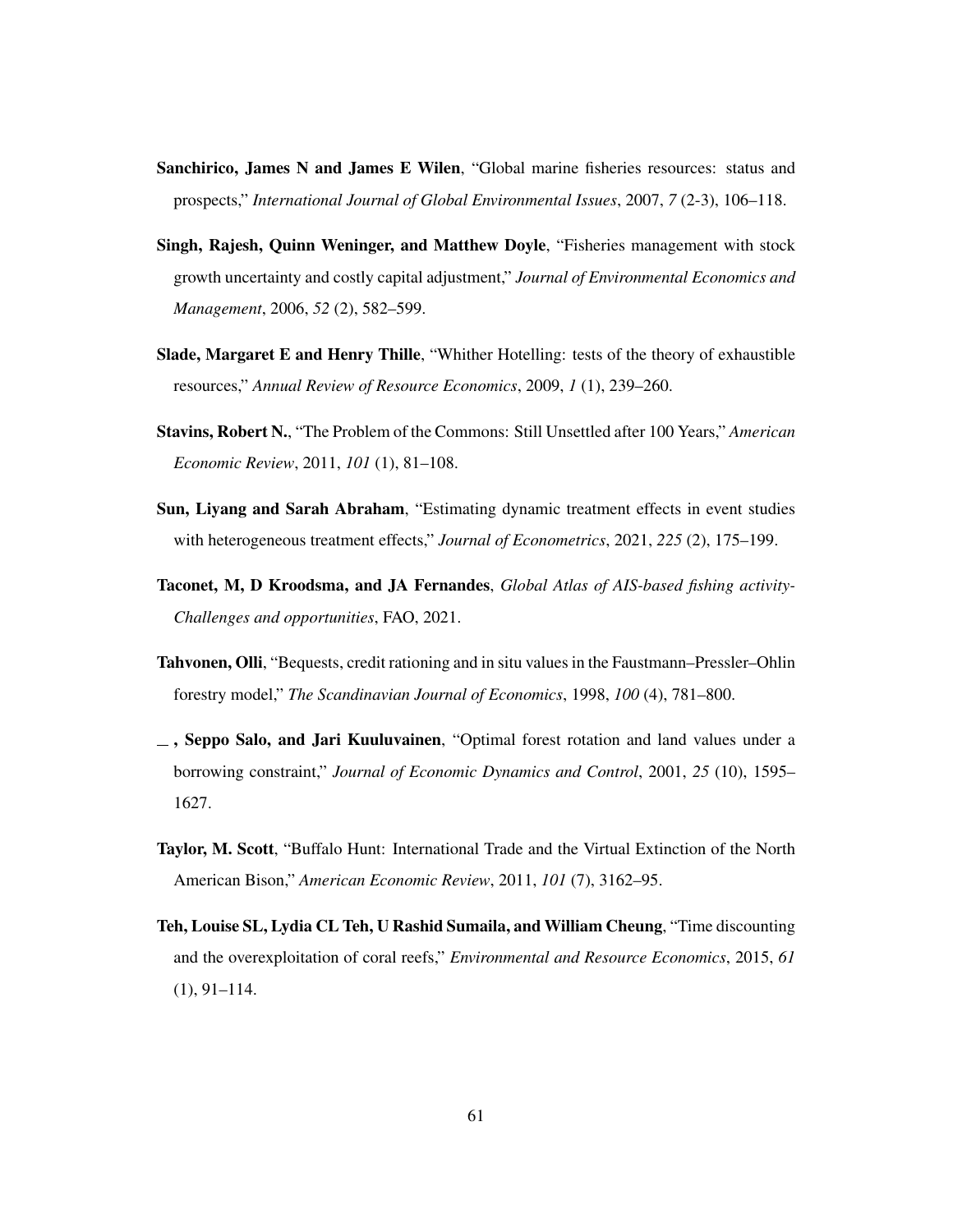# A Appendix

## <span id="page-63-0"></span>A.1 Confirm the form of the value function

Invoking the guess  $V_c(X) = A_c \log(X) + B_c$  gives rise to first order condition in Equation [3.](#page-14-0) This implicitly defines  $k_c(k_f)$ , which is independent of *X*. Substituting  $k_c(k_f)$  into Equation [2](#page-14-1) and removing the max, gives:

$$
V_c(X) = \log(X) + \delta_c \alpha A_c \log(X) + B_c \tag{12}
$$

$$
= (1 + \alpha \delta_c A_c) \log(X) + B_c \tag{13}
$$

where  $B_c$  is a constant that is independent of *X*. This confirms the form of the value function. Under the guess, the log(*X*) coefficient is  $A_c$  in period-*t*, and is  $(1 + \alpha \delta_c A_c)$  in period  $t - 1$ . This implies that the infinite horizon value of the coefficient is  $A_c = \frac{1}{1-\alpha\delta_c}$ . The infinite horizon value of  $B_c$  is immaterial for marginal incentives, so we omit it here.

#### A.2 Confirming the second order condition

The second order condition (SOC) is verified by taking the derivative of *c*'s FOC with respect to  $k_c$ :

$$
\frac{dFOC}{dk_c} = \frac{-1}{k_c^2} + \frac{-\delta_c A_c \alpha \gamma_c^2}{(1 - \gamma_c k_c - (1 - \gamma_c) k_f)^2} < 0. \tag{14}
$$

#### A.3 Fringe response to *N*

Totally differentiating Equation [4](#page-15-0) with respect to *N* gives:

$$
\frac{dk_f}{dN} = \frac{-\left[\frac{(1-\gamma_c)\delta_f \alpha A_f (1-(1-\gamma_c)\bar{k}_f)}{(N-(1-\gamma_c)\kappa_f - (N-1)(1-\gamma_c)\bar{k}_f - \gamma_c k_c)^2}\right]}{SOC} \ge 0
$$
\n(15)

where *SOC* refers to the second order condition. The numerator and denominator are weakly negative, so an increase in *N* leads to an increase in extraction capital applied by each of the fringe countries. In the main text, we showed that as  $N \rightarrow \infty$ , f's capital choice approaches a constant  $(\frac{\delta_f}{1-\delta_f})$ , which we regard as the open access level of fringe capital.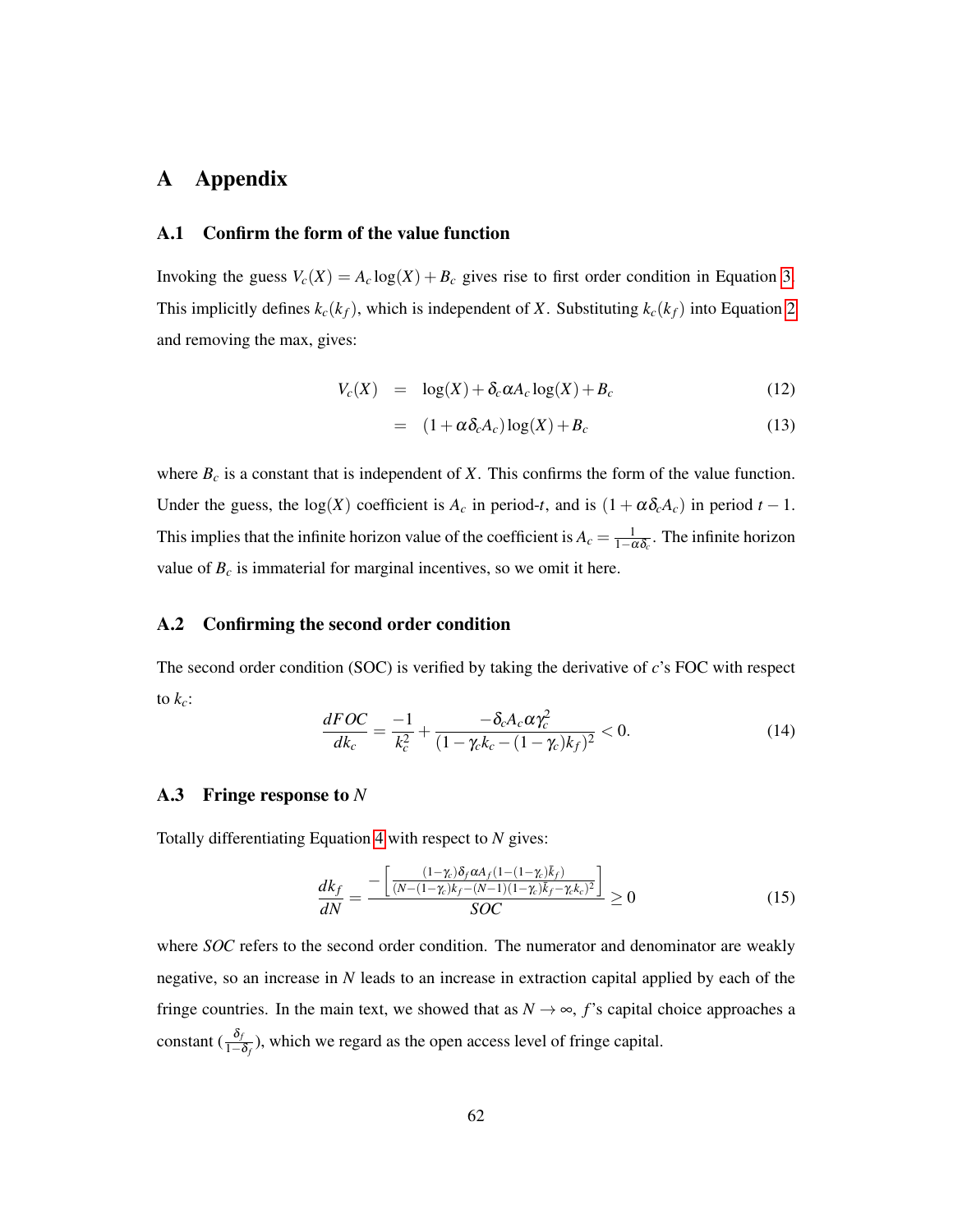#### A.4 Best response functions are downward-sloping

Equation [3](#page-14-0) implicitly defines  $k_c$  as a function of  $k_f$  and Equation [4](#page-15-0) implicitly defines  $k_f$  as a function of  $k_c$ . The equilibrium of these  $N+1$  control variables is given by the intersection of the best response functions. Here we show that  $k_c$  is downward-sloping in  $k_f$  and vice-versa. Totally differentiating Equation [3](#page-14-0) with respect to  $k_c$  and  $k_f$  gives:

$$
\frac{dk_c}{dk_f} = \frac{\frac{\delta_c \alpha \gamma_c (1 - \gamma_c)}{(1 - \alpha \delta_c)(1 - \gamma_c k_c - (1 - \gamma_c)k_f)^2}}{SOC} \le 0
$$
\n(16)

The numerator is positive and the denominator (the SOC) is negative (see above), which confirms that *c*'s best response function is downward-sloping in  $k_f$ .

Totally differentiating Equation [4](#page-15-0) with respect to  $k_f$  and  $k_c$ , and noting that  $A_f = \frac{1}{1-\alpha\delta_f}$ gives:

$$
\frac{dk_f}{dk_c} = \frac{\frac{\delta_f \alpha \gamma_c (1 - \gamma_c)}{N(1 - \alpha \delta_f)(1 - \gamma_c k_c - (1 - \gamma_c) k_f)^2}}{SOC} \le 0
$$
\n(17)

the numerator is positive, and the denominator is negative, which confirms that *f*'s best response function is downward-sloping in *kc*.

Consider a graph of the best response functions with  $k_c$  on the vertical axis and  $k_f$  on the horizontal axis. Denote the equilibrium by  $k_c^*$  and  $k_f^*$ . Note that a stable interior equilibrium requires that  $k_c(k_f)$  is steeper than  $k_f(k_c)$ , evaluated at  $(k_c^*, k_f^*)$ . An illustration of these best response functions appears in Figure [9A](#page-65-0).

#### A.5 Value function with management effectiveness

Guess the form of *c*'s value function:  $V_c(X) = L_c \log(X) + M_c$ , which gives:

$$
V_c(X) = \max_{k_c} \left[ \log(\gamma k_c X) - \frac{1 - \delta_c}{\delta_c} k_c + \mu \delta_c \alpha L_c (\log(X) + \log(1 - \gamma k_c - (1 - \gamma) k_f) + \mu \delta_c M_c) \right]
$$
(18)

This has first order condition:

$$
\frac{1}{k_c} - \frac{1 - \delta_c}{\delta_c} - \frac{\mu \delta_c \alpha L_c \gamma_c}{1 - \gamma_c k_c - (1 - \gamma_c) k_f} = 0
$$
\n(19)

By the same reasoning as in Appendix [A.1,](#page-63-0) this confirms the form of the value function, and that  $L_c = \frac{1}{1-\mu\delta_c\alpha}$ . Total differentiation gives rise to Equation [9,](#page-19-0) so improved management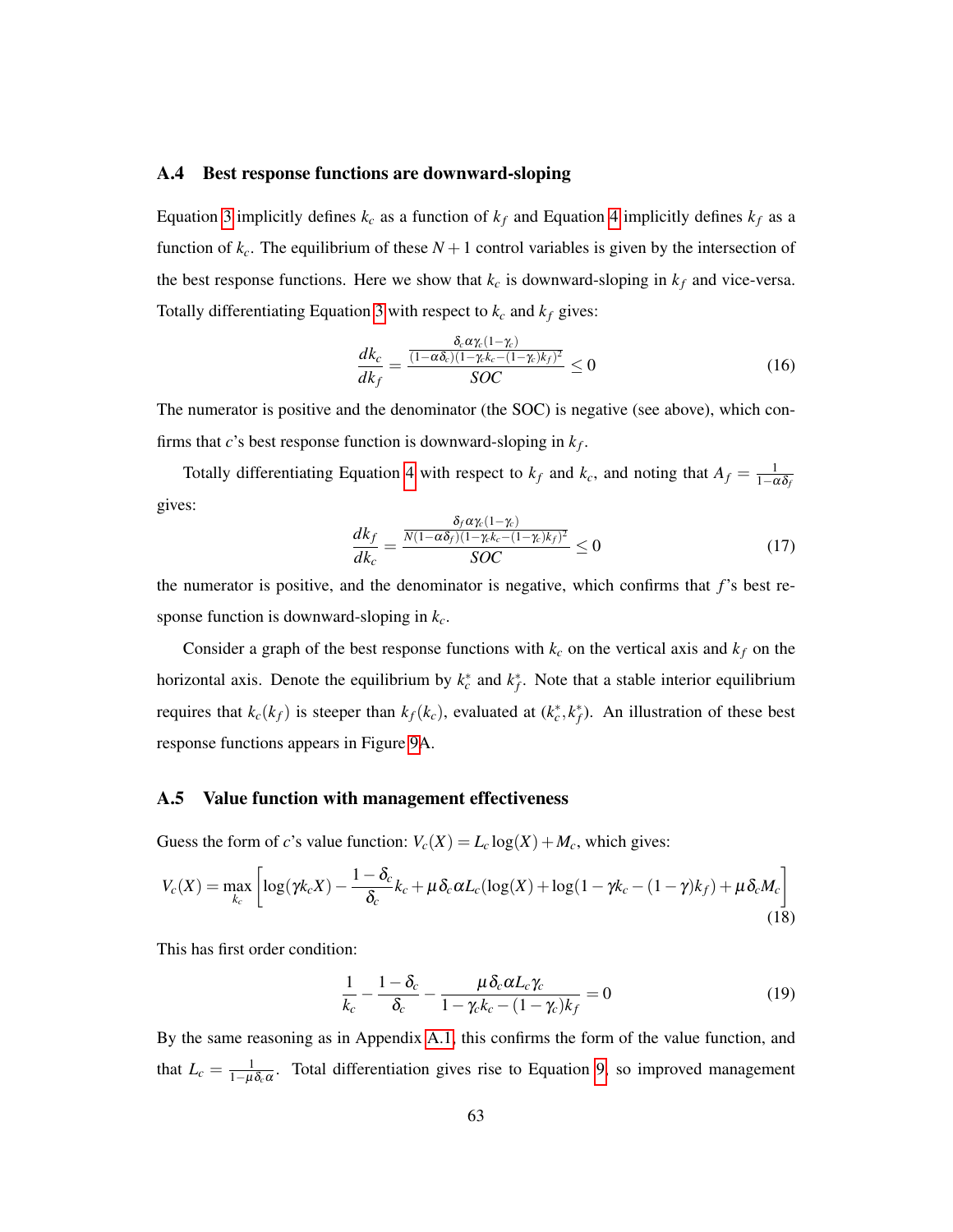effectiveness lowers  $k_c$  for any value of  $k_f$ . Note also that the best response function  $k_f(k_c)$  is independent of  $\mu$ . Since the  $k_c$  best response function shifts down in  $\mu$  and the  $k_f$  best response function does not change, this implies that an increase in  $\mu$  causes a decrease in  $k_c^*$ , so  $\frac{dk^*}{d\mu} \le 0$ .

## A.6 Proof to Proposition [1](#page-19-1)

## A.6.1 Proposition [1a](#page-19-1)

<span id="page-65-0"></span>The result was shown in Section [2.3.](#page-16-0) See also Figure [9B](#page-65-0).



Figure 9: Stylized depiction of the best response functions between country *c* and *f*. Panel A: Equilibrium is at point *A*. Panel B: Shows how both best response functions shift with an increase in property right strength in country *c* (γ*c*). Equilibrium shifts from *A* to *B*. Panel C: Show how *c*'s best response function can shift with improved credit markets ( $\delta_c$ ). Equilibrium shifts from *A* to *C* under insecure property rights, but can shift from *A* to *D* under secure property rights.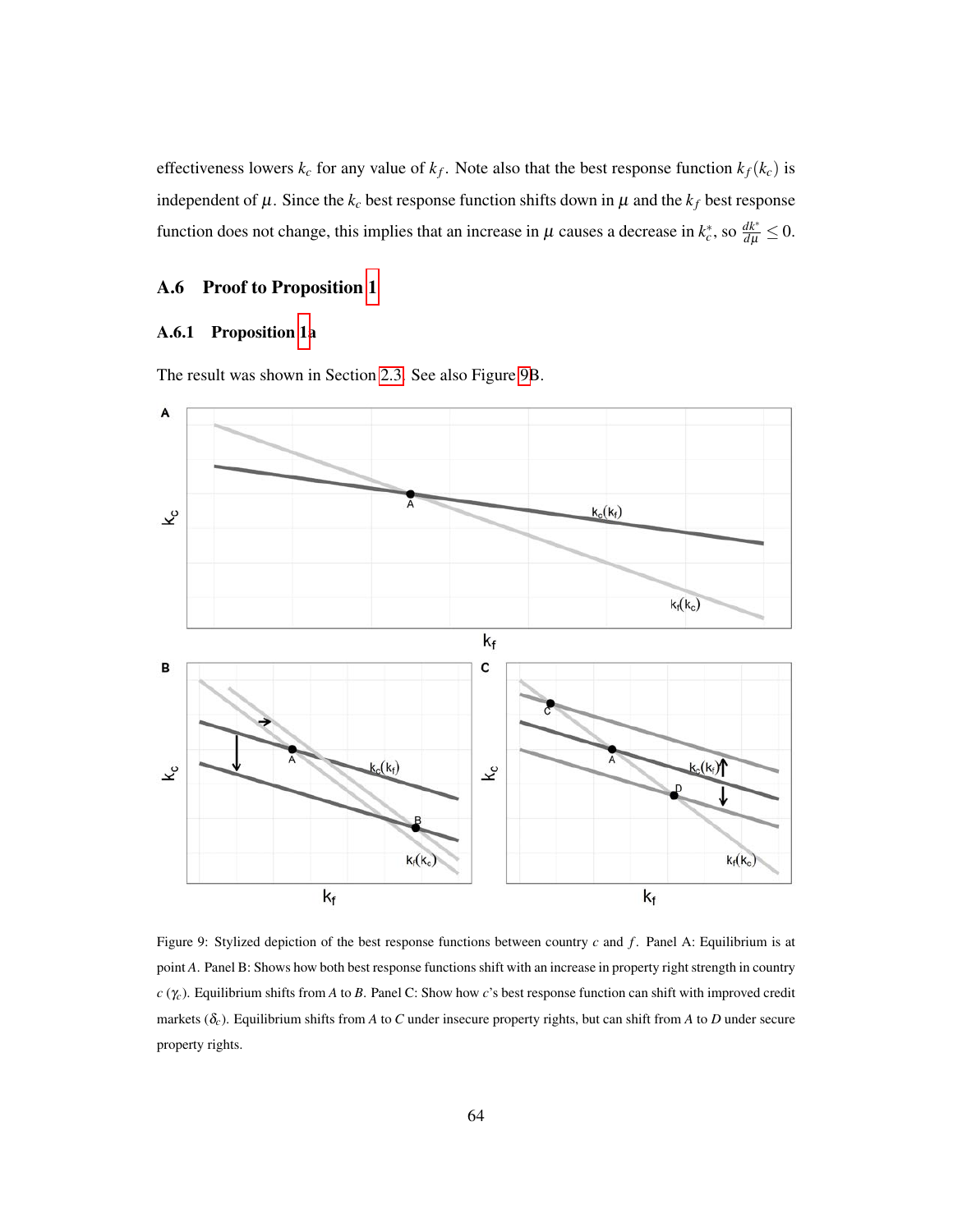#### A.6.2 Proposition [1b](#page-19-1)

The result was shown in Section [2.4.](#page-16-1) See also Figure [9C](#page-65-0).

#### A.6.3 Proposition [1c](#page-19-1)

Invoking the comparative static in Equation [6,](#page-17-0) and evaluating as  $\gamma_c \rightarrow 1$  gives:

$$
\frac{dk_c}{d\delta_c}|_{\gamma_c \to 1} = \frac{\frac{\alpha}{(1-k_c)(1-\alpha\delta_c)^2} - \frac{1}{\delta_c^2}}{SOC} \leq 0
$$

The sign of this expression depends on  $k_c$ . For example, suppose  $\gamma_c = 1$  and  $\delta_c = 1$ . Then *c*'s first order condition can be solved explicitly for  $k_c^* = 1 - \alpha$ . Using this explicit solution, we obtain:

$$
\frac{dk_c}{d\delta_c}|_{\gamma_c=1,\delta_c=1}=\frac{\frac{1}{(1-\alpha)^2}-1}{SOC}<0
$$

where the sign is ensured because  $\alpha < 1$ . This provides a sufficient condition under which credit market development leads to a decrease in extraction effort, but only when property rights are secure. Other sufficient conditions are provided below.

#### A.6.4 Brief numerical vignette

Here we provide a brief numerical vignette to illustrate Proposition [1a-1c](#page-19-1). We adopt the model from Section [2](#page-12-0) and use biological growth parameter  $\alpha = 0.5$ . To keep things simple, we assume  $N \rightarrow \infty$ , so the fringe operates in open access. Suppose  $\delta_f = .33$ , which implies that equilibrium fringe capital is  $k_f^* = 0.5$  (see Section [2.2\)](#page-15-1). Then, for every possible combination of property right security ( $\gamma_c$ ) and credit market development ( $\delta_c$ ), we solve *c*'s first order condition in Equation [3,](#page-14-0) yielding  $k_c^*$ . The two panels of Figure [10](#page-67-0) show this result. Panel A shows, for any combination of  $\delta_c$  (horizontal axis) and  $\gamma_c$  (vertical axis), the extraction effort by country *c*, taking the fringe extraction as given at the open access level (consistent with the model). Curves on Panel A show level sets of extraction effort.

While Figure [10A](#page-67-0) suggests a monotonic relationship between property right security and extraction effort (moving vertically reduces  $k_c^*$ , per Proposition [1b](#page-19-1)), the effect of credit markets on extraction effort also clearly depends on property right security (moving horizontally gives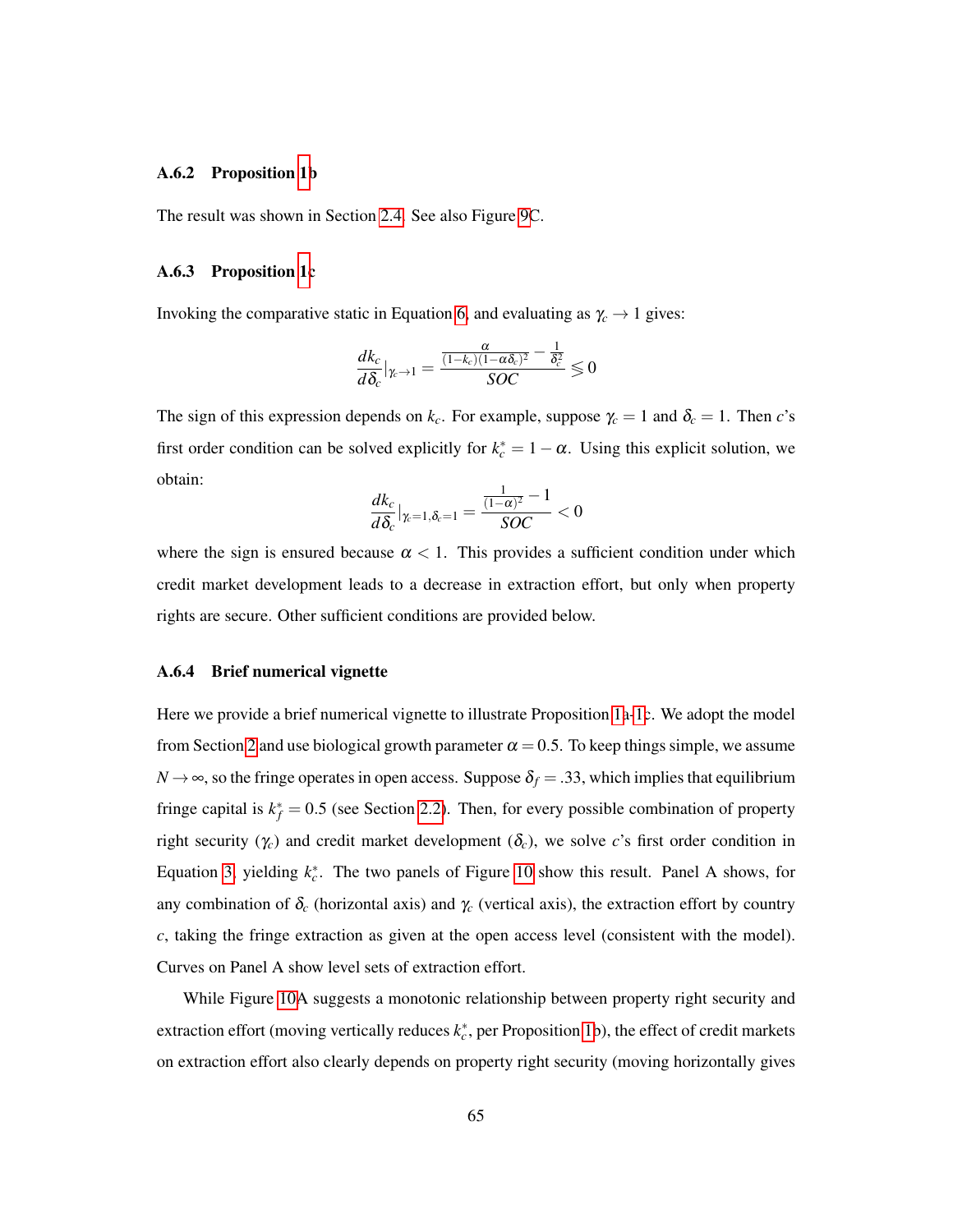an ambiguous sign). Figure [10B](#page-67-0) highlights this interplay. It shows how optimal extraction effort (vertical axis) depends on credit markets (horizontal axis), for two different levels of property right security. Secure property rights are indicated by the  $\gamma_c = .95$  curve and insecure property rights are indicated by the  $\gamma_c = .4$  curve.

Proposition [1a](#page-19-1) can be seen as the vertical distance between the curves (more secure property rights lead to lower extraction effort). Proposition [1b](#page-19-1) is seen as the positive slope of either curve when credit markets are weak (left side of figure). Proposition [1c](#page-19-1) is seen as the negative slope of either curve when credit markets are strong (right side of figure). Finally, the shaded region indicates the range of credit markets over which credit market development increase extraction effort when property rights are insecure, but decrease extraction effort when property rights are secure.

<span id="page-67-0"></span>

Figure 10: Panel A: Optimal extraction effort as a function of credit markets (horizontal axis) and property rights (vertical axis). Panel B: Optimal extraction effort as a function of credit markets, holding property rights fixed. Shaded region shows cases for which credit market development leads to increased extraction effort when property rights are insecure, and decreased extraction effort when property rights are secure.

#### A.6.5 Proposition [1d](#page-19-1)

The result is proven in Section [2.5.](#page-18-0)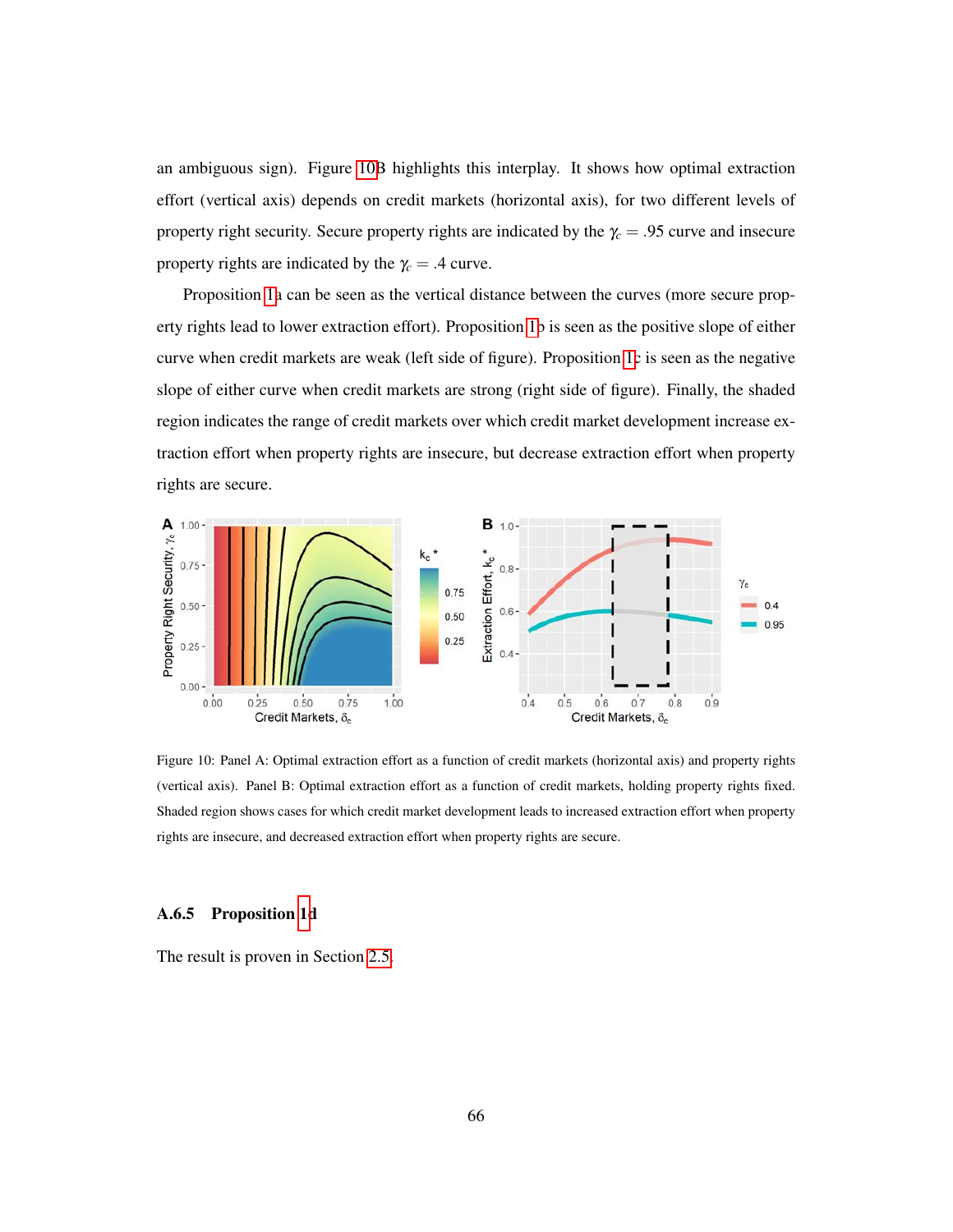#### A.7 Governance

The following figures show the observations and the extrapolated values of the Rule of Law Index of the World Bank and the Property Rights Protection Index of [Ouattara and Standaert](#page-60-2) [\(2020\)](#page-60-2) interacted with the EEZ dummy for a selection of countries. The points are the observed values, the lines show the extrapolated values that we use in our analysis. The sudden decline to zero marks the EEZ implementation year.



Figure 11: Observations (dots) and extrapolated values (lines) of the Rule of Law Index (red) and the Property Rights Protection Index (blue) interacted with the EEZ dummy.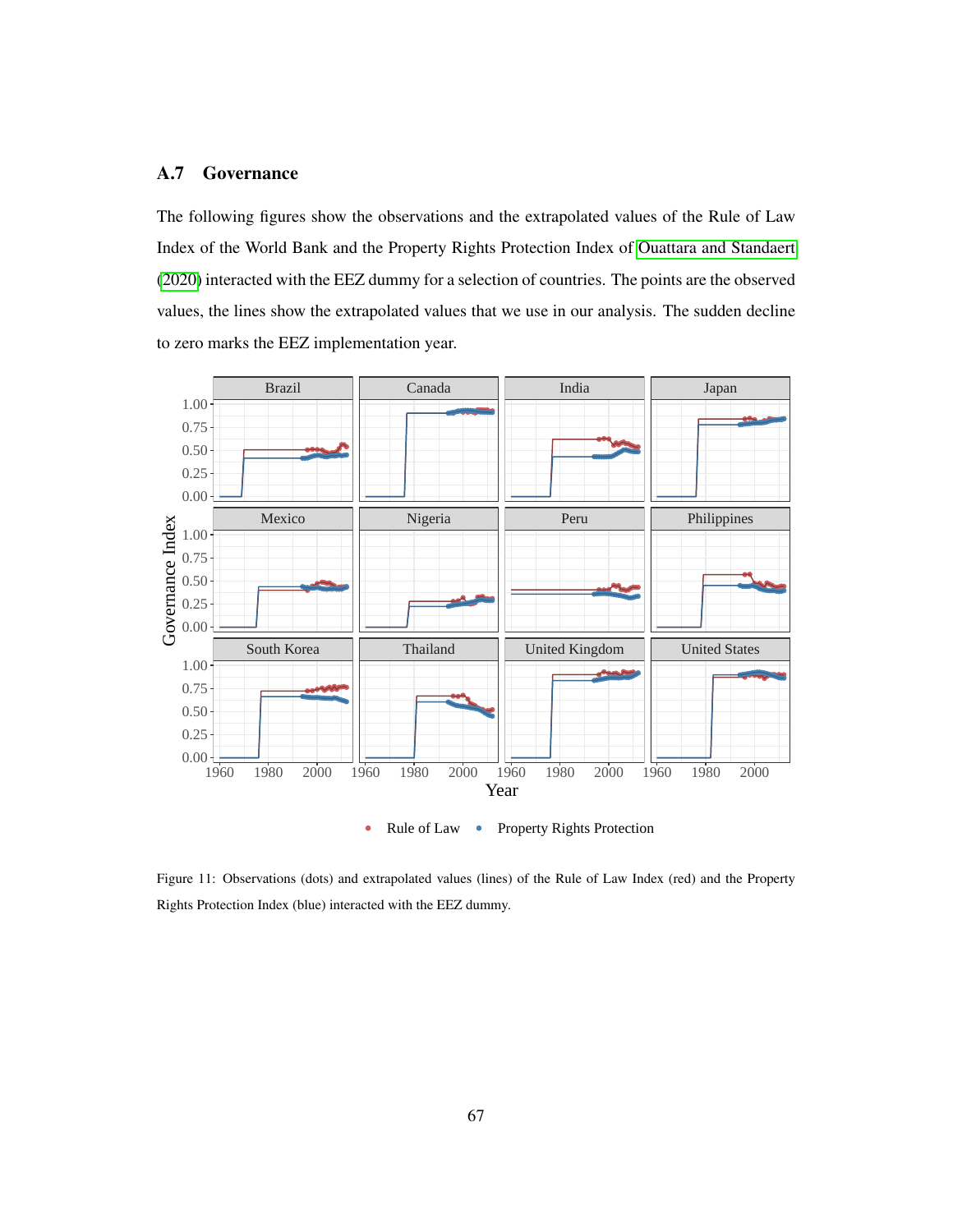# <span id="page-69-0"></span>A.8 Holm and Bonferroni p-values for the main results

<span id="page-69-1"></span>Table [4](#page-69-1) and Table [5](#page-69-2) present the Holm [\(Holm, 1979\)](#page-58-3) and Bonferroni corrected p-values for our main results presented in Table [7.](#page-73-0)

|                 | <b>Baseline</b> | Main  | Trend | IV    | <b>OECD</b> | Balanced | Top10 | RAM  | Ag. Credit |
|-----------------|-----------------|-------|-------|-------|-------------|----------|-------|------|------------|
|                 | (1)             | (2)   | (3)   | (4)   | (5)         | (6)      | (7)   | (8)  | (9)        |
|                 |                 |       |       |       |             |          |       |      |            |
| Property rights | 0.01            | 0.001 | 0.06  | 0.12  | 0.22        | 0.01     | 0.02  | 0.04 | 0.46       |
| Credit          | 0.08            | 0.05  | 0.06  | 0.06  | 0.33        | 0.05     | 0.31  | 0.04 | 0.46       |
| Credit $\times$ |                 | 0.001 | 0.06  | 0.004 | 0.31        | 0.01     | 0.02  | 0.03 | 0.14       |
| Property rights |                 |       |       |       |             |          |       |      |            |

Table 4: Holm corrected p-values

<span id="page-69-2"></span>

|                 |                 |       |       |       | radio 3. Domenom concetted p values |                |      |      |                |
|-----------------|-----------------|-------|-------|-------|-------------------------------------|----------------|------|------|----------------|
|                 | <b>Baseline</b> | Main  | Trend | IV    | <b>OECD</b>                         | Balanced Top10 |      |      | RAM Ag. Credit |
|                 | (1)             | (2)   | (3)   | (4)   | (5)                                 | (6)            | (7)  | (8)  | (9)            |
| Property rights | 0.01            | 0.002 | 0.10  | 0.37  | 0.22                                | 0.01           | 0.02 | 0.07 | 0.70           |
| Credit          | 0.16            | 0.14  | 0.18  | 0.10  | 1.00                                | 0.15           | 0.92 | 0.08 | 0.88           |
| Credit $\times$ |                 | 0.001 | 0.06  | 0.004 | 0.47                                | 0.01           | 0.02 | 0.03 | 0.14           |
| Property rights |                 |       |       |       |                                     |                |      |      |                |

Table 5: Bonferroni corrected p-values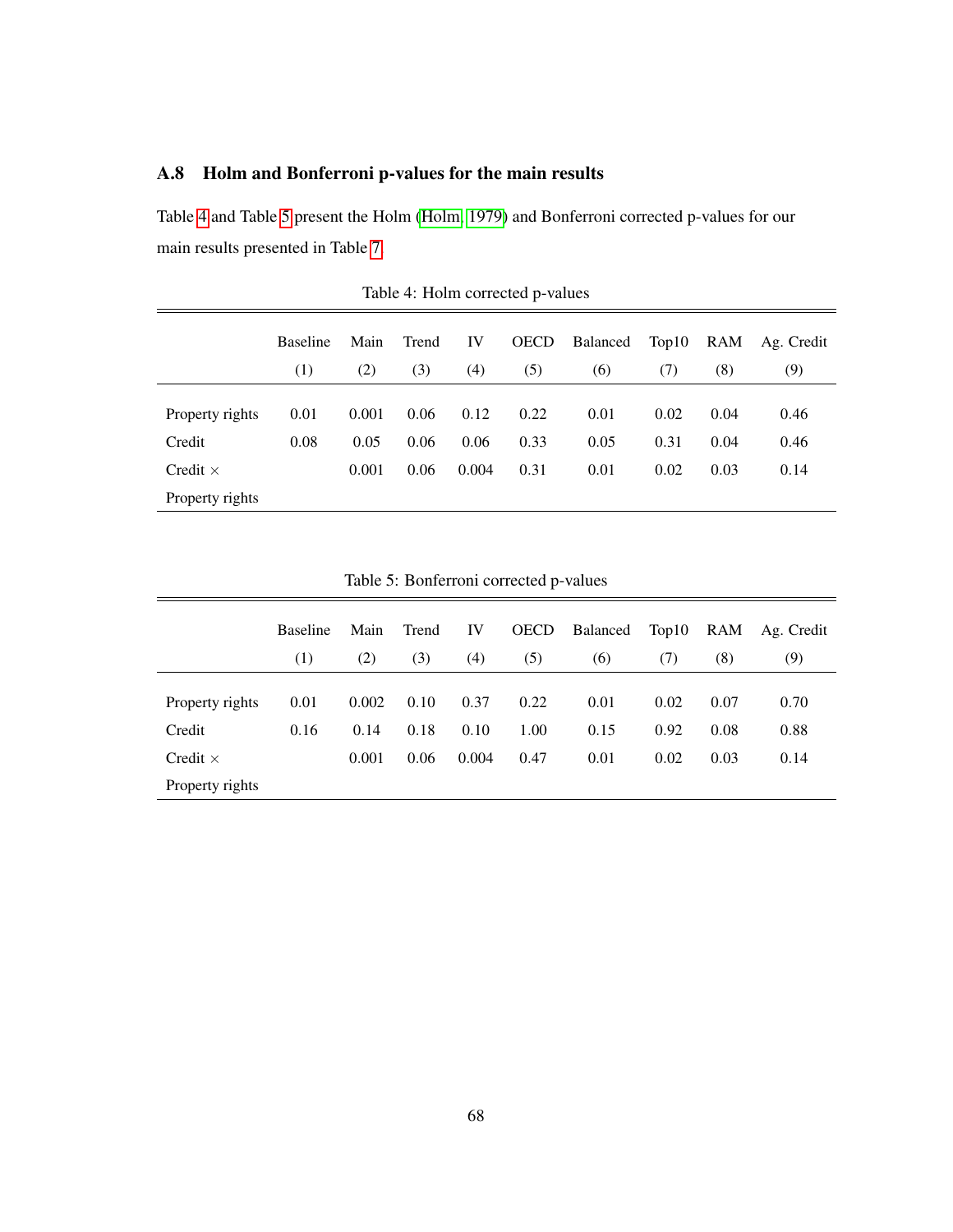# <span id="page-70-0"></span>A.9 Property rights and the Rule of Law

The following table presents our main results from Table [7](#page-73-0) but using a property rights indicator that combines the EEZ and the range and mobility of species with the interpolated Rule of Law index from the World Bank (ROL) i.e.  $PR = EEZ \times R^M \times ROL$ .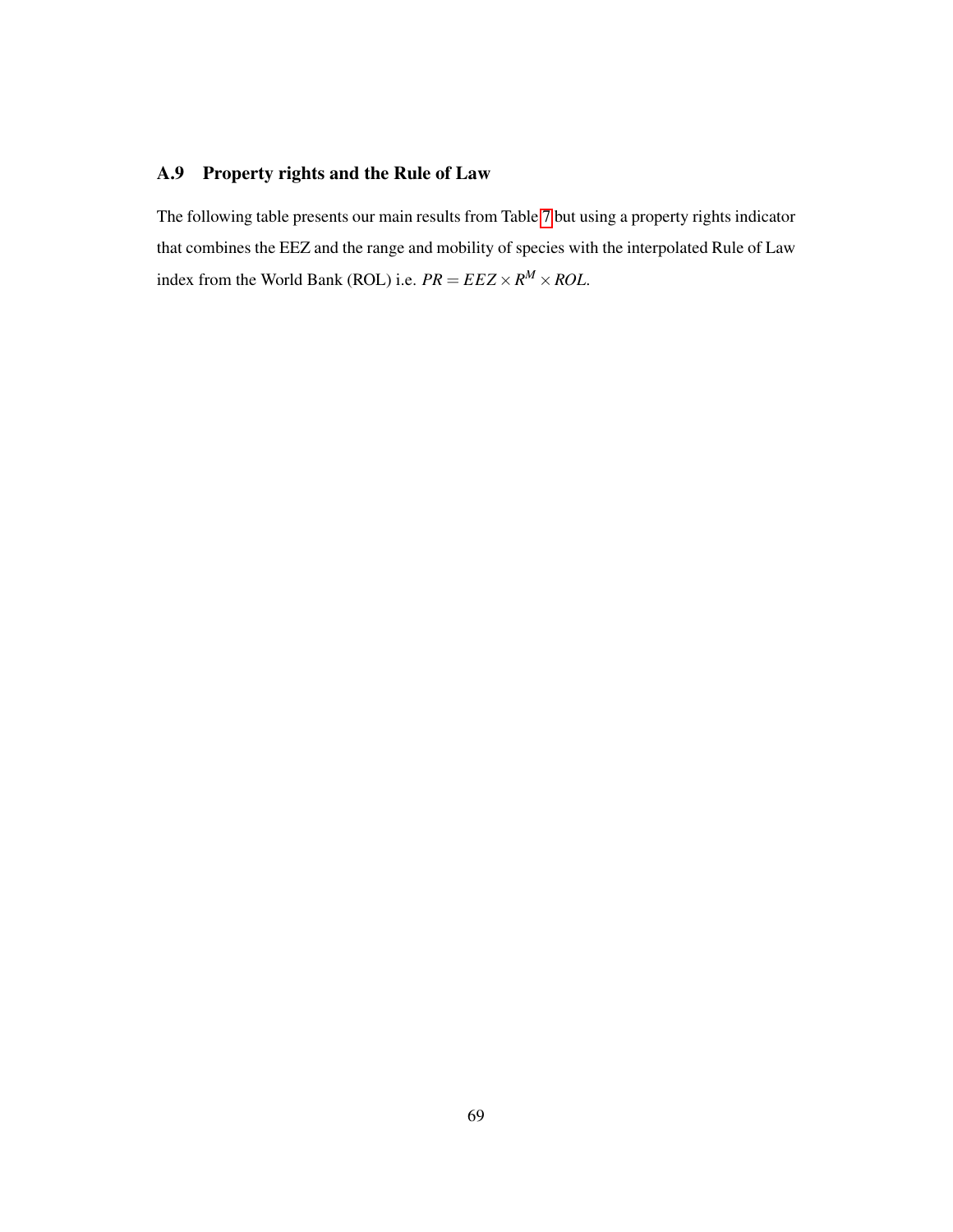| Table 6: Re                                                                                                                                                                                           |                           |                   |            |                          |                         | source extraction, credit market development, property rights and the Rule of Law            |             |               |            |
|-------------------------------------------------------------------------------------------------------------------------------------------------------------------------------------------------------|---------------------------|-------------------|------------|--------------------------|-------------------------|----------------------------------------------------------------------------------------------|-------------|---------------|------------|
|                                                                                                                                                                                                       | useline<br>$\mathbf{B}$ a | Main              | Trend      | $\sum$                   | <b>OECD</b>             | <b>Balanced</b>                                                                              | Top10       | RAM           | Ag. Credit |
|                                                                                                                                                                                                       | $\ominus$                 | $\widehat{\odot}$ | $\odot$    | $\widehat{\mathfrak{t}}$ | $\widehat{\mathcal{O}}$ | $\circledcirc$                                                                               | $\in$       | $\circledast$ | ම          |
| Property rights                                                                                                                                                                                       | $-0.540***$               | $-0.600***$       | $-0.219**$ | $-0.495***$              | $-0.283***$             | $-0.709***$                                                                                  | $-0.529***$ | $-0.750**$    | $-0.975$   |
|                                                                                                                                                                                                       | 1.129)<br>$\infty$        | (0.124)           | (0.105)    | (0.183)                  | (0.136)                 | (0.166)                                                                                      | (0.188)     | (0.339)       | (0.579)    |
| Credit                                                                                                                                                                                                | $-0.081$                  | $0.147**$         | 0.088      | $0.883**$                | 0.134                   | $0.216***$                                                                                   | 0.089       | $0.625*$      | 0.074      |
|                                                                                                                                                                                                       | (653)<br>$\infty$         | (0.064)           | (0.053)    | (0.422)                  | (0.131)                 | (0.086)                                                                                      | (0.087)     | (0.314)       | (0.063)    |
| Credit $\times$ Property rights                                                                                                                                                                       |                           | $-0.525***$       | $-0.255**$ | $-1.75***$               | $-0.198$                | $-0.641***$                                                                                  | $-0.468***$ | $-0.605**$    | $-0.309*$  |
|                                                                                                                                                                                                       |                           | (0.144)           | (0.117)    | (0.469)                  | (0.141)                 | (0.182)                                                                                      | (0.164)     | (0.276)       | (0.149)    |
| Stock FE                                                                                                                                                                                              | Yes                       | Yes               | Yes        | Yes                      | Yes                     | Yes                                                                                          | Yes         | Yes           | Yes        |
| Country FE                                                                                                                                                                                            | Yes                       | Yes               | Yes        | Yes                      | Yes                     | Yes                                                                                          | Yes         | Yes           | Yes        |
| Year FE                                                                                                                                                                                               | Yes                       | Yes               | Yes        | Yes                      | Yes                     | Yes                                                                                          | Yes         | Yes           | Yes        |
| Country trend                                                                                                                                                                                         |                           |                   | Yes        |                          |                         |                                                                                              |             |               |            |
| Observations                                                                                                                                                                                          | 151,961                   | 151,961           | 151,961    | 125,186                  | 101,634                 | 56,414                                                                                       | 58,122      | 16,955        | 32,236     |
| $\mathbf{R}^2$                                                                                                                                                                                        | 576                       | 0.579             | 0.606      | 0.566                    | 0.538                   | 0.632                                                                                        | 0.661       | 0.642         | 0.681      |
| Within $\mathbf{R}^2$                                                                                                                                                                                 | 020                       | 0.027             | 0.002      | $-0.031$                 | 0.005                   | 0.059                                                                                        | 0.050       | 0.021         | 0.024      |
| <b>Notes:</b> The table reports the estimates from equation (11) for $\beta_1$ , $\beta_2$ and $\beta_3$ with Property rights defined as $EEZ \times R^M \times ROL$ . All specifications include GDP |                           |                   |            |                          |                         |                                                                                              |             |               |            |
| and GDP squared as controls as well as stock, country, and year fixed effects. Standard errors are clustered at the country, year, and species level using multiway                                   |                           |                   |            |                          |                         |                                                                                              |             |               |            |
| clustering. All variables except for the property rights indicator and the fixed effects are IHS transformed and demeaned at the stock-country-level. Significance                                    |                           |                   |            |                          |                         |                                                                                              |             |               |            |
| levels are: *** Significant at the 1                                                                                                                                                                  |                           |                   |            |                          |                         | percent level, ** Significant at the 5 percent level, * Significant at the 10 percent level. |             |               |            |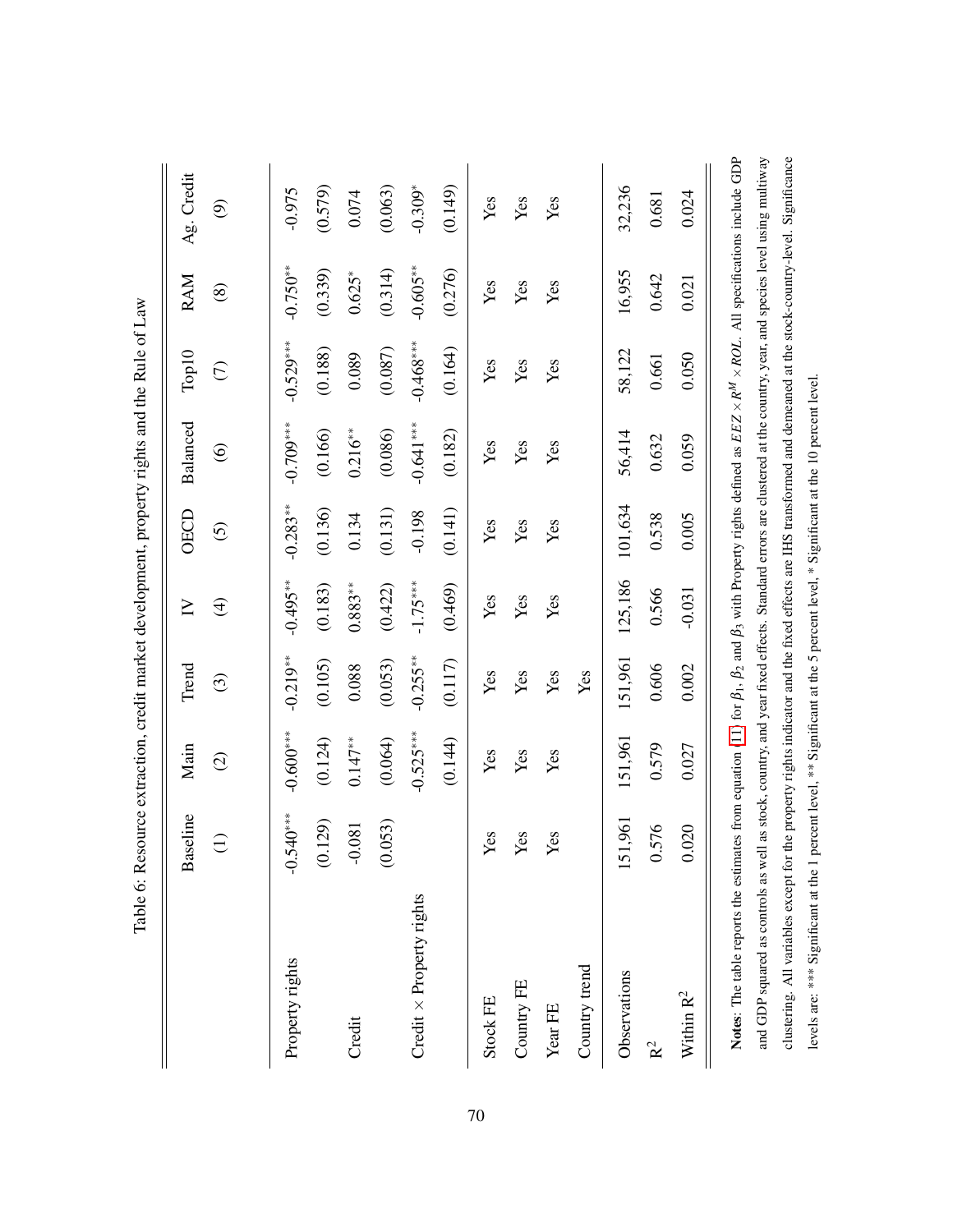# A.10 Total factor productivity and the resource stock

The following table presents our main results from Table [7](#page-73-0) with the country level total factor productivity (TFP) from the Penn World Tables and the lagged fish stock relative to its MSY level as additional controls.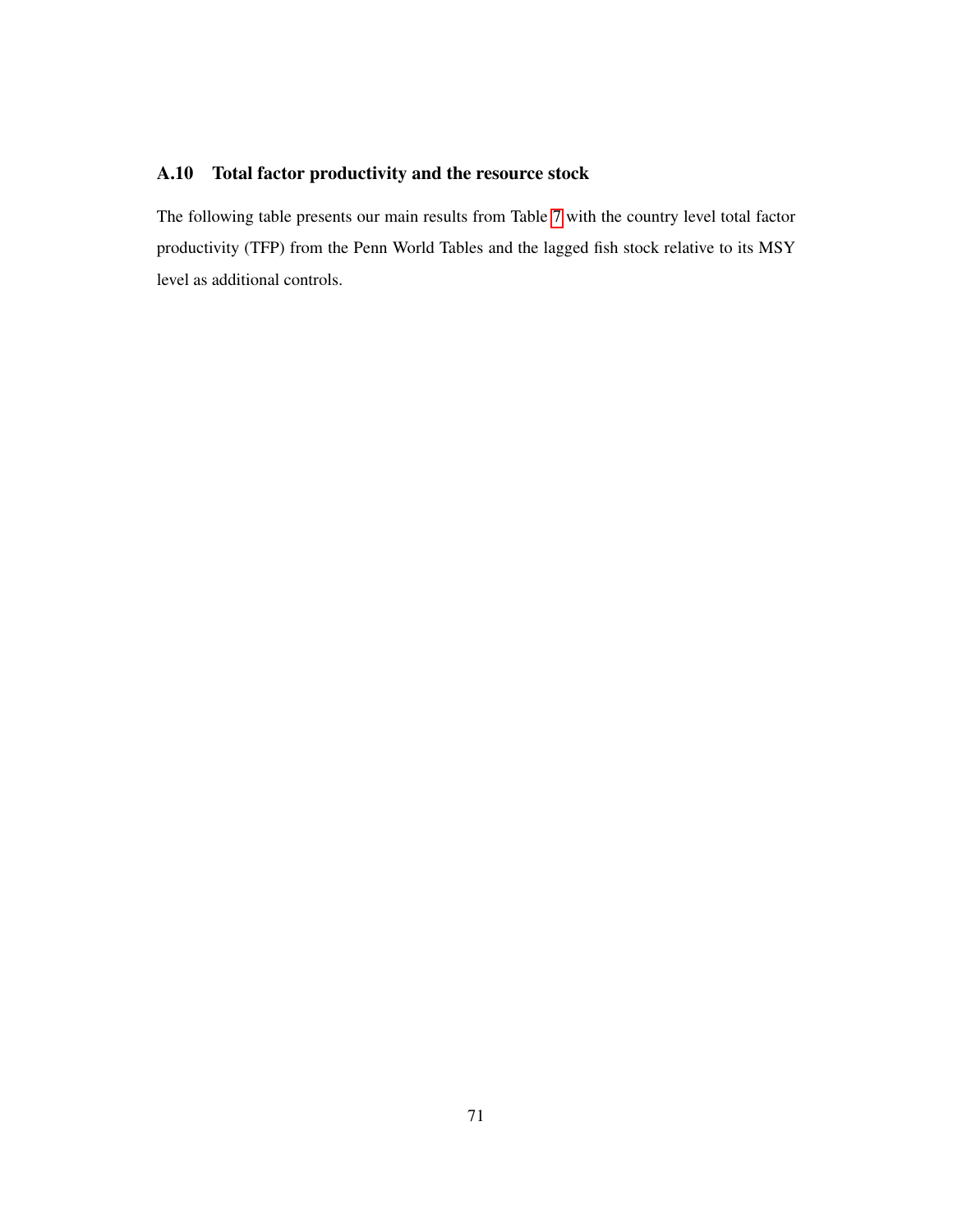<span id="page-73-0"></span>

|                                                                                                                                                                                            | Table 7: Resource extraction, credit market development and property rights with additional controls |                     |            |             |                   |                |             |               |                                                                                                                              |
|--------------------------------------------------------------------------------------------------------------------------------------------------------------------------------------------|------------------------------------------------------------------------------------------------------|---------------------|------------|-------------|-------------------|----------------|-------------|---------------|------------------------------------------------------------------------------------------------------------------------------|
|                                                                                                                                                                                            | iseline<br>Ba                                                                                        | Main                | Trend      | $\geq$      | OECD              | Balanced       | Top10       | RAM           | Ag. Credit                                                                                                                   |
|                                                                                                                                                                                            | $\ominus$                                                                                            | $\widehat{\varrho}$ | $\odot$    | $\bigoplus$ | $\widehat{\odot}$ | $\circledcirc$ | $\in$       | $\circledast$ | $\circledcirc$                                                                                                               |
| Property rights                                                                                                                                                                            | $.173*$<br>ု                                                                                         | $-0.228**$          | $-0.199**$ | $-0.128$    | $-0.167$          | $-0.315**$     | $-0.529***$ | $-0.761**$    | $-0.225$                                                                                                                     |
|                                                                                                                                                                                            | (0.088)                                                                                              | (0.088)             | (0.085)    | (0.115)     | (0.102)           | (0.143)        | (0.188)     | (0.310)       | (0.172)                                                                                                                      |
| Credit                                                                                                                                                                                     | $-0.013$                                                                                             | $0.237***$          | $0.118^*$  | 0.435       | 0.180             | $0.271**$      | 0.089       | $0.865**$     | $0.145*$                                                                                                                     |
|                                                                                                                                                                                            | (0.057)                                                                                              | (0.084)             | (0.070)    | (0.304)     | (0.145)           | (0.111)        | (0.087)     | (0.349)       | (0.078)                                                                                                                      |
| Credit $\times$ Property rights                                                                                                                                                            |                                                                                                      | $-0.404***$         | $-0.214**$ | $-0.743**$  | $-0.208$          | $-0.413**$     | $-0.468***$ | $-0.862**$    | $-0.206**$                                                                                                                   |
|                                                                                                                                                                                            |                                                                                                      | (0.107)             | (0.105)    | (0.289)     | (0.140)           | (0.154)        | (0.164)     | (0.316)       | (0.098)                                                                                                                      |
| Stock FE                                                                                                                                                                                   | Yes                                                                                                  | Yes                 | Yes        | Yes         | Yes               | Yes            | Yes         | Yes           | Yes                                                                                                                          |
| Country FE                                                                                                                                                                                 | Yes                                                                                                  | Yes                 | Yes        | Yes         | Yes               | Yes            | Yes         | Yes           | Yes                                                                                                                          |
| Year FE                                                                                                                                                                                    | Yes                                                                                                  | Yes                 | Yes        | Yes         | Yes               | Yes            | Yes         | Yes           | Yes                                                                                                                          |
| Country trend                                                                                                                                                                              |                                                                                                      |                     | Yes        |             |                   |                |             |               |                                                                                                                              |
| Observations                                                                                                                                                                               | 37,511<br>13                                                                                         | 137,511             | 137,511    | 114,303     | 99,005            | 51,459         | 58,122      | 15,092        | 29,164                                                                                                                       |
| $\mathbf{\hat{R}}^2$                                                                                                                                                                       | 578                                                                                                  | 0.580               | 0.602      | 0.589       | 0.544             | 0.634          | 0.661       | 0.634         | 0.687                                                                                                                        |
| Within $\mathbf{R}^2$                                                                                                                                                                      | .032                                                                                                 | 0.037               | 0.008      | 0.026       | 0.014             | 0.090          | 0.050       | 0.034         | 0.044                                                                                                                        |
| Notes: The table reports the estimates from equation (11) for $\beta_1$ , $\beta_2$ and $\beta_3$ with property rights defined as $EEZ \times R^M$ . All specifications include the lagged |                                                                                                      |                     |            |             |                   |                |             |               |                                                                                                                              |
| resource stock, total factor productivity, GDP and GDP squared as controls as well as stock, country and year fixed effects. Standard errors are clustered at the                          |                                                                                                      |                     |            |             |                   |                |             |               |                                                                                                                              |
| country, year and species level usin                                                                                                                                                       |                                                                                                      |                     |            |             |                   |                |             |               | ag multiway clustering. All variables except for the property rights indicator and the fixed effects are IHS transformed and |
| demeaned at the stock-country-level. Significance levels are: *** Significant at the 1 percent level, ** Significant at the 5 percent level, * Significant at the 10                       |                                                                                                      |                     |            |             |                   |                |             |               |                                                                                                                              |
| percent level.                                                                                                                                                                             |                                                                                                      |                     |            |             |                   |                |             |               |                                                                                                                              |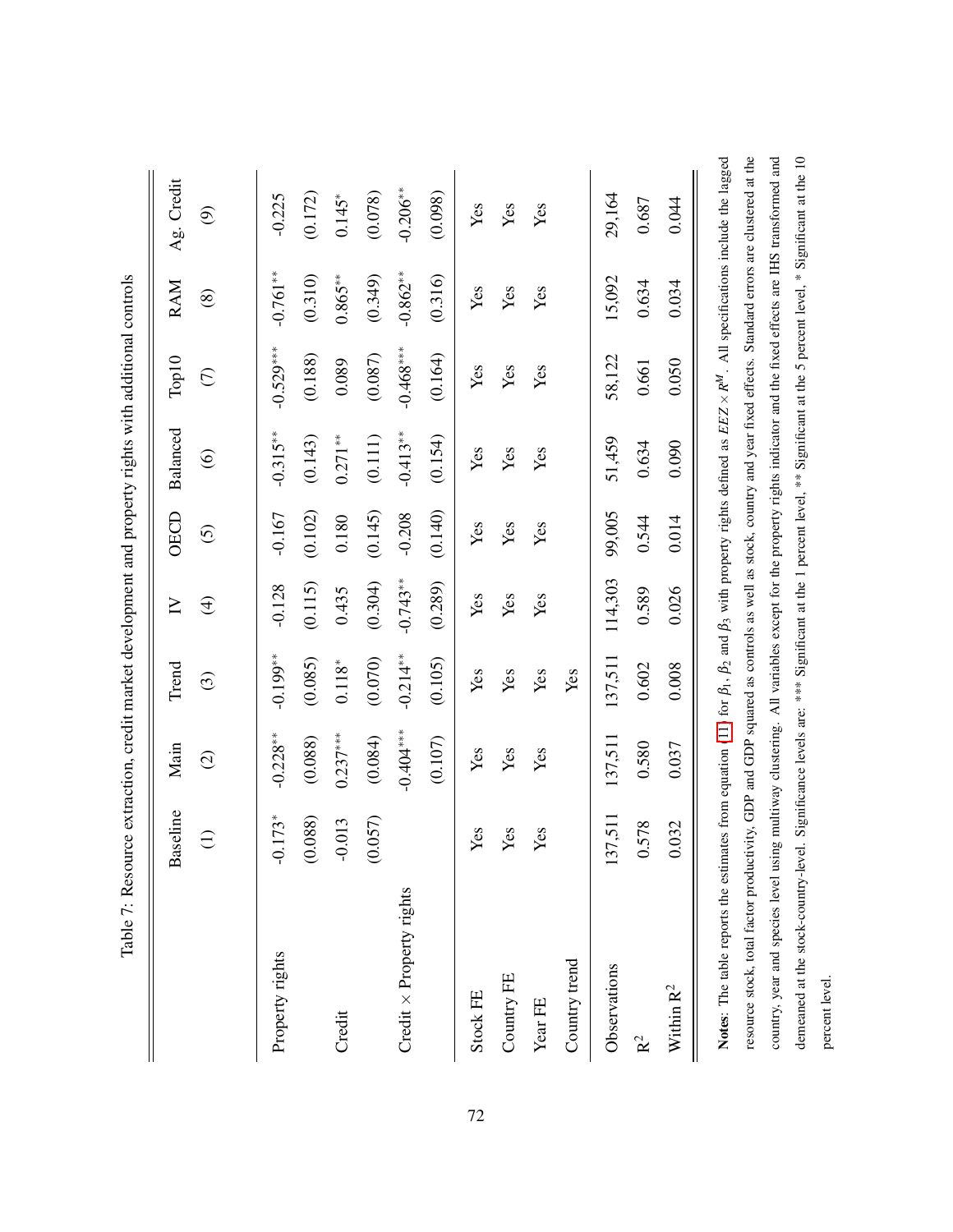# A.11 Discount Factor

In Table [8,](#page-75-0) we present the results using the private sector discount factor, defined as 1/(1+lending interest rate), as the credit market development indicator. All regression specifications control for GDP and GDP<sup>2</sup> and include fish stock, country and year fixed effects. In addition, we include the inflation factor as control and exclude all observations in times of hyperinflation with annual inflation rates exceeding 30 %. Otherwise, all regression specifications are as described in Table [7.](#page-73-0)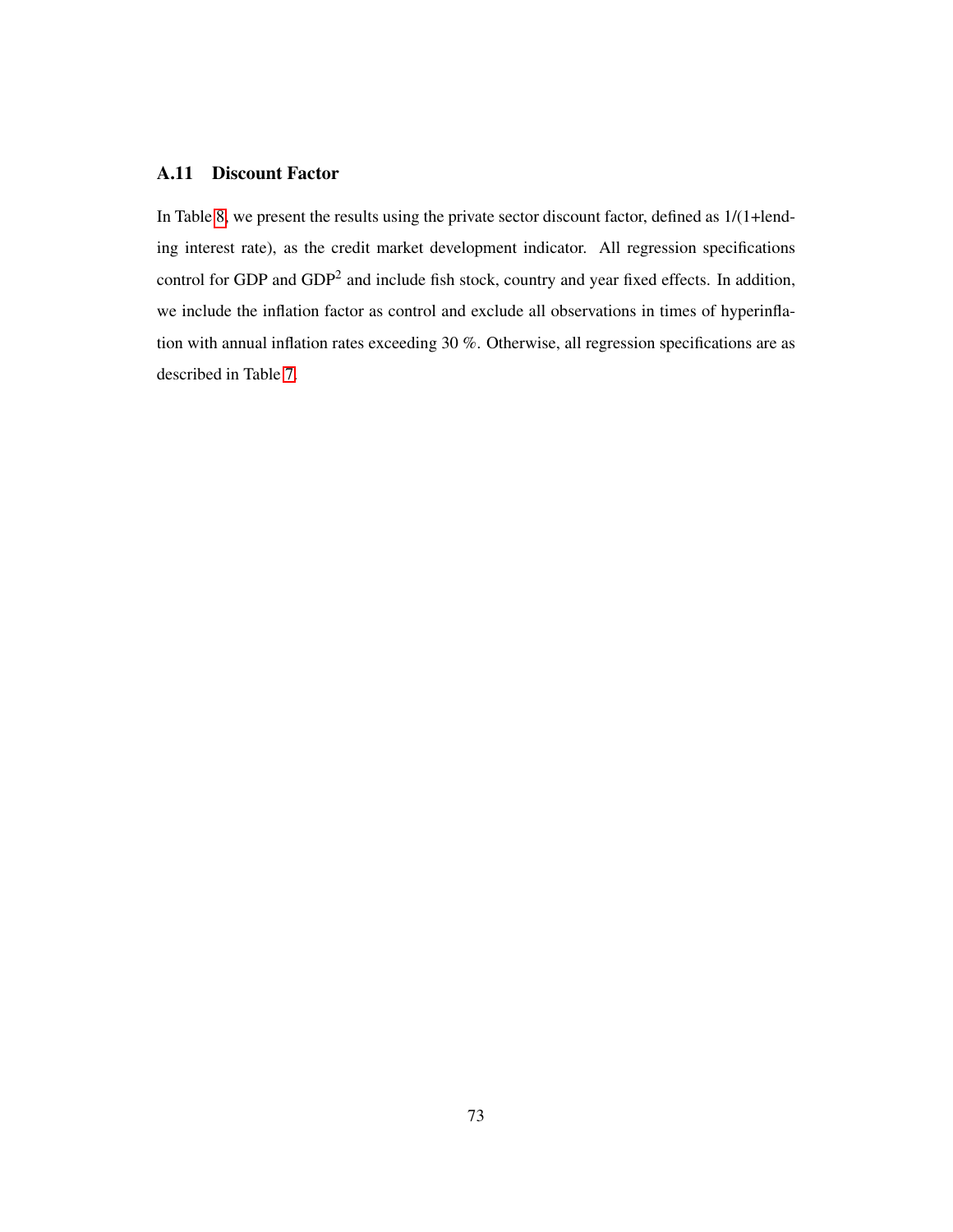<span id="page-75-0"></span>

|                                          | <b>Baseline</b> | Main     | Trend      | <b>Balanced</b> | <b>RAM</b> |
|------------------------------------------|-----------------|----------|------------|-----------------|------------|
| Model:                                   | (1)             | (2)      | (3)        | (4)             | (5)        |
| Variables                                |                 |          |            |                 |            |
| Property rights                          | $-0.137$        | $-0.164$ | $-0.192**$ | $-0.462**$      | $-0.623**$ |
|                                          | (0.091)         | (0.111)  | (0.080)    | (0.190)         | (0.275)    |
| Discount factor                          | $-1.68**$       | $-1.12$  | $1.97**$   | 0.052           | 2.92       |
|                                          | (0.767)         | (1.17)   | (0.931)    | (1.49)          | (3.63)     |
| Discount factor $\times$ Property rights |                 | $-1.39$  | $-2.68**$  | $-2.63$         | $-2.93$    |
|                                          |                 | (1.42)   | (1.30)     | (1.92)          | (3.51)     |
| <b>Stock FE</b>                          | Yes             | Yes      | Yes        | Yes             | Yes        |
| <b>Country FE</b>                        | Yes             | Yes      | Yes        | Yes             | Yes        |
| Year FE                                  | Yes             | Yes      | Yes        | Yes             | Yes        |
| Country trend                            |                 |          | Yes        |                 |            |
| <b>Observations</b>                      | 75,399          | 75,369   | 75,399     | 27,488          | 12,895     |
| $R^2$                                    | 0.590           | 0.590    | 0.612      | 0.593           | 0.644      |
| Within $R^2$                             | 0.011           | 0.012    | 0.003      | 0.037           | 0.013      |

Table 8: Resource extraction, property rights and the discount factor

Notes: All specifications include stock-country fixed effects, year fixed effects, GDP, GDP squared and the inflation factor i.e. 1/(1+inflation rate). All variables except for the property rights indicator, the discount factor and the inflation factor are transformed using inverse hyperbolic sine transformation. Independent variables are demeaned at the stock-country-level. Standard errors are clustered at the country, year and species level using multiway clustering. Significance levels are: \*\*\* Significant at the 1 percent level, \*\* Significant at the 5 percent level, \* Significant at the 10 percent level.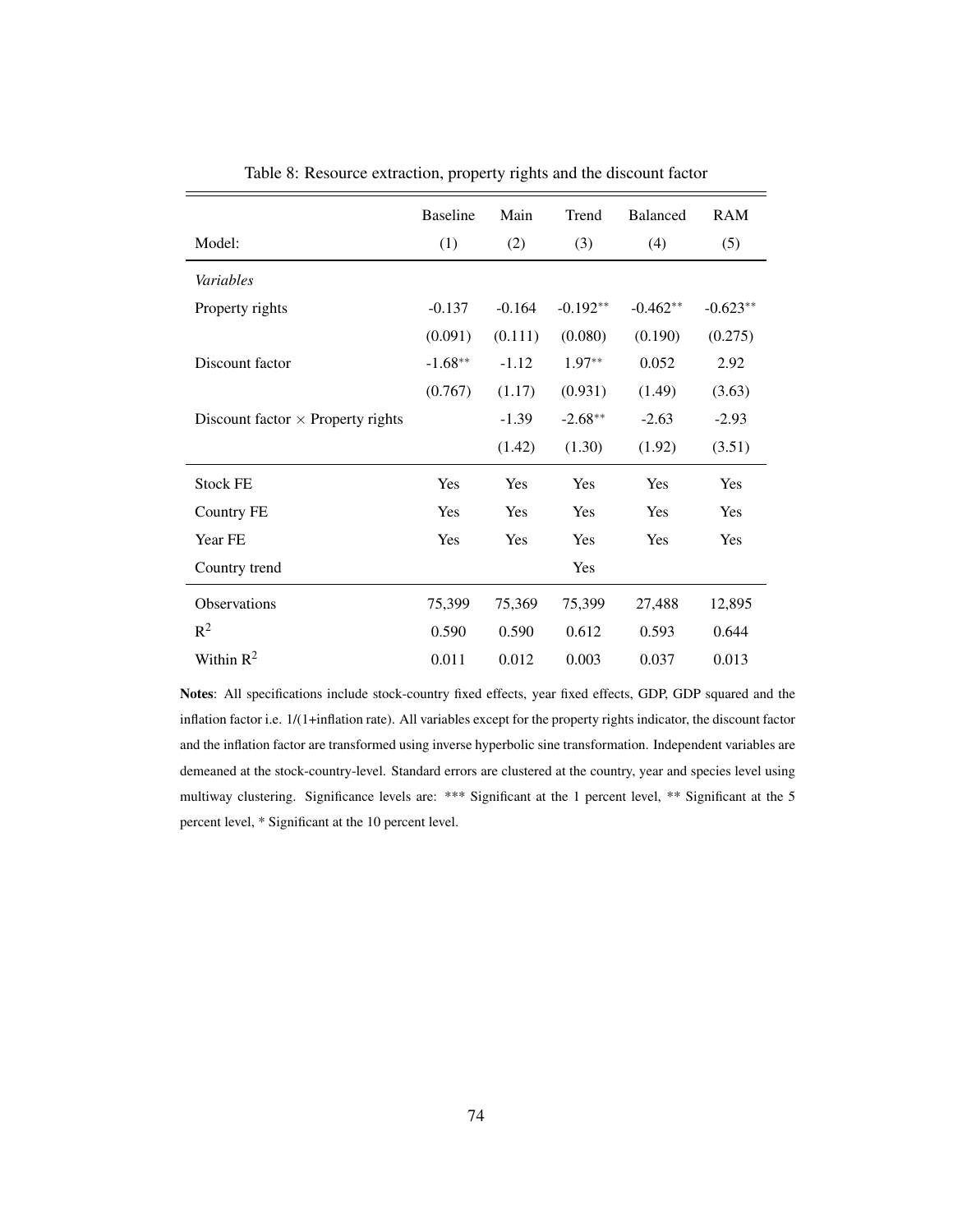# A.12 Fishing capital, property rights and credit market development

Our theory proposes harvesting capital as the main channel through which property rights and credit markets affect resource extraction. In this section, we test this prediction directly using data from the construction of global fishing fleets. Testing our predictions for capital directly is complicated by the fact that the impact of credit market development and the implementation of EEZs depends on the location of the fishing activity and the target species. While distant water fleets that mainly target fish in the high seas are not affected by the implementation of their own country's EEZ, the situation is different for coastal fishing fleets that mainly fish within their country's EEZ. A similar reasoning applies to the impact of credit market development on harvesting capital because of the interaction with property rights. Even for coastal fleets, the impact EEZs may differ by target species. For example, the results of Table [2](#page-41-0) from the main text suggest that the introduction of EEZs had only a small and imprecise impact on overall resource extraction within countries' EEZs. However, the same table suggest also that extraction of immobile stocks or stocks that are completely contained within an EEZ declined significantly after the introduction of EEZs, while extraction of mobile species with large ranges remained largely unaffected. Our novel dataset allows us to distinguish between fleets that target species in the high seas and fleets targeting species in coastal waters. It also allows us to separate fleets that target mobile species from fleets that target immobile species. The data are based on the histories of 27,132 individual fishing vessels, comprising the majority of the global commercial fishing fleet.

#### Data

The fishing vessel information is a combination of the movement pattern of individual vessels and the global vessel registries. Both are provided by the Global Fishing Watch database<sup>[30](#page-76-0)</sup>. The vessel information contains information on the construction year, the length, the tonnage, the flag (country) as well as the gear type for 27,132 fishing vessels.

Location and target species: We allocate individual vessels to fishing fleets based on their

<span id="page-76-0"></span> $30$ <https://globalfishingwatch.org/map-and-data/>downloaded in February 2022.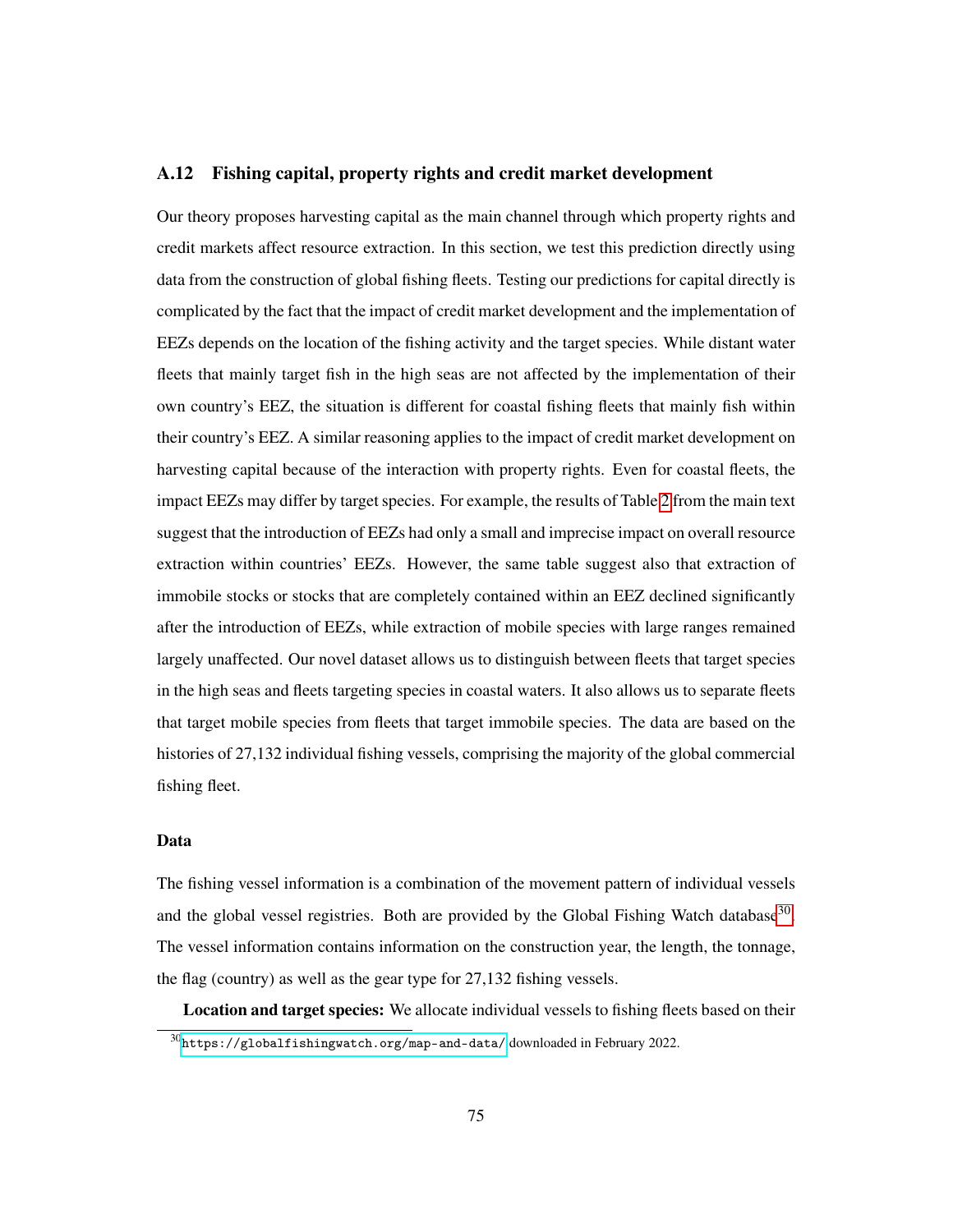gear type. Purse seiners, squid jiggers and long liners are mainly active in the high seas, while trawlers are mainly active in coastal waters [\(Kroodsma et al., 2018;](#page-59-0) [Sala et al., 2018\)](#page-61-0). [Taconet](#page-62-0) [et al.](#page-62-0) [\(2021\)](#page-62-0) suggest further that vessels using traps, dredges and gillnets are mainly active in coastal waters. While purse seiners, longliners, squid jigger, trawlers and gillnetters target mobile species such as fish and squid, vessels with dredges and traps catch mainly immobile shellfish. We therefore classify vessels based on their fishing location and the mobility of their target species as "high seas" (long liners, purse seiners, squid jiggers), "coastal-mobile" (trawlers, gillnetters), and "coastal-immobile" (vessels using traps and dredges). Lastly, we classify all vessels that fit into neither category as "other". Some vessels use several gear types. For example, [Taconet et al.](#page-62-0) [\(2021\)](#page-62-0) show that some vessels use gillnets during one season and trolling during a different season. We weight the contribution of each vessel to a fleet by the inverse total number of gear types that the vessel uses.<sup>[31](#page-77-0)</sup>

The share of the resource that is contained within an EEZ differs across fleets. We call the share of the resource within EEZs  $\gamma$ , in line with the theoretical section of the paper. While resources of fleets that target "coastal-immobile" resources are completely contained within EEZs, the resources of "high seas" fleets are completely outside the EEZs. We therefore assign  $\gamma$  values of one and zero to these fleets respectively. Resources of "coastal-mobile" fleets are mainly contained within EEZs, but can also move in and out of EEZs. We therefore assign  $\gamma$ values of 0.5 to these fleets. The fleet category "other" contains a range of different fishing vessels. We set their  $\gamma$  value also to 0.5 but drop these observations in a robustness test. Table [9](#page-78-0) summarizes the number of vessels within each fleet category, as well as their value of γ. We use different numerical values of  $\gamma$  in a robustness test ( $\gamma_{RT}$ ) to test the impact of the numerical γ values on our results.

Fleets: We are mainly interested in the size of the gear and country specific fleets. We allocate individual fleets to countries according to their flag. We then use cumulative sums based on the construction year of the vessel to calculate the gear, country and year specific fleet size. We use the number of vessels and their tonnage (a standard measure of vessel size) to characterize the size of a fleet. Our main concern with the data is attrition, i.e. we only observe

<span id="page-77-0"></span><sup>31</sup>E.g. the weight is 1 if the vessel uses only one gear type and 0.5 if the vessels uses two gear types.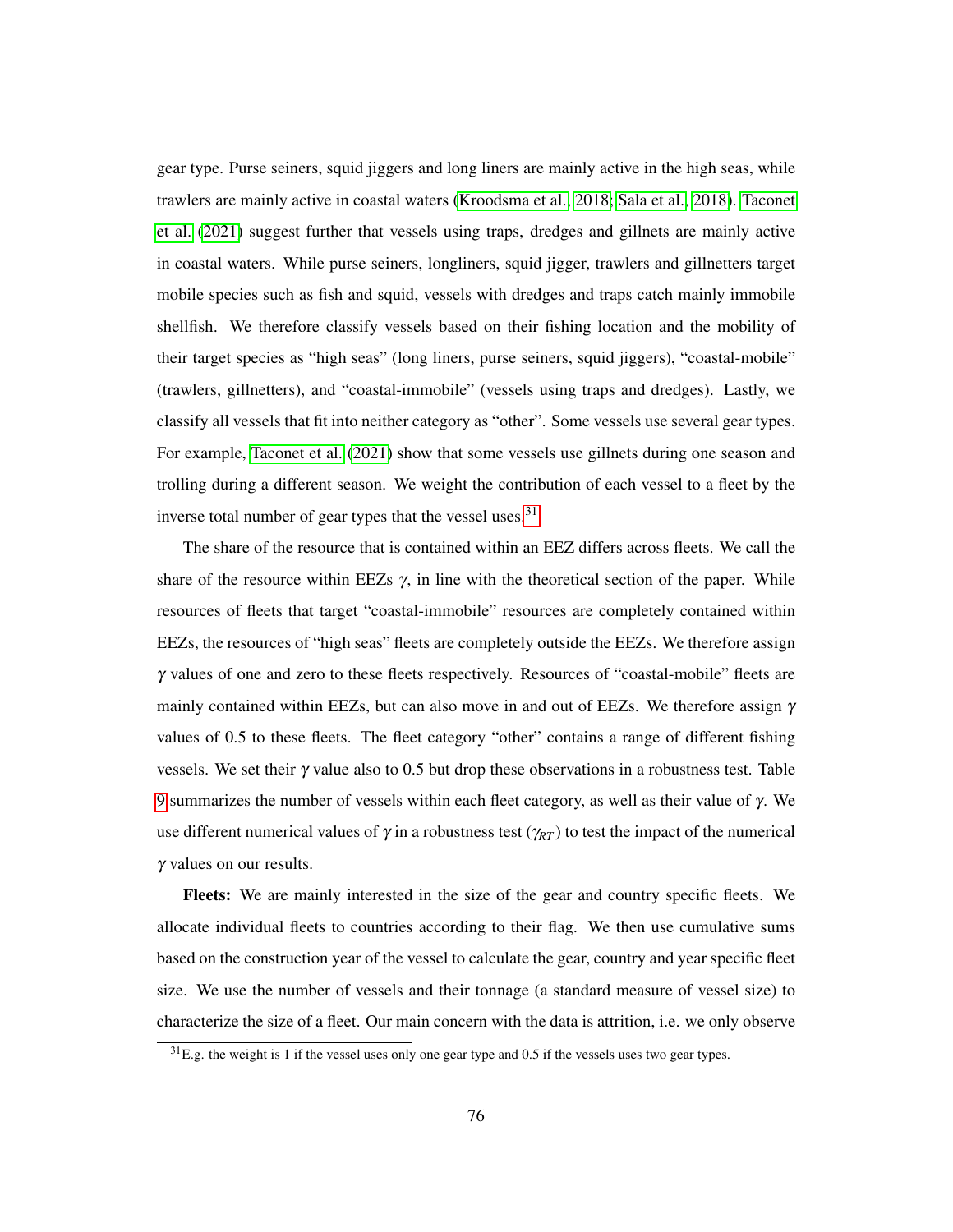<span id="page-78-0"></span>

| Fleet            | Number of vessels | ν            | $\gamma_{\scriptscriptstyle RT}$ |
|------------------|-------------------|--------------|----------------------------------|
| High seas        | 8435              | $\mathbf{0}$ | 0.25                             |
| Coastal-mobile   | 9578              | 0.5          | 0.5                              |
| Coastal-immobile | 1034              | 1            | 0.75                             |
| Other            | 8378              | 0.5          | 05                               |

Table 9: Fishing fleets and property rights

vessels if they are still active in 2022. In other words, we observe more vessels that were built in recent years than vessels from older time periods due to capital depreciation. However, we address this problem by year fixed effects and in a further robustness test by country - year fixed effects to allow for country specific capital depreciation. Since our approach is based on the entry of new fishing vessels, our estimates are likely downward biased since they neglect the exit of fishing vessels in response to changes in property rights and credit market development.

# Estimation

To quantify the impact of credit market development and property rights on fishing capital, we estimate our main regression equation [\(11\)](#page-34-0) but with the IHS transformed total number of fishing vessels and in an alternative specification the IHS transformed tonnage of the fleet as dependent variable. All specifications include GDP and  $GDP<sup>2</sup>$  as controls. We further include fleet, country, and year fixed effects and in an alternative specification additionally year-country fixed effects. All variables except for the property rights indicator and the fixed effects are IHS transformed and demeaned at the country-level.

#### Results

Table [10](#page-80-0) reports the results. The results suggest that property rights reduce fishing capital and that credit market development increase fishing capital for fleets that target open access resources. Columns (1) and (2) report the results for the main specification with the IHS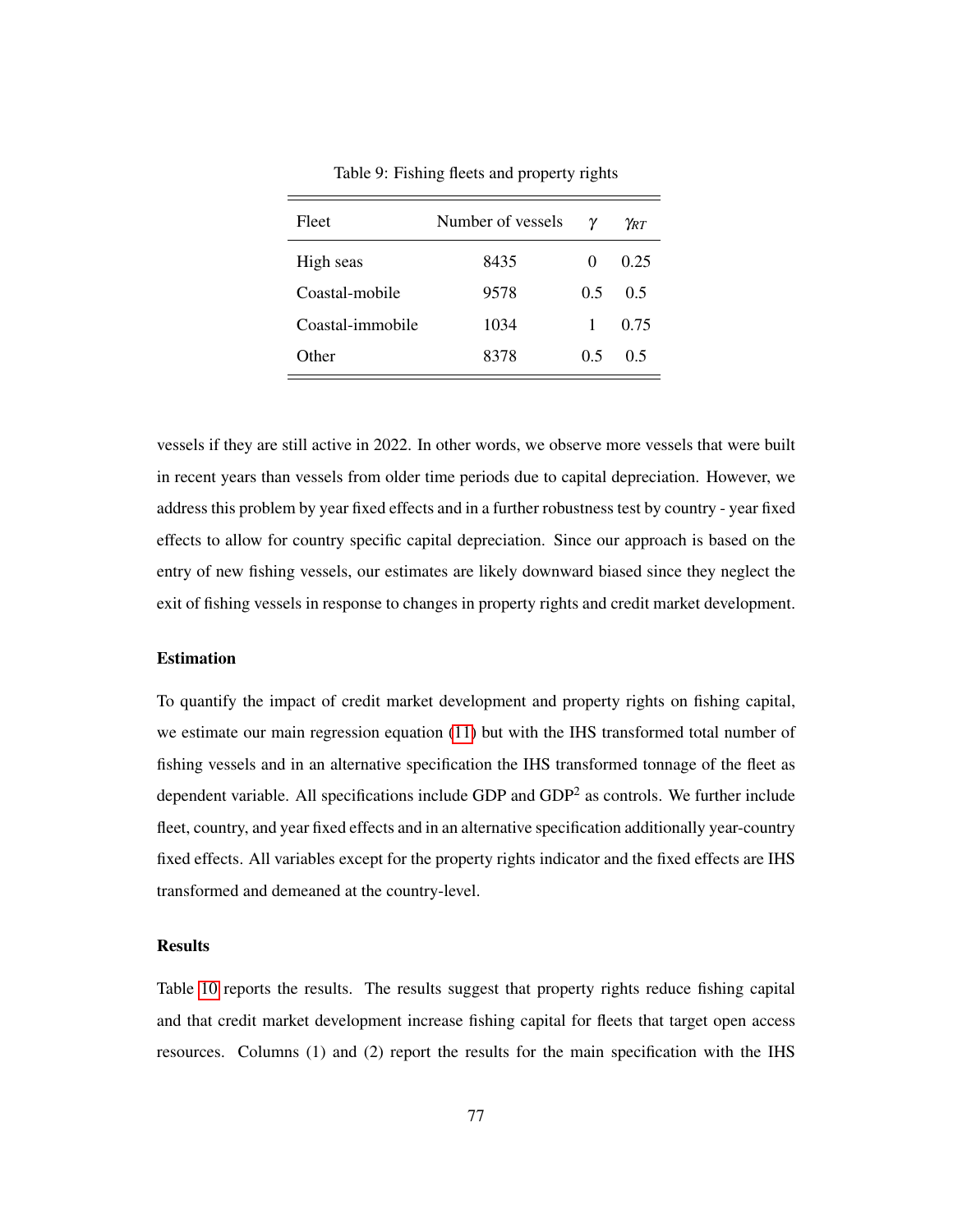transformed number of vessels and the IHS transformed aggregate tonnage of the fleet as the dependent variable. The results suggest that an increase of property rights from open access (0) to fully secure property rights (1) reduces the number of fishing vessels by 40%. This effect increases further to 149 % if we account for vessel size by measuring the fleet by its total tonnage. Increasing the volume of credit to the private sector by one percent increases fleets that target open access resources by 0.29 % but has no impact on fleets that target resources under secure property rights (the sum of the coefficients on "Credit" and "Property rights  $\times$ Credit"). Using the different numerical values for  $\gamma$  i.e.  $\gamma_{RT}$  (Columns (3) and (4)) as well as removing the non-specific fleets ("other") from the sample (Column (5) and (6)) has no impact on the qualitative results. Lastly, adding country-year fixed effects (Column (7) and (8)) increases the impact of property rights on fishing fleets but leaves the results otherwise qualitatively unchanged (note that the credit is absorbed by the fixed effects).

Overall, we conclude that these results generally support the conclusion of the paper, and indeed point to the accumulation of fishing capital as a key component of the increase in extraction effort.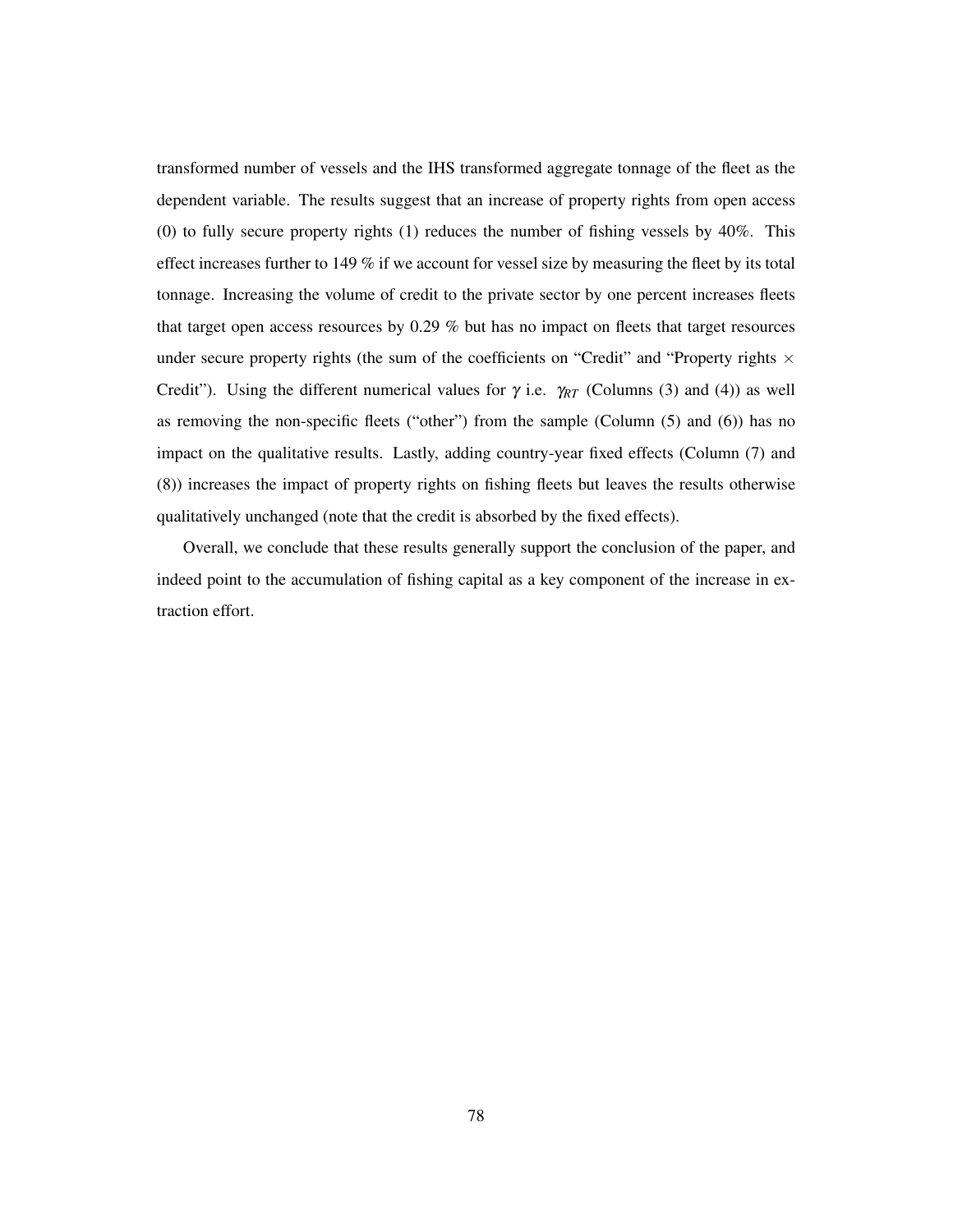<span id="page-80-0"></span>

|                                 |            | Main       | $\gamma_{RT}$ |            | Specific fleets |            | Fixed effects |            |
|---------------------------------|------------|------------|---------------|------------|-----------------|------------|---------------|------------|
|                                 | (1)        | (2)        | (3)           | (4)        | (5)             | (6)        | (7)           | (8)        |
| Dependent variable              | Number     | Tonnage    | Number        | Tonnage    | Number          | Tonnage    | Number        | Tonnage    |
| Property rights                 | $-0.396**$ | $-1.49***$ | $-0.389*$     | $-1.57***$ | $-0.396**$      | $-1.49***$ | $-0.633***$   | $-2.18***$ |
|                                 | (0.160)    | (0.417)    | (0.195)       | (0.511)    | (0.160)         | (0.417)    | (0.216)       | (0.546)    |
| Credit                          | $0.286***$ | $0.368**$  | $0.352***$    | $0.469**$  | $0.286***$      | $0.368**$  |               |            |
|                                 | (0.080)    | (0.165)    | (0.110)       | (0.220)    | (0.080)         | (0.165)    |               |            |
| Credit $\times$ Property rights | $-0.309**$ | $-0.340$   | $-0.480**$    | $-0.602$   | $-0.309**$      | $-0.340$   | $-0.305*$     | $-0.288$   |
|                                 | (0.130)    | (0.278)    | (0.201)       | (0.412)    | (0.130)         | (0.278)    | (0.154)       | (0.336)    |
| Country FE                      | Yes        | Yes        | Yes           | Yes        | Yes             | Yes        | Yes           | Yes        |
| Year FE                         | Yes        | Yes        | Yes           | Yes        | Yes             | Yes        | Yes           | Yes        |
| <b>Fleet FE</b>                 | Yes        | Yes        | Yes           | Yes        | Yes             | Yes        | Yes           | Yes        |
| Country FE-Year FE              |            |            |               |            |                 |            | Yes           | Yes        |
| Observations                    | 12,933     | 12,933     | 12,933        | 12,933     | 12,933          | 12,933     | 12,933        | 12,933     |
| $R^2$                           | 0.617      | 0.588      | 0.616         | 0.585      | 0.617           | 0.588      | 0.676         | 0.635      |
| Within $R^2$                    | 0.011      | 0.014      | 0.008         | 0.008      | 0.011           | 0.014      | 0.014         | 0.021      |

Table 10: Fishing fleets, property rights and credit market development

Notes: The two dependent variables are the number of vessels and the total tonnage of fleet *f* in country *j* at time *t*. There are four fleets: "high seas" (long liners, purse seiners, squid jiggers), "coastal-mobile" (trawlers, gillnetters), "coastal-immobile" (vessels using traps and dredges), and"other". The regression specifications are: "Baseline" with property rights defined by γ ×*EEZ* and using the full sample. "γ*RT* " with property rights defined by γ*RT* × *EEZ* and using the full sample. "Specific fleets" with property rights defined by γ × *EEZ* but excluding the non-specific (other) fleets. "Fixed effects" is as the "Baseline" specification but includes country-year fixed effects. All specifications include GDP and GDP squared as controls, as well country and year fixed effects. Standard errors are clustered at the country and year level using multiway clustering. All variables except for the property rights indicator and the fixed effects are transformed using inverse hyperbolic sine transformation and demeaned at the country-level. Significance levels are: \*\*\* Significant at the 1 percent level, \*\* Significant at the 5 percent level, \* Significant at the 10 percent level.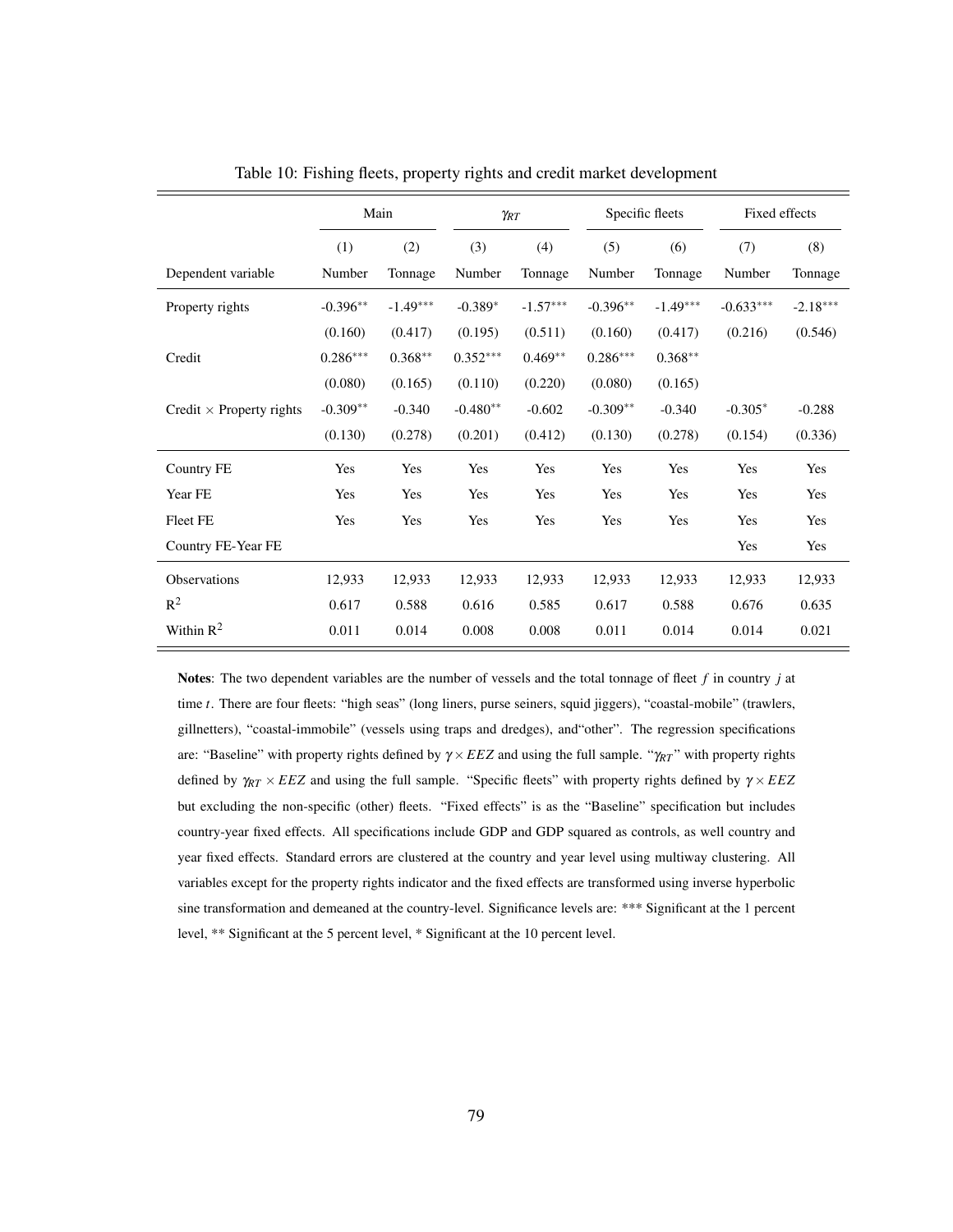# A.13 Simulation results by country

This section reports the disaggregated simulation results from Section [6.3.](#page-48-0) The blue boxplots in Figure [12](#page-82-0) depict the actual within country distribution of resource extraction rates in the year 2012. The red boxplots simulate how these distributions would change under a hypothetical shock in credit market development and property right security. We simulate the effects of three alternative shocks. The red boxplots in panel A depicts the distribution of extraction effort after a global increase in the volume of credit to US levels (178 % of GDP), holding everything else constant. Panel B focuses instead on an increase in property right security to a level of one in all countries (but holding credit markets at their baseline values). Finally, panel C shows the impact of a simultaneous change of property right security (to a level of one) and an increase of the volume of credit to US levels on the within and across country distribution of resource extraction rates.

The country level results highlight an important difference between the impact of credit and property right security on resource extraction. While credit market development increases extraction rates for resource stocks with low property right security, it reduces extraction effort for stocks with high property right security. In panel A) this becomes visible when the blue distributions extend below and above the red distributions. In contrast, increasing property right security (weakly) reduces extraction effort for all fish stocks, although it has no impact on those stocks that start with secure property rights.